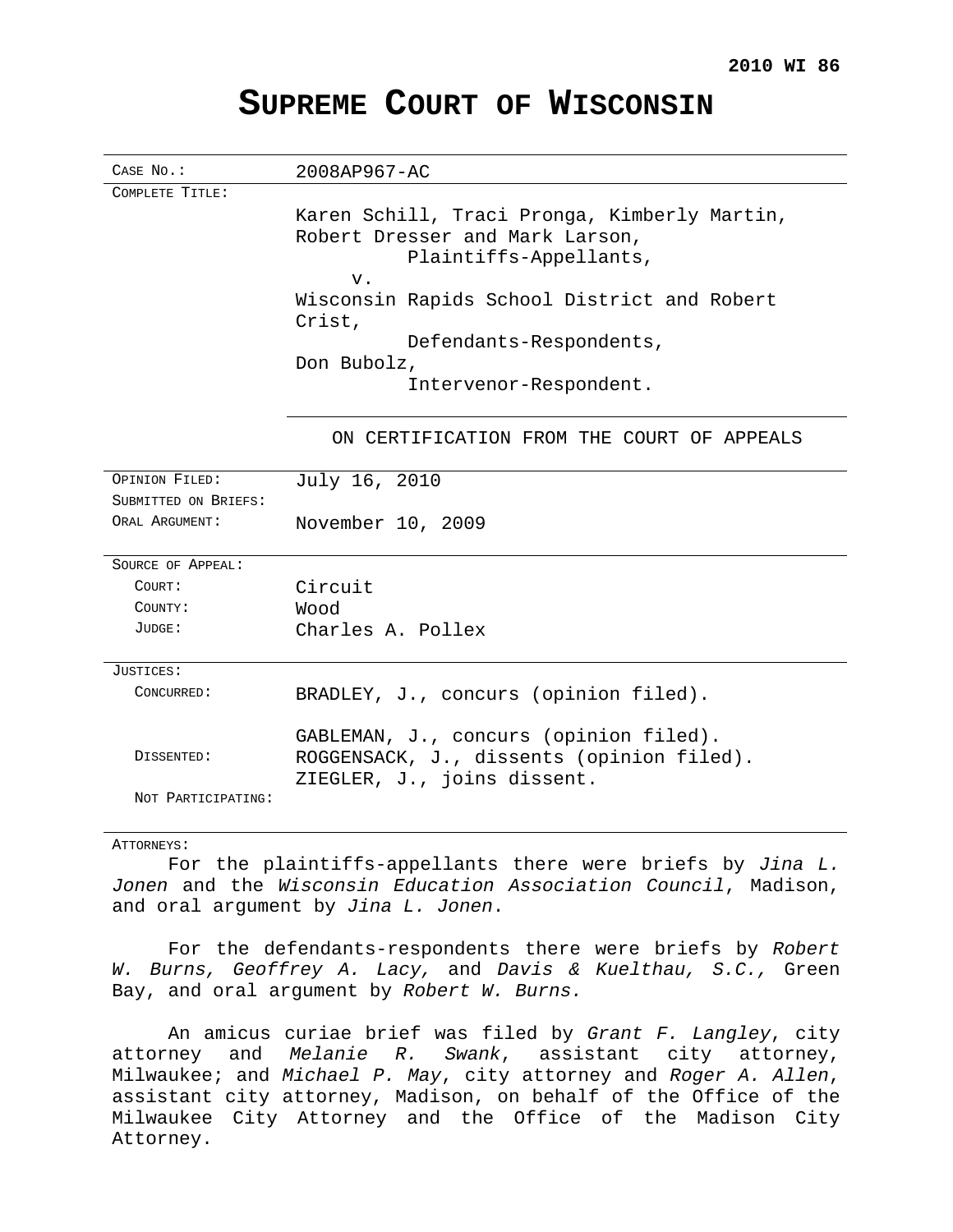An amicus curiae brief was filed by Andrew T. Phillips, Patrick C. Henneger, and Centofanti Phillips, S.C., Mequon, on behalf of the Wisconsin Counties Association.

An amicus curiae brief was filed by Bruce F. Ehlke and Ehlke, Gartzke, Bero-Lehmann & Lounsbury, S.C., Madison, on behalf of AFSCME District Council 40.

An amicus curiae brief was filed by Tamara B. Packard, Lester A. Pines, and Cullen Weston Pines & Bach LLP, Madison, on behalf of Madison Teachers, Inc.

An amicus curiae brief was filed by Robert J. Dreps and Godfrey & Kahn, S.C., Madison, and Jennifer L. Peterson and Journal Communications, Inc., Milwaukee, on behalf of the Wisconsin Freedom of Information Council, the Wisconsin Broadcasters Association, the Wisconsin Newspaper Association, the Milwaukee Journal Sentinel, Journal Broadcast Group, Inc., and the Associated Press.

An amicus curiae brief was filed by Jennifer Sloan Lattis, assistant attorney general, with whom on the brief was  $J.B.$  Van Hollen, attorney general, on behalf of the Department of Justice.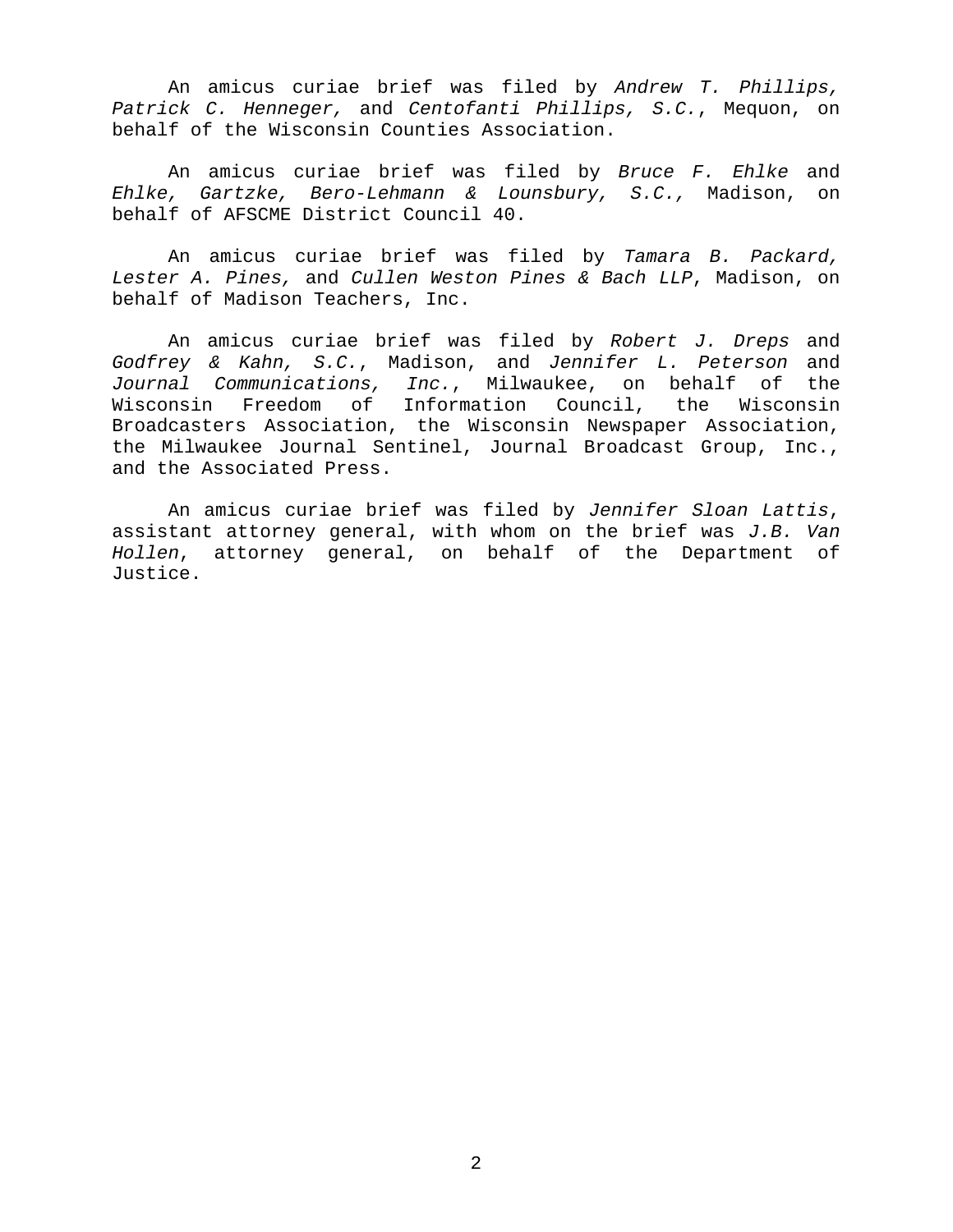## **2010 WI 86**

NOTICE

**This opinion is subject to further editing and modification. The final version will appear in the bound volume of the official reports.**

No. 2008AP967-AC (L.C. No. 2007CV304)

**Karen Schill, Traci Pronga, Kimberly Martin, Robert Dresser and Mark Larson,**

**Plaintiffs-Appellants,**

**v.**

**Wisconsin Rapids School District and Robert Crist,**

**Defendants-Respondents,**

**Don Bubolz,**

**Intervenor-Respondent.**

**FILED**

**JUL 16, 2010**

A. John Voelker Acting Clerk of Supreme Court

APPEAL from an order of the Circuit Court for Wood County, Charles A. Pollex, Judge. Reversed and remanded.

¶1 SHIRLEY S. ABRAHAMSON, C.J. If Wisconsin were not known as the Dairy State it could be known, and rightfully so, as the Sunshine State. All branches of Wisconsin government have, over many years, kept a strong commitment to transparent government.

STATE OF WISCONSIN THE RESERVE STATE OF WISCONSIN STATE OF THE SUPREME COURT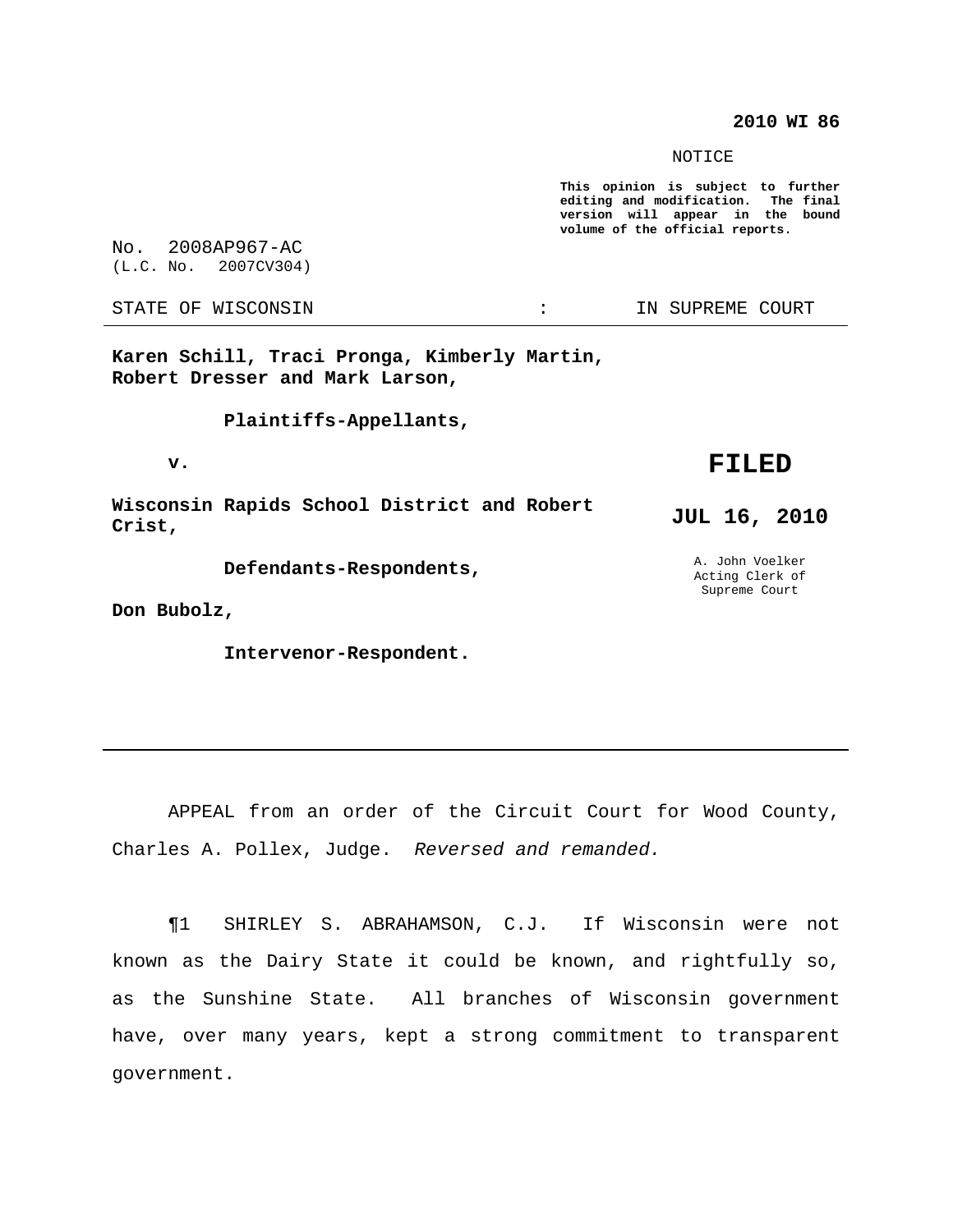¶2 Open records and open meetings laws, that is, "Sunshine Laws," "are first and foremost a powerful tool for everyday people to keep track of what their government is up to. . . . The right of the people to monitor the people's business is one of the core principles of democracy." $^{\rm 1}$ 

¶3 The legislature states the importance of open government and open records this way: "[I]t is . . . the public policy of this state that all persons are entitled to the greatest possible information regarding the affairs of government and the official acts" of government officers and employees. 2

¶4 The court is asked in the instant case to apply the Public Records Law to e-mails, a technology not contemplated when the legislature enacted the Public Records Law.

¶5 When the Public Records Law was enacted, government employees no doubt wrote occasional personal notes in the workplace but mailed them, threw them away, or took them home. Now, these same kinds of personal communications are more likely to be created and saved on government-maintained computer networks. As a part of normal workplace operation, many government offices, like many private employers, have chosen to

 $2$  Wis. Stat. § 19.31 (2007-08).

 $1$  Editorial, Shine Light on Public Records, Wis. State J., Mar. 14, 2010, at B1. The week of March 14, 2010, was "Sunshine Week." See http://www.sunshineweek.org/About.aspx (last visited July 9, 2010).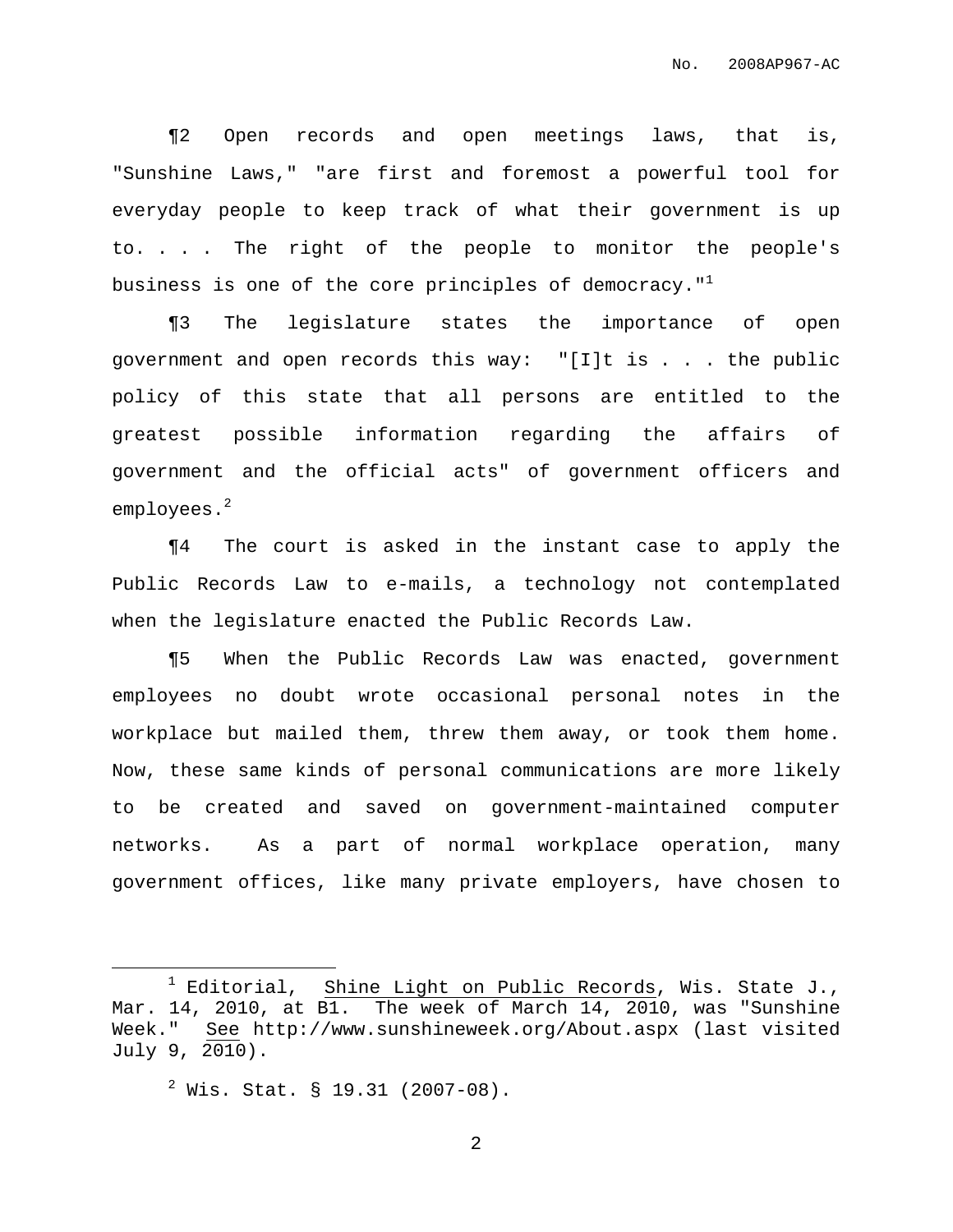allow their employees to send and receive occasional personal messages on the employer's e-mail system.

¶6 There are good reasons why employers allow this practice. E-mail can enhance a worker's productivity. It is often the fastest and least disruptive way to do a brief personal communication during the work day, and employees who are forbidden or discouraged from occasional personal use of email may simply need to take more time out of the day to accomplish the same tasks by other means. Reasonable government workplace policies in line with private sector practice help government attract and retain skilled employees.

¶7 In the present case, the court is asked to decide whether the contents of government employees' personal e-mails (that is, e-mails not related to government business) should be released to the public in keeping with the purpose and policy of the Sunshine Laws that the public be fully informed about the affairs of government and the official acts of government officers and employees.

¶8 Several other states have already addressed this issue. Each has concluded that the contents of government employees' personal e-mails are not information about the affairs of government and are therefore not open to the public under their respective open records acts. We know of no state that has reached the conclusion that the contents of such personal e-mails should be released to members of the public.

¶9 For the reasons set forth, we too now conclude that while government business is to be kept open, the contents of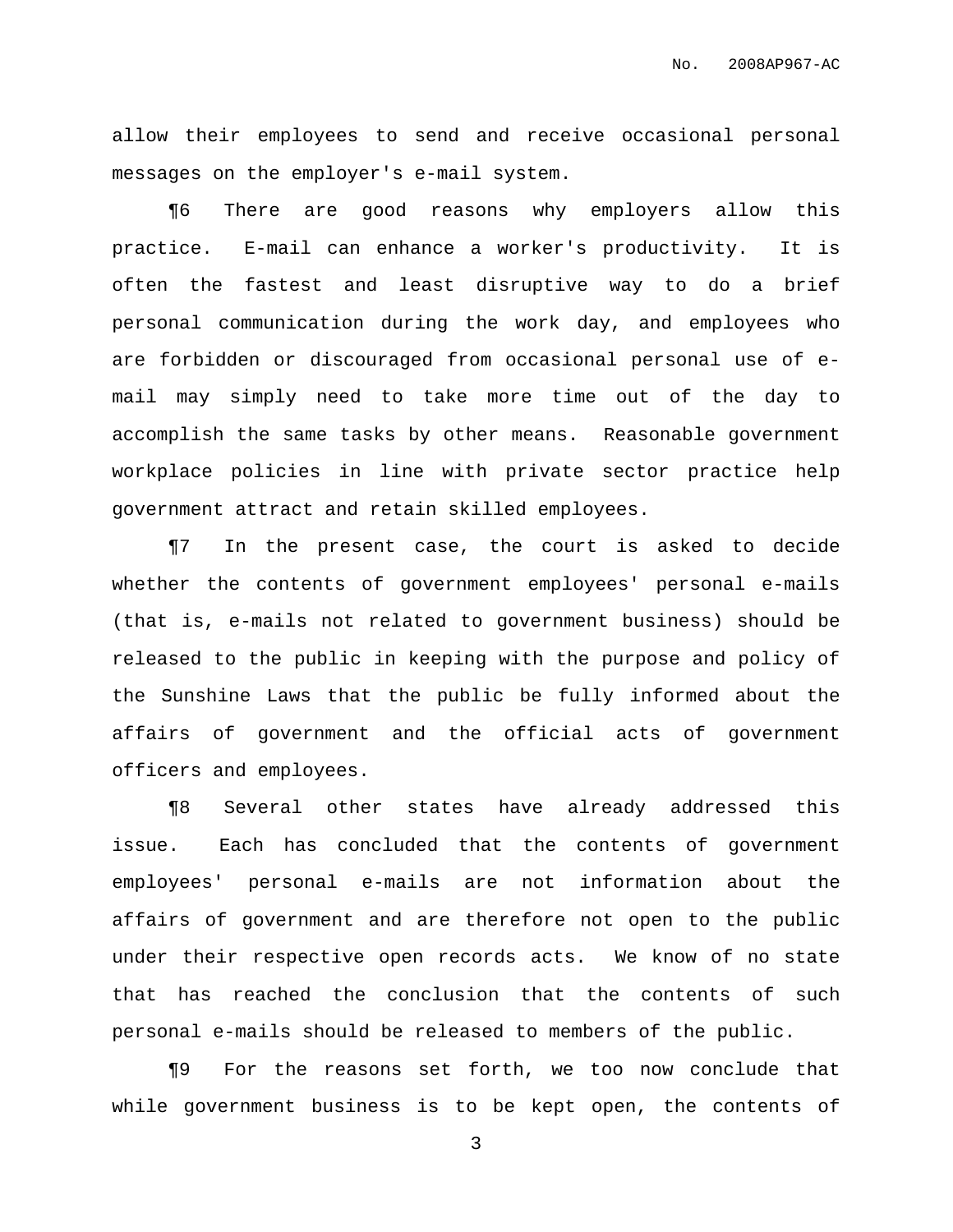employees' personal e-mails are not a part of government business. Personal e-mails are therefore not always records within the meaning of Wis. Stat. § 19.32(2) simply because they are sent and received on government e-mail and computer systems.

\* \* \* \*

¶10 This is an appeal from an order of the Circuit Court for Wood County, Charles A. Pollex, Judge, on certification from the court of appeals pursuant to Wis. Stat.  $\S$  809.61 (2007-08).<sup>3</sup> The circuit court ordered the Wisconsin Rapids School District to release to the record requester all e-mails of Karen Schill, Traci Pronga, Kimberly Martin, Robert Dresser, and Mark Larson (the Teachers), who are employed as teachers by the School District. 4

¶11 The Teachers sent and received e-mails for personal use as well as professional use, using the school district e-

<sup>&</sup>lt;sup>3</sup> All references to the Wisconsin Statutes are to the 2007-08 version, unless otherwise indicated.

<sup>&</sup>lt;sup>4</sup> Chief Justice Abrahamson's lead opinion is joined by Justice N. Patrick Crooks and Justice David T. Prosser. Justice Bradley and Justice Gableman conclude that the contents of emails that are at issue here are records as defined by the statute. Justice Bradley concludes, as does the lead opinion, that once the custodian determines that the contents of certain e-mails are purely personal and evince no violation of law or policy, the custodian does not undertake a balancing of each request. The lead opinion, Justice Bradley, and Justice Gableman all conclude that the custodian should not release the contents of e-mails that are purely personal and evince no violation of law or policy. Thus five justices conclude that a custodian should not release the contents of e-mails that are purely personal and evince no violation of law or policy.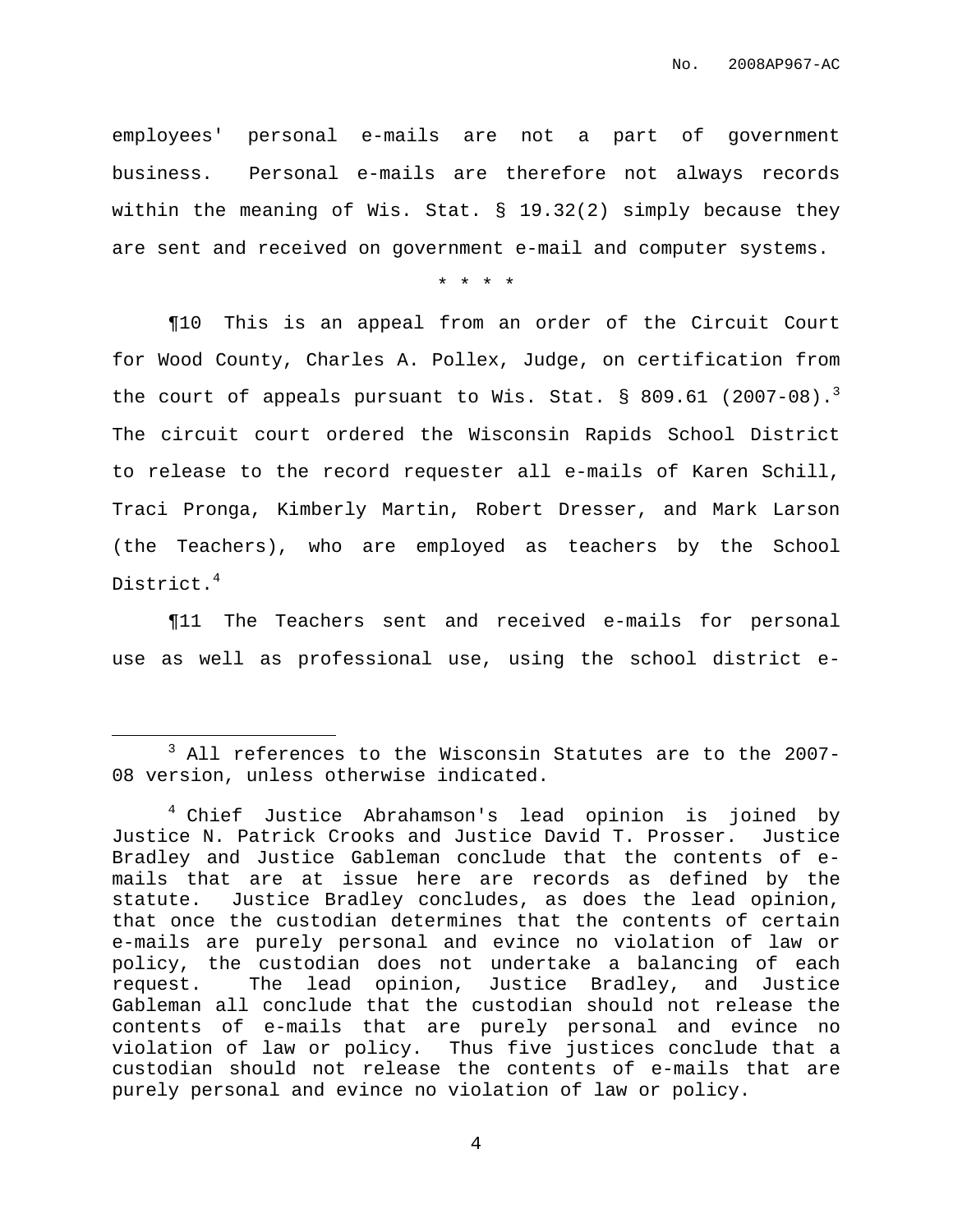mail accounts and District-owned computers during the time period specified by the requester.

¶12 The School District's written Internet Use Policy and Guidelines permit employees to use their district e-mail accounts for occasional personal use limited to times that do not interfere with the user's job responsibilities. Users of the School District's network and e-mail accounts are advised that "[a]ll district assigned e-mail accounts are owned by the district and, therefore, are not private"; that the School District "has an obligation to monitor network activity to maintain the integrity of the [network] and ensure adherence to district policies"; and that "the Network manager will not routinely inspect the contents of e-mail sent by district employees." The Internet Use Policy and the Guidelines say nothing about access to the e-mails under the Public Records Law.

¶13 No allegation of improper use is at issue here. The School District and the Teachers agree that the Teachers did not violate the School District's written Internet Use Policy or Guidelines and that the content of the e-mails at issue is of a purely personal nature, with no connection to a government function.

¶14 This case does not involve the right of the government employer to monitor, review, or have access to the personal emails of public employees using the government e-mail system.

¶15 Rather, this case involves the right of a third party, a record requester, to review under the Public Records Law the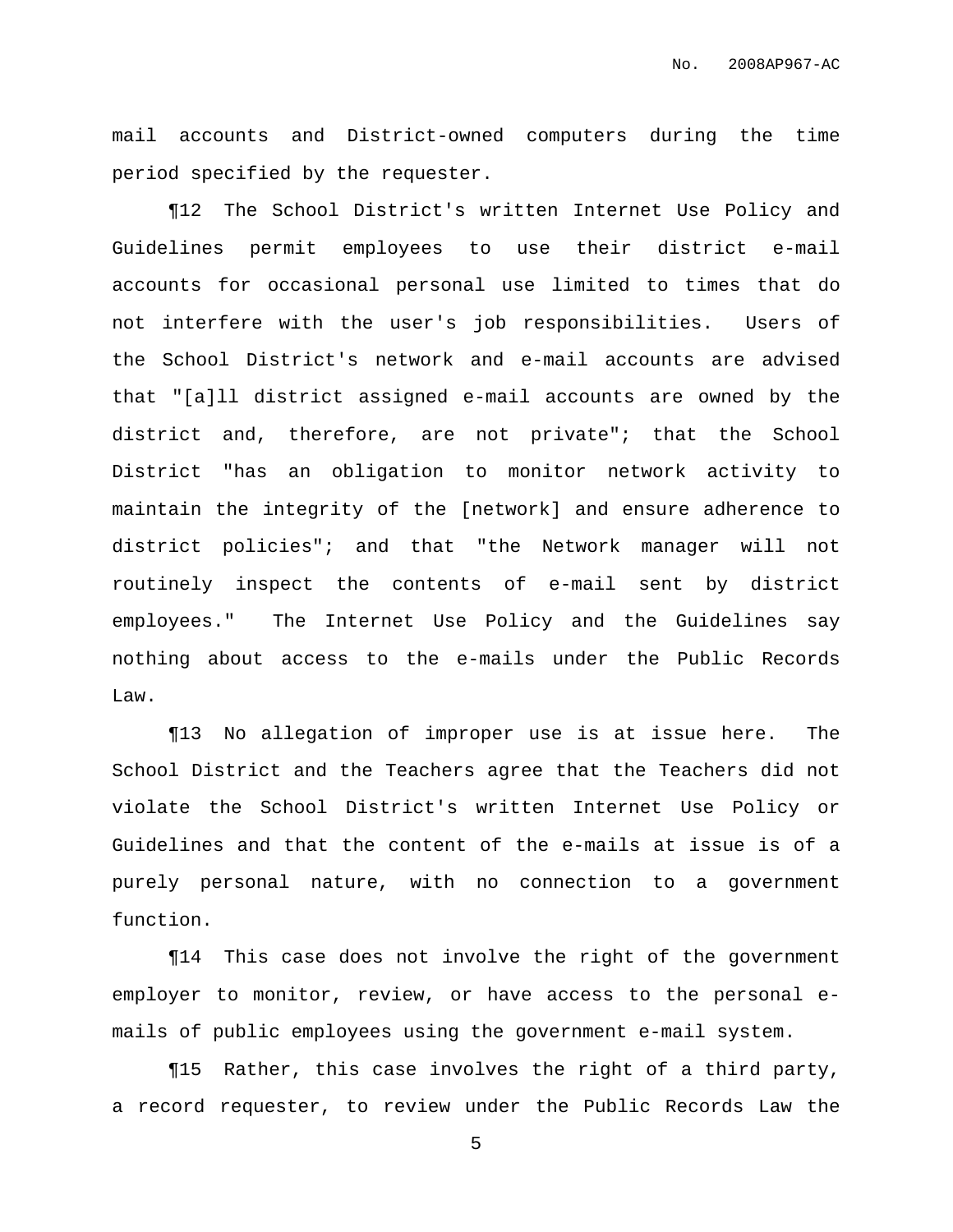personal e-mails of public sector employees who use government e-mail accounts and computers.<sup>5</sup> The status of these personal emails of public sector employees as records is a question of first impression in Wisconsin.

¶16 More specifically, this case poses the question of whether the contents of the Teachers' personal e-mails are records available to a requester under the Public Records Law, Wis. Stat. §§ 19.31-.39, where the e-mails are sent or received on government e-mail accounts and created or maintained on government-owned computers pursuant to the employer's permission for occasional personal use, and the content has no connection to a government function. We use the phrase "no connection to a government function" (and sometimes the phrase "work-related") as a short-hand for the phrases in Wis. Stat. § 19.31, "the affairs of government," "the official acts of officers and employees," and "the conduct of governmental business," which underlie the purpose for giving public access to documents. We need not, and do not, describe the contours of "connection to a government function" in this case because the parties agree that the contents of the e-mails at issue have no such connection.

<sup>&</sup>lt;sup>5</sup> For purposes of this opinion, we refer to Wis. Stat. §§ 19.31-.39 as the "Public Records Law," although it is sometimes referred to as the "Open Records Law." Wisconsin Stat. §§ 16.61-.62, addressing, inter alia, retention and preservation of documents, and also sometimes referred to as the "Public Records Law," is not involved in the instant case. The questions of whether a record or document must be retained and whether it is subject to release present different issues than presented in an open record request. See State ex rel. Gehl v. Connors, 2007 WI App 238, ¶13, 306 Wis. 2d 247, 742 N.W.2d 530.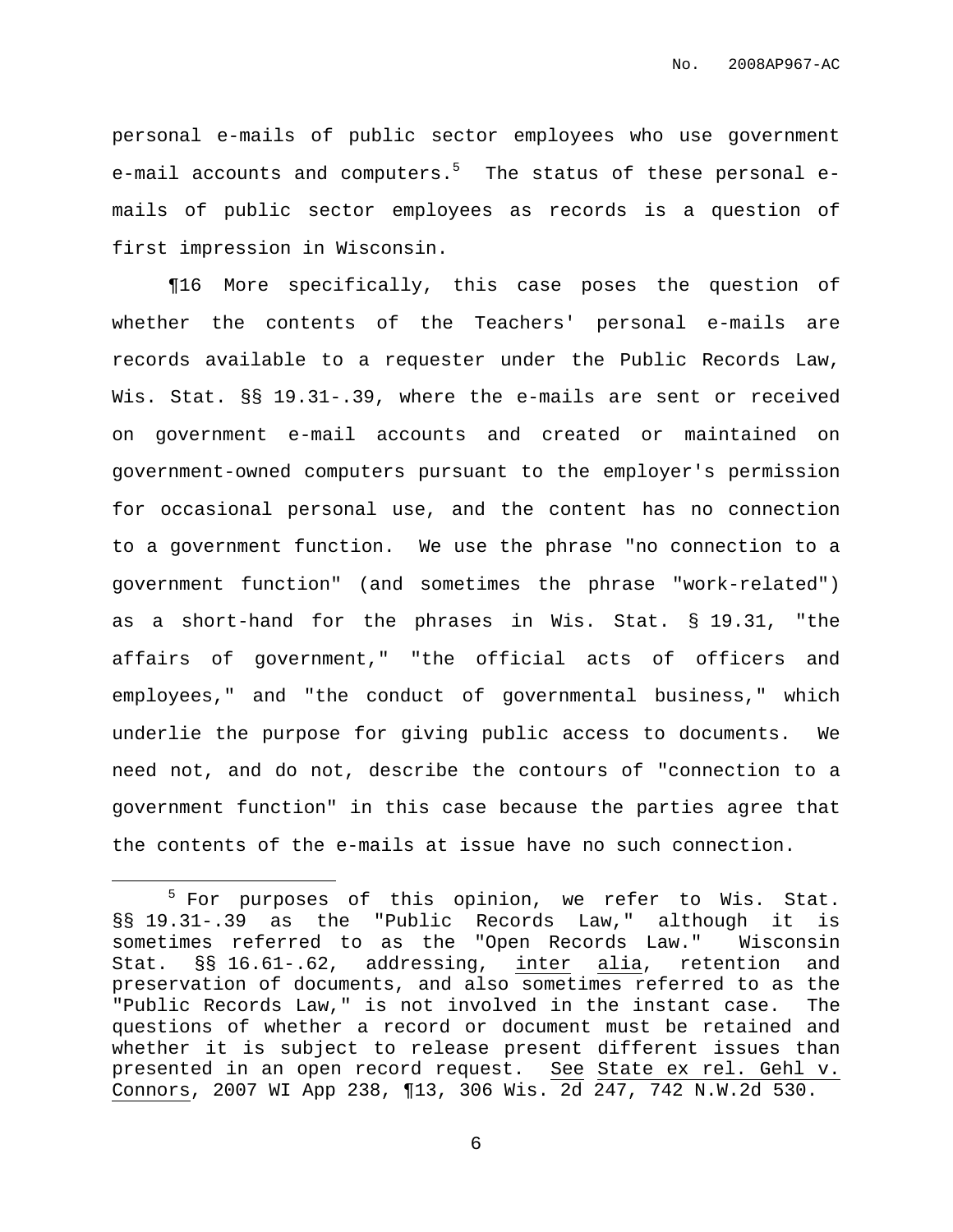¶17 This case has been presented raising only the question of whether the contents of public employees' personal e-mail communications created or stored on a government-owned system are "records" under the Wisconsin Public Records Law. The facts are not in dispute in this case. Numerous briefs filed in the instant case acknowledge explicitly or implicitly that the only e-mails at issue are those whose contents relate exclusively to personal matters. The release of e-mails whose contents relate to government business is not at issue in the instant case.

¶18 No one has asked the circuit court or this court to examine the contents of the e-mails in camera to determine whether the contents are personal or relate to government business or are a mixture of the two. Don Bubolz, the person who made the record request and is named as an intervenor in this proceeding, filed a response in the circuit court and a brief in the court of appeals, both of which this court has considered. Mr. Bubolz wants the contents of all of the Teachers' e-mails to be declared records under the Law, regardless of whether the contents are personal or relate to government business. 6

¶19 The interpretation and application of the Public Records Law is a question of law that this court determines

 $6$  Unfortunately, the dissent distorts the issue presented by the parties and addressed by the court. The issue is not, as the dissent would portray it, a dispute about whether the contents of the teachers' e-mails are truly personal or are actually related to government business.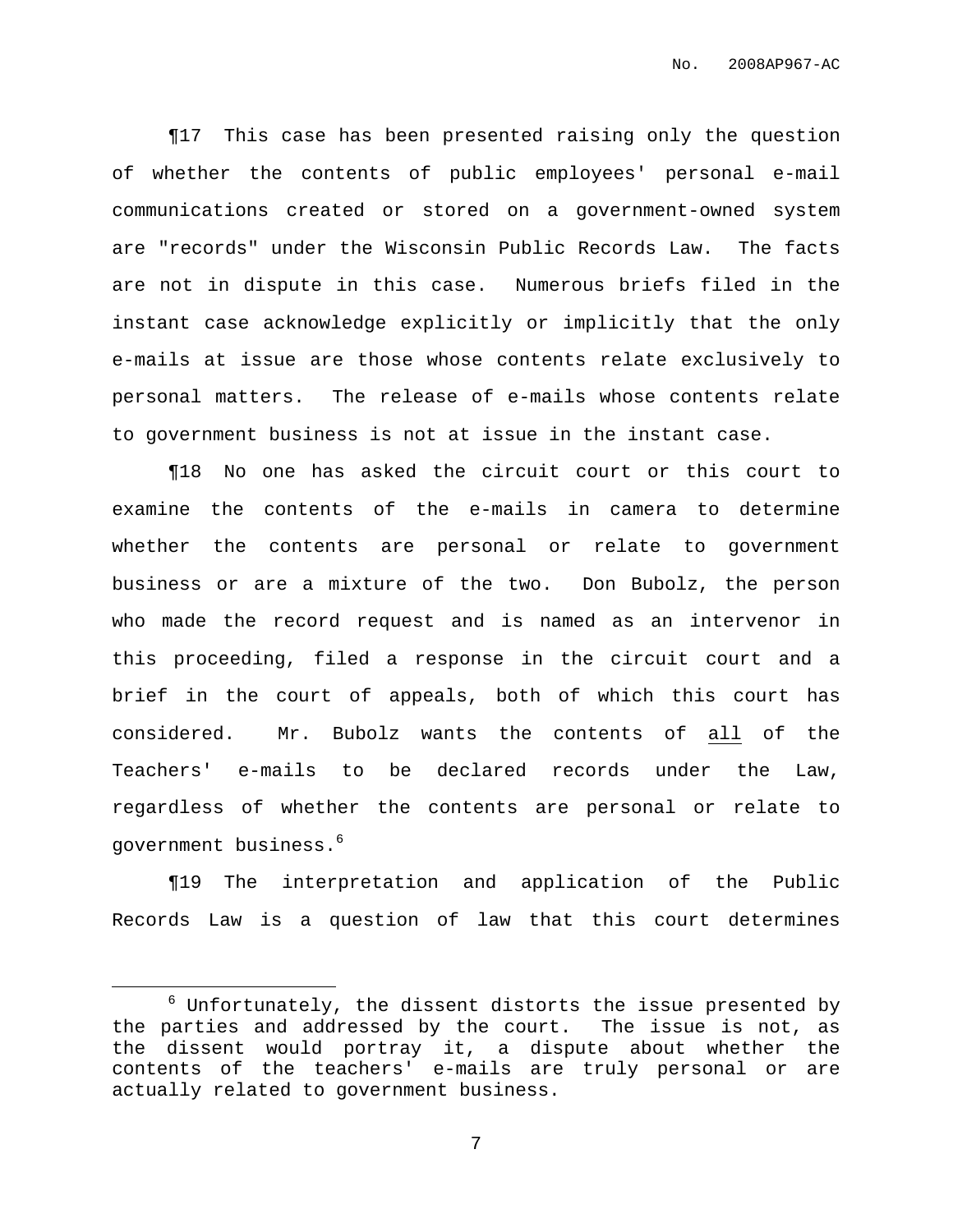independently of the circuit court and court of appeals but benefiting from the analyses of these courts. $^7$ 

¶20 If the contents of the Teachers' personal e-mails are records under the Public Records Law, then the court must undertake a balancing test to decide whether the statutory presumption favoring disclosure of public records is outweighed by any other public interest. $^8$ 

¶21 In keeping with the court's past interpretations of the Public Records Law, we explore various avenues to interpret the word "record" as defined in Wis. Stat. § 19.32(2), including the text of Wis. Stat. § 19.32(2); the text of Wis. Stat. § 19.31, the legislature's explicit statement of its intent, the statutory purpose and policy, and the construction of the Public Records Law; the statutory history and case law interpretations of prior versions of the statute; the executive branch interpretations of the definition of "records" (especially the opinions of the attorney general); the legislative failure to amend § 19.32(2); other states' interpretations of their open

 $^7$  Hempel v. City of Baraboo, 2005 WI 120, ¶21, 284 Wis. 2d 162, 699 N.W.2d 551.

<sup>8</sup> Where documents are public records not subject to a statutory or common-law exception to disclosure requirements, "the balancing test must be applied in every case in order to determine whether a particular record should be released." Woznicki v. Erickson, 202 Wis. 2d 178, 183, 549 N.W.2d 699 (1996) (quoting Wis. Newspress, Inc. v. Sch. Dist. of Sheboygan Falls, 199 Wis. 2d 768, 781, 546 N.W.2d 143 (1996)). The balancing test inquires "whether permitting inspection would result in harm to the public interest which outweighs the legislative policy recognizing the public interest in allowing inspection." Woznicki, 202 Wis. 2d at 183-84.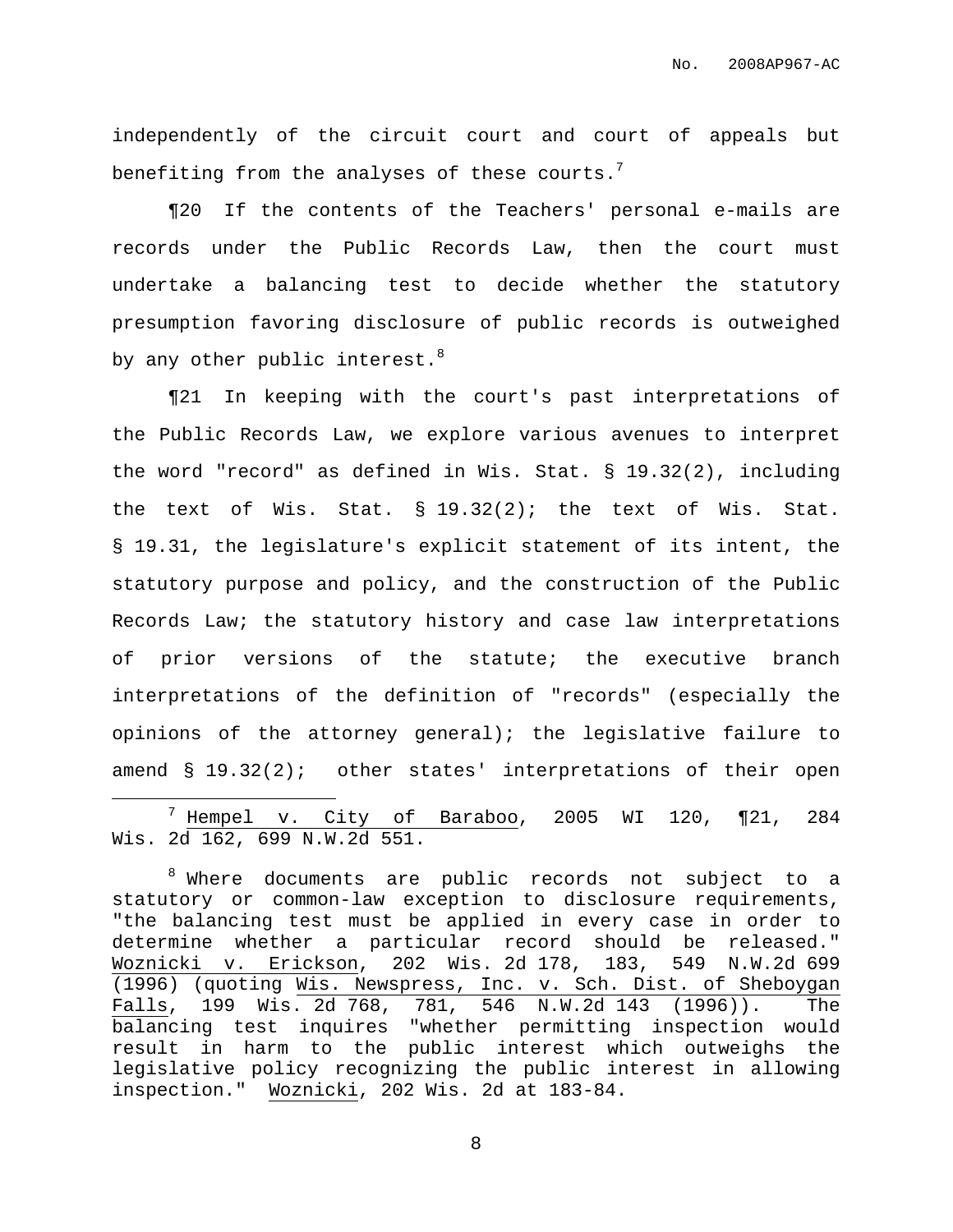records laws; and the consequences for custodians of records of interpreting Wis. Stat. § 19.32(2) to exclude the content of the Teachers' personal e-mails.

¶22 All these avenues of interpretation lead to one conclusion: In determining whether a document is a record under Wis. Stat. § 19.32(2), the focus is on the content of the document. To be a record under § 19.32(2), the content of the document must have a connection to a government function.

¶23 In the instant case, the contents of the Teachers' personal e-mails have no connection to a government function and therefore are not records under Wis. Stat. § 19.32(2). The contents of personal e-mails could, however, be records under the Public Records Law under certain circumstances. For example, if the e-mails were used as evidence in a disciplinary investigation or to investigate the misuse of government resources, the personal e-mails would be records under the Wis. Stat. § 19.32(2). A connection would then exist between the contents of the e-mails and a government function, namely the investigations. 9

See, e.g., Zellner v. Cedarburg Sch. Dt., 2007 WI 53, 300 Wis. 2d 290, 731 N.W.2d 240 (a discipline case). Zellner does not apply in the instant case. There are no allegations of misconduct and no disciplinary proceeding occurred.

The public has an interest in monitoring how the resources it finances are used by government employees and in reviewing the conduct of disciplinary investigations. In several cases materials constituted records under Wis. Stat. § 19.32(2) when such materials were implicated in investigations into alleged misconduct. See, e.g., Linzmeyer v. Forcey, 2002 WI 84, 254 Wis. 2d 306, 646 N.W.2d 811; Armada Broadcasting, Inc. v. Stirn, 183 Wis. 2d 463, 516 N.W.2d 357 (1994).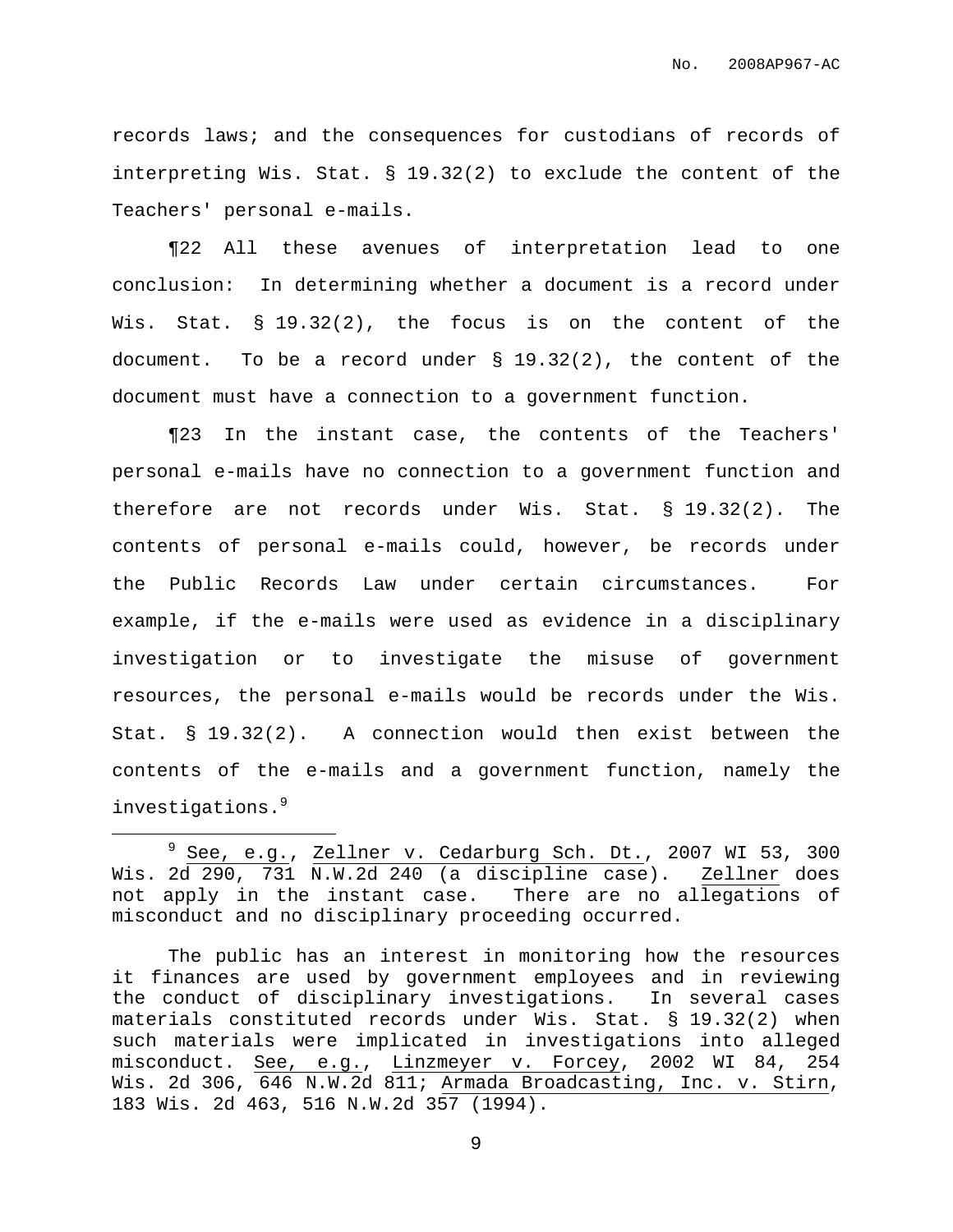¶24 The contents of the personal e-mails that the Teachers created and maintained on government-owned computers pursuant to the government employer's permission for occasional personal use of the government e-mail account and computer are not "records" under Wis. Stat. § 19.32(2). The personal contents of these emails are not subject to release to a record requester merely because they are sent or received using the government employers' e-mail systems and then stored and maintained on those systems. Because we conclude that the contents of the Teachers' personal e-mails are not "records" under the Public Records Law, we need not reach the question of balancing the public interest favoring disclosure with any other public interest.

¶25 For the reasons set forth, we reverse the order of the circuit court and remand the cause to the circuit court to enjoin the School District from releasing the contents of the Teachers' personal e-mails.

I

¶26 The relevant facts are not in dispute. Don Bubolz, the records requester, filed a request with the School District pursuant to the Public Records Law. $^{10}$   $\,$  He requested e-mails for

 $10$  Wisconsin Stat. § 19.35 authorizes such requests: "Except as otherwise provided by law, any requester has a right to inspect any record." Wis. Stat.  $\S$  19.35(1)(a). The statute also provides that: "any requester has a right to inspect a record and to make or receive a copy of a record which appears in written form," Wis. Stat. § 19.35(1)(b), and that "no request . . . may be refused because the person making the request is unwilling to be identified or to state the purpose of the request. Wis. Stat.  $\S$  19.35(1)(i).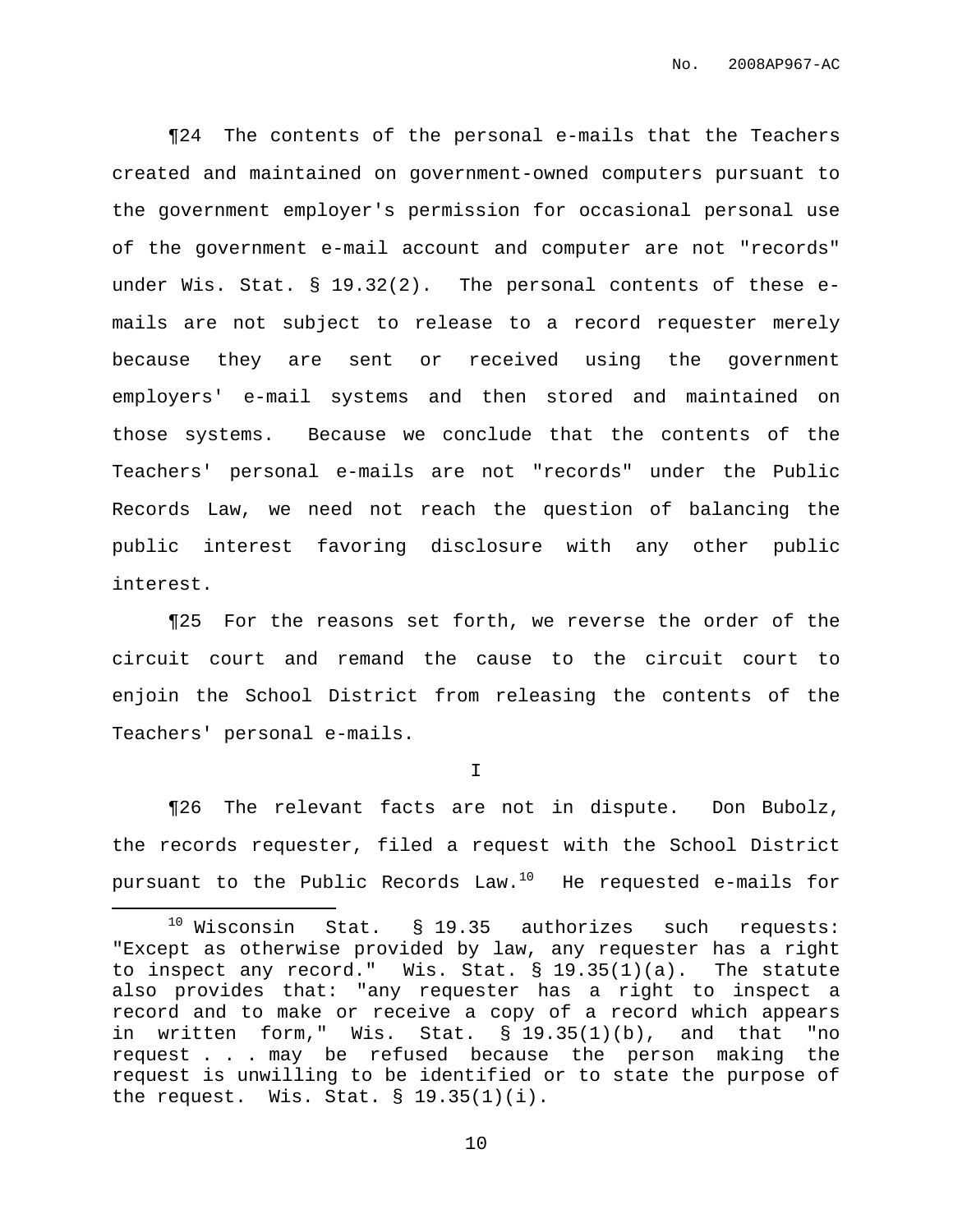the period from March 1, 2007 through April 13, 2007 "from the computers [the Teachers] use during their school work day."

¶27 The School District notified the Teachers that it intended to release all of their e-mails to the requester, regardless of content. $^{\rm 11}$ 

¶28 The Teachers did not object to the release of their work-related e-mails, that is, e-mails with a connection to school district affairs or their official actions as public employees. The Teachers acknowledge that the public interest in monitoring appropriate use of e-mail and computer systems and compliance with policies limiting personal e-mail use could be satisfied by release of statistical information, including the number of e-mails (personal and business) and the time and dates of the personal e-mails over the specified period, or by redacting all personal content and releasing only the time and

In the instant case, the requester described his request in a number of ways: He had a right to see the personal e-mails because the taxpayers paid for the equipment; the Teachers' emails were official acts because they were sent on taxpayer time using taxpayer equipment; he needed to see the personal content of the e-mails to determine whether the Teachers violated the School District policy regarding use of the computer; and he needed to determine whether the Teachers used the e-mails to discuss elections of school board candidates. None of the emails at issue here relate to school board candidates. The Teachers have not objected to the release of any e-mails relating to school business.

At the circuit court, the requester stated that he was on a "fishing mission" to see how often the Teachers were using the school e-mails for personal use.

<sup>11</sup> The issue of whether the notice was required under Wis. Stat. § 19.356 is not before the court.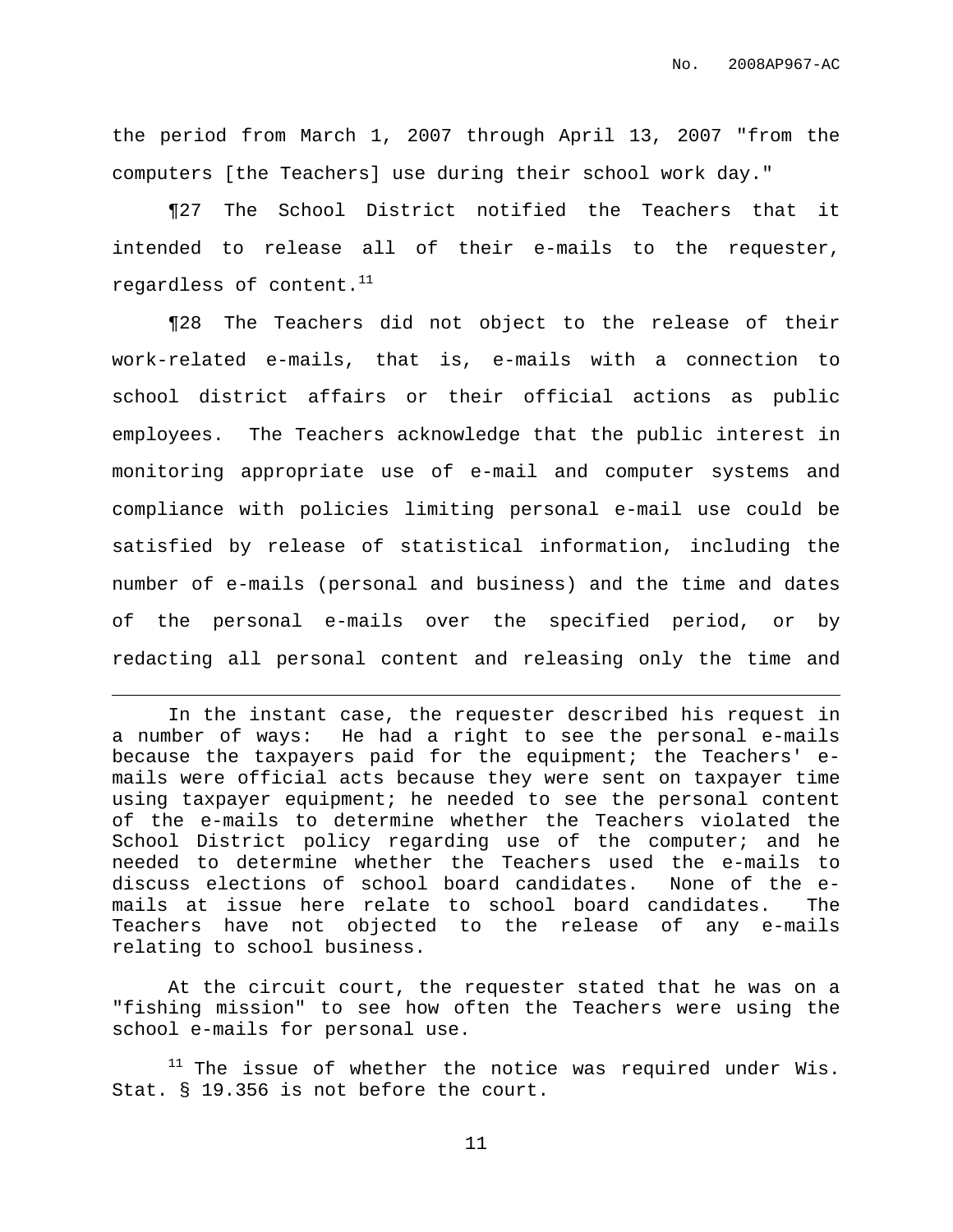date at which e-mails were sent. The Teachers claim that although a record requester may have a legitimate public interest in knowing whether a public employee is violating School District policies or misusing public resources on taxpayer-paid work time, the Teachers' volume of e-mail use could easily be disclosed without disclosing the contents of the personal e-mails.

¶29 The Teachers commenced this action in the circuit court to enjoin the School District from releasing the contents of their personal e-mails, that is, e-mails that contain only personal information, whose contents have no connection to a governmental function. These personal e-mails include such messages as an e-mail from a teacher to her spouse about child care responsibilities and an e-mail from a friend to a teacher regarding social plans. The Teachers assert that an intrusion on their privacy should not occur simply by virtue of a computer system's ability to store information.

¶30 It is uncontested that the Teachers' personal e-mails at issue were not prepared for work-related purposes. It is also uncontested that the contents of the e-mails at issue do not relate to the school district or government affairs or any official actions of the Teachers or other public officers or employees or the conduct of governmental business. Neither the Teachers nor the School District relied on the e-mails to make school district or government-related decisions.

¶31 The circuit court concluded that the Teachers' personal e-mails were records under the statute. It then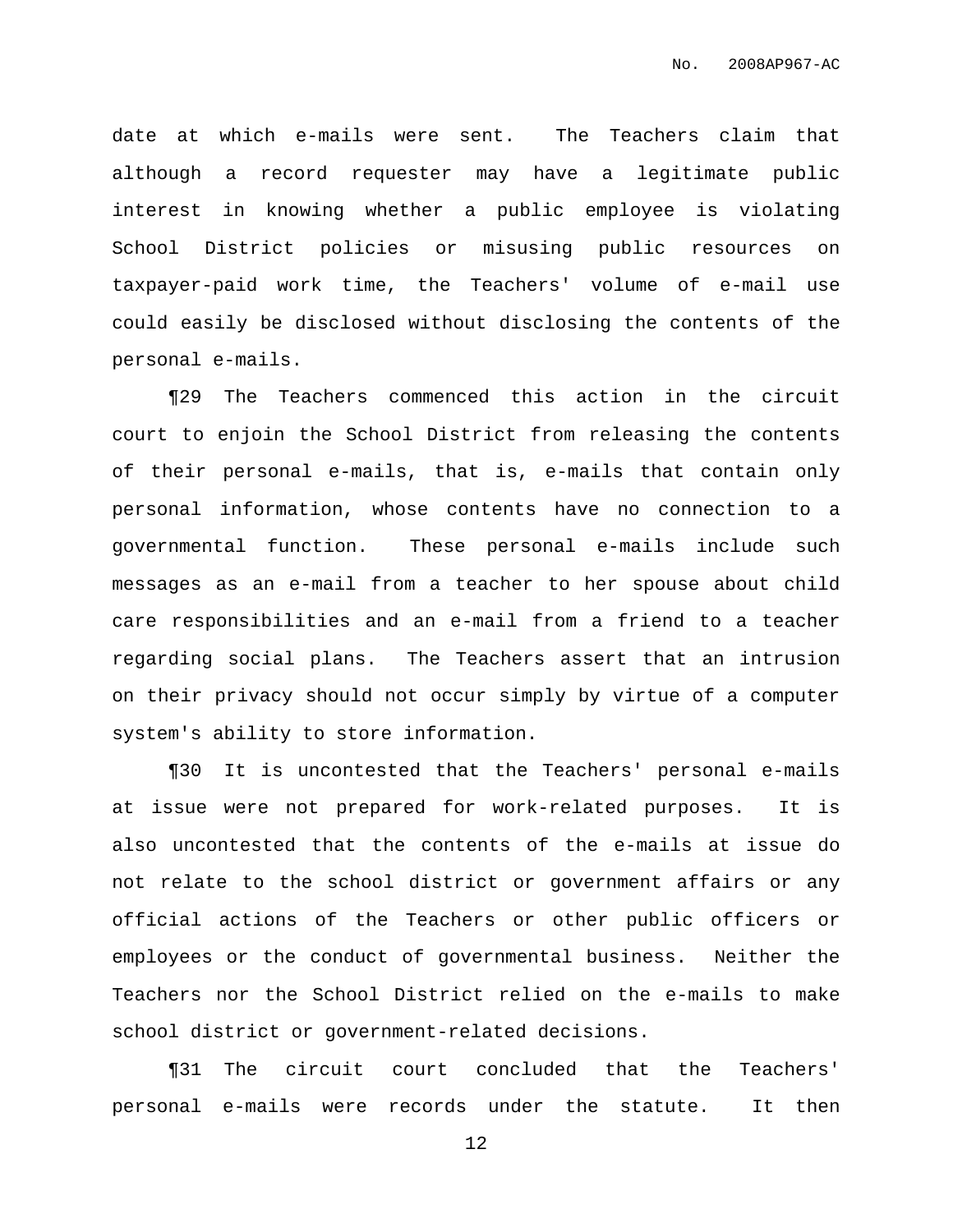applied the balancing test and concluded that the personal emails should be disclosed.

¶32 The circuit court ordered that sensitive information, including pupil records, medical information, social security numbers, bank account information, home addresses, and telephone numbers be redacted upon disclosure. Redaction of this information is not at issue here.

¶33 The Teachers appealed. The court of appeals certified the case to this court.

¶34 In September 2009, after the Teachers and the School District finished their briefing, a number of non-party briefs were filed. Several media entities—the Wisconsin Freedom of Information Council, the Wisconsin Broadcasters Association, the Wisconsin Newspaper Association, the Milwaukee Journal Sentinel, Journal Broadcast Group, Inc., and the Associated Press——joined in filing one brief. The Wisconsin Department of Justice, Madison Teachers, Inc., AFSCME District Council 40, the Offices of the Milwaukee and Madison City Attorneys, and the Wisconsin Counties Association each filed a non-party brief.

¶35 The briefs of the Media Entities and the Department of Justice challenged for the first time the circuit court's competence to hear the Teachers' action. They interpret Wis. Stat. § 19.356 as limiting judicial review of the disclosure of records under the Public Records Law. Neither the Teachers nor the School District, nor any other entity, had argued the issue of the Teachers' right to judicial review. The other nonparty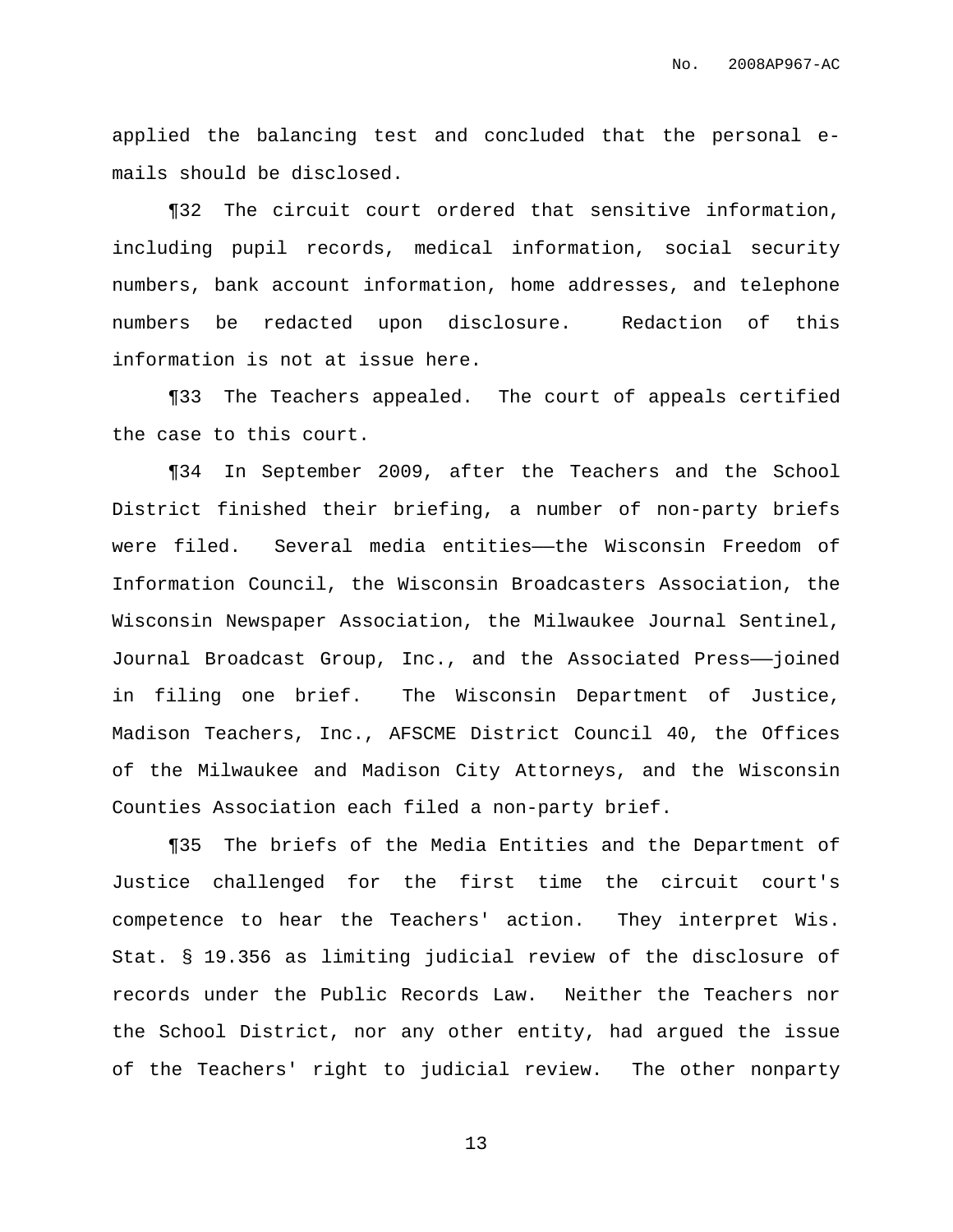briefs argue that the personal e-mails in the instant case are not records under Wis. Stat. § 19.32(2).

¶36 At this court's request, the Teachers and the School District filed supplemental briefs addressing these late-rising issues, namely (1) whether the Teachers have standing to pursue the claims they raised in circuit court; (2) whether the circuit court had subject matter jurisdiction and was competent to proceed with those claims; and (3) whether this court has subject matter jurisdiction and is competent to proceed with a review of those claims. Both the Teachers and the School District urge the court to decide the substantive legal issue posed in the instant case, namely whether the personal e-mails of the Teachers are "records" within the Public Records Law.

II

¶37 As an initial matter, we determine the issues of standing and competence.

¶38 Whether a party has standing is a question of law that this court determines independent of the circuit court or court of appeals but benefitting from their analyses. $^{12}$  Wisconsin courts evaluate standing as a matter of judicial policy rather than as a jurisdictional prerequisite.<sup>13</sup> Courts construe standing broadly in favor of those seeking access.<sup>14</sup> A person

 $12$  State v. Popenhagen, 2008 WI 55, ¶23, 309 Wis. 2d 601, 749 N.W.2d 611.

<sup>13</sup> Milwaukee Dist. Council 48 v. Milwaukee County, 2001 WI 65, ¶38 n.7, 244 Wis. 2d 333, 627 N.W.2d 866.

<sup>14</sup> Popenhagen, 309 Wis. 2d 601, ¶24 (citing Bence v. City of Milwaukee, 107 Wis. 2d 469, 478, 320 N.W.2d 199 (1982)).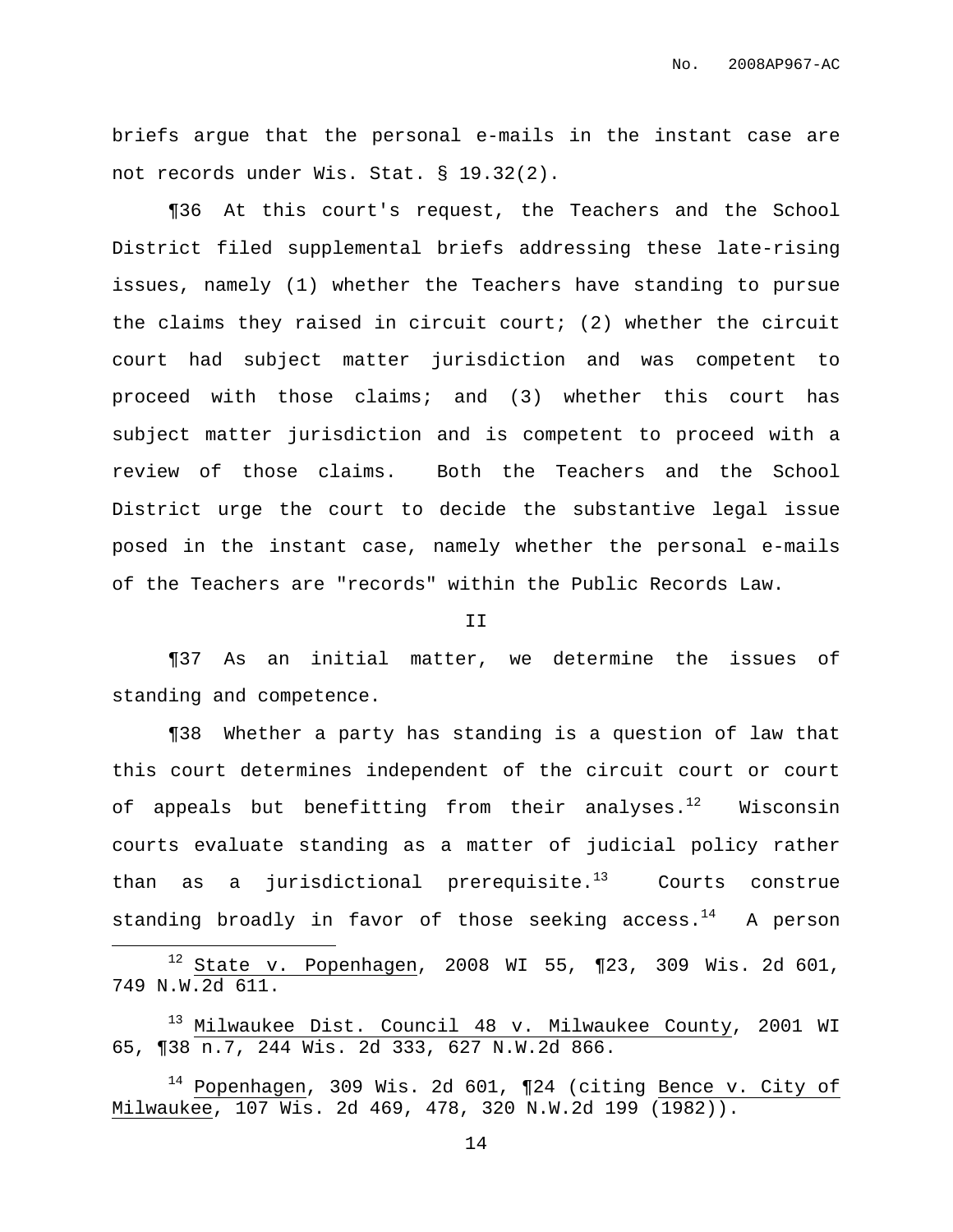has standing to seek judicial review when that person has a personal stake in the outcome and is directly affected by the issues in controversy. 15

¶39 The Teachers have a personal stake in the outcome in the present case and are directly affected by a determination of whether their personal e-mails are records under the Public Records Law. In Zellner v. Cedarburg School District, 2007 WI 53, ¶¶2, 3, 21, 300 Wis. 2d 290, 731 N.W.2d 240, the court held that a teacher had standing to argue that certain materials are not "records" under the Public Records Law. We determined in Zellner, 300 Wis. 2d 290, ¶21, that the teacher "will be impacted personally by this court's holding in regard to the requested release, and his interests were adversely affected by the circuit court decision [to release the record]." The same is true here. We therefore conclude that the Teachers have standing.

¶40 With regard to the competence of the circuit court, the Department of Justice and the Media Entities argue that under Wis. Stat. § 19.356(1) the circuit court was not competent

<sup>15</sup> Popenhagen, 309 Wis. 2d 601, ¶24; Bence v. City of Milwaukee, 107 Wis. 2d 469, 478, 320 N.W.2d 199 (1982).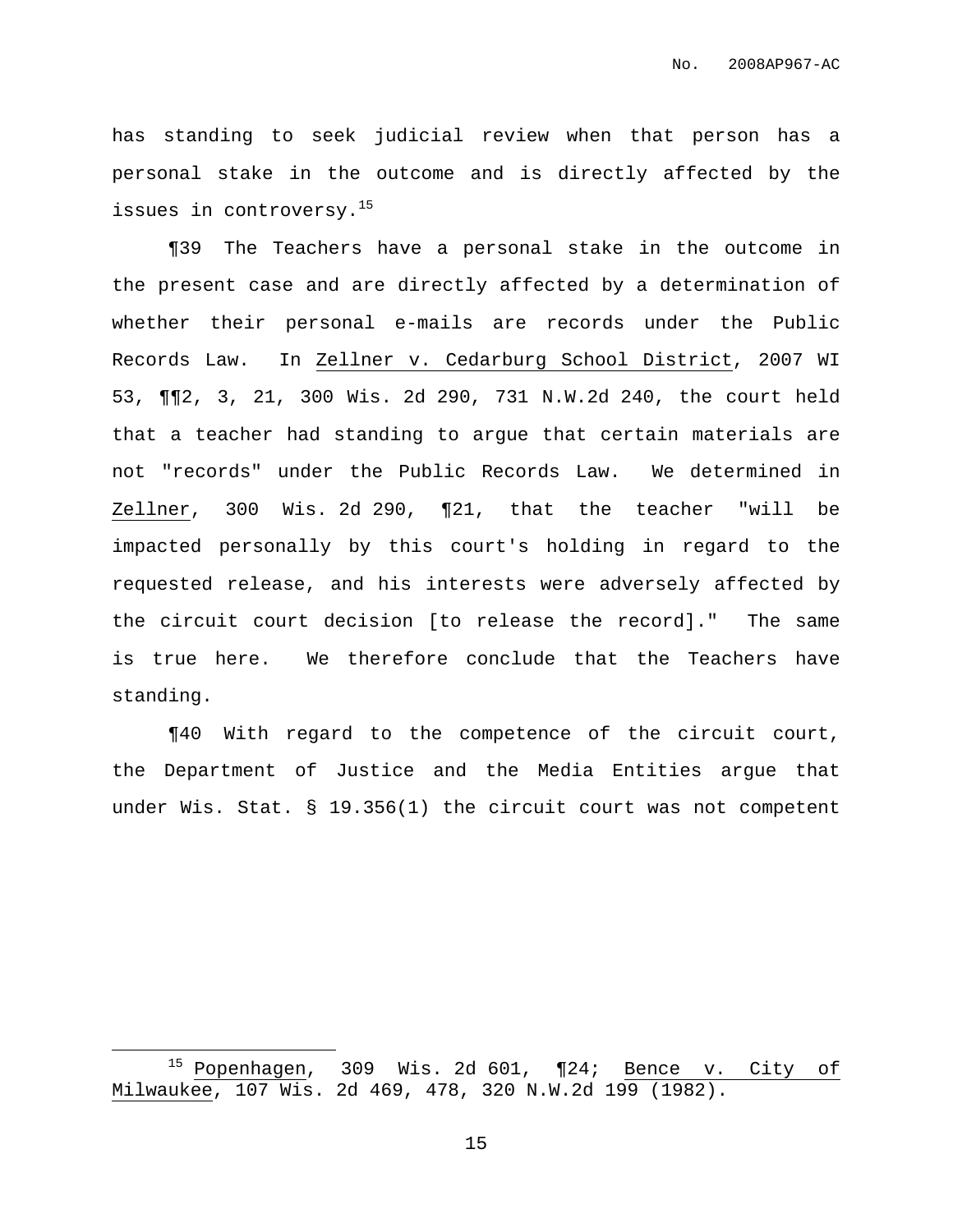to rule on the Teachers' claims.<sup>16</sup> The crux of their argument is that Wis. Stat. § 19.356(1) limits the classes of litigants who are entitled to judicial review. The statute provides that except as provided in § 19.356 or by other statute, an authority is not required to give notice to a record subject (here the Teachers) of its intent to provide access to the requested record except in three limited circumstances, and that except as provided, "no person is entitled to judicial review of the decision of an authority to provide a requester with access to a record" (emphasis added). The three limited exceptions to the notice requirement set forth in § 19.356 are confined to (1) disciplinary or investigation records; (2) records obtained by a subpoena or search warrant; and (3) records prepared by a private sector employer relating to its employee. $^{17}$ 

<sup>16</sup> In Wisconsin, a circuit court's subject matter jurisdiction is conferred by the state constitution. There is no question that the circuit court had subject matter jurisdiction in the present case. The circuit court's ability to exercise that subject matter jurisdiction, that is, the circuit court's competency to proceed to judgment, may be affected by the failure to comply with statutory requirements. Village of Trempealeau v. Mikrut, 2004 WI 79, ¶¶2, 8, 273 Wis. 2d 76, 681 N.W.2d 190.

 $17$  The School District argues that it had the right to release the records without giving the Teachers prior notice but also had discretion to provide notice to the Teachers of its intent to release the records.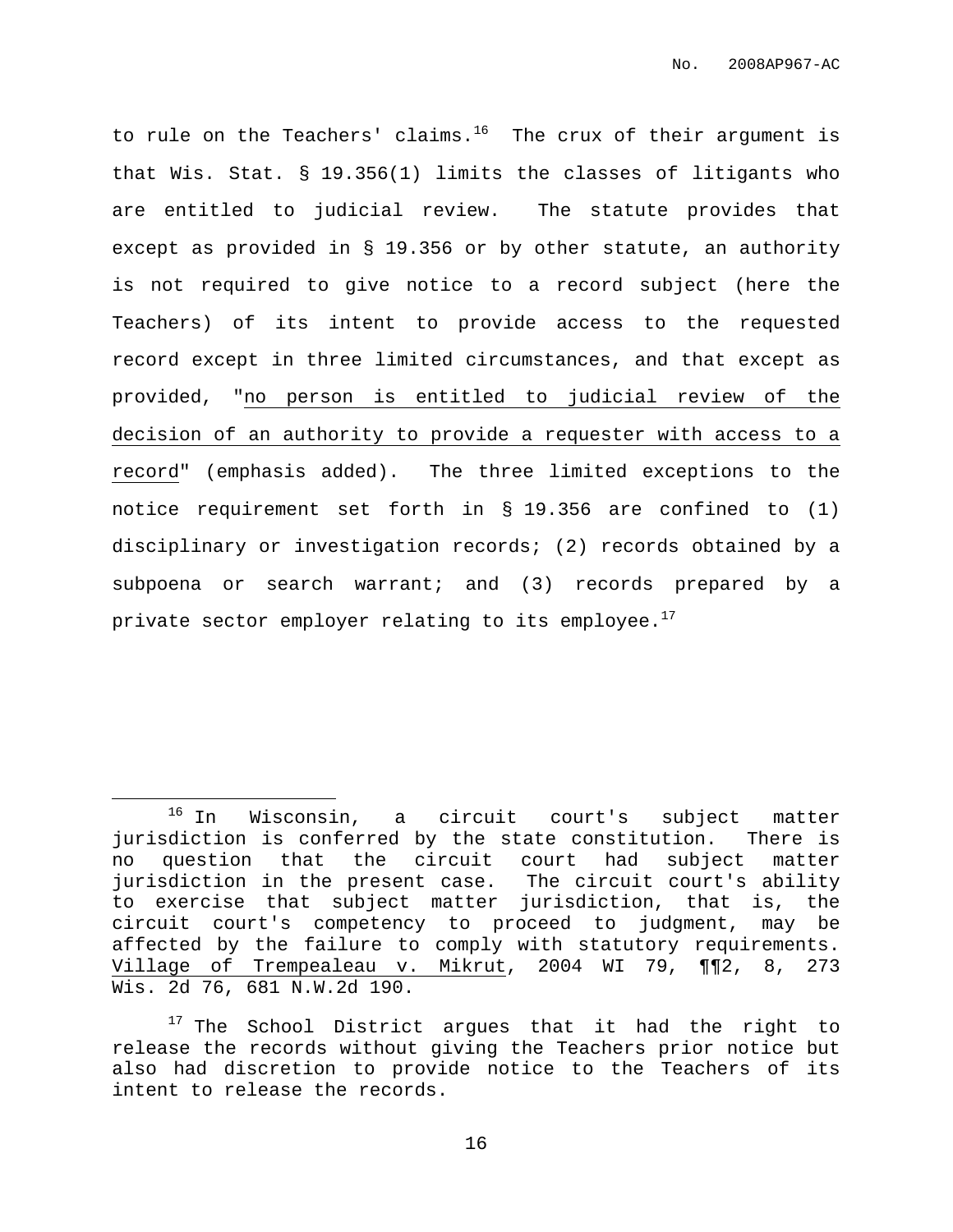¶41 Section 19.356(1) and (2) provide as follows:

Wis. Stat. § 19.356 Notice to record subject; right of action. (1) Except as authorized in this section or as otherwise provided by statute, no authority is required to notify a record subject prior to providing to a requester access to a record containing information pertaining to that record subject, and no person is entitled to judicial review of the decision of an authority to provide a requester with access to a record.

(2)(a) Except as provided in pars. (b) and (c) and as otherwise authorized or required by statute, if an authority decides under s.19.35 to permit access to a record specified in this paragraph, the authority shall, before permitting access and within 3 days after making the decision to permit access, serve written notice of that decision on any record subject to whom the record pertains, either by certified mail or by personally serving the notice on the record subject. The notice shall briefly describe the requested record and include a description of the rights of the record subject under subs. (3) and (4). The paragraph applies only to the following records:

1. A record containing information relating to an employee that is created or kept by the authority and that is the result of an investigation into a disciplinary matter involving the employee or possible employment-related violation by the employee of a statute, ordinance, rule, regulation, or policy of the employee's employer.

2. A record obtained by an authority through a subpoena or search warrant.

The District also contends that the statute stating that an individual is "entitled" to judicial review only when a request for records is made that fits within the statute's three circumstances does not preclude that person's ability to seek judicial review under other circumstances. The School District asserts that this approach harmonizes Wis. Stat. § 19.356 and this court's reasoning in Woznicki v. Erickson, 202 Wis. 2d 178, 549 N.W.2d 699 (1996).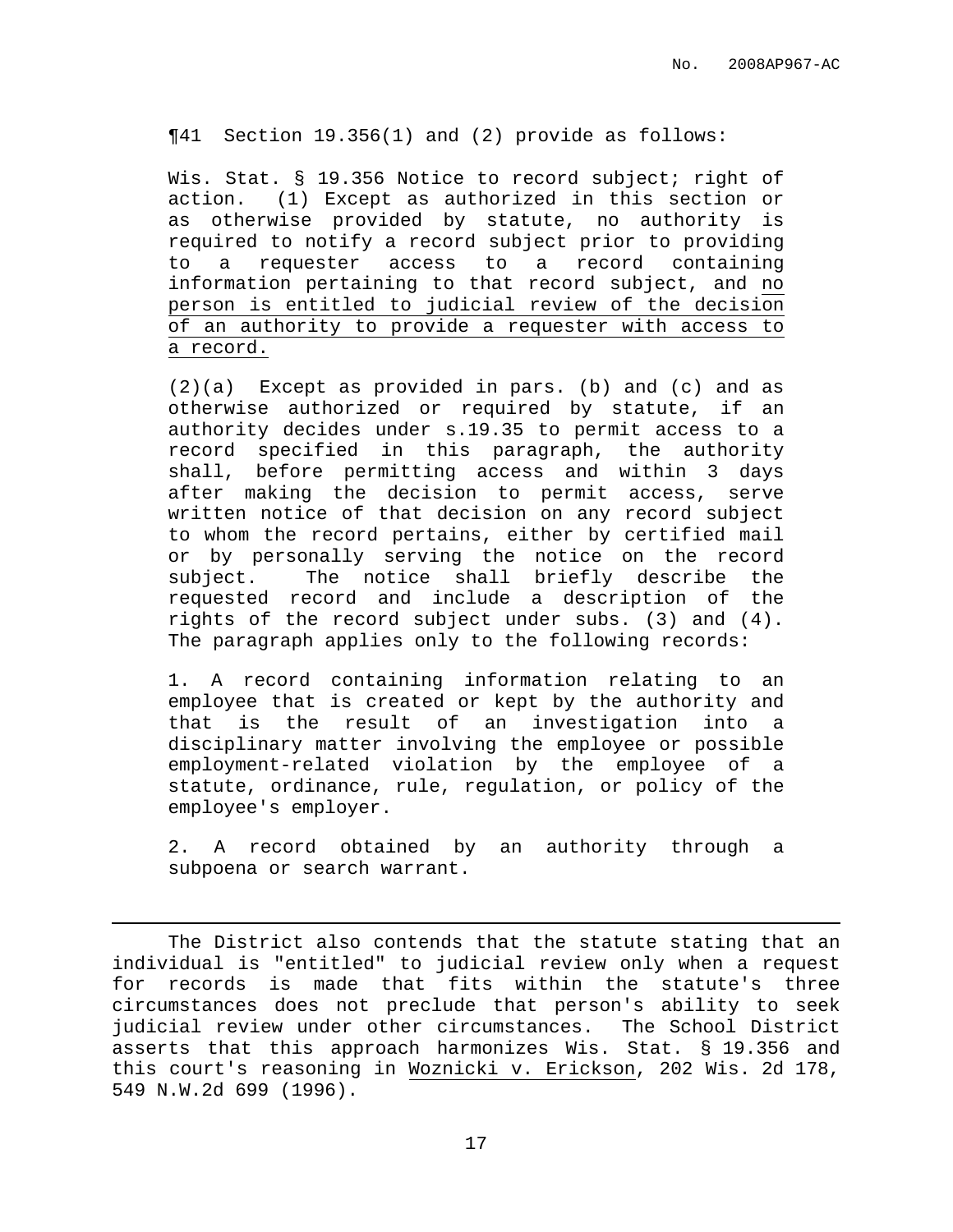No. 2008AP967-AC

3. A record prepared by an employer other than an authority, if that record contains information relating to an employee of that employer, unless the employee authorizes the authority to provide access to that information (emphasis added).

¶42 The legislature apparently adopted Wis. Stat. § 19.356 in 2003 to narrow and codify the notice and judicial review rights set forth in Woznicki v. Erickson, 202 Wis. 2d 178, 549  $\tt N.W.2d$  699 (1996). $^{18}$ 

Wisconsin Stat. § 19.356 resulted from the study of the Special Committee on Review of the Open Records Law. See Wisconsin Legislative Council Report to the Legislature, March 25, 2003, available at http://www.legis.state.wi.us/lc/committees/study/prior/files/rl2 003\_01.pdf (last visited July 9, 2010).

The Joint Legislative Council Prefatory Note to 2003 Wis. Act 47 states the purpose of Wis. Stat. § 19.356 as follows:

This bill partially codifies Woznicki and Milwaukee Teachers'. In general, the bill applies the rights afforded by Woznicki and Milwaukee Teachers' only to a defined set of records pertaining to employees residing in Wisconsin. As an overall construct, records relating to employees under the bill can be placed in the following 3 categories:

1. Employee-related records that may be released under the general balancing test without providing a right of notice or judicial review to the employee record subject.

2. Employee-related records that may be released under the balancing test only after a notice of impending release and the right of judicial review have been provided to the employee record subject.

 $18$  In Woznicki, the court held that "an individual whose privacy or reputational interests are implicated by the . . . potential release of his or her records has a right to have the circuit court review the . . . decision to release the records . . . ." Woznicki, 202 Wis. 2d at 193.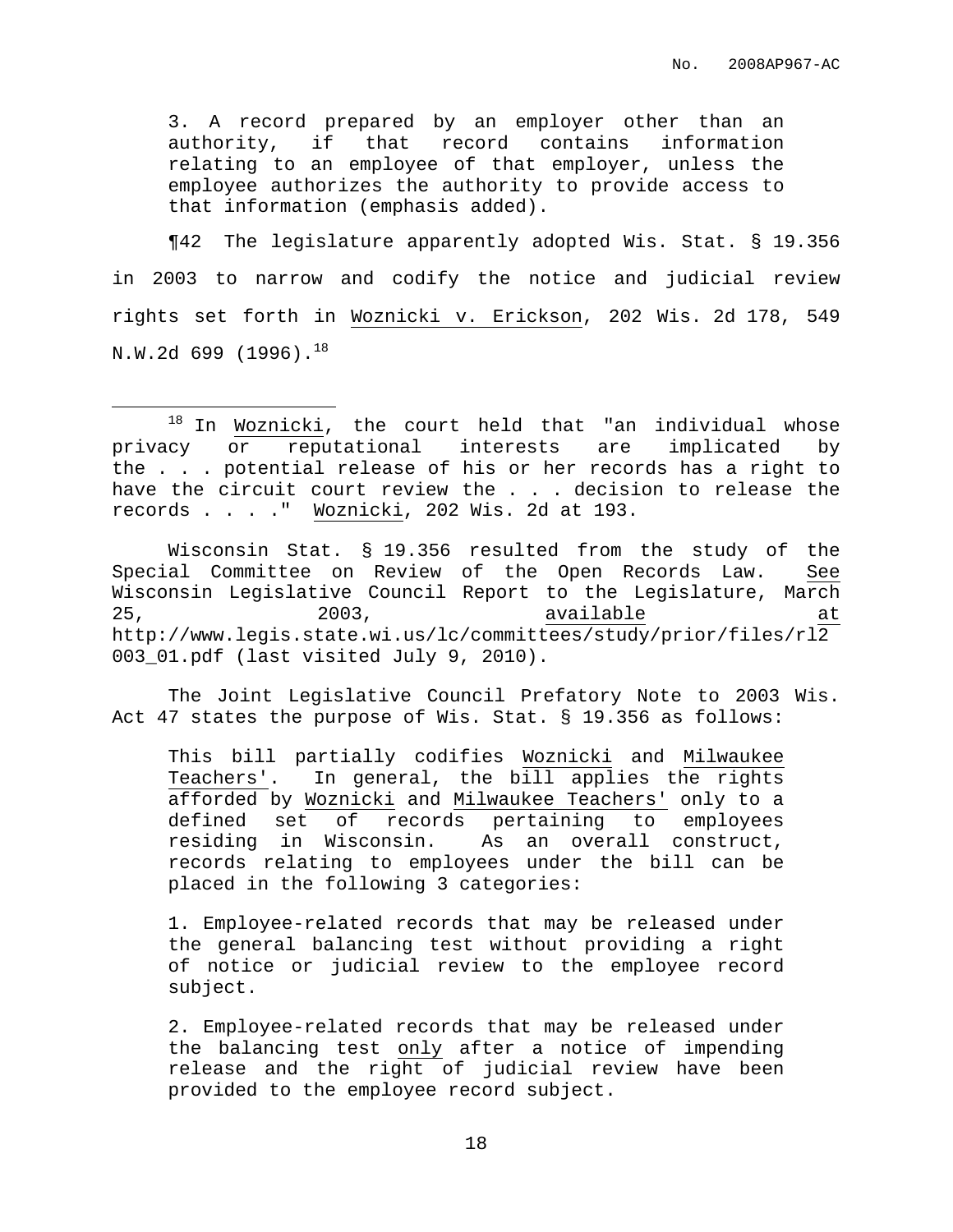¶43 The Teachers argue that the circuit court was competent to proceed in the instant case because the Teachers come within one of the three circumstances set forth in Wis. Stat. § 19.356, providing for notice by the employer and judicial review. The Teachers argue that upon receiving notice from the School District that their personal e-mails were being released, they reasonably assumed that the e-mails were part of a disciplinary inquiry into whether the Teachers had violated the School District's e-mail policy.<sup>19</sup>

¶44 The Teachers and the School District want this court to decide the substantive issue about the personal e-mails. The substantive issue is important to record custodians, record subjects, and record requesters alike.<sup>20</sup> Personal e-mail

 $19$  The Teachers assert in the alternative that the circuit court was competent to adjudicate the Teachers' claims pursuant to a writ of mandamus under Wis. Stat. § 783.01; the Teachers had requested a writ of mandamus ordering that the personal emails are not records subject to release. We do not address whether the writ was an available alternative here.

 $20$  The School District's brief argued that "this is a matter of importance about which [records] custodians require guidance." The School District also recognized that the certification to this court by the court of appeals identified the need to create a "workable set of guidelines for records custodians to apply," and argued that precluding judicial review in this case would place the district in an untenable position of either denying access and thus forcing the requester to seek a writ of mandamus to compel release, or simply releasing the emails and waiting for the Teachers to file suit after an intrusion on its employees' privacy interests had already occurred.

<sup>3.</sup> Employee-related records that are absolutely closed to public access under the open records law.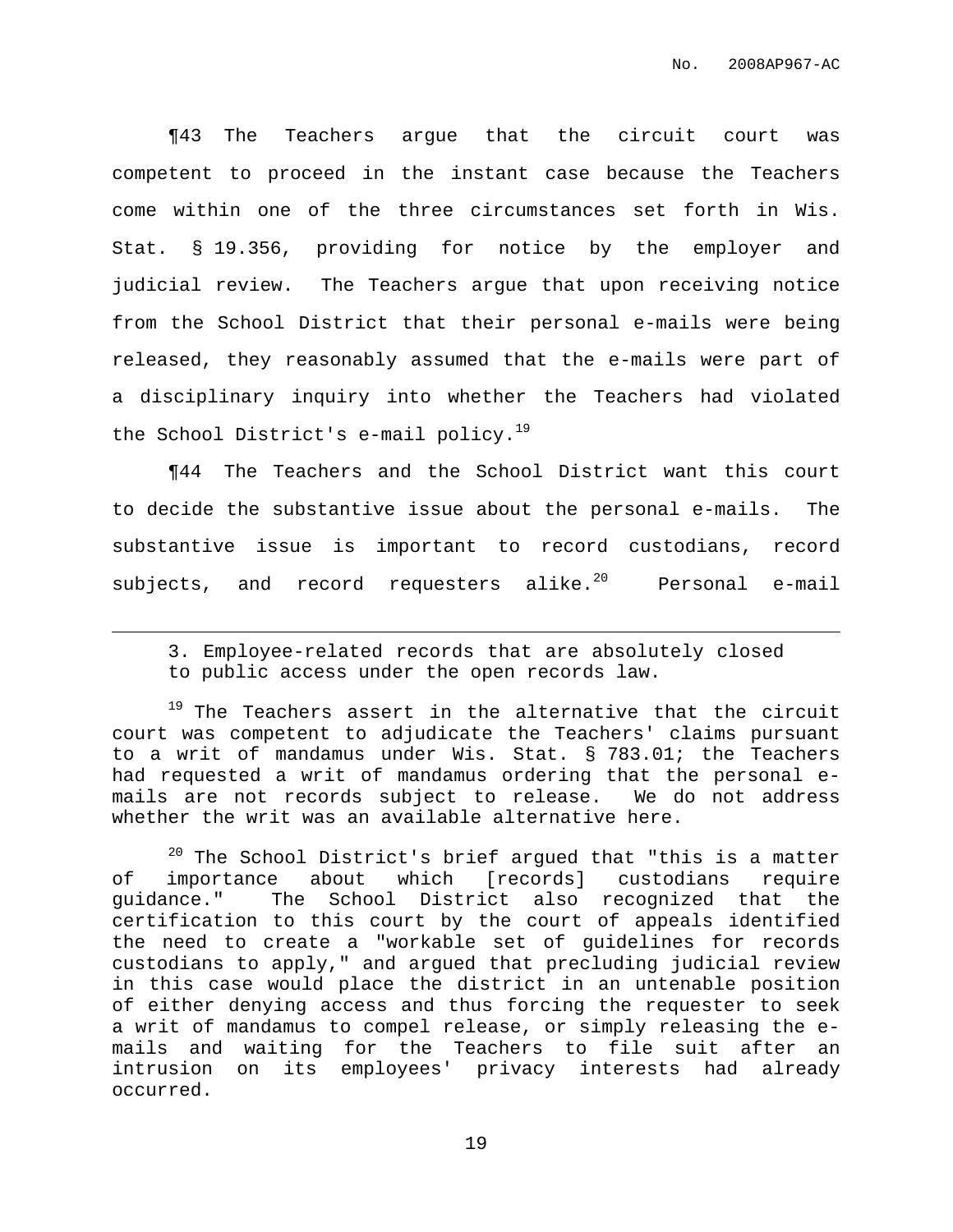communications of government employees are frequent occurrences, and every day in Wisconsin numerous custodians of records receive, analyze, and must respond to requests to inspect material, including e-mails.

¶45 Until the nonparty briefs were filed in this court, no party or nonparty had contested the competence of the circuit court to provide judicial review. Because the issue of the circuit court's competence was never raised in the circuit court, we treat the issue as having been forfeited. $^{21}$  To allow amici to raise this issue at this late date, contrary to the wishes of the parties, would be contrary to the principles of fairness and the policies of judicial administration that the forfeiture rule protects. Consequently, we do not address the

 $21$  Forfeiture is the failure to make the timely assertion of a right. Although cases sometimes use the words "forfeiture" and "waiver" interchangeably, the two words embody very different legal concepts. Waiver is the intentional relinquishment or abandonment of a known right. State v. Ndina, 2009 WI 21, ¶¶29- 30, 315 Wis. 2d 653, 761 N.W.2d 612. The present case raises the question of forfeiture, not waiver.

Forfeiture is a rule of judicial administration. It is a fundamental principle of appellate review that issues must be preserved at the circuit court to be raised on appeal as a matter of right. If the issue is not preserved, an appellate court may consider the issue forfeited. The forfeiture rule gives the parties and the circuit court notice of the issue and a fair opportunity to address it; encourages attorneys to diligently prepare for and conduct trials; and prevents attorneys from "sandbagging" opposing counsel by failing to object to an error for strategic reasons and later claiming that the error is grounds for reversal. Mikrut, 273 Wis. 2d 76, ¶15 (citing State v. Huebner, 2000 WI 59, ¶10, 235 Wis. 2d 486, 611 N.W.2d 727).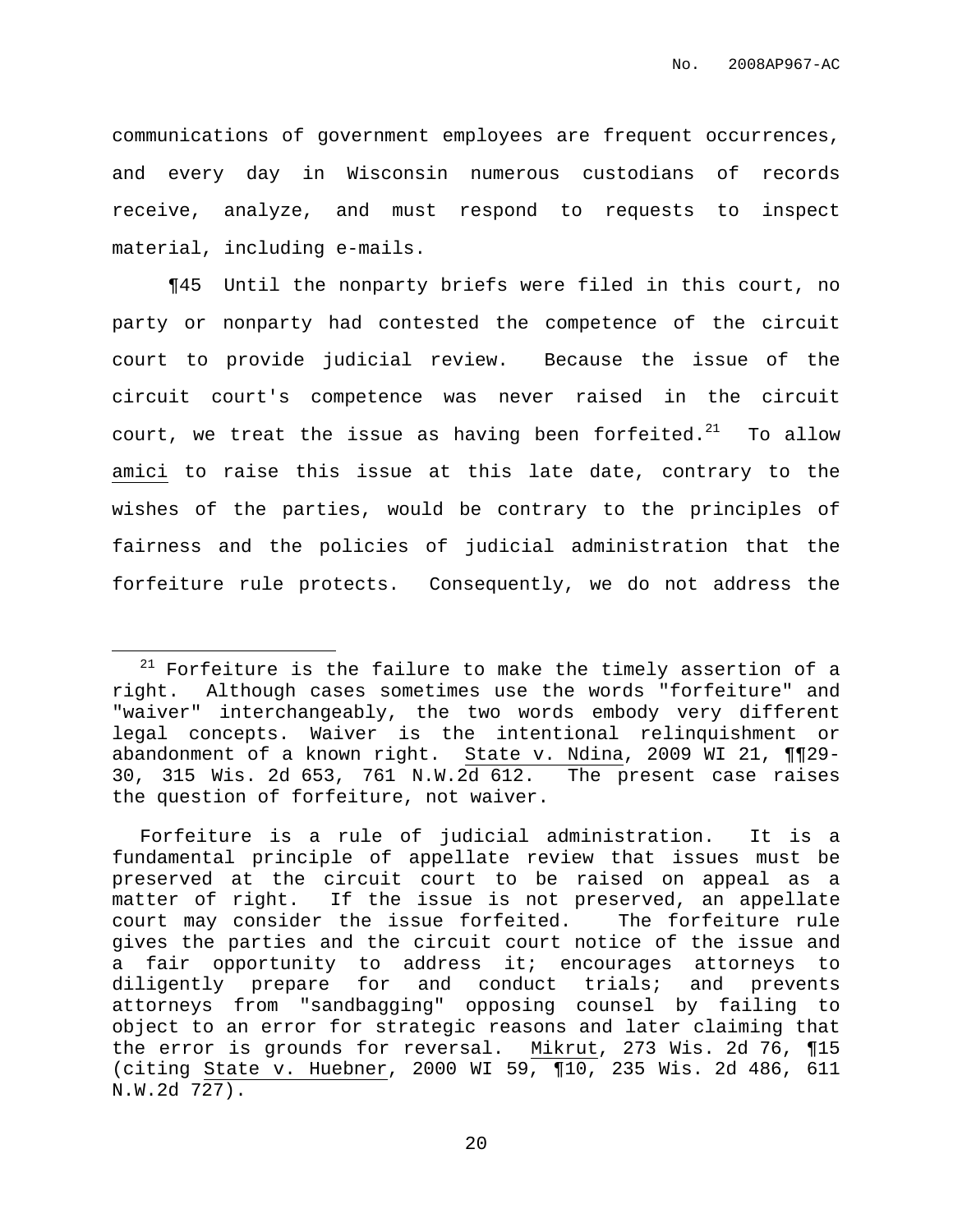issue of the competence of the circuit court to provide judicial review in the present case.

¶46 With regard to the competence of this court and the court of appeals, the circuit court's order to release the personal e-mails is a final and binding order for purposes of appeal. When this court grants review on certification it acquires jurisdiction of the entire case. No one asserts a failure to comply with any statutory procedure to invoke the jurisdiction of the court of appeals or this court. We therefore proceed to answer the important substantive question presented in this case.

## III

¶47 Whether the Teachers' personal e-mail communications on government computers are records under Wis. Stat. § 19.32(2) for purposes of the Public Records Law is a matter of statutory interpretation. The question posed is whether the statutory definition of "record" in Wis. Stat. § 19.32(2) includes the Teachers' personal e-mails.

¶48 The statutory definition does not refer explicitly to e-mails. The definition of "record" at issue was adopted effective January 1, 1983,<sup>22</sup> long before e-mail and mass storage of electronic data were ubiquitous within and outside of government. Therefore we must interpret and apply a statutory text to a factual situation not explicitly encompassed in the

 $22$  See 1981 Act 335 (published May 6, 1982; eff. Jan. 1, 1983).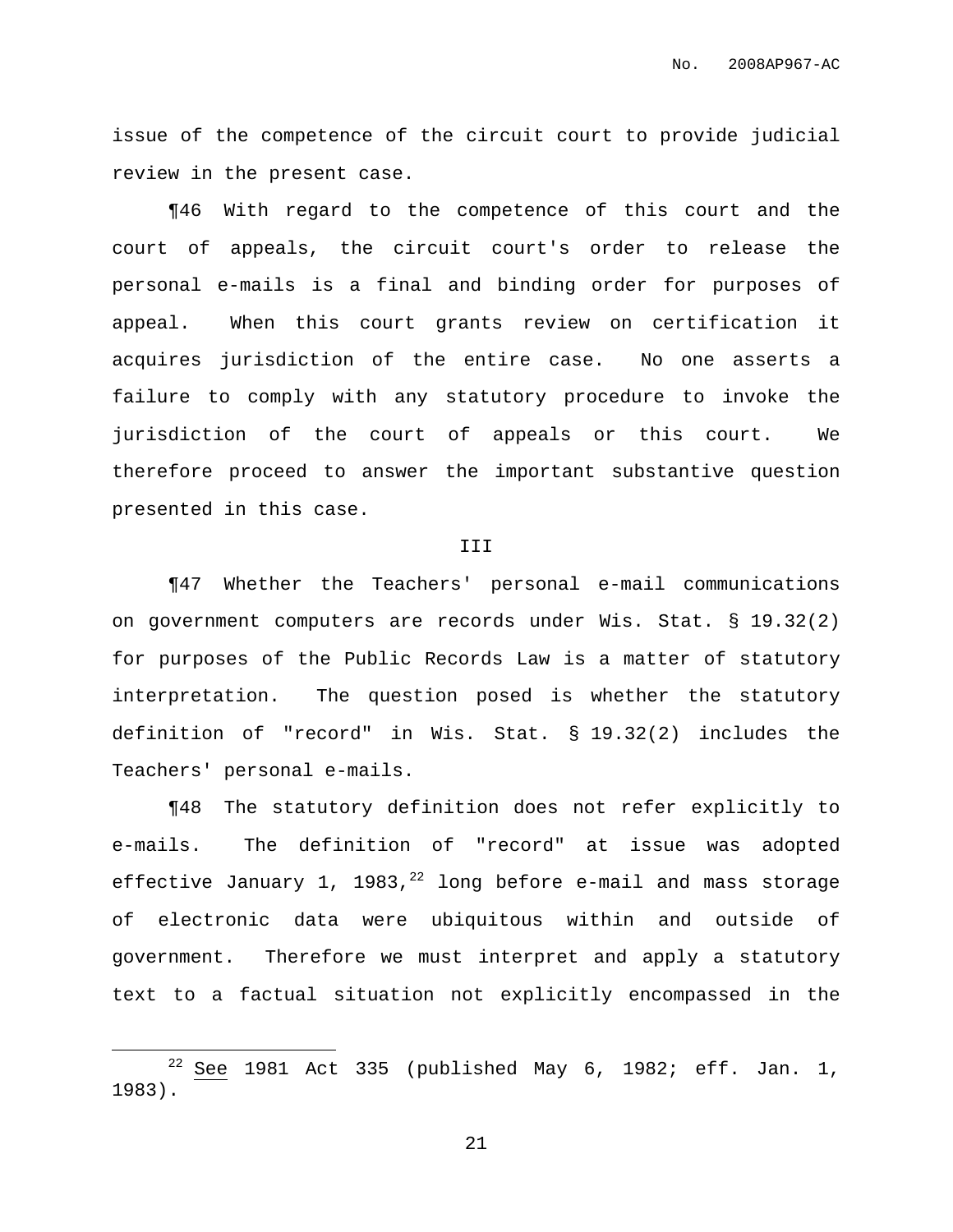statute and apparently not contemplated by the legislature, a relatively common occurrence in the judicial interpretation of statutes.

¶49 In keeping with the court's past interpretations of the Public Records Law and with the provisions of the Public Records Law, we approach the statutory interpretation of the word "record" in Wis. Stat. § 19.32(2) as follows:

- A. We examine first the text of Wis. Stat. § 19.32(2) defining "record" for purposes of the Public Records Law. The text is not definitively determinative of the question posed.
- B. For guidance in interpreting the meaning of the word "record," we turn to Wis. Stat. § 19.31, the legislature's explicit statement of its intent, the statutory purpose and policy, and its direction regarding the construction of the Public Records Law. The legislature's statement supports the requirement that to be a "record," the content of a document must have a connection to a government function, that is, the content must relate to "the affairs of government," "the official acts" of officers and employees, or "the conduct of governmental business."
- C. Statutory language is interpreted in relation to the language of closely related statutes. The lesson learned from examining the prior public records statutes and case law is that documents with no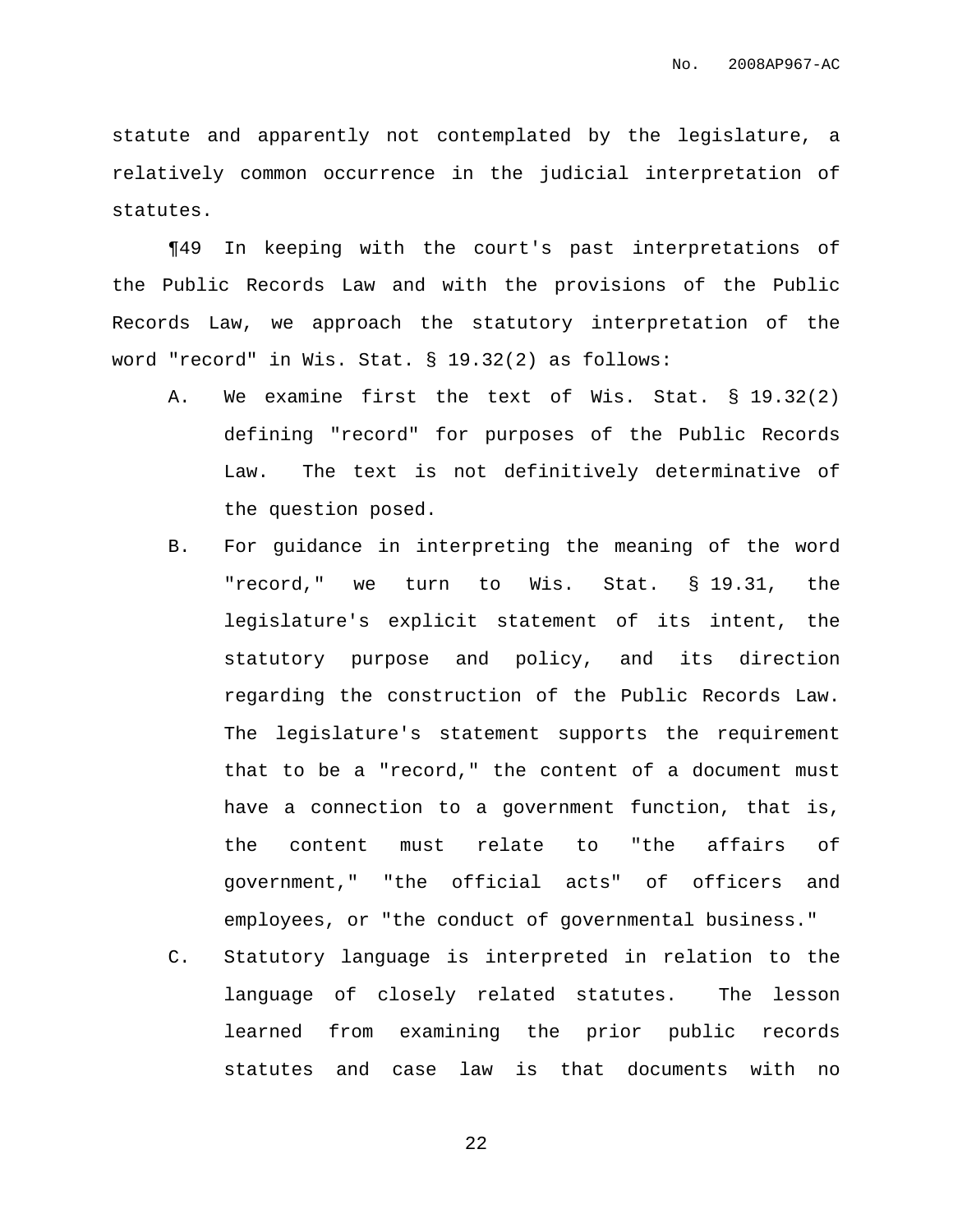connection to government functions are not "records" within the Public Records Law.

- D. Statutory interpretation may be informed by executive branch interpretations of a statute. The opinions of the Wisconsin Attorney General are especially helpful in deciphering the definition of "record" in Wis. Stat. § 19.32(2). The Public Records Law has long been interpreted and administered to exclude from the meaning of "record" documents of purely personal content, sometimes referred to as "fugitive papers."
- E. Statutory interpretation may be informed by the legislative history of the definition of "record" in Wis. Stat. § 19.32(2). The legislative history supports interpreting "record" in Wis. Stat. § 19.32(2) as requiring the content of a document to have a connection to a government function.
- F. Statutory interpretation of the Wisconsin Public Records Law may be informed by the interpretations of other states of their open records laws. No states have been cited as including the contents of purely personal e-mails in their open records laws.
- G. The legislature would not have intended a court's interpretation of the word "record" in Wis. Stat. § 19.32(2) to impose an unreasonable burden on custodians of records. Interpreting the definition of record in Wis. Stat. § 19.32(2) to exclude e-mails of purely personal content does not impose an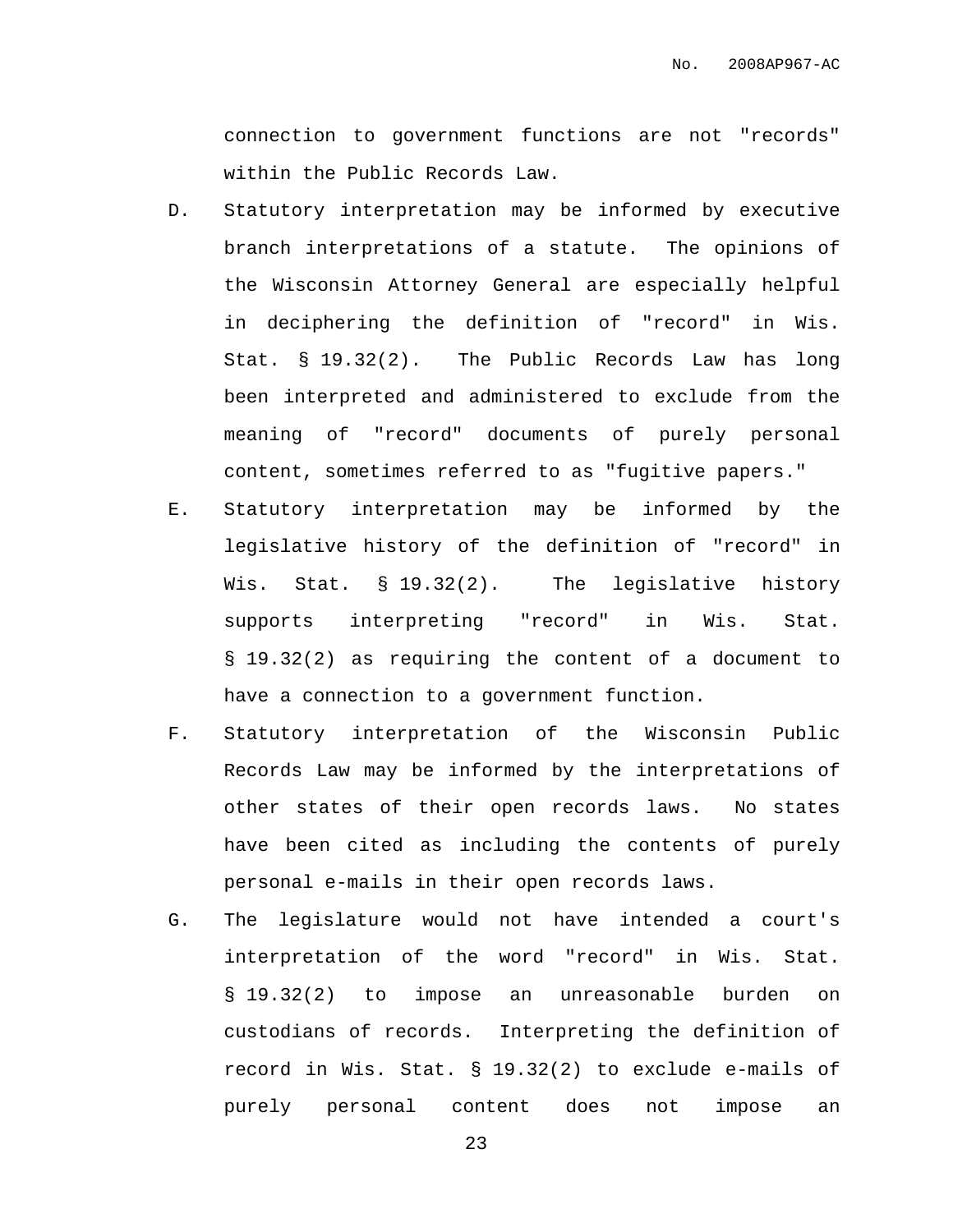unreasonable administrative burden on custodians of records.

A

¶50 We examine first the text of Wis. Stat. § 19.32(2) defining "record" for purposes of the Public Records Law, Wis. Stat. §§ 19.33 to 19.39.

¶51 To determine whether particular materials are or are not records, Wis. Stat. § 19.32(2) provides guidance by defining "record" in three parts: (1) by stating a general description of a record; (2) by providing a non-exhaustive list illustrating specific types of records; and (3) by providing a description and non-exhaustive list of items that are excluded from the definition and therefore are not records.

¶52 The first part of Wis. Stat. § 19.32(2) states that "'Record' means any material on which written, drawn, printed, spoken, visual or electromagnetic information is recorded or preserved, regardless of physical form or characteristics, which has been created or is being kept by an authority" (emphasis added).

¶53 The second part of Wis. Stat. § 19.32(2) more specifically enumerates several types of materials included as records. E-mails are not listed.

¶54 The third part of Wis. Stat. § 19.32(2) describes materials that are excluded from the definition of a "record." As relevant here, "'Record' does not include drafts, notes, preliminary computations and like materials prepared for the originator's personal use or prepared by the originator in the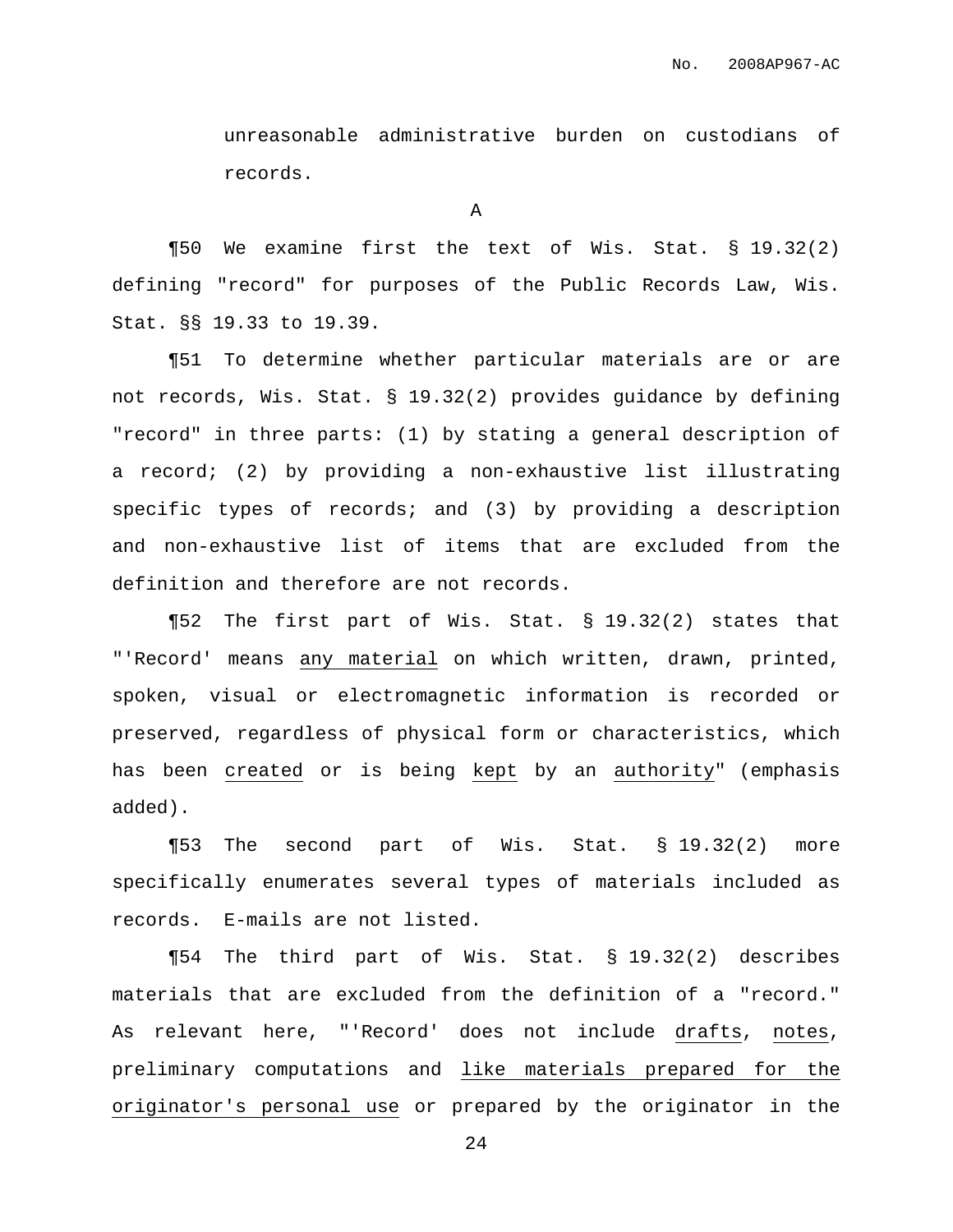name of a person for whom the originator is working" (emphasis added).

¶55 The complete text of Wis. Stat. § 19.32(2) (formatted for clarity) is as follows:

[1]"Record" means any material on which written, drawn, printed, spoken, visual or electromagnetic information is recorded or preserved, regardless of physical form or characteristics, which has been created or is being kept by an authority.

[2]"Record" includes, but is not limited to, handwritten, typed or printed pages, maps, charts, photographs, films, recordings, tapes (including computer tapes), computer printouts and optical disks.

[3]"Record" does not include drafts, notes, preliminary computations and like materials prepared for the originator's personal use or prepared by the originator in the name of a person for whom the originator is working; materials which are purely the personal property of the custodian and have no relation to his or her office; materials to which access is limited by copyright, patent or bequest; and published materials in the possession of an authority other than a public library which are available for sale, or which are available for inspection at a public library.

¶56 The Teachers and the School District agree, as do we, that e-mails can fall within the first part of Wis. Stat. § 19.32(2)'s description of materials that may be "records." The personal e-mails at issue were created by the Teachers. The School District, not the Teachers, is an "authority" within the meaning of the statute and the e-mails are stored on computers owned by the School District. $^{23}$ 

 $23$  See Wis. Stat. § 19.32(1) for the definition of "authority."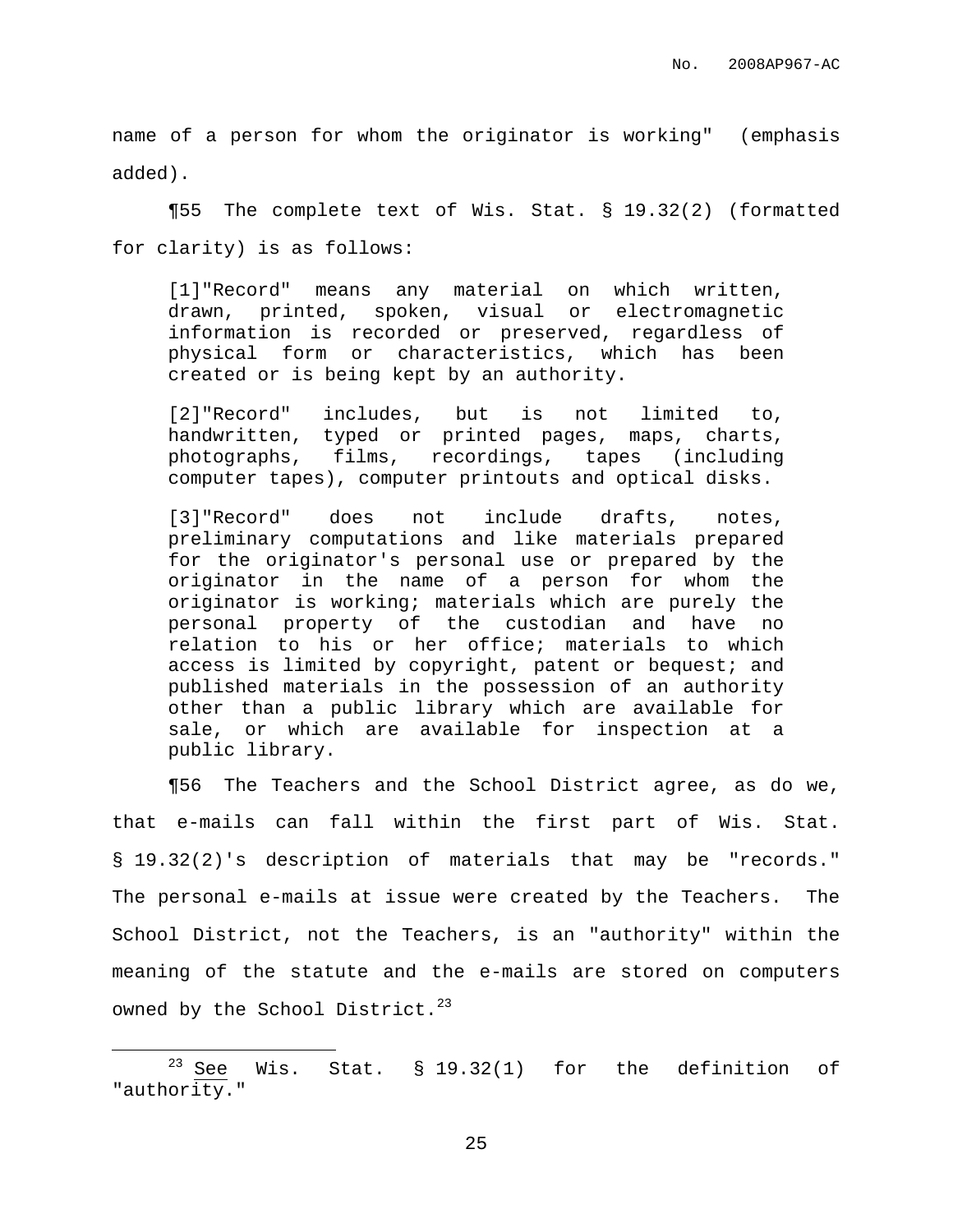¶57 The second part of the definition of "record" in Wis. Stat. § 19.32(2) sets forth a non-exhaustive list of 10 illustrations of items that are included within the word "record." "'Record' includes, but is not limited to, handwritten, typed or printed pages, maps, charts, photographs, films, recordings, tapes (including computer tapes), computer printouts and optical disks." This more specific enumeration does relatively little to illuminate our inquiry into whether the Teachers' personal e-mails are records.

¶58 The third part of the definition of "record" in Wis. Stat. § 19.32(2) excludes from the definition of records both (1) "materials which are purely the personal property of the custodian and have no relation to his or her office," and (2) "drafts, notes, preliminary computations and like materials prepared for the originator's personal use."

¶59 As a preliminary matter, it is clear that some materials that fall within the broad description of records in the first or second parts of Wis. Stat. § 19.32(2) may be specifically excluded by the third part of § 19.32(2). If a document falls within an exception, it is not a "record." Exceptions are to be narrowly construed. $^{24}$ 

¶60 There is a question whether the Teachers' personal emails fall within the exception of materials that are "purely the personal property of the custodian and have no relation to his or her office." The School District's record custodian is

<sup>24</sup> Fox v. Bock, 149 Wis. 2d 403, 411, 438 N.W.2d 589 (1989).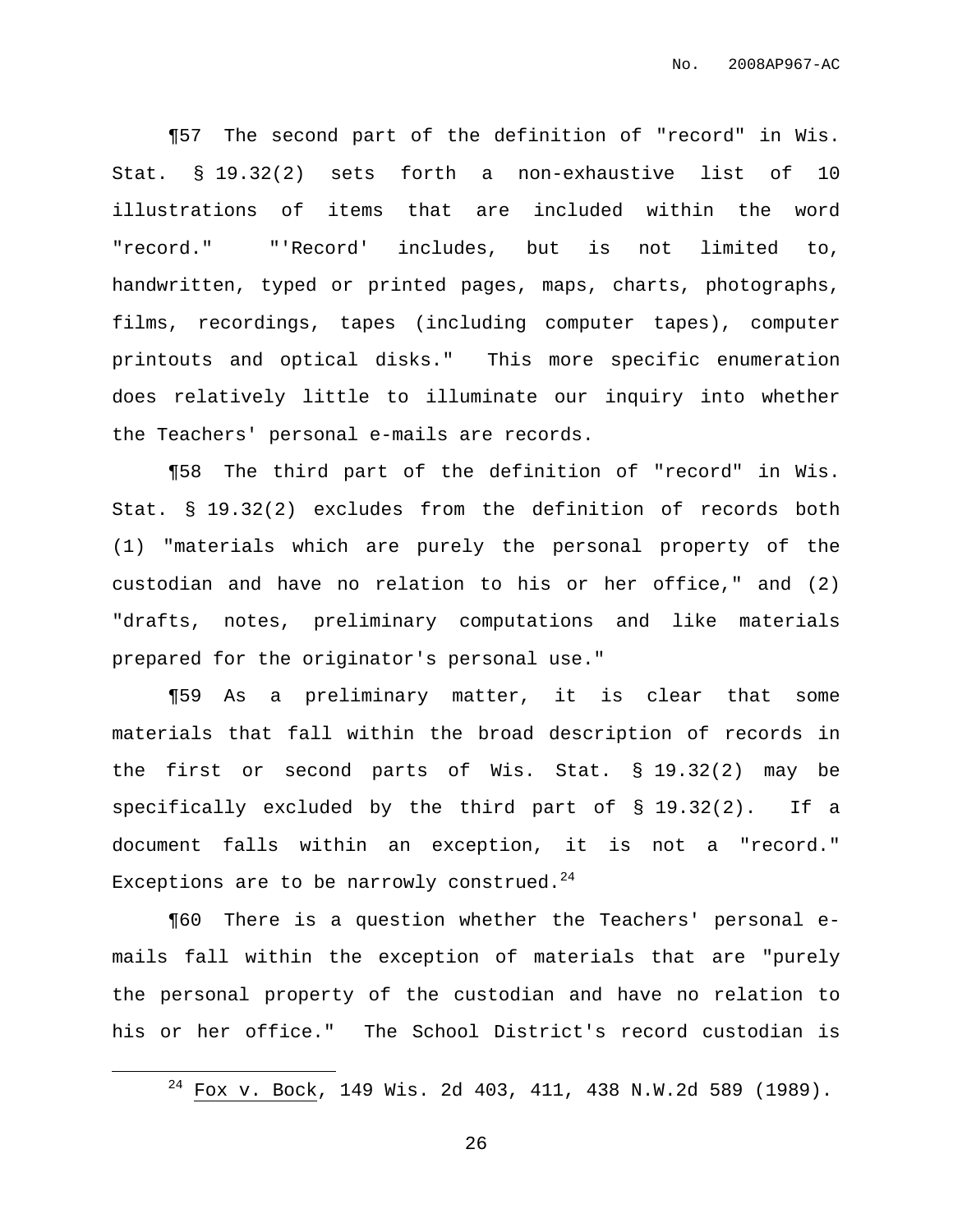Dr. Robert Crist, the Superintendent of Schools; the Teachers are not the custodians of the e-mails.

¶61 The legislative intent may have been to exclude from the word "record" personal property of any government employee (rather than merely the personal property of the custodian) that has no relation to his or her employment. One commentator observed that this language relating to the personal property of the custodian was added in 1983 "as a refinement of earlier case law which recognized some materials to be 'fugitive papers' and indicated that if such items had no relation to the function of the office, there was no requirement that they be kept as a public record."<sup>25</sup> We discuss the "fugitive papers" exception to records later in our analysis. See infra ¶¶97-99, 101-102, 104.

¶62 We turn to whether the Teachers' personal e-mails fall within the exception for "notes," "drafts," or "like materials prepared for the originator's personal use." The words "notes," "drafts," and "like materials" should each be given distinct meanings, to avoid redundancy or "surplusage."<sup>26</sup>

 $^{25}$  Linda de la Mora, The Wisconsin Public Records Law, 67 Marq. L. Rev. 65, 90 (1983).

The Teachers reason that just as an authority cannot circumvent the Public Records Law by putting public records in the possession of a private entity, see WIREdata Inc. v. Village of Sussex, 2008 WI 69, ¶82, 310 Wis. 2d 397, 751 N.W.2d 736, private transmissions do not become records under the Public Records Law by virtue of their storage on government e-mail systems.

 $^{26}$  Pawlowski v. Am. Family Mut. Ins. Co., 2009 WI 105, ¶22, n.14, 322 Wis. 2d 21, 777 N.W.2d 67 (citing Donaldson v. State, 93 Wis. 2d 306, 315, 286 N.W.2d 817 (1980)).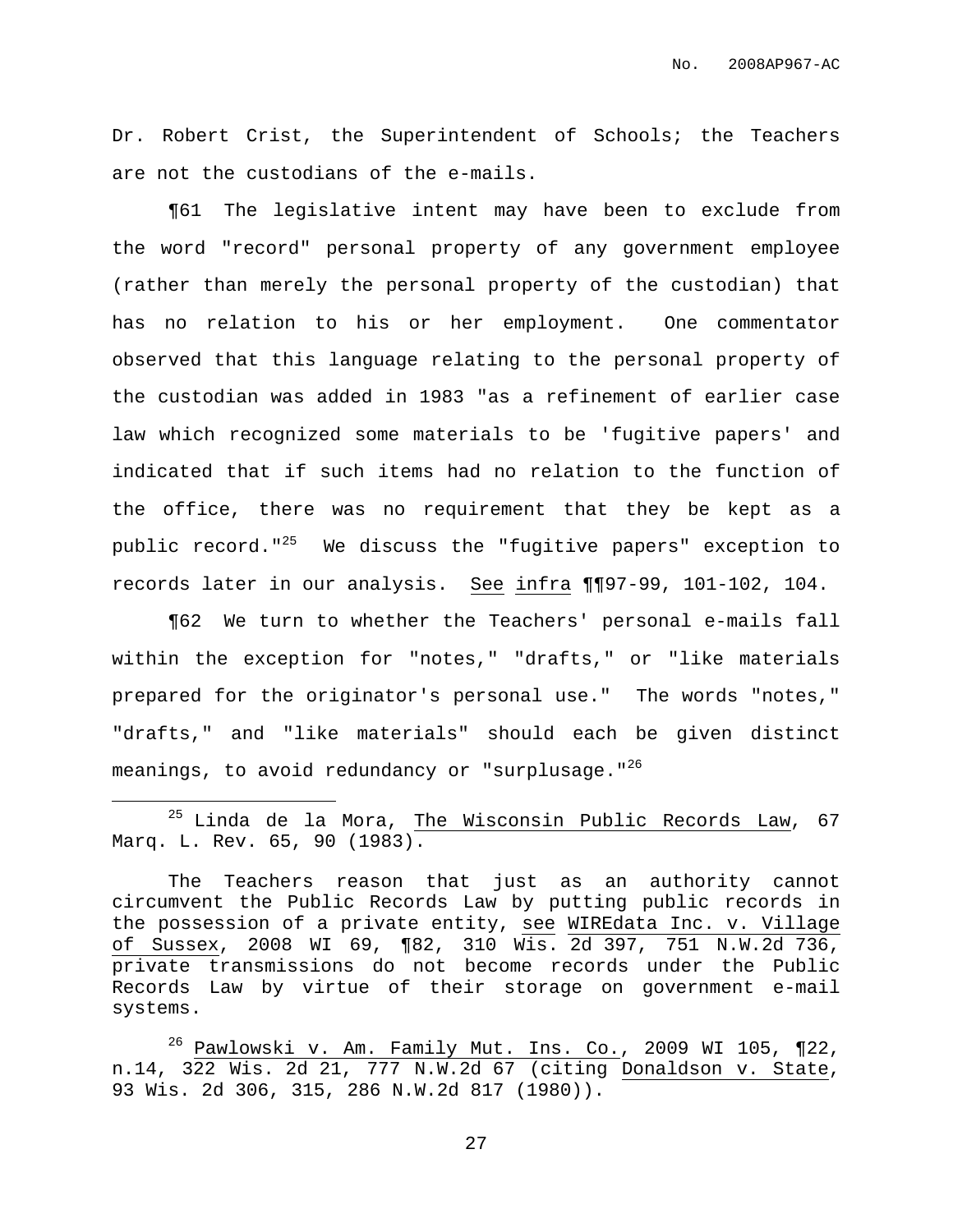¶63 We agree with the School District that the Teachers' personal e-mails do not fit easily into the statutory exclusion for "drafts." The Teachers' personal e-mails are final work products.

¶64 The word "notes" is susceptible of more than one meaning. The word ordinarily refers to a brief, informal document. An e-mail may well fit within this meaning.

¶65 The School District, however, urges a different meaning of "notes," arguing that this exclusion from the definition of "record" should be limited to materials that are in preliminary draft form and that the Teachers' e-mails are documents in "final form."

¶66 The meaning of "like materials" is hardly selfexplanatory. When two or more words or phrases are listed together, the general terms (in the instant case, "like materials") may be defined by the other words and understood in the same general sense. This canon of construction is known in Latin as noscitur a sociis, "it is known from its associates," and its variation ejusdem generis.<sup>27</sup> These canons, like all canons of statutory construction, are instructive "only if the result is consistent with the legislative intent."<sup>28</sup> Thus, "[t]hat a word may be known by the company it keeps is . . . not

<sup>&</sup>lt;sup>27</sup> See Popenhagen, 309 Wis. 2d 601,  $\P 46$  & n.25; 2A Norman J. Singer & J.D. Shambie Singer, Statutes and Statutory Construction § 47:16, 347-54 (2007).

 $28$  2A Singer & Singer, supra note 27, § 47:16, 354.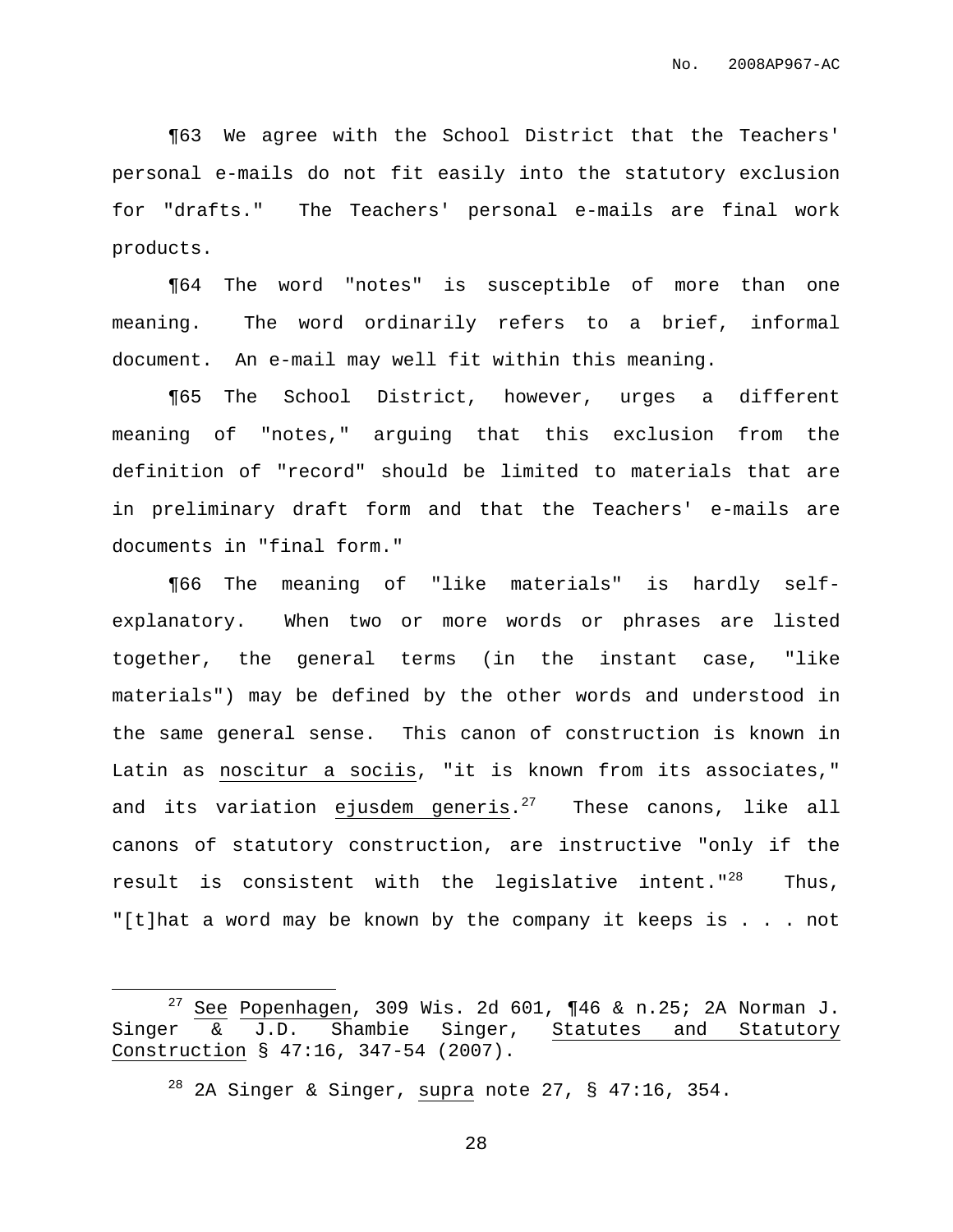an invariable rule, for the word may have a character of its own not to be submerged by its association."<sup>29</sup>

¶67 The words "like materials" plainly describe materials that are "like" notes and drafts but are not, by themselves, either of those things. The phrase therefore describes some broader set of materials that is "prepared for the originator's personal use."

¶68 We turn then to the phrase "prepared for the originator's personal use." The School District suggests that "personal" refers to the intended use of the material, not the content of the material. The School District contends that when the e-mail is sent, regardless of content, the communication is no longer "prepared for the originator's personal use" but is also intended for and prepared for the use of others, namely the recipient(s) of the e-mail. In contrast, the Teachers argue that a more logical reading of the words "for the personal use of the originator" is to distinguish between materials with work-related content and those with personal content.

¶69 For support of its interpretation of "prepared for the originator's personal use," the School District looks to State v. Panknin, 217 Wis. 2d 200, 212-13, 579 N.W.2d 52 (Ct. App. 1998), in which the court of appeals held that personal notes of a circuit court judge, even when "work related," were not records under the Public Records Law, but were instead a

<sup>&</sup>lt;sup>29</sup> Russell Motor Car Co. v. United States, 261 U.S. 514, 519 (1923).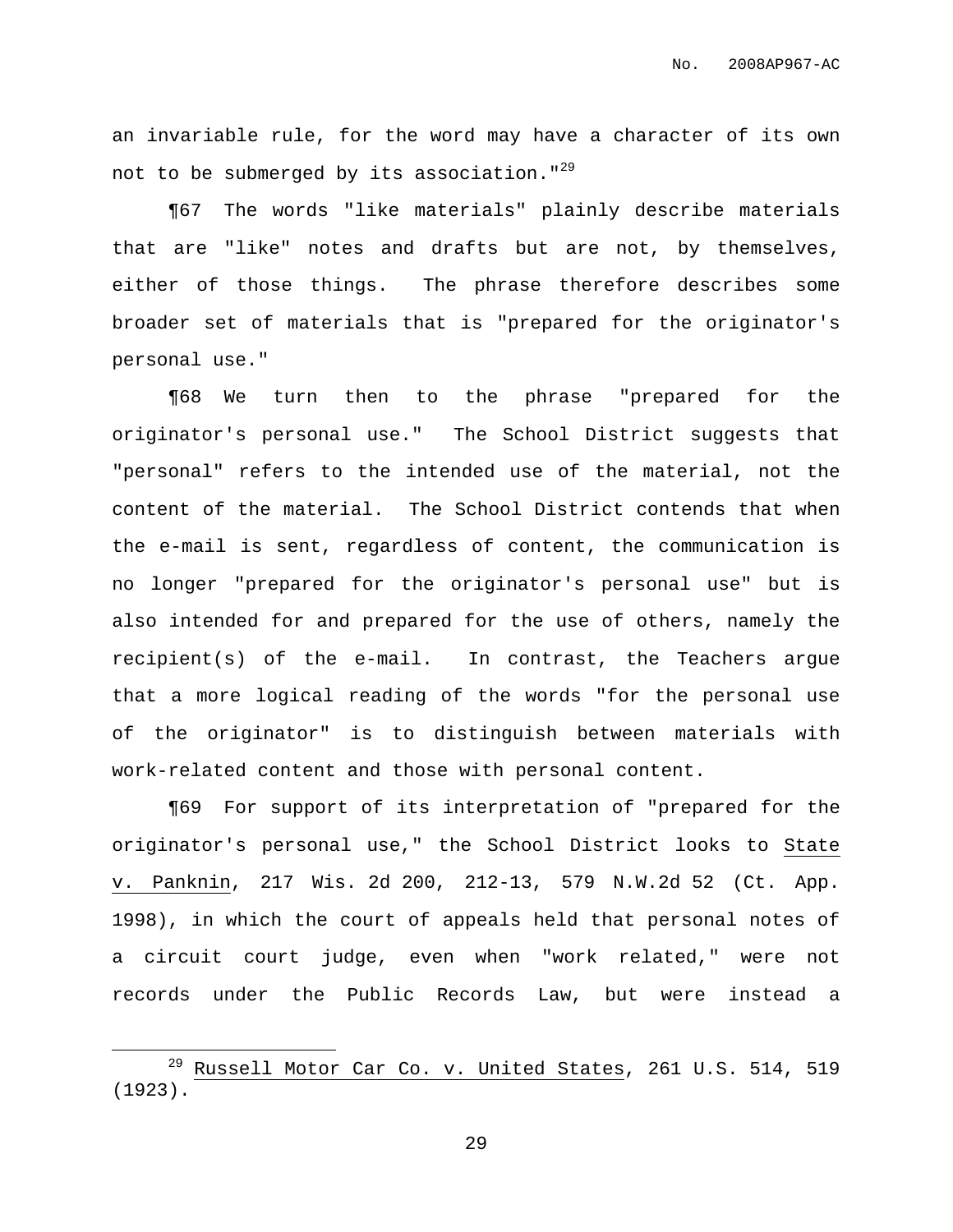"voluntary piece of work completed by the trial court for its own convenience and to facilitate the performance of its duties."<sup>30</sup> The Panknin court held that such notes did not have to be disclosed under the public records law "because disclosure would impede the work habits of the trial court."<sup>31</sup>

¶70 The School District urges that the Teachers' personal e-mails are not analogous to a judge's notes in Panknin, because the e-mails are not private working documents created for the Teachers' own convenience. An e-mail that is sent to another person, according to the School District, is not prepared for the originator's personal deliberation, and therefore falls outside the meaning of "prepared for the originator's personal use."

¶71 The School District also relies on Fox v. Bock, 149 Wis. 2d 403, 408, 417, 438 N.W.2d 589 (1989), for the proposition that once a draft or preliminary computation is circulated or used by others, it becomes a record under the Public Records Law. The Fox court held that regardless of whether the document was labeled a draft, once a government entity had begun taking official actions based on the document's suggestions, the document became a record. The Fox court refused to allow the label of "draft" to exclude the document from the Public Records Law. That the report "aroused official

<sup>30</sup> State v. Panknin 217 Wis. 2d 200, 212, 579 N.W.2d 52, 58 (Ct. App. 1998).

 $31$  Id.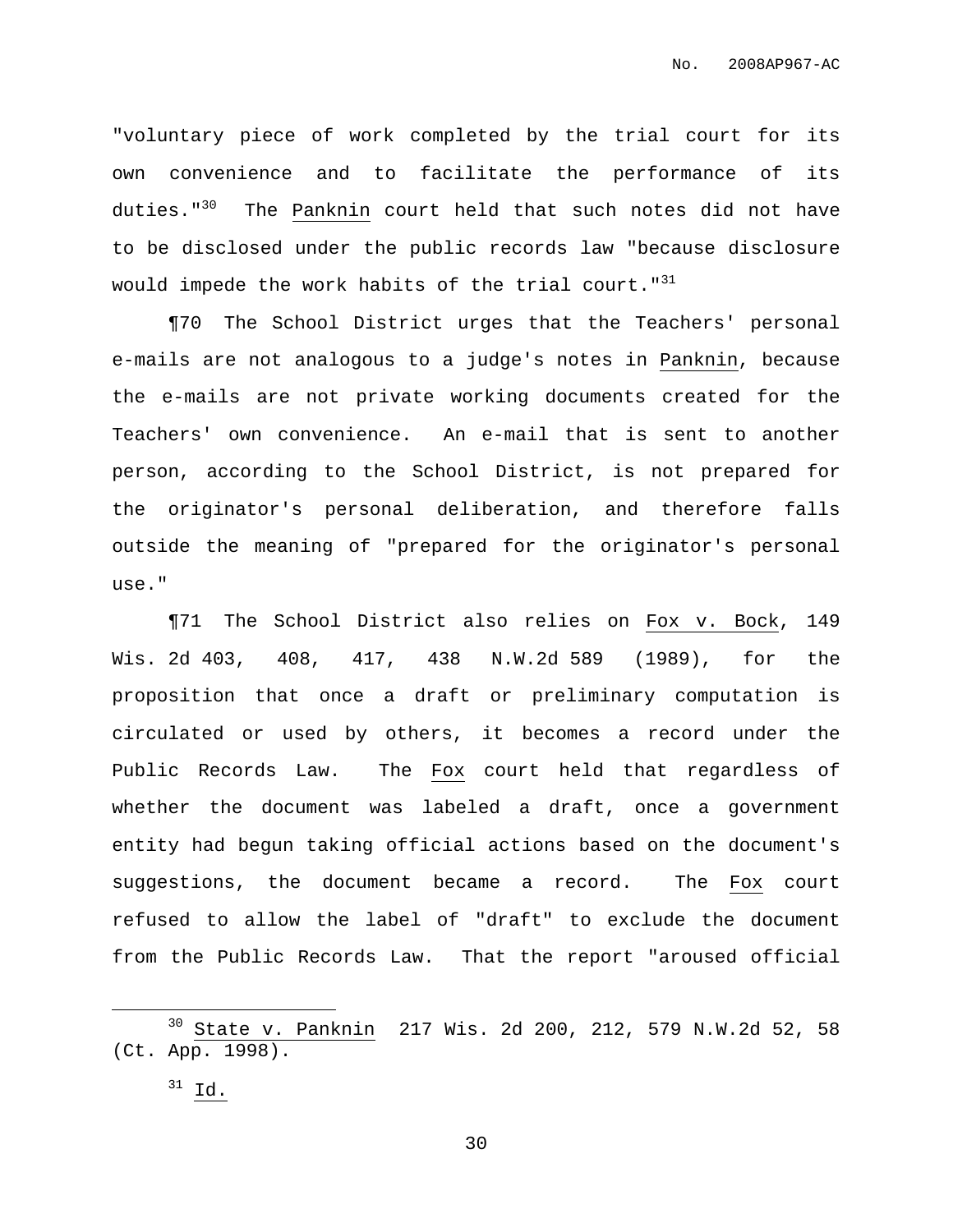action" indicated that the "draft" was for government, not personal, use, declared the Fox court, 149 Wis. 2d at 417.

¶72 The Teachers read Fox to indicate that the focus of "personal use" in determining whether a document is a record under the third part of the definition of "record" in Wis. Stat. § 19.32(2) is on whether the content of the document has been connected to an official function. They argue that materials become records when they serve a governmental purpose rather than a solely personal purpose of the originator.

¶73 The Teachers argue that Fox means that documents used for a government purpose are records, but that merely using the government e-mail system does not transform private communications into "records" under Wis. Stat. § 19.32(2). "It is the nature of the documents and not their location that determines their status under [the Public Records Law]. To conclude otherwise would elevate form over substance." Nichols v. Bennett, 199 Wis. 2d 268, 274-75, 544 N.W.2d 428 (1996).

¶74 Although both offer insights, neither Panknin nor Fox is determinative of whether the Teachers' personal e-mails fall within the statutory phrase "for the personal use of the originator."

¶75 Both the School District and the Teachers make persuasive arguments about the correct interpretation of the text of Wis. Stat. § 19.32(2). To properly interpret the word "record" in § 19.32(2) we therefore look further to other sources we have traditionally used to interpret the public records law. First we look to Wis. Stat. § 19.31, which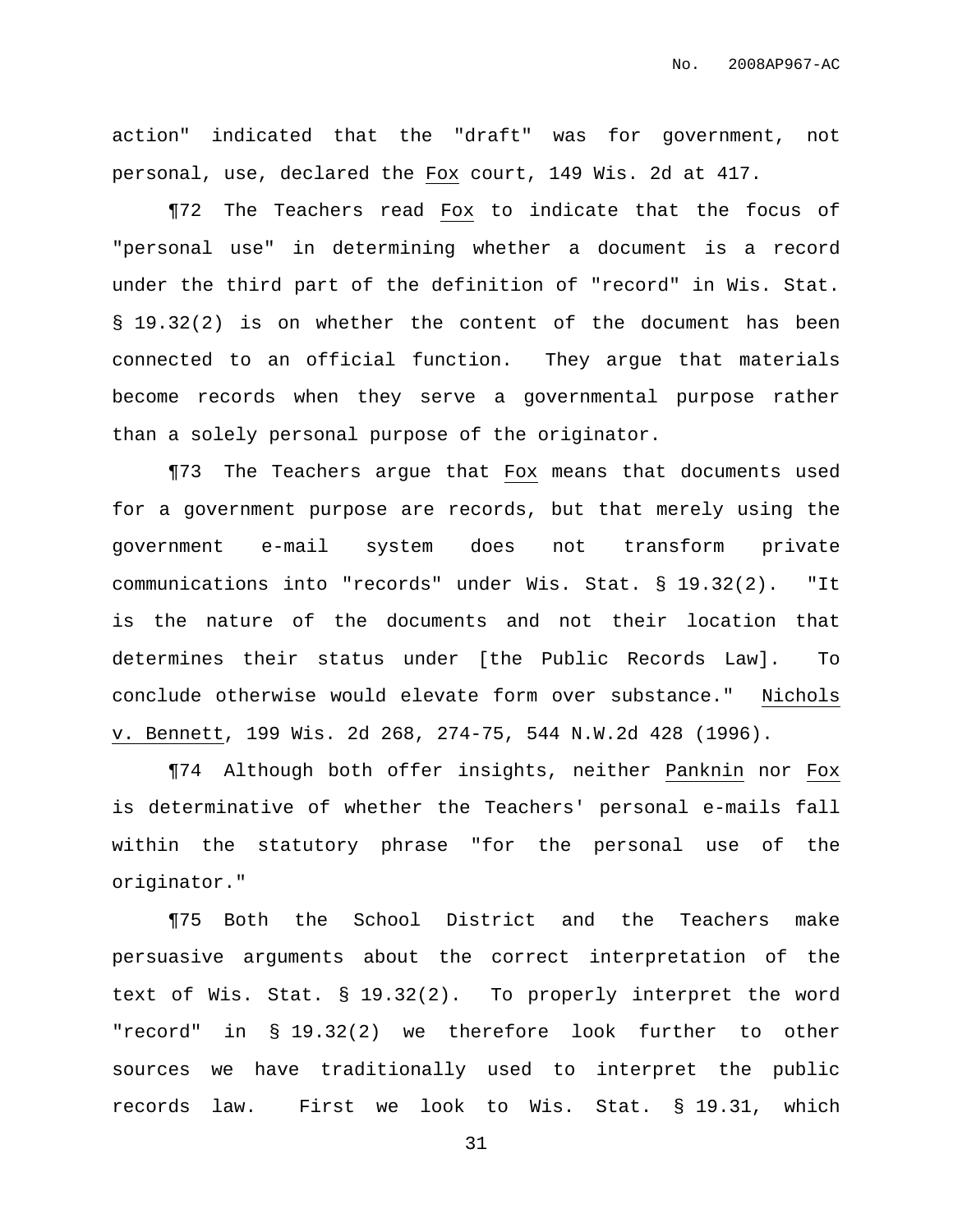encompasses the legislative statement of intent, purpose, policy, and direction regarding the construction of the statute as aids in interpreting the definition of "record" in the Public Records Law.

B

¶76 In enacting the Public Records Law, the Legislature provided an explicit statement of its intent and the policies and purposes underlying the Public Records Law, as well as directions regarding a presumption to be used in the interpretation of the Law. In Wis. Stat. § 19.31, the Declaration of Policy, the legislature has declared that "all persons are entitled to the greatest possible information regarding the affairs of government" and that the Public Records Law "shall be construed in every instance with a presumption of complete access, consistent with the conduct of government business." The text of § 19.31 is an important aid in interpreting the meaning of "record" in § 19.32(2).

¶77 The full legislative directive in Wis. Stat. § 19.31 is as follows:

In recognition of the fact that a representative government is dependent upon an informed electorate, it is declared to be the public policy of this state that all persons are entitled to the greatest possible information regarding the affairs of government and the official acts of those officers and employees who represent them. Further, providing persons with such information is declared to be an essential function of a representative government and an integral part of the routine duties of officers and employees whose responsibility it is to provide such information. To that end, ss. 19.32 to 19.37 shall be construed in every instance with a presumption of complete public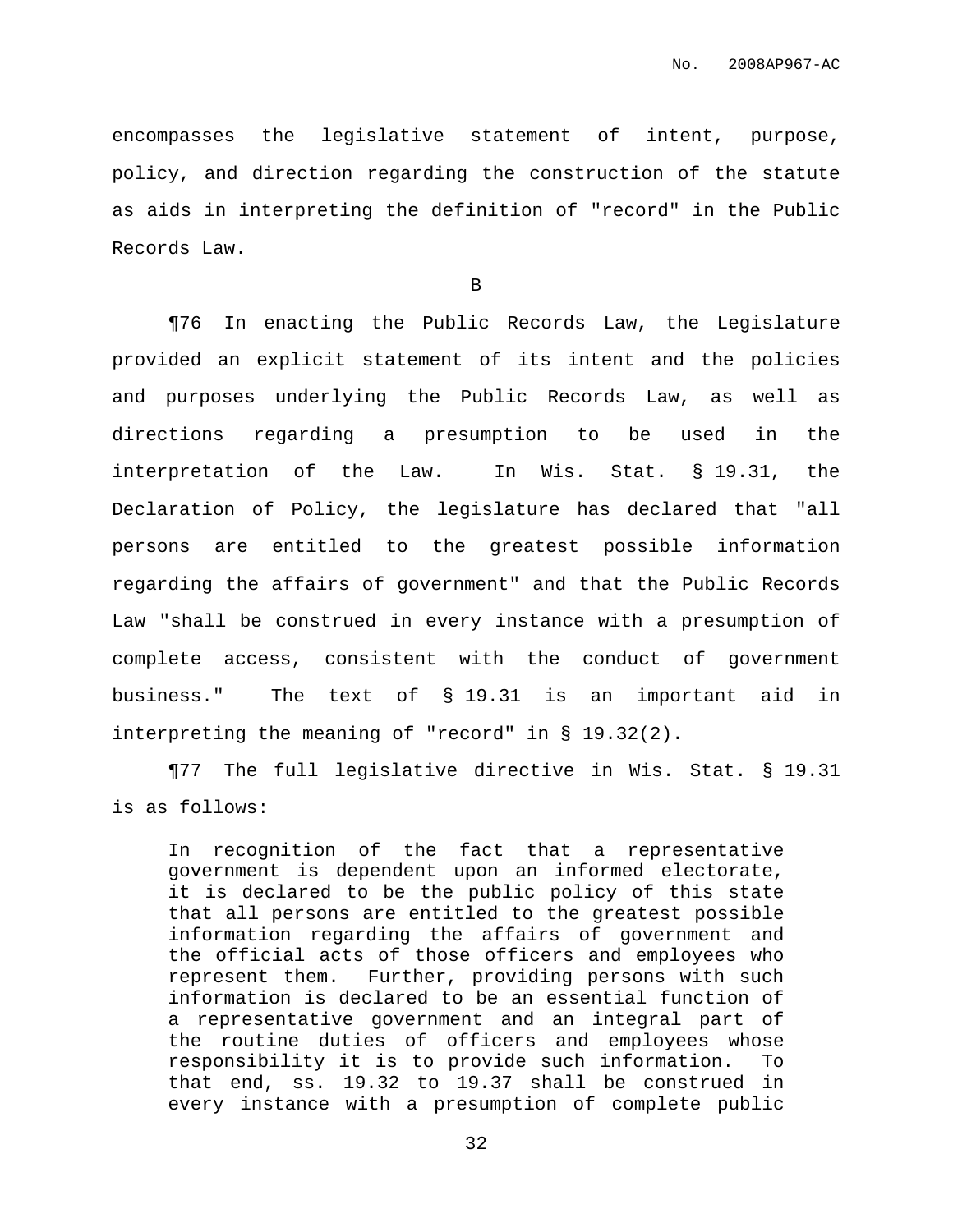access, consistent with the conduct of governmental business. The denial of public access generally is contrary to the public interest, and only in an exceptional case may access be denied.

¶78 Statutory interpretation strives to give "full, proper, and intended effect" to the law we are interpreting. $^{32}$ The Teachers argue, and we agree, that publicly disclosing the contents of their personal e-mails is neither a proper nor an intended effect of the Public Records Law, as articulated by the Legislature's explicit statement of legislative intent, policy, purpose, and rule of construction.

¶79 The clear and explicit statement of legislative intent, policy, and purpose in the Public Records Law supports the Teachers' argument that the content of a document must have a connection to a government function to constitute a record within the meaning of Wis. Stat. § 19.32(2).

¶80 The legislature has stated that the Public Records Law serves "an informed electorate" and that "all persons are entitled to the greatest possible information regarding the affairs of government and the official acts of those officers and employees who represent them." Wis. Stat. § 19.31. This explicit statement of legislative policy supports making available those documents whose contents are related to the affairs of government, to the official acts of officers and employees, and to "the conduct of governmental business," rather

 $32$  Noffke ex rel. Swenson v. Bakke, 2009 WI 10, ¶10, 315 Wis. 2d 350, 760 N.W.2d 156.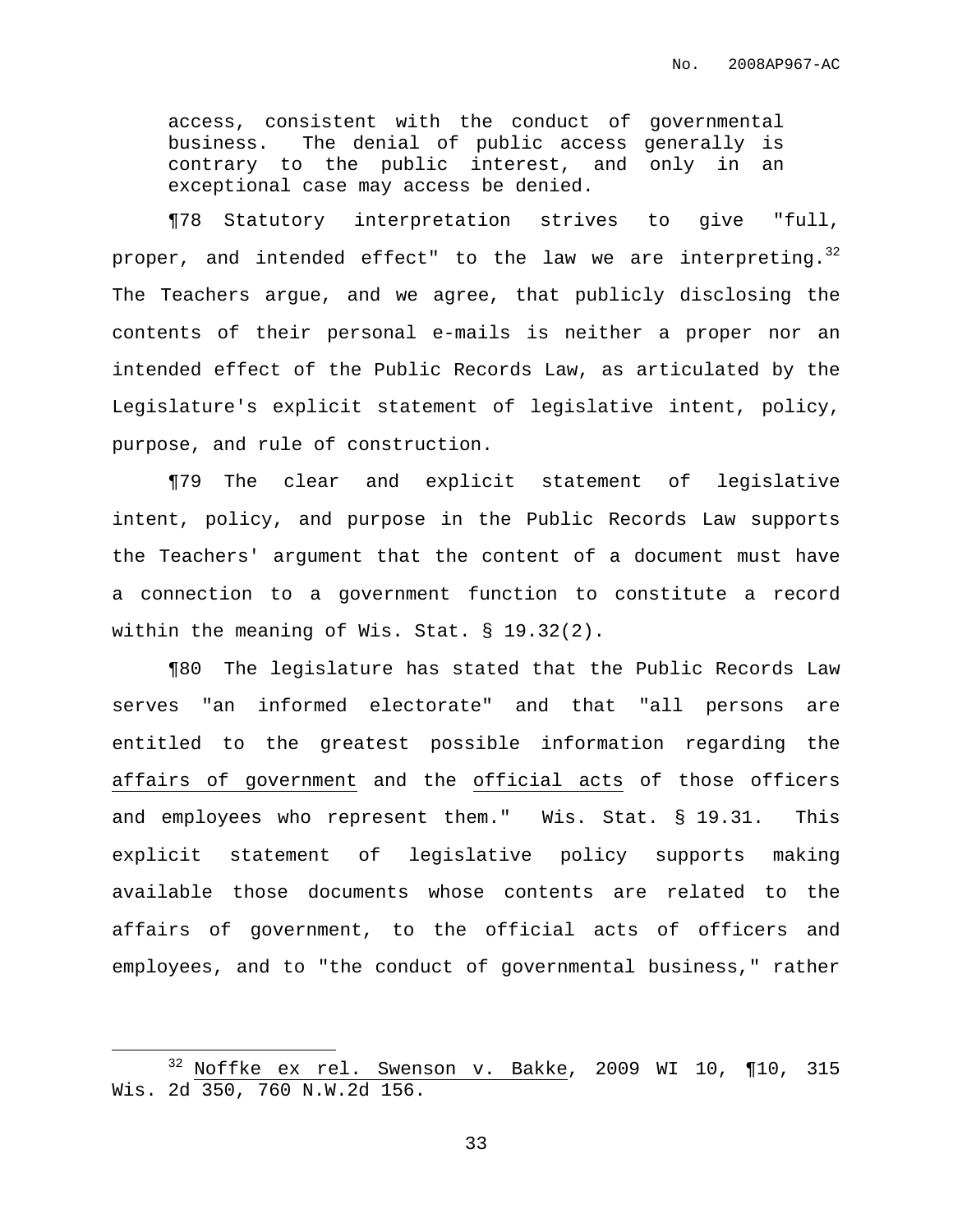than those related solely to the private affairs of officers and employees.

¶81 Affairs of government and official acts include the public's ability to evaluate the use of public resources. But there is a distinction between allowing public oversight of employees' use of public resources and invoking the Public Records Law to invade the private affairs of public employees by categorically revealing the contents of employees' personal emails. Disclosure of the contents of the Teachers' personal emails does not keep the electorate informed about the government and sheds no light on "official acts" or "the affairs of government."

¶82 Furthermore, the legislature's rule of construction of the Public Records Law, a presumption of complete access, supports the Teachers' position. According to Wis. Stat. § 19.31, "in every instance" the law is to be construed "with a presumption of complete public access, consistent with the conduct of governmental business." The presumption of complete public access is thus not absolute. The presumption of complete public access is limited to access "consistent with the conduct of governmental business." Disclosure of the contents of the Teachers' personal e-mails is not "consistent with the conduct of governmental business."

¶83 Rather, disclosure of the contents of the Teachers' personal e-mails is antithetical to the conduct of governmental business. It is consistent with the conduct of governmental business to allow public employees occasional personal use of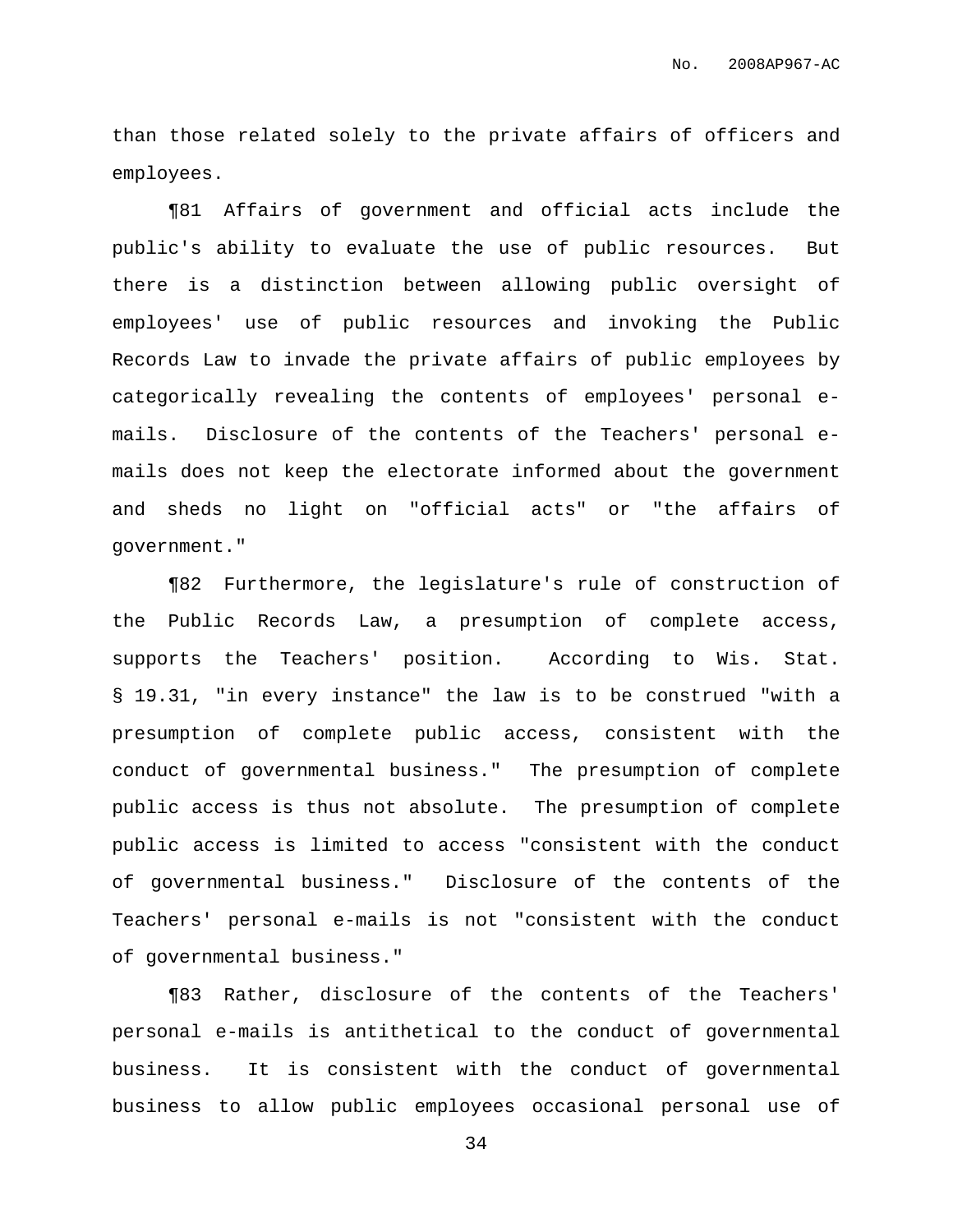government computers and e-mail accounts consistent with their work duties. Flexible, common-sense workplace policies that allow occasional personal use of e-mail are in line with the mainstream of professional practice. In this case, the School District's Internet Use Policy and Guidelines required that "[a]ccess to e-mail on [the network] will be through the district provided account only. Other commercial e-mail services will not be allowed."

¶84 Occasional personal use of District e-mail accounts thus enables public employees to take care of family and personal necessities in the office, without requiring greater interruption to the workday. E-mail often provides the quickest and simplest way to facilitate brief communications and enables employees to be more productive.

¶85 Forbidding employees from using work e-mail accounts for any personal communications, or making such communications automatically subject to public review, would create a perverse incentive for employees to use more time-consuming means of personal communication during the workday. Stripping a public employee of his or her privacy in the contents of personal emails simply because he or she works for the government might hamper productivity, negatively impact employee morale, and undermine recruiting and retention of government employees.

¶86 Given such considerations, the School District has made the very reasonable decision to allow occasional personal use of e-mail. Excluding the content of personal e-mails from the definition of "record" under the Public Record Law comports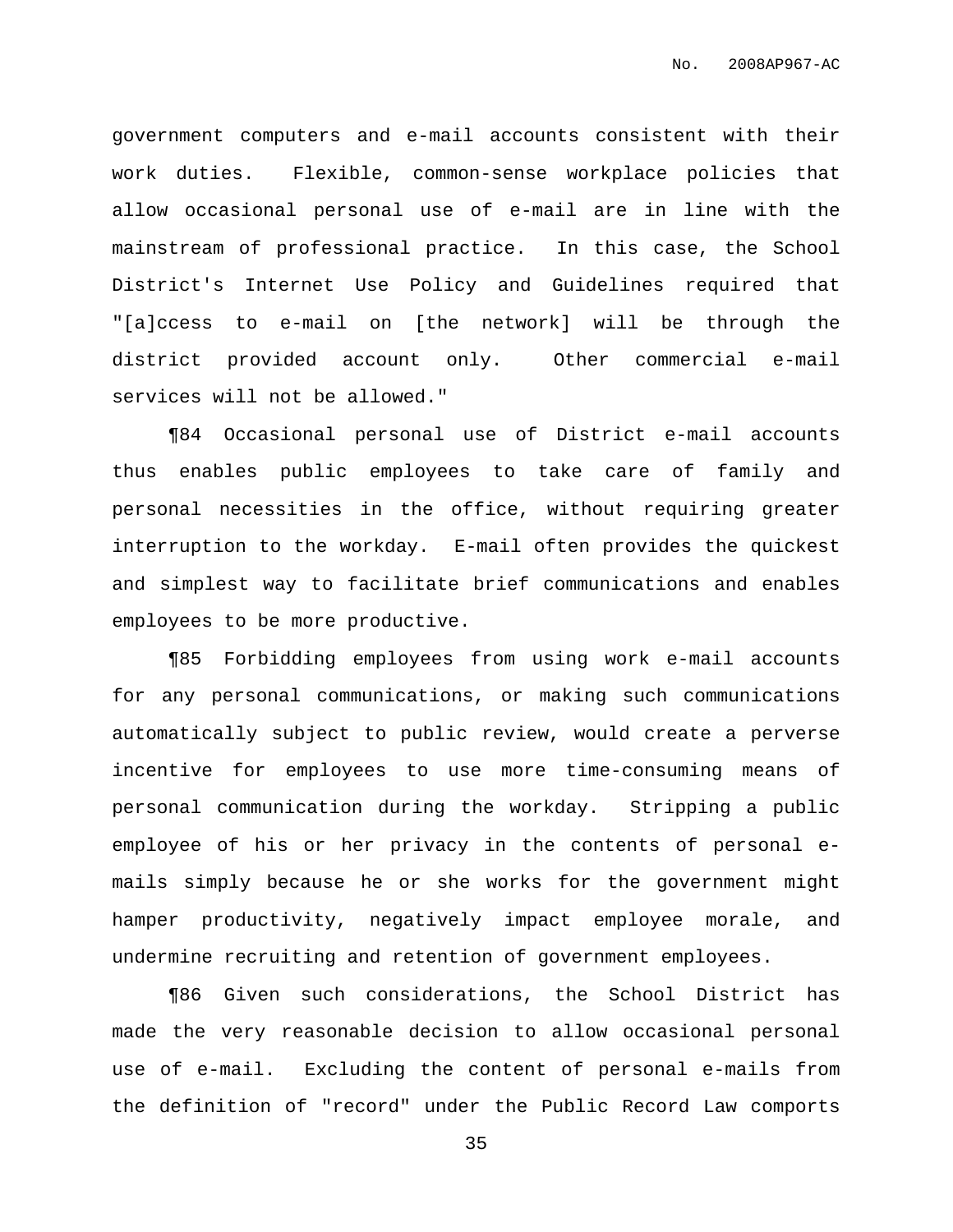with the "presumption of complete public access, consistent with the conduct of governmental business." Excluding the content of the Teachers personal e-mails from "records" is the kind of common-sense, functional limit on "complete public access" expressly endorsed by the legislative statement of policy in Wis. Stat. § 19.31.

C

¶87 In addition to the legislative statement of intent and policy and directive as to construction of the Law, our interpretation of the definition of "record" in Wis. Stat. § 19.32(2) is informed by the prior statutes and the case law. The statutory history and the case law are especially important in interpreting Wis. Stat. §§ 19.31-.39 inasmuch as our court has long relied on case law interpreting prior statutory language in interpreting the Public Records Law, and Wisconsin Stat. § 19.35(1) provides that "[s]ubstantive common law principles construing the right to inspect, copy or receive copies of records shall remain in effect."<sup>33</sup> The common law is therefore important in interpreting the word "record."<sup>34</sup>

Prior to the enactment of the first general public records legislation by ch. 178, Laws of 1917, the public's right of access to government records was

 $33$  See also Wis. Stat. § 19.356(6), stating: "The court shall apply substantive common law principles construing the right to inspect, copy, or receive copies of records in making its decision." This statute was cited in Local 289 v. Rock County, 2004 WI App 210, ¶3, 277 Wis. 2d 208, 689 N.W.2d 644.

 $34$  In State ex rel. Richards v. Foust, 165 Wis. 2d 429, 434 n.5, 477 N.W.2d 608 (1991), the court explained the importance of case law in interpreting the Public Records Law as follows: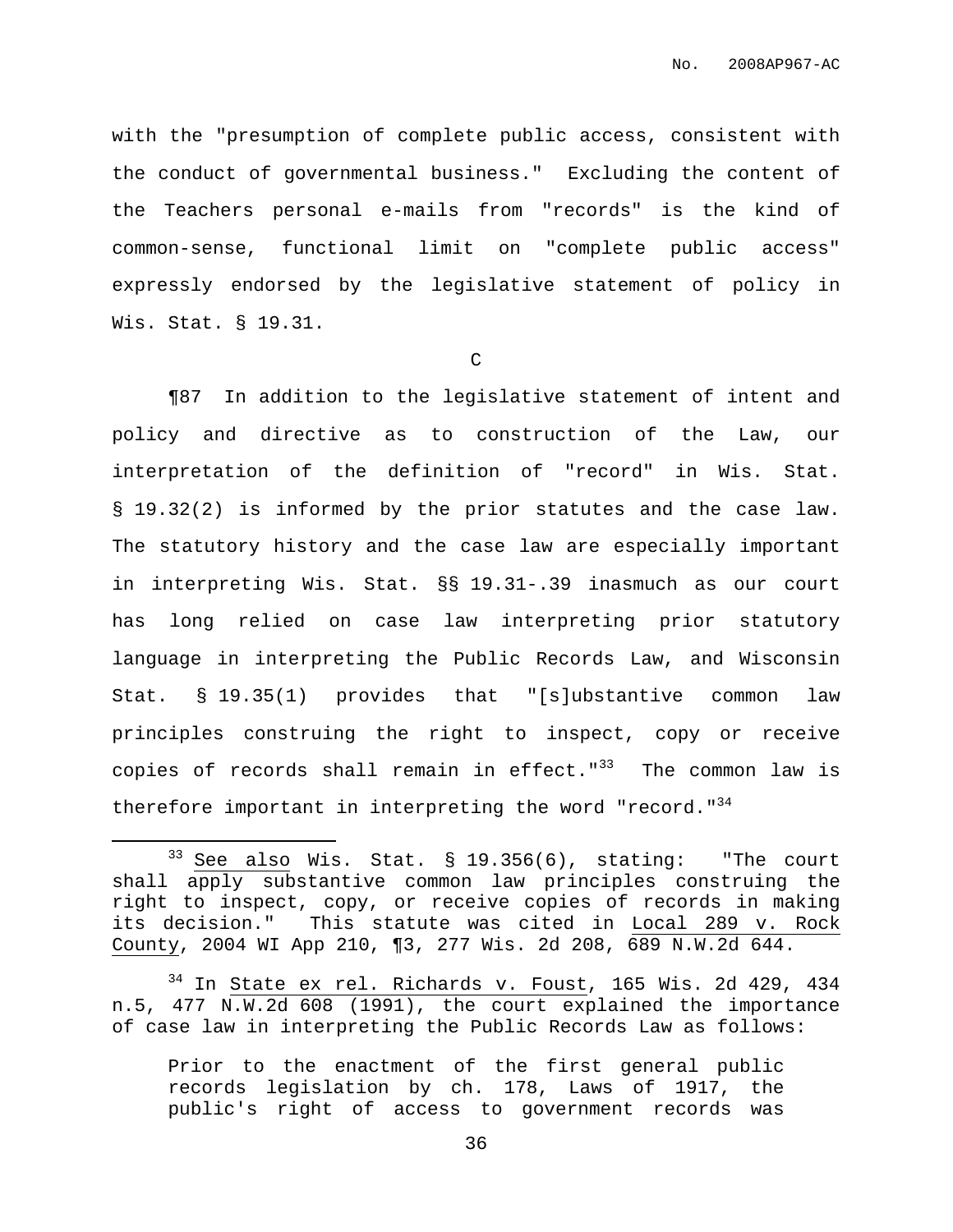¶88 Public access to government records is of long standing in Wisconsin. The Wisconsin Supreme Court recognized the right of public access to government records before any statutory enactment. Provisions relating to the public's right to review government records are found in Wis. Stat. § 18.01 (1917), which was enacted to unify a number of specific provisions relating to public officers. <sup>35</sup> Because the statute was brief, case law served as the primary body of law in determining access to government materials. Although the 1983 version of the Public Records Law revised and renumbered the prior statute, courts continue to look to the earlier public records cases for guidance. $^{\rm 36}$ 

governed mainly by the common law. These general principles remain unchanged. Section 19.35(1)(a), Stats. states that "[s]ubstantive common law principles construing the right to inspect, copy or receive copies of records shall remain in effect."

<sup>35</sup> For discussions of the history of the Public Records Law in Wisconsin, see International Union v. Gooding, 251 Wis. 362, 366-67, 29 N.W.2d 730 (1947); State ex rel. Youmans v. Owens, 28 Wis. 2d 672, 677-679, 137 N.W.2d 470, (1965); Sverre David Roang, Comment, Toward a More Open and Accountable Government: A Call for Optimal Disclosure Under the Wisconsin Open Records Law, 1994 Wis. L. Rev. 719, 721-722, 733-35; de la Mora, supra note 25, at 73-83.

<sup>36</sup> See, e.g., Mayfair Chrysler-Plymouth, Inc. v. Baldarotta, 162 Wis. 2d 142, 158-159, 469 N.W.2d 638 (1991) (applying State ex rel. Youmans v. Owens, 28 Wis. 2d 672, 137 N.W.2d 470 (1965)); State ex rel. Richards v. Foust, 165 Wis. 2d 429, 434- 436, 477 N.W.2d 608 (1991) (analyzing and relying on numerous pre-1983 cases); State ex rel. Blum v. Bd. of Educ., 209 Wis. 2d 377, 385-387, 565 N.W.2d 140 (Ct. App. 1997) (applying Beckon v. Emery, 36 Wis. 2d 510, 518, 153 N.W.2d 501 (1967)).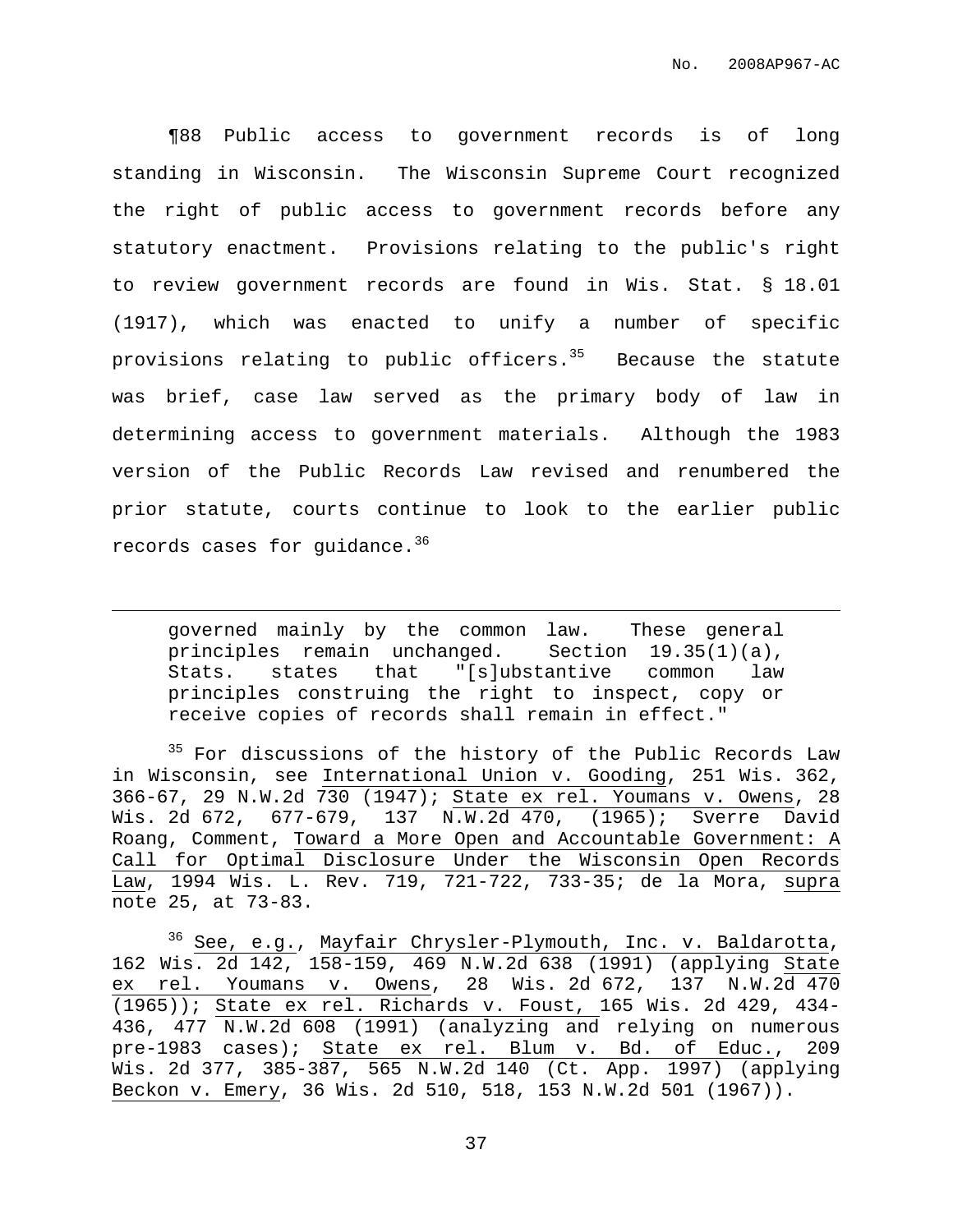¶89 The lesson learned from examining the prior statute and the case law is that documents with no connection to government functions are not records within the Public Records Law.

¶90 Before the adoption of the present Public Records Law effective January 1, 1983, the public's right to review government records was governed by Wis. Stat. §§ 19.21-19.25 (1979-80), which was substantially similar to the 1917 statute codified at §§ 18.01(1)-(2) (1917-18).

¶91 Section 19.21(2) (1979-80) provided in relevant part that "any person may . . . examine . . . any of the property or things mentioned in sub. (1)." Subsection (1) of § 19.21 provided in relevant part that each public officer "is the legal custodian of and shall keep and preserve all property and things . . . required by law to be filed, deposited, or kept in his office, or which are in the lawful possession or control of himself or his deputies . . . " (emphasis added).

¶92 The phrase in Wis. Stat. § 19.21(1) (1979-80) highlighted above is the predecessor language to the current definition of records made available to public inspection in Wis. Stat.  $\S$  19.32(2). This definition in  $\S$  19.21(1) had been the subject of extensive discussion over the years among the attorney general, various public officials, and this court.

¶93 Prior to the adoption of the present law in 1983, the law was clear that papers having no relation to the function of a government office, including personal correspondence, were not open to public inspection.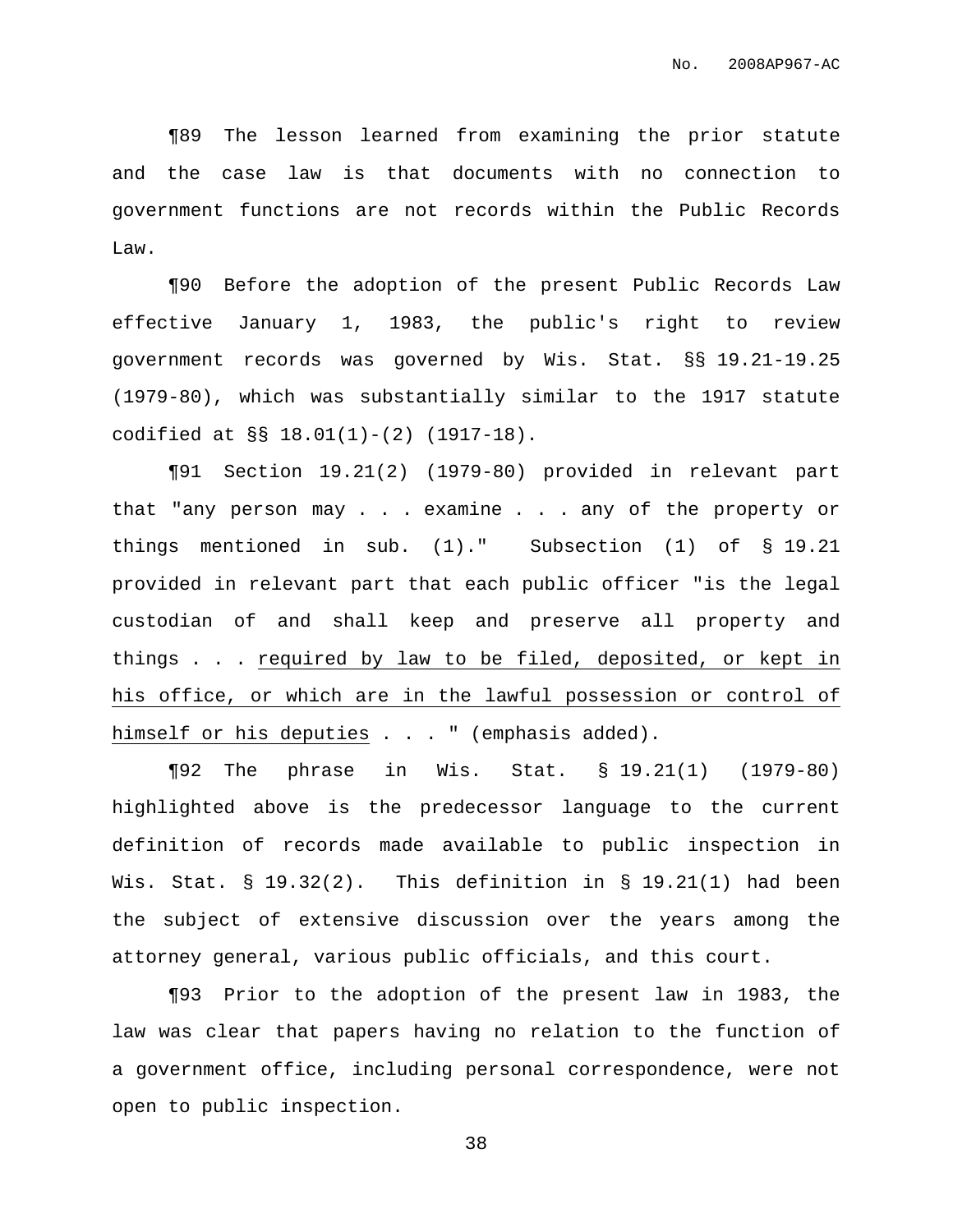¶94 The case law developed as follows: In 1922, the attorney general interpreted the highlighted language of Wis. Stat. § 18.01(1) (1921) as referring to only those documents an officer was under a legal obligation to preserve and "does not embrace every document or memorandum that may be found in a public office at any time."<sup>37</sup> A similar interpretation of the statutory language was adopted in State ex rel. Spencer v. Freedy, 198 Wis. 388, 223 N.W. 861 (1929).

¶95 This 1929 Freedy interpretation was reconsidered in International Union v. Gooding, 251 Wis. 362, 369, 29 N.W.2d 730  $(1947)$ .<sup>38</sup> In International Union, the court stated that the statutory language of Wis. Stat. § 18.01(2) (1945) encompassed three categories of documents: (1) documents required by law to be filed, deposited, or kept in his office; (2) documents "in his possession as such officer"; and (3) documents "to the possession of which he is entitled as such officer."

¶96 In other words, the International Union court concluded that the "possession" language in Wis. Stat. § 18.01 (1945) encompassed more than simply what was legally required to be kept in an office, thus rejecting the earlier interpretation

 $37$  11 Wis. Op. Att'y. Gen. 7 (1922).

<sup>&</sup>lt;sup>38</sup> International Union v. Gooding, 251 Wis. 362, 369, 29 N.W.2d 730 (1947), "overruled sub silentio the dictum appearing in the final paragraph of the opinion in State ex rel. Spencer v. Freedy [198 Wis. 388, 233 N.W. 861 (1929)] in which the conclusion was expressed that sec. 18.01, Stats., only allowed inspection of 'anything required by law to be filed, deposited, or kept in a public office.'" Youmans, 28 Wis. 2d at 679.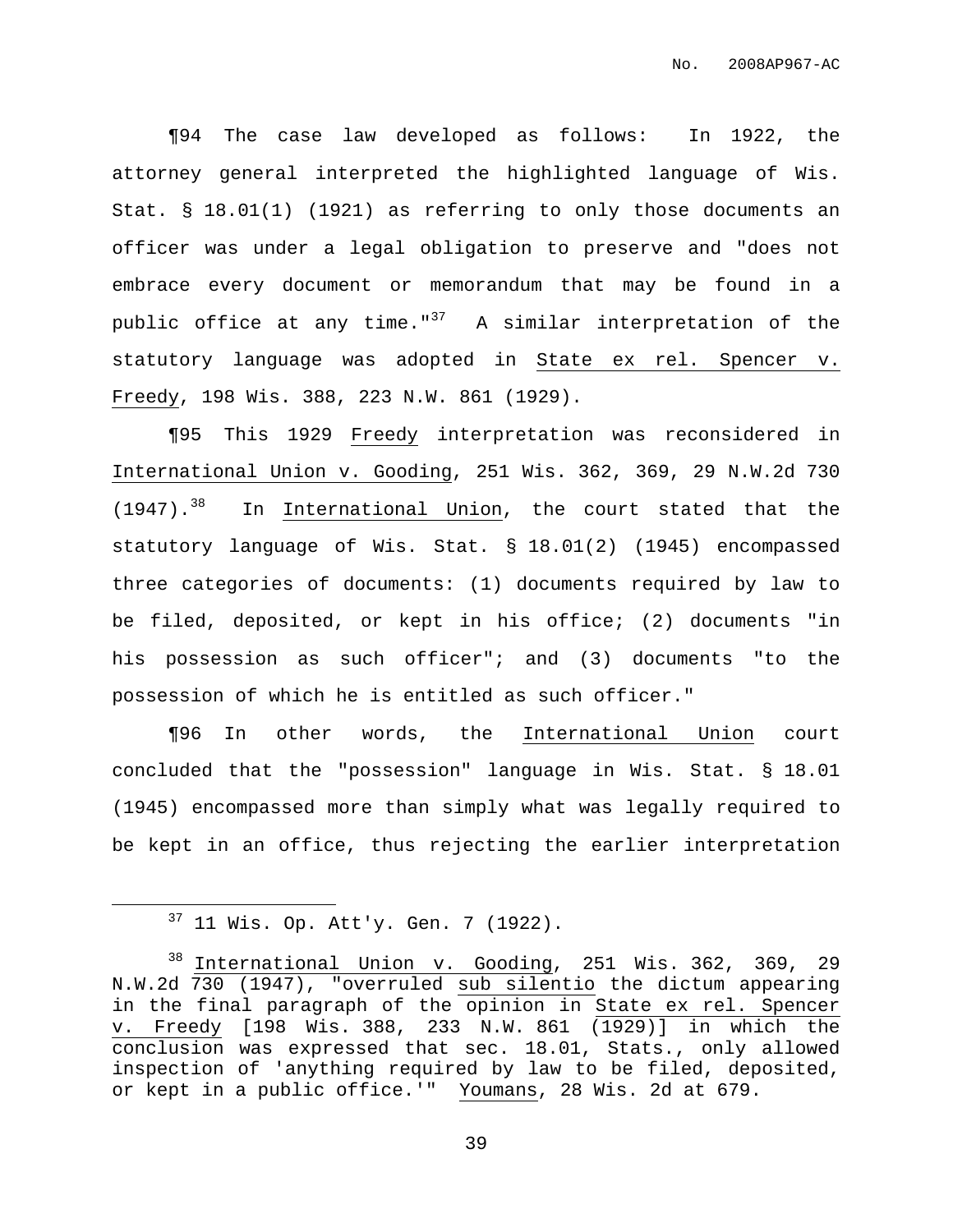that possession referred only to those documents which a government entity was under a legal obligation to maintain. The International Union court, 251 Wis. at 371, stated: "It is rule independently of statute that public records include not only papers specifically required to be kept by a public officer but all written memorials made by a public officer within his authority where such writings constitute a convenient, appropriate, or customary method of discharging the duties of the office."

¶97 The International Union court further declared, however, that the "possession" language of the statute was limited to those items possessed in an official capacity: "It is also clear that the words of limitation give some power to officers to dispose of what this court has called purely fugitive papers having no relation to the function of the office." 39

¶98 The court affirmed the International Union interpretation of "records" in State ex rel. Youmans v. Owens,

 $39$  Int'l Union, 251 Wis. at 370-71. See also State ex rel. Dinneen v. Larson, 231 Wis. 207, 214, 284 N.W. 21 (1939) (contrasting "mere fugitive papers, which were not required to be filed or kept, but were subject to disposition at the pleasure of the secretary" with those with "relevancy . . . to matters which may legitimately concern the [authority] in its official activities").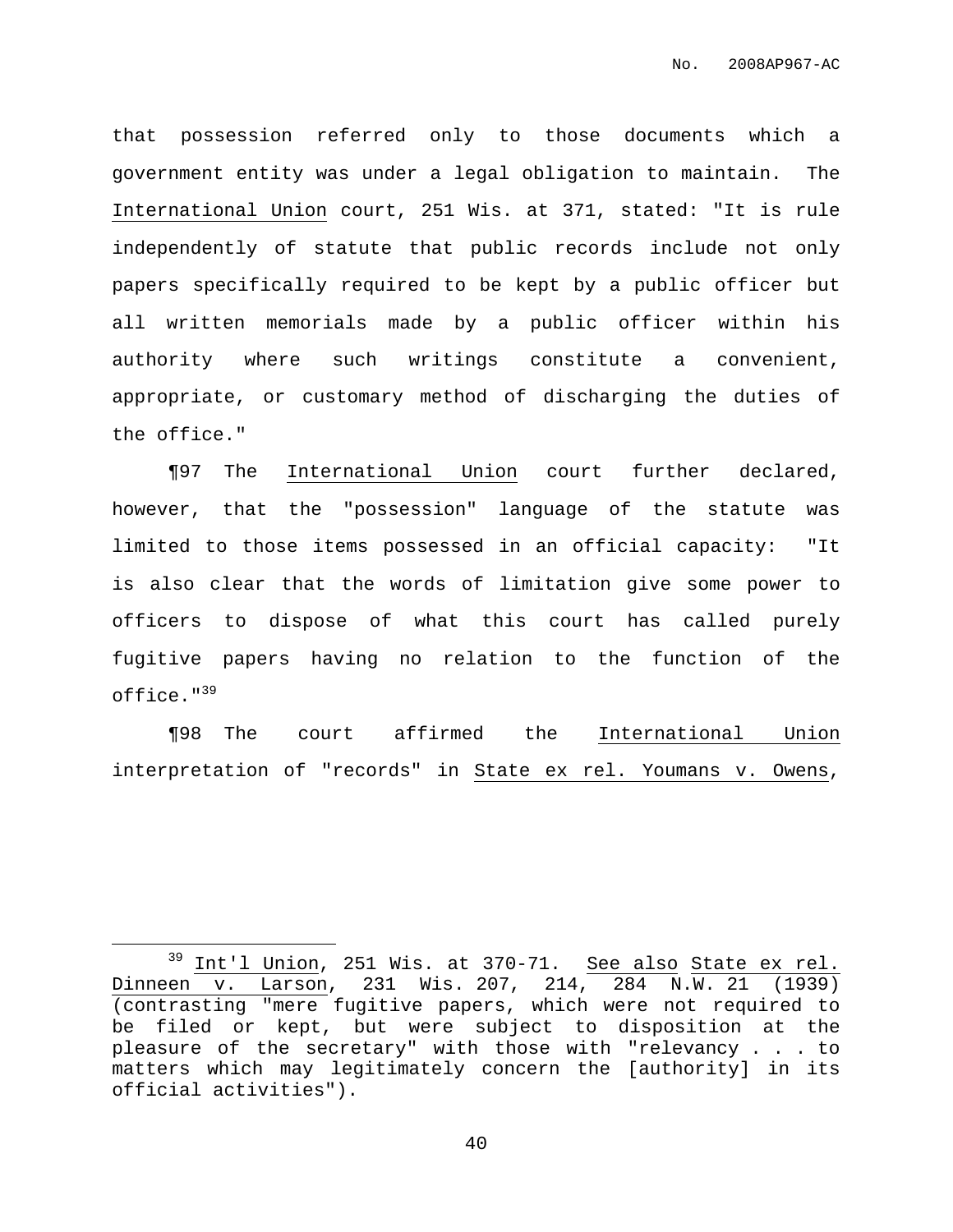28 Wis. 2d 672, 677-80, 137 N.W.2d 470 (1965), modified on denial of reh'g, 28 Wis. 2d 672, 139 N.W.2d 324 (1966). 40

¶99 The attorney general also interpreted Wis. Stat. § 19.21(1)-(2) (1973) in 1974, regarding the types of correspondence in the governor's office that were open to the public. The attorney general advised the governor that the governor's official correspondence was subject to open record review "with the exception of truly personal correspondence or truly fugitive papers having no relation to the function of your office." $^{41}$ 

 $41$  63 Wis. Op. Att'y Gen. 400 (1974). This opinion was issued in response to an inquiry regarding a citizen request to examine correspondence addressed to the governor concerning a bill recently enacted by the legislature. The attorney general was interpreting the definition of "record" in Wis. Stat. § 19.21(2) (1973) along with the definition of "public record" in § 16.80(2)(a) applicable, inter alia, to records retention. Wis. Stat. § 16.80(2) (1973) provided as follows:

(a)'Public records' means all books, papers, maps, photographs, films, recordings, or other documentary materials or any copy thereof, regardless of physical form or characteristics, made, or received by any agency of the state or its officers or employes [sic] in connection with the transaction of public business and retained by that agency or its successor as evidence of its activities or functions because of the information contained therein; except the records and correspondence of any member of the state legislature (emphasis added).

 $40$  "[P]ublic records include not only papers specifically required to be kept by a public officer but all written memorials made by a public officer within his authority where such writings constitute a convenient, appropriate or customary method of discharging the duties of the office." State ex rel. Youmans v. Owens, 28 Wis. 2d 672, 679, 137 N.W.2d 470 (1965) (quoting Int'l Union, 251 Wis. at 371).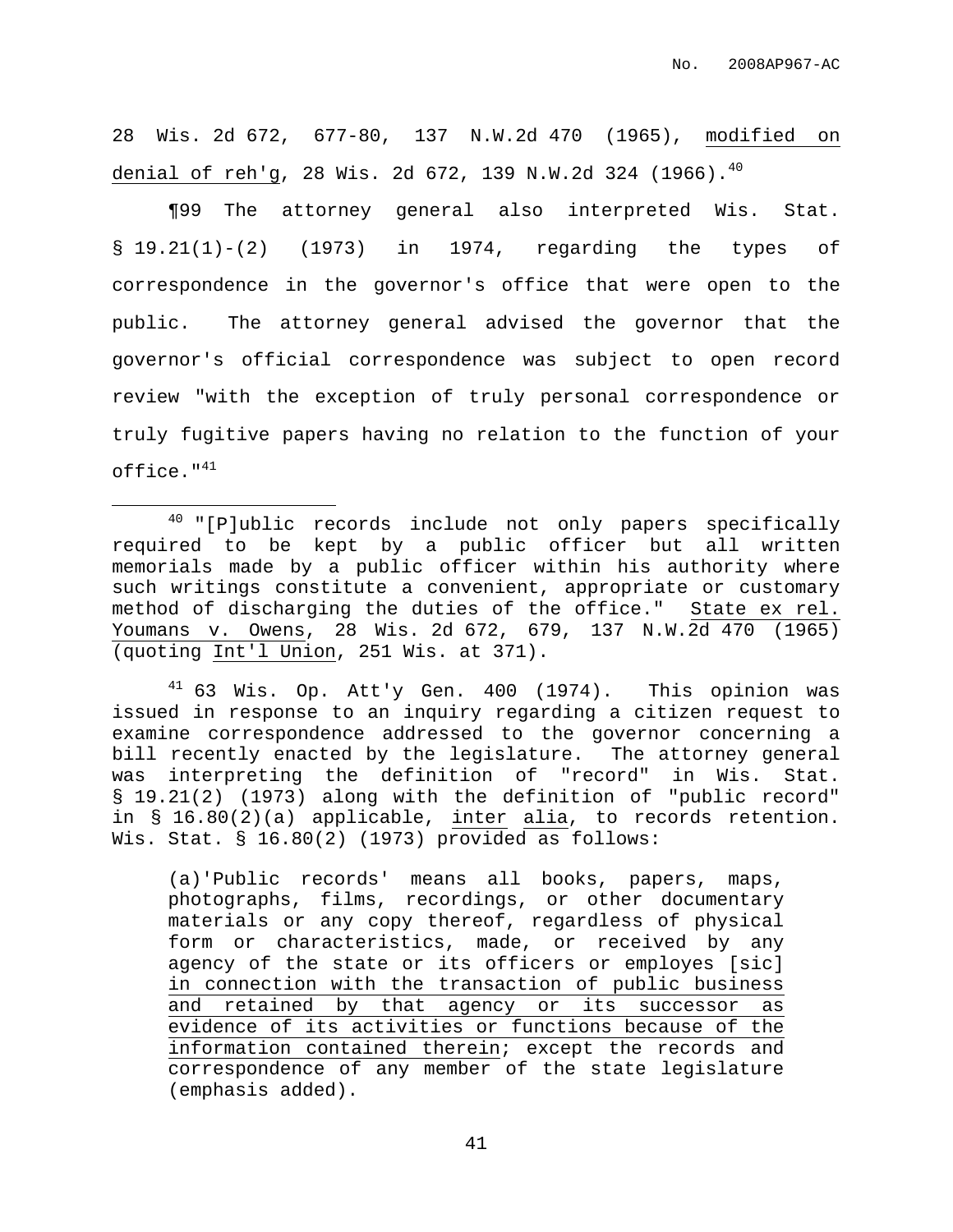¶100 The court again affirmed the International Union interpretation of Wis. Stat. § 19.21(1) in Hathaway v. Joint School District No. 1, 116 Wis. 2d 388, 393, 342 N.W.2d 682 (1984). The court reiterated that public records included "not only those documents specifically required to be filed by the custodian of records, but all written papers made by an officer within his authority." Hathaway, 116 Wis. 2d at 393. Public records include those "made by an officer within his authority."<sup>42</sup>

¶101 The statutory history, the case law and the attorney general opinions demonstrate that whether a document is a public record depends on the nature and purpose of the document's contents and that the existence of a document within a public office does not in and of itself make that document a public record. As the court recognized in Panknin, not everything a government official or employee creates is a public record.<sup>43</sup>

¶102 In sum, the statutory history evidences that for most of a century Wisconsin's public records law has recognized that

 $42$  The Hathaway case addressed a request for lists of student names and addresses. It was never contested that these were prepared for official school purposes, and it was "conceded . . . that the list of names and addresses of parents of children in the Green Bay School District constitutes a public record" and was therefore subject to inspection at face value. Hathaway v. Joint Sch. Dist. No. 1, 116 Wis. 2d 388, 392, 342 N.W.2d 682, 684 (1984). The question addressed was whether another statutory provision, Wis. Stat. § 118.125, governing "Pupil Records," made the list confidential as an express exception to the Open Records Law.

 $43$  State v. Panknin, 217 Wis. 2d 200, 209-10, 579 N.W.2d 52 (Ct. App. 1998).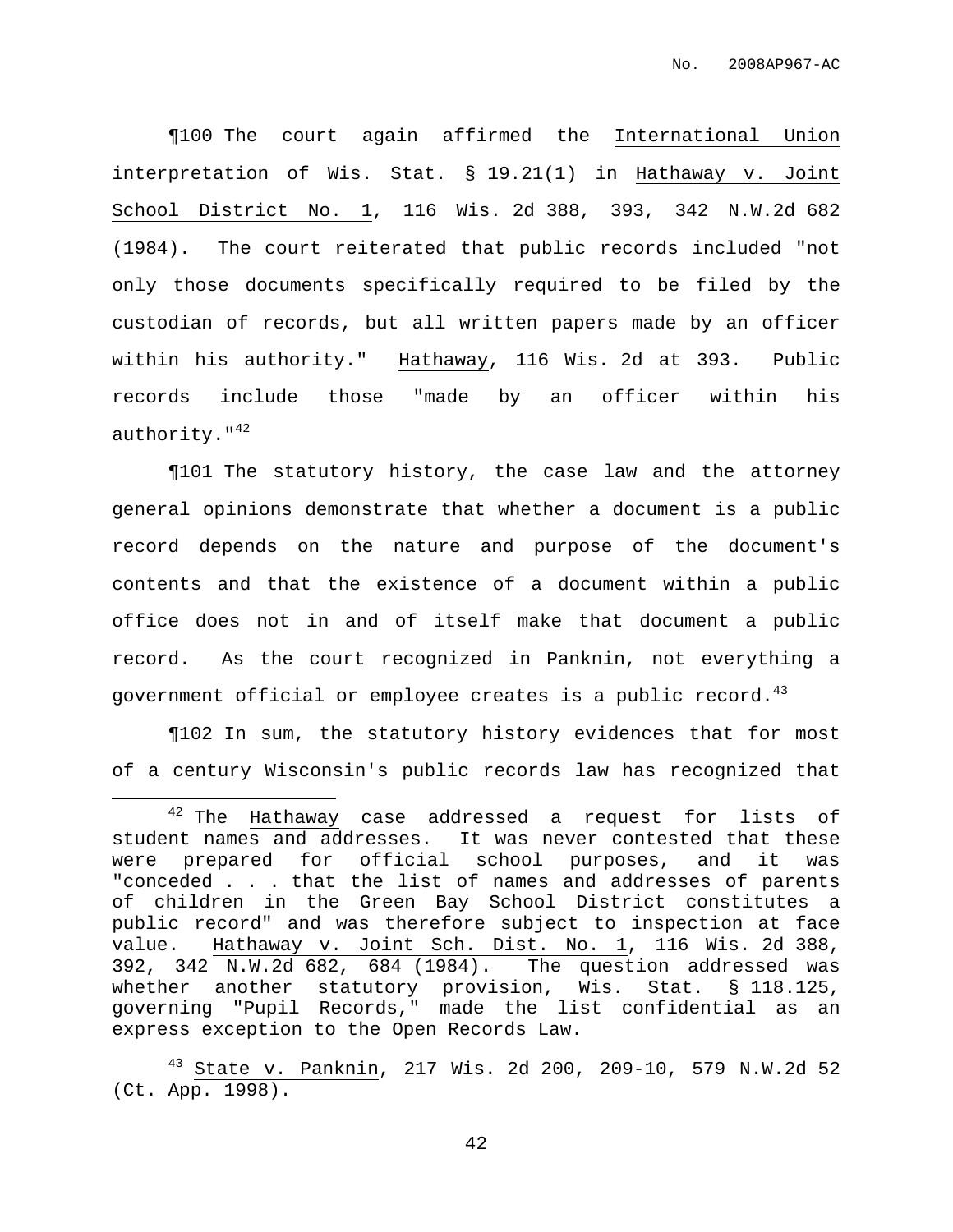"fugitive papers" and personal communications with no connection to government functions are not records under the law. The case law has also emphasized that the statute, although slightly differently over the decades, has continued to recognize and incorporate the existing common-law limitations on access to public records.

¶103 The legislature is presumed to be aware of existing laws<sup>44</sup> and the courts' interpretations of those laws<sup>45</sup> when it enacts a statute. The 1983 statute defining "record" uses language similar to that used in the predecessor statute and does not topple the long-established exclusion of purely personal (that is "fugitive") documents from the meaning of the word "record." Indeed, the 1983 statute explicitly preserves substantive common-law principles construing the right to inspect, copy, or receive copies of records. Wis. Stat.  $$19.35(1)(a).$ 

¶104 The lesson learned from examining the prior statutes and the case law is that documents with purely personal content and with no connection to a government function are not records within the Public Records Law. This definition of "records" comports with the interpretations and applications of the Public

<sup>44</sup> Heritage Farms, Inc. v. Markel Ins., 2009 WI 27, ¶40, 316 Wis. 2d 47, 762 N.W.2d 652.

 $45$  State v. Rosenburg, 208 Wis. 2d 191, 198, 560 N.W.2d 266 (1997); DOR v. Johnson Welding & Mfg. Co., Inc., 2000 WI App 179, ¶16, 238 Wis. 2d 243, 617 N.W.2d 193.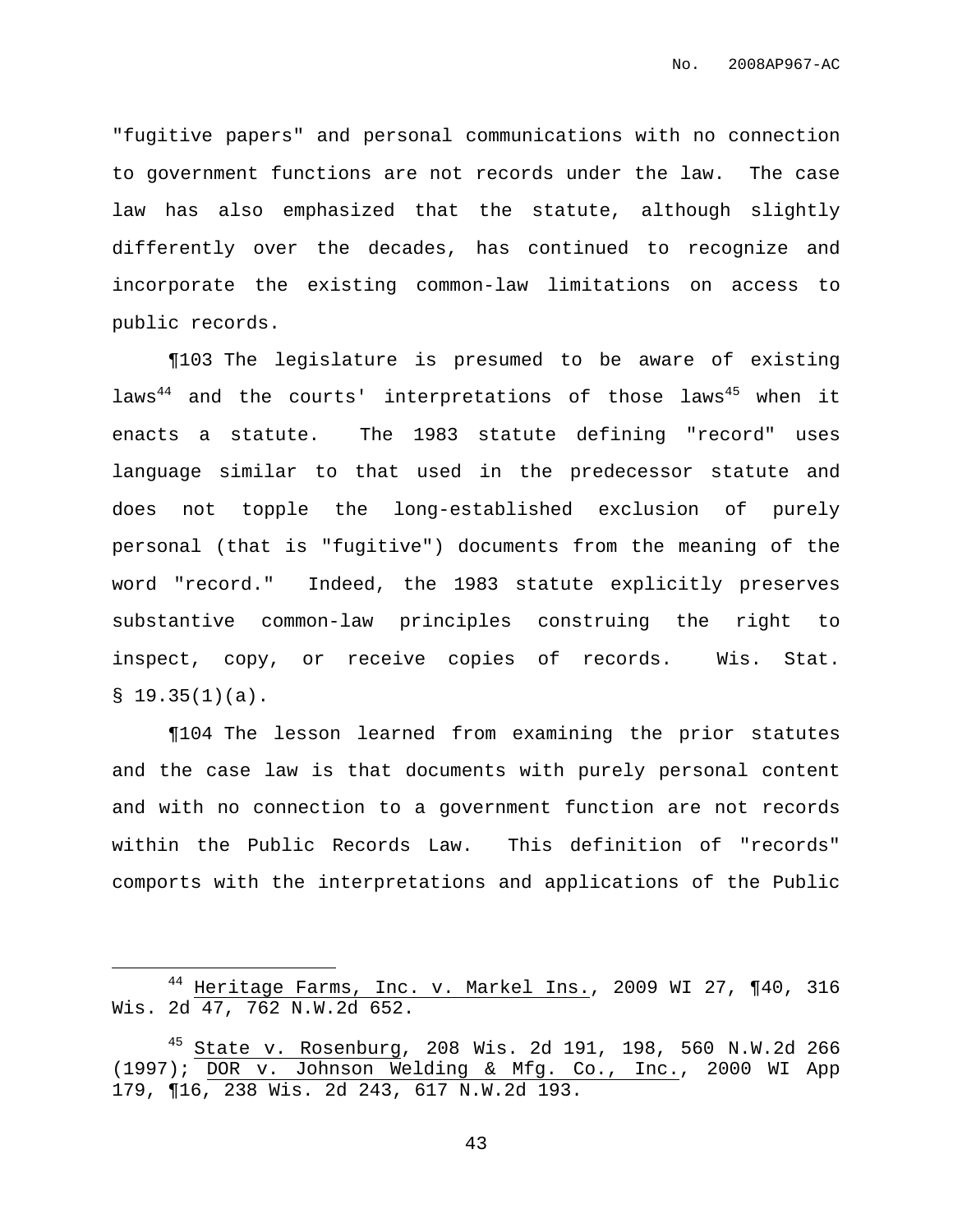Records Law by the executive branch and the explicit legislative purposes of the Public Records Law, which we now discuss.

D

¶105 Statutory interpretation may also be informed by the interpretations and applications of a statute by the executive arms of government. The Public Records Law has long been administered to exclude from the meaning of "record" those documents with purely personal content, sometimes referred to as fugitive papers. To be a record, according to the frequently applied administrative interpretation of the Public Records Law, the content of the document must have a connection to a government function.

¶106 One important interpretation of the word "record" in Wis. Stat. § 19.32(2) comes from the Office of the Attorney General. Although we are not bound by an attorney general's opinion, a well-reasoned opinion is of persuasive value when a court later addresses the meaning of the same statute.<sup>46</sup> The opinions and writings of the attorney general have special significance in interpreting the Public Records Law inasmuch as the legislature has specifically authorized the attorney general

<sup>46</sup> State v. Ludwig, 31 Wis. 2d 690, 698, 143 N.W.2d 548 (1966); Town of Vernon v. Waukesha County, 102 Wis. 2d 686, 692, 307 N.W.2d 227 (1981); Village of DeForest v. Dane County, 211 Wis. 2d 804, 812, 565 N.W.2d 296 (Ct. App. 1997) (citing Norton v. Town of Sevastopol, 108 Wis. 2d 595, 599, 323 N.W.2d 148 (Ct. App. 1982)).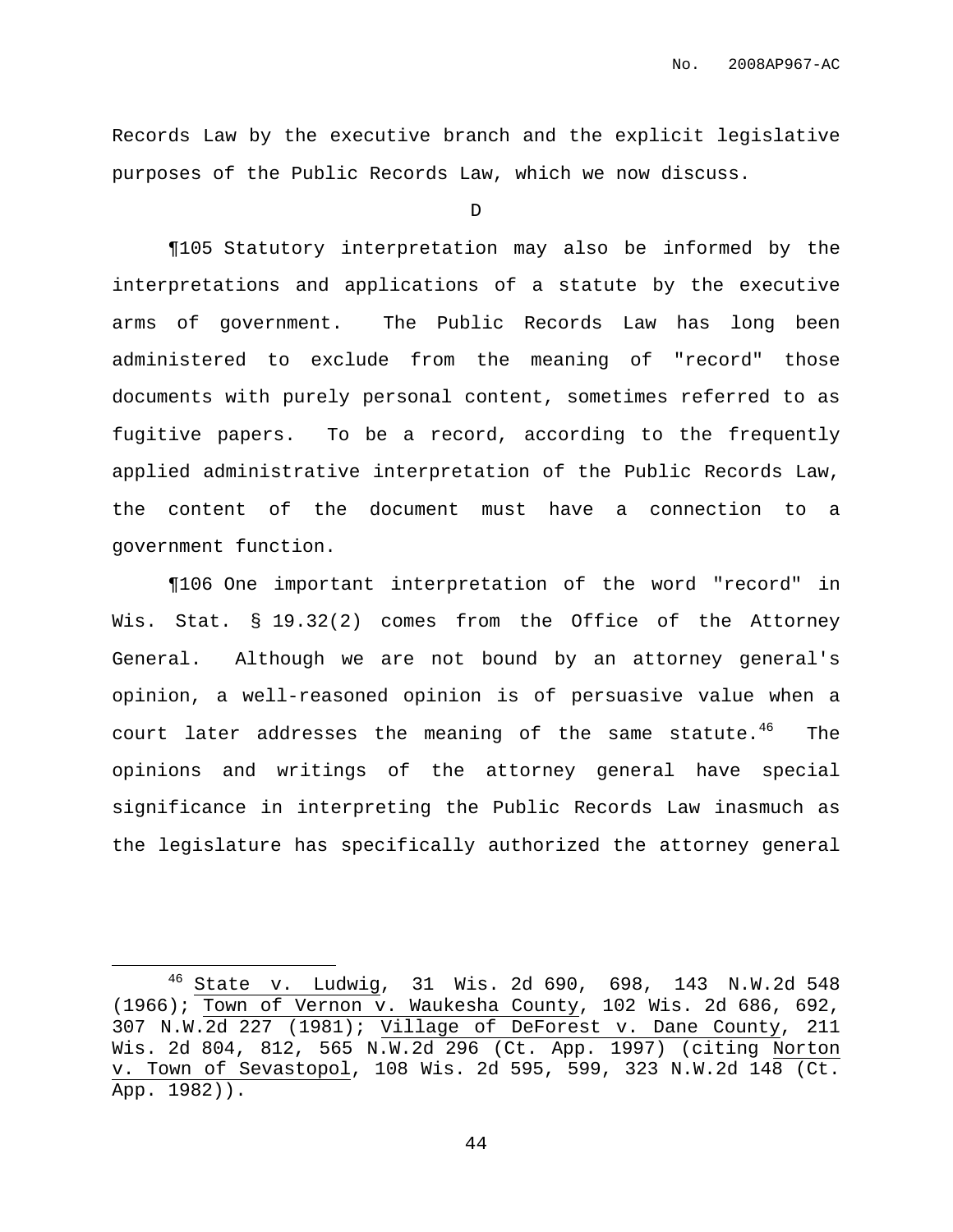to advise "any person" as to the applicability of the Law. Wis. Stat. § 19.39. $^{47}$ 

¶107 In 1983, shortly after the present statutory definition of "record" became effective, the attorney general advised the Department of Health and Human Services about releasing copies of documents received from other agencies purely for informational purposes and concerning matters not affecting the Department's functions. The attorney general advised the Department that documents whose content did not demonstrate "sufficient connection with the function of" the office did not qualify as public records and "therefore, would not have to be preserved or disclosed." 72 Wis. Op. Att'y Gen. 99 (1983).

¶108 In issuing this opinion, the attorney general examined Wis. Stat. § 19.32(2) in connection with two statutes: Wis. Stat. § 16.61 and § 19.21. Wisconsin Stat. § 16.61 governs,

Earlier drafts of the law contained provisions for an adjudicative body, the Open Records Board, which would review denials of requests for access to records. The provision for the attorney general to give advisory opinions replaced this provision for an independent adjudicatory body. See de la Mora, supra note 25, at  $83-84$ ; compare 1979 S.B.  $482$  with Senate Substitute Amendment 1 to 1981 S.B. 250 and 1981 Wis. Act 335.

 $47$  See State v. Beaver Dam Area Dev. Corp., 2008 WI 90, ¶37, 312 Wis. 2d 84, 752 N.W.2d 295 ("the interpretation advanced by the attorney general is of particular importance" because "the legislature has expressly charged the state attorney general with interpreting the open meetings and public record statutes"); see also State ex rel. Richards v. Foust, 165 Wis. 2d 429, 437, 477 N.W.2d 608, 611 (1991) (relying on the attorney general's opinion for "additional common law support").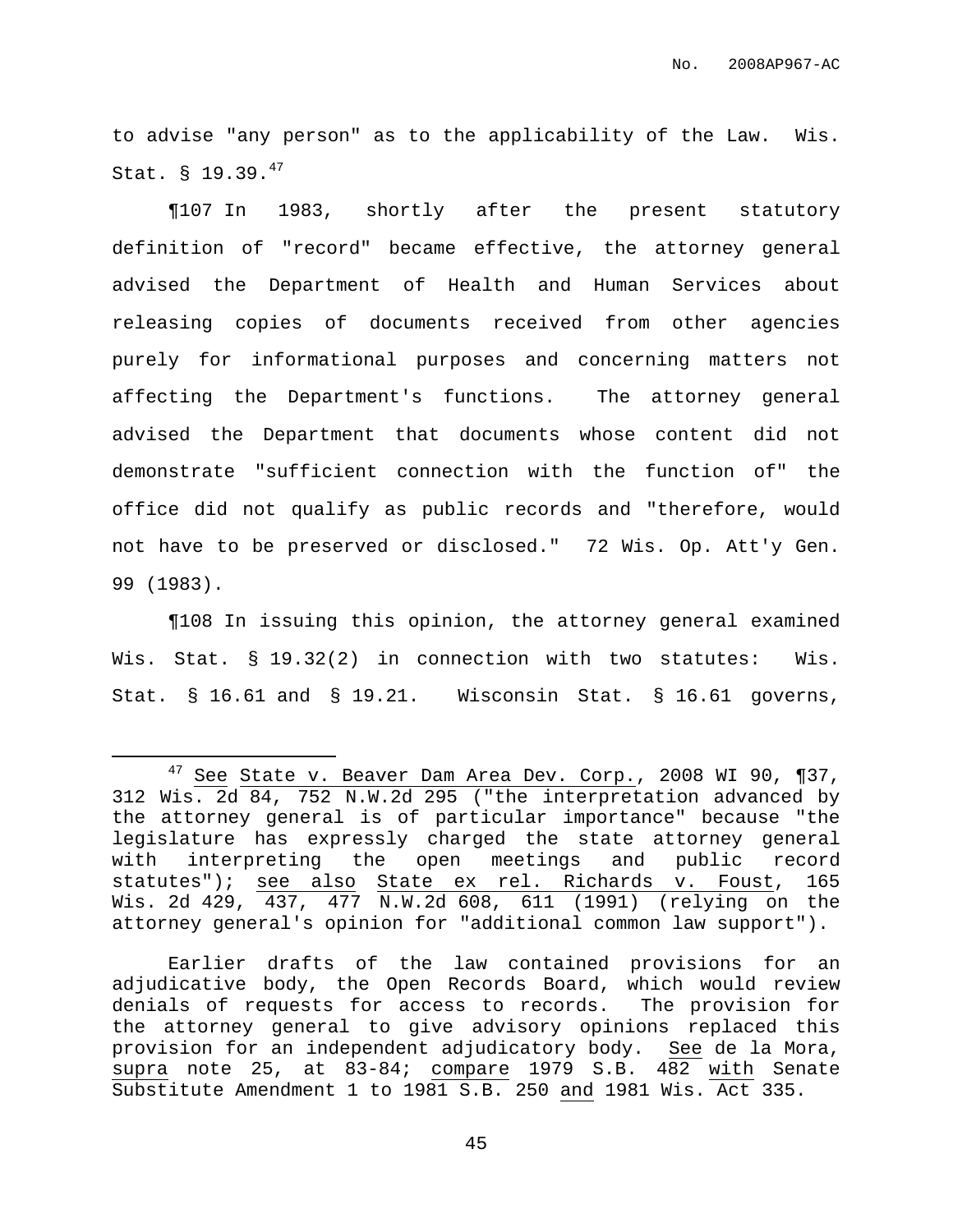inter alia, record retention practices. Section 16.61(b) defines "public records" as "all books, papers . . . made, or received by any state agency or its officers or employees in connection with the transaction of public business . . . ." (emphasis added). Wisconsin Stats. § 19.21 requires each and every officer of state and local government, including the school district, to keep and preserve property.

¶109 The attorney general opined that these three statutes, read together, demonstrate that a legal custodian has a duty under the Public Records Law to preserve those records "that have some relation to the function of his or her office." Accordingly, the attorney general concluded that a custodian would not have to preserve or disclose copies of documents received from other agencies purely for information purposes because they "[do] not have a sufficient connection with the function of the office to qualify as public records  $\ldots$  ." 72 Wis. Op. Att'y Gen. 99 (1983).

¶110 The attorney general has continued to adhere to this interpretation, recognizing that "not everything a public official or employee creates is a public record,"<sup>48</sup> and that records are those documents "created or kept in connection with

<sup>&</sup>lt;sup>48</sup> Wis. Dep't of Justice, <u>Wis. Pub. Records Law: Wis. Stat.</u> §§ 19.31-19.39, Compliance Outline (Aug. 2009) (hereinafter DOJ Compliance Outline) (quoting In re John Doe Proceeding, 2004 WI 65, ¶45, 272 Wis. 2d 208, 680 N.W.2d 792), available at http://www.doj.state.wi.us/dls/OMPR/2009OMCG-PRO/2009\_Pub\_Rec\_Outline.pdf (last visited July 9, 2010).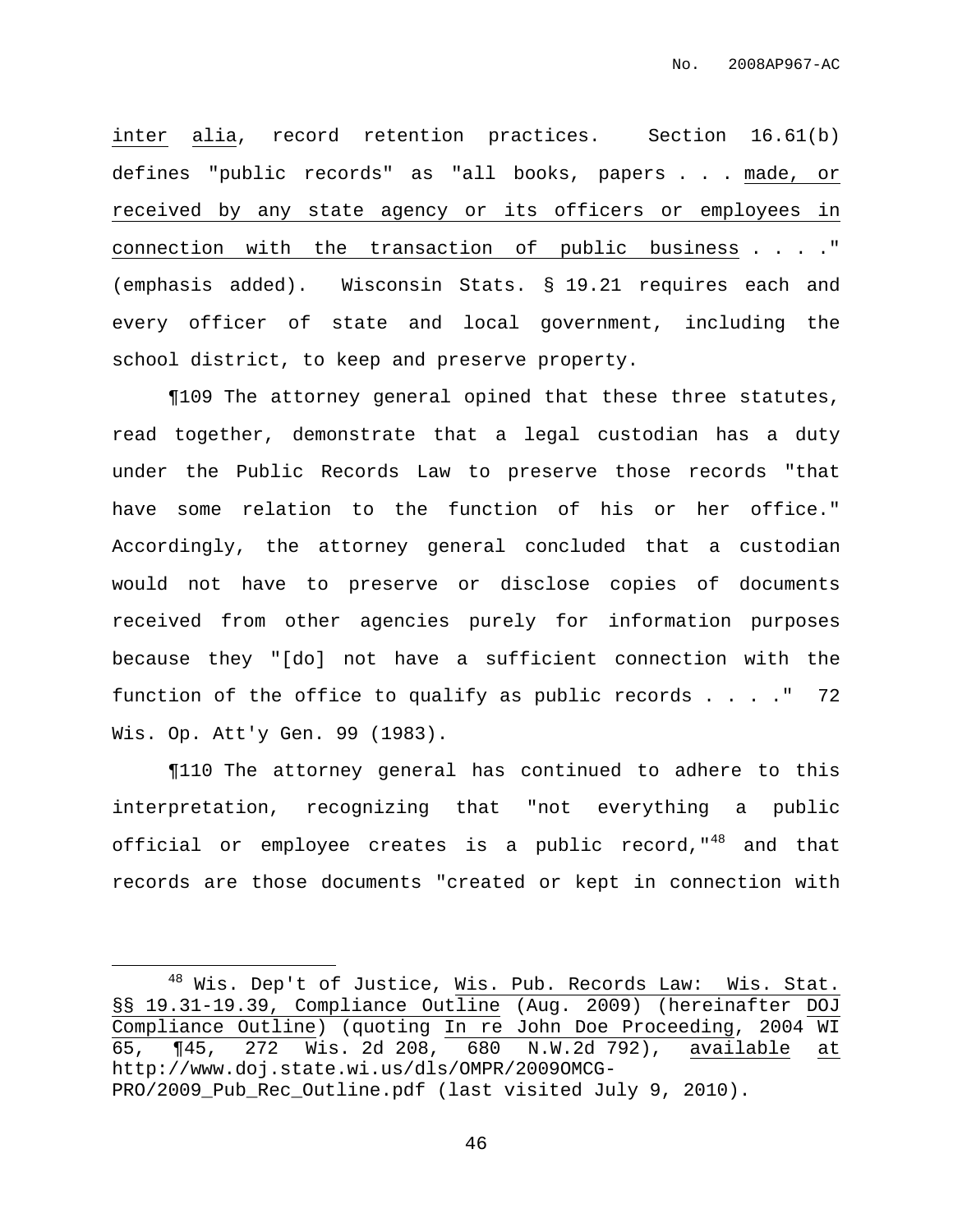official purpose or function of the agency."<sup>49</sup> The attorney general consistently advises that "content, not medium or format, determines whether a document is a 'record' or not."<sup>50</sup>

¶111 In less formal writings, such as a 2001 correspondence with a journalist from the Wisconsin State Journal, the attorney general advised that "records of a purely personal nature are exempt for the definition of 'record' in Section 19.32(2)," and that "personal documents are not covered by the public records law." 51

¶112 In a 2005 correspondence, the attorney general informed the president of the Waukesha Taxpayers League that "if the emails were about some matter that was purely personal, the emails would not be a public record."<sup>52</sup>

¶113 In a 2006 correspondence with the legal counsel for the State Elections Board, the attorney general's office advised that "[t]he fact that . . . electronic communications are transmitted and stored on private email accounts . . . is immaterial, because Wisconsin law has long recognized that the substance of the record, not its physical location or custody, determines whether the document is subject to the public records statute." 53

<sup>50</sup> DOJ Compliance Outline at 3.

<sup>51</sup> See Plaintiffs-Appellants' Brief and Appendix, A-Ap. 172.

- <sup>52</sup> See id., A-Ap. 173.
- $53$  See id.

Id.; State ex rel. Youmans v. Owens, 28 Wis. 2d 672, 679, 137 N.W.2d 470, 473 (1965).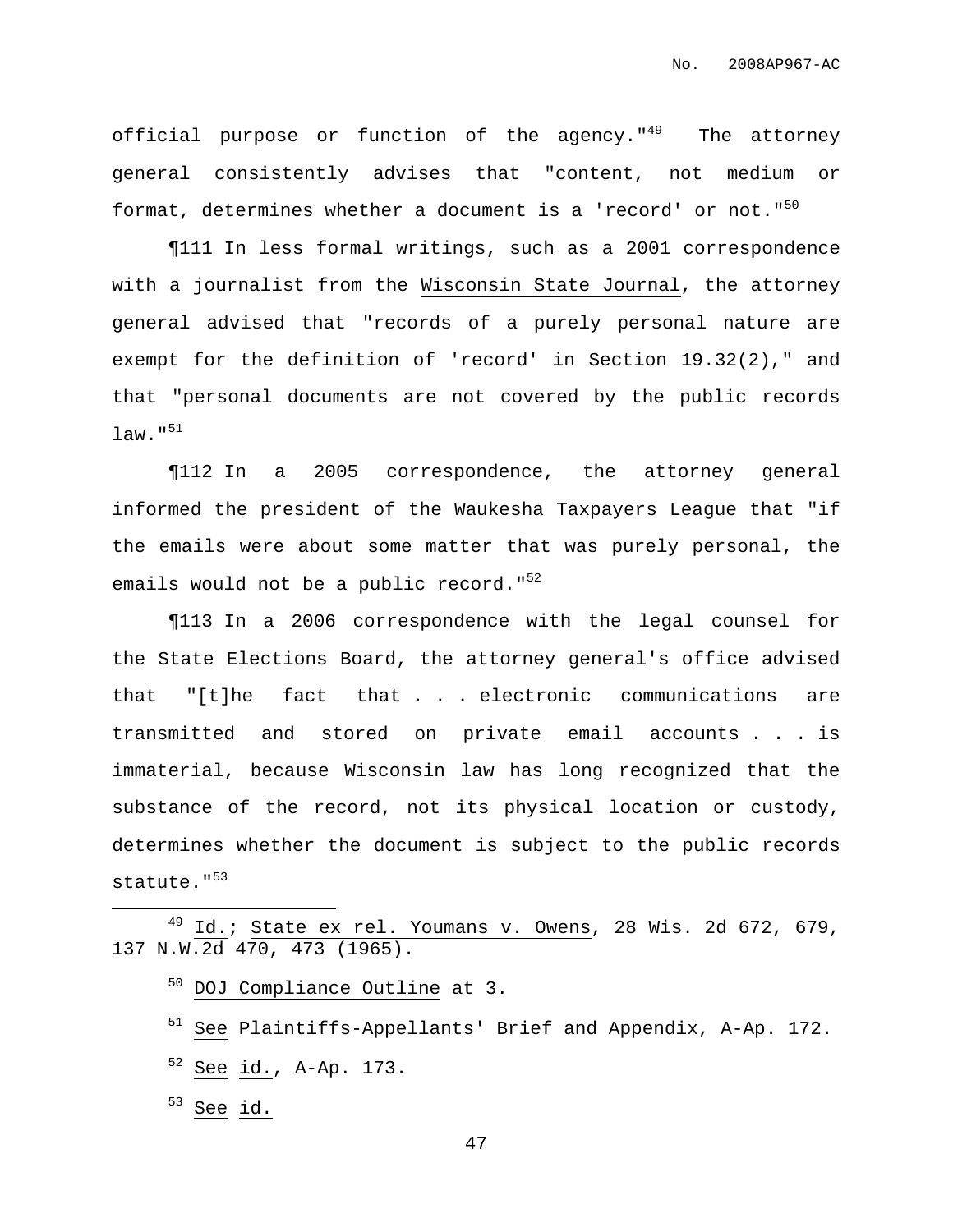¶114 In a 2007 internal memorandum, the attorney general specifically applied this rationale to the issue of employees' personal e-mails, as presented in this case. The memorandum concluded that "purely personal emails of public employees are not public records," again emphasizing that "content, not medium or format, determines whether a document is a 'record or not.'"<sup>54</sup>

¶115 The attorney general's office is not the only executive entity advising that the contents of personal e-mails are not records under the Public Records Law. The offices of the city attorneys of Milwaukee and Madison have also advised agencies within their respective cities on matters relating to compliance with the Public Records Law and offer formal and informal opinions interpreting the Public Records Law.

¶116 These city attorneys have consistently advised that personal communications are not records under Wis. Stat. § 19.32(2), and filed a nonparty brief in this case, advising this court that affirmance of the order of the circuit court might apply "to all recordable communications made on government equipment or resources, including all pieces of paper, instant messaging, text messaging, and VOIP (voice over internet protocol) used incidentally by employees to communicate on personal matters." They urge us to clarify the law by ruling that the contents of e-mails including only personal messages are not records subject to disclosure as records under the Public Records Law.

 $54$  See id. at A-Ap. 172 (emphasis in original).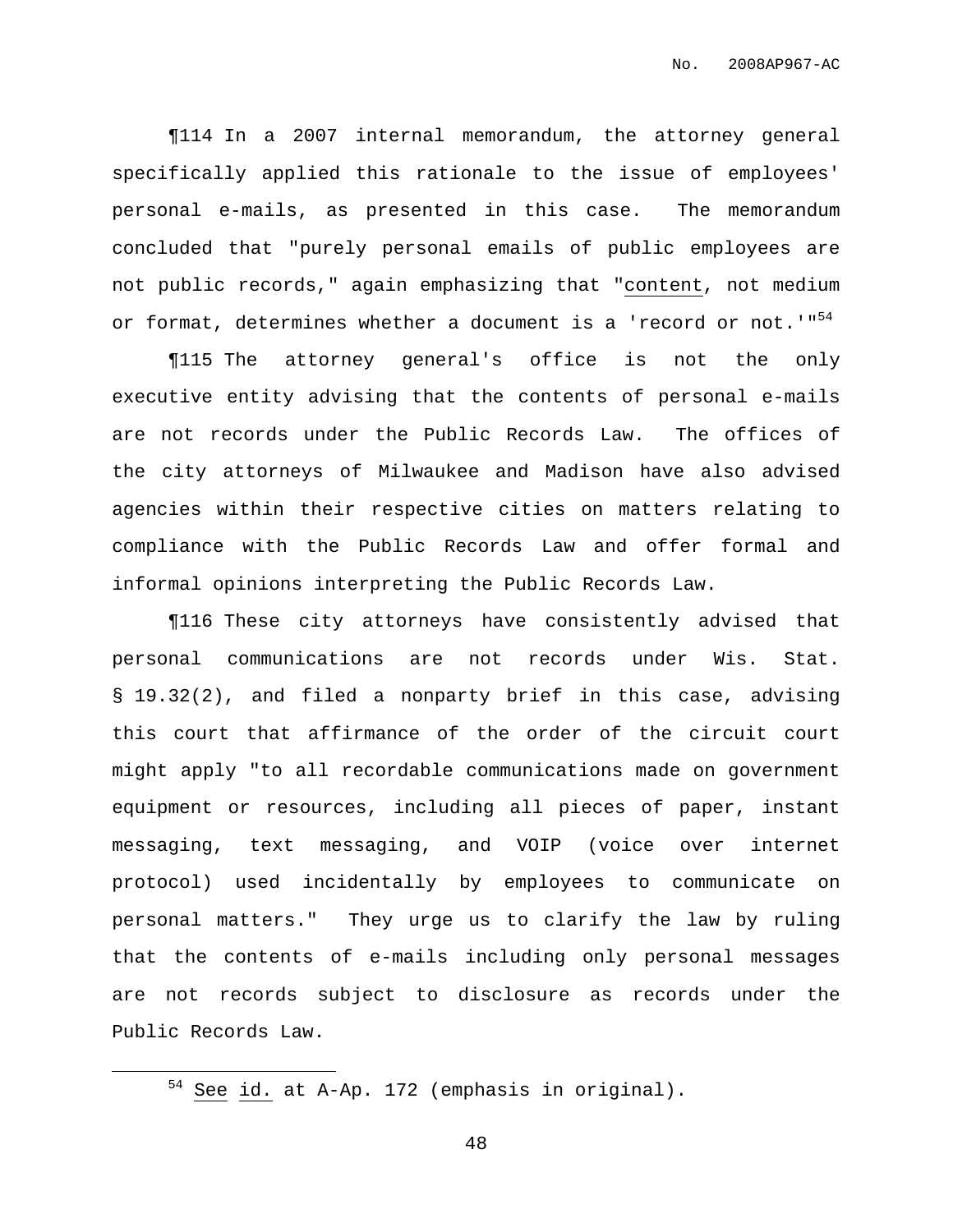¶117 The Milwaukee and Madison city attorneys also alert the court that federal and state courts have indicated there may be privacy concerns relating to disclosure of employees' personal e-mail<sup>55</sup> and that disclosure of some personal messages under some circumstances may violate the federal Stored Communication Act, 18 U.S.C. § 2702(a)(1). They urge this court not to place records custodians in what they consider an impossible position where, if the contents of personal e-mails are defined as records, custodians would risk on the one hand violation of the Public Records Law (for failure to disclose) or on the other hand violation of privacy rights or the federal

<sup>55</sup> Denver Publ'g Co. v. Bd of County Comm'rs, 121 P.3d 190 (Colo. 2005) (acknowledging that a constitutional right to privacy may bar access to public records otherwise accessible under the public records law). Compare Muick v. Glenayre Elecs., 280 F.3d 741, 743 (7th Cir. 2002) (employees of private employer have no reasonable expectation of privacy in information stored on employer laptops because of employer's announced policy that it could inspect the laptops it furnished for employee use).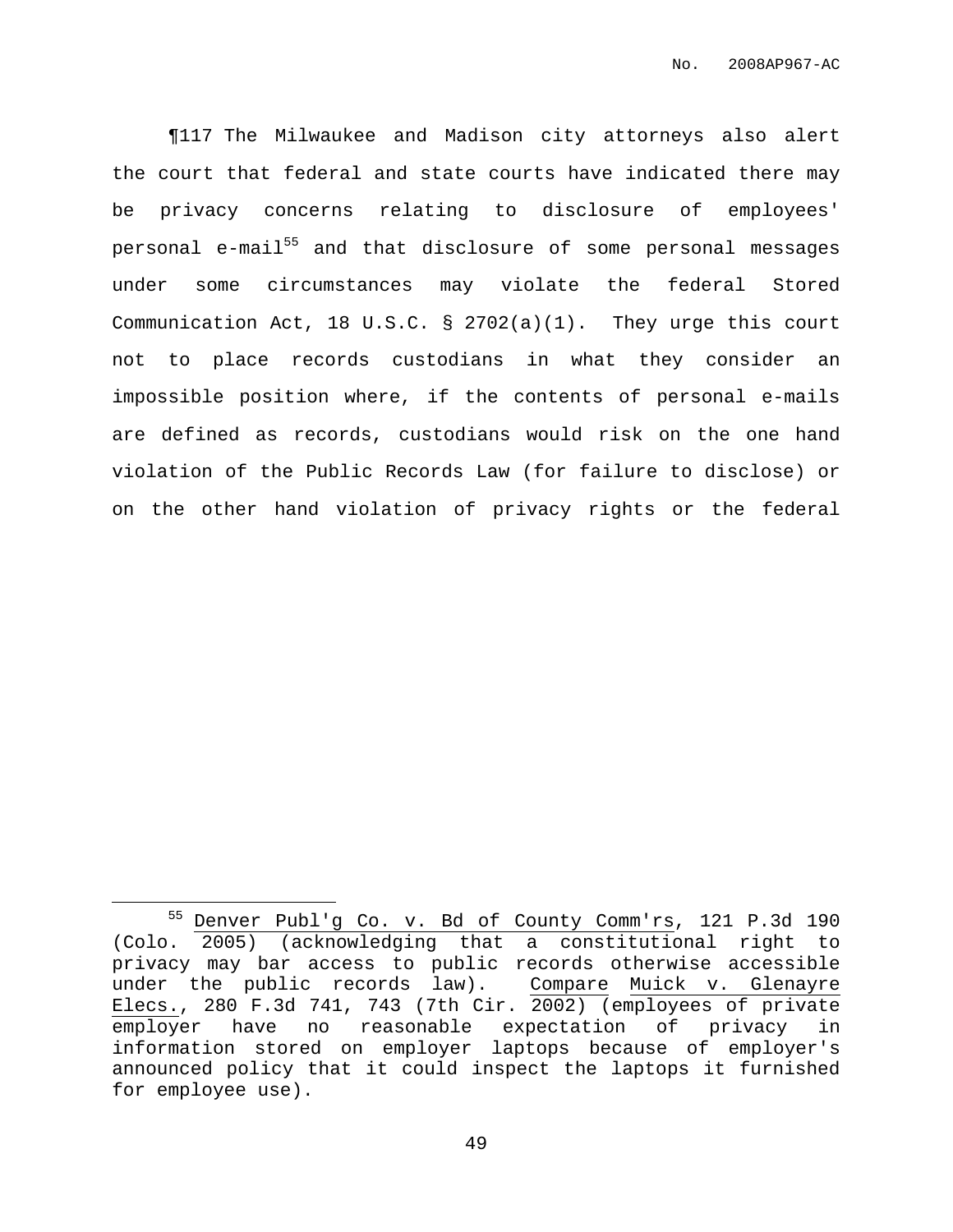Stored Communication Act (for disclosing protected personal information). 56

¶118 Applying these administrative interpretations to the instant case, we would conclude that the Teachers' personal emails are neither for the informational purposes of the School District, nor are they communications between one official agency and another. They have even less connection to any government function than the informational materials received from other government agencies that the attorney general advises

The School District agrees that it was not required to retain the Teachers' personal e-mails at issue under Wis. Stat. § 16.61.

We do not interpret Wis. Stat. § 16.61 or rely on it. It is interesting to note that arguably the only reason the record requester might have access to the Teachers' personal e-mails in the present case is that the School District did not destroy the e-mails.

<sup>56</sup> Similarly, the Wisconsin Department of Administration (DOA) has produced "E-mail Records Management Training" materials relating to records retention. The DOA affirms that "e-mail messages about state business are public records." (emphasis added). "[I]t is not sufficient to treat e-mail with a broad brush. . . . The medium is irrelevant. E-mail messages should be evaluated for content and function to determine whether the message is a record or a non-record . . . ." See Plaintiffs-Appellants' Brief and Appendix at A-Ap. 177. In its training materials for public records e-mail management, the Department of Administration identifies "Personal email . . . such as 'let's do lunch' or 'can I catch a ride home' or family e-mail communications" as a specific example of "Non-Record E-mail." See Amy K. Moran & Nancy Kunde, Public Records in E-mail and Winning Strategies for Managing Them: Presentation to Wis. Ass'n of Academic Librarians, Apr. 23, 2009, available at http://www.doa.state.wi.us/docview.asp?docid=7617&locid=0 (last visited July 9, 2010).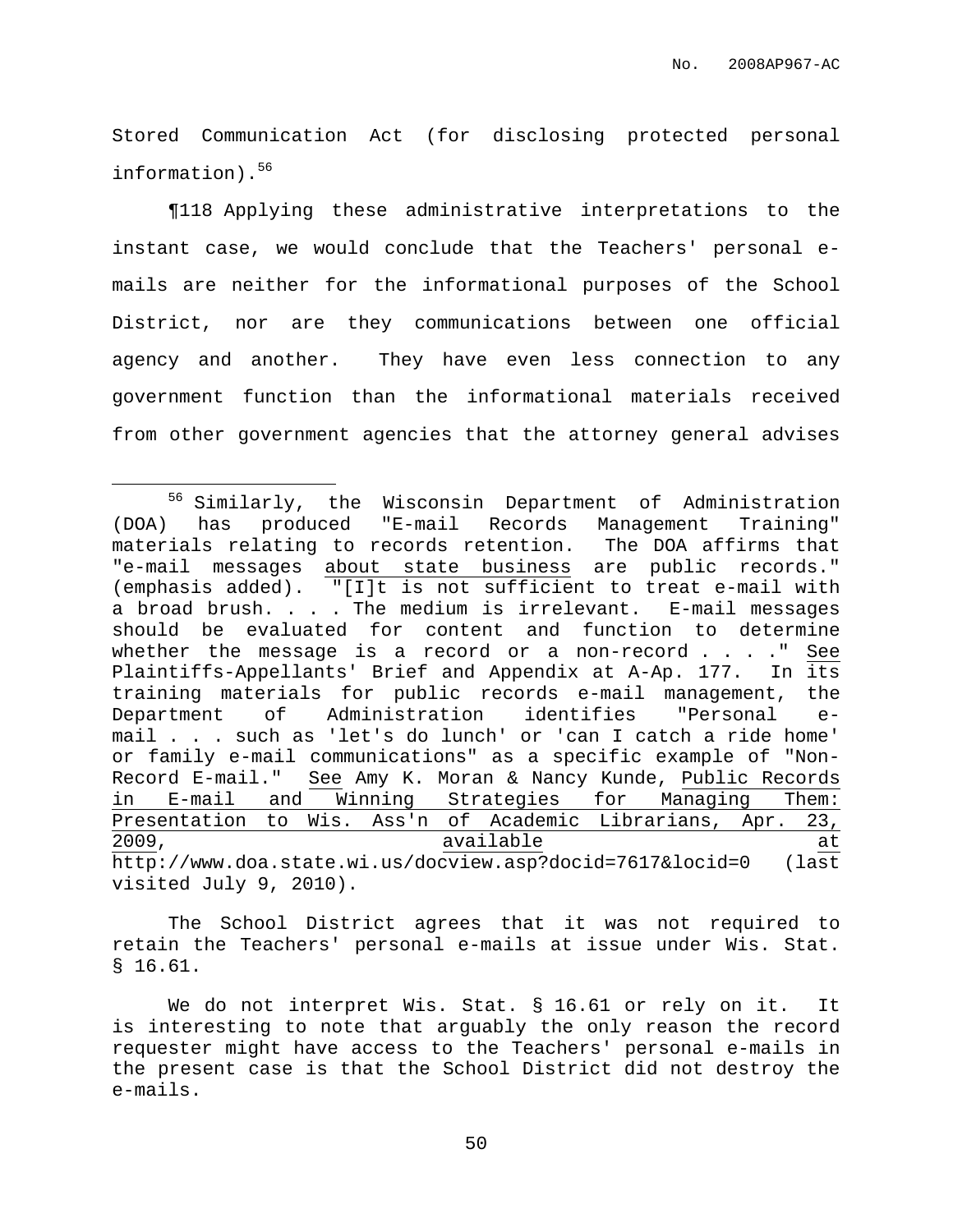are not public records. Rather, these are personal messages between employees and their friends and families.

¶119 The content of the Teachers' e-mails at issue has no connection to a government function, and executive branch interpretations of the Public Records Law would characterize the contents of the Teachers' personal e-mails as not records under Wis. Stat. § 19.32(2).

E

¶120 Insight into the meaning of the word "record" in Wis. Stat. § 19.32(2) may also be provided by the legislative history of § 19.32(2).

¶121 The definition of "record" in Wis. Stat. § 19.32(2) has not been amended since the legislature adopted it in 1983. As noted, that same year, the attorney general interpreted "record" in § 19.32(2) to exclude documents whose content did not demonstrate "sufficient connection with the function of" the government office. 72 Wis. Op. Att'y. Gen. 99 (1983).

¶122 Although Wis. Stat. § 19.32(2) has not been amended, the legislature has amended various provisions in the Public Records Law multiple times since its original enactment. The legislature has thus passed up several opportunities to change the definition of "record" after the attorney general's opinions.

¶123 In 2002, the Joint Legislative Council established a Special Committee on Review of the Open Records Law, which was specifically directed to "recommend changes in the law to accommodate electronic communications . . . ." The Committee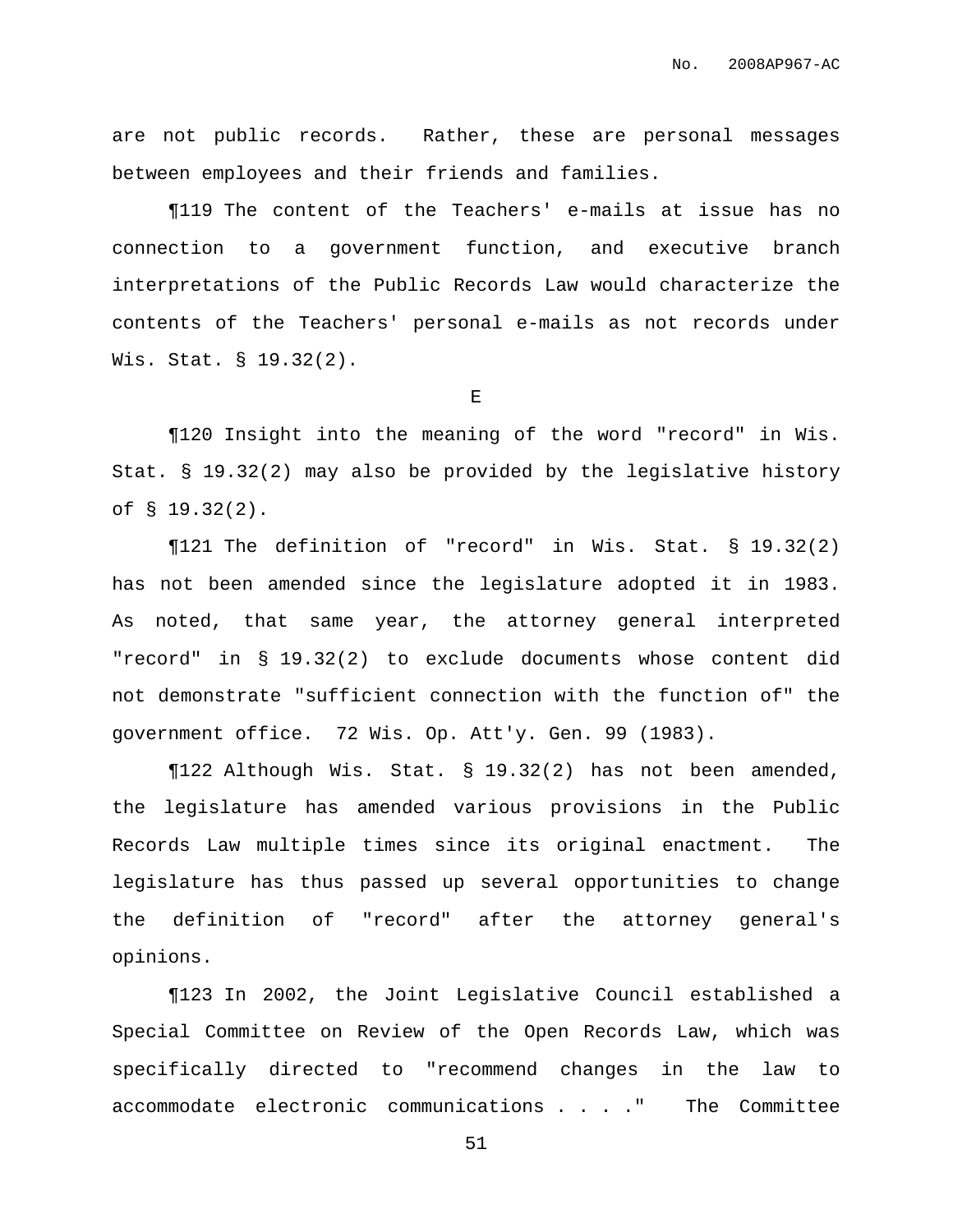issued a report to the legislature on March 25, 2003, without recommending any change to the definition of record or any change to accommodate electronic communications. 57

¶124 Legislative failure to act is ordinarily weak evidence of legislative intention to acquiesce in or countenance a judicial or executive branch interpretation.<sup>58</sup> Several alternative reasons may explain the inaction. Under proper circumstances, however, inaction by the legislature may be evidence of legislative intent. <sup>59</sup> In the instant case, the legislature's inaction appears probative of legislative intent to accede to the attorney general's interpretation of the word "record."

¶125 This legislative inaction coupled with rules of statutory interpretation shows that the legislature has both contemplated the specific problem at hand and enacted numerous

<sup>59</sup> See Mallo v. DOR, 2002 WI 70, ¶31 253 Wis. 2d 391, 645 N.W.2d 853, 866 (under proper circumstances, inaction by the legislature may be evidence of legislative intent) (citing Estate of Cameron, 249 Wis. 531, 542, 25 N.W.2d 504 (1946)).

For a discussion of reliance on legislative inaction to assist in statutory interpretation, see Wenke v. Gehl Co., 2004 WI 103, ¶¶32-37, 274 Wis. 2d 220, 682 N.W.2d 405.

<sup>57</sup> See Wisconsin Legislative Council, Special Committee on Review of the Open Records Law: Report to the Legislature 5 (Mar. 25, 2003).

<sup>58</sup> See Green Bay Packaging, Inc. v. DILHR, 72 Wis. 2d 26, 36, 240 N.W.2d 422, 428 (1976) ("[L]egislative inaction . . . has been called 'a week [sic] reed upon which to lean' and a 'poor beacon' to follow in construing a statute" (quoted source omitted).).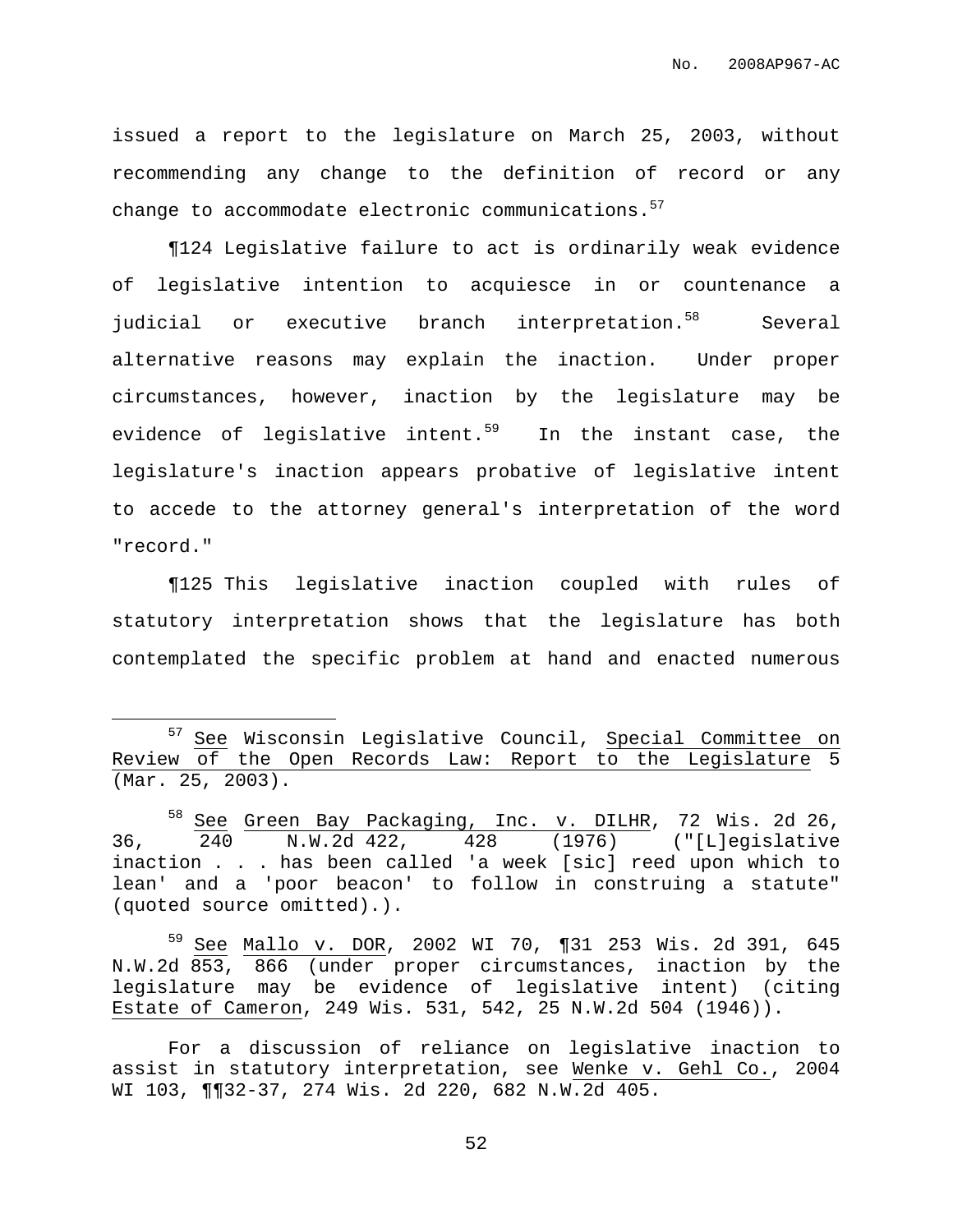other amendments to the public record law. In these circumstances, legislative inaction points to acquiescence in the attorney general's long-standing opinion that the meaning of "record" in § 19.32(2) excludes documents whose content demonstrates no connection with a government function.

¶126 A well-reasoned attorney general's opinion interpreting a statute is, according to the court's rules of statutory interpretation, of persuasive value. <sup>60</sup> Furthermore, a statutory interpretation by the attorney general "is accorded even greater weight, and is regarded as presumptively correct, when the legislature later amends the statute but makes no changes in response to the attorney general's opinion."<sup>61</sup>

¶127 In sum, the legislative history supports interpreting Wis. Stat. § 19.32(2) to require that the content of a document have a connection to a government function in order to constitute a "record" under Wis. Stat. § 19.32(2).

<sup>60</sup> State v. Ludwig, 31 Wis. 2d 690, 698, 143 N.W.2d 548 (1966); Town of Vernon v. Waukesha County, 102 Wis. 2d 686, 692, 307 N.W.2d 227 (1981); Village of DeForest v. Dane County, 211 Wis. 2d 804, 812, 565 N.W.2d 296 (Ct. App. 1997) (citing Norton v. Town of Sevastopol, 108 Wis. 2d 595, 599, 323 N.W.2d 148 (Ct. App. 1982)).

<sup>&</sup>lt;sup>61</sup> Staples for <u>Staples v. Glienke</u>, 142 Wis. 2d 19, 28, 416 N.W.2d 920 (Ct. App. 1987); see also Village of DeForest v. County of Dane, 211 Wis. 2d 804, 812-813, 565 N.W.2d 296 (Ct. App. 1997).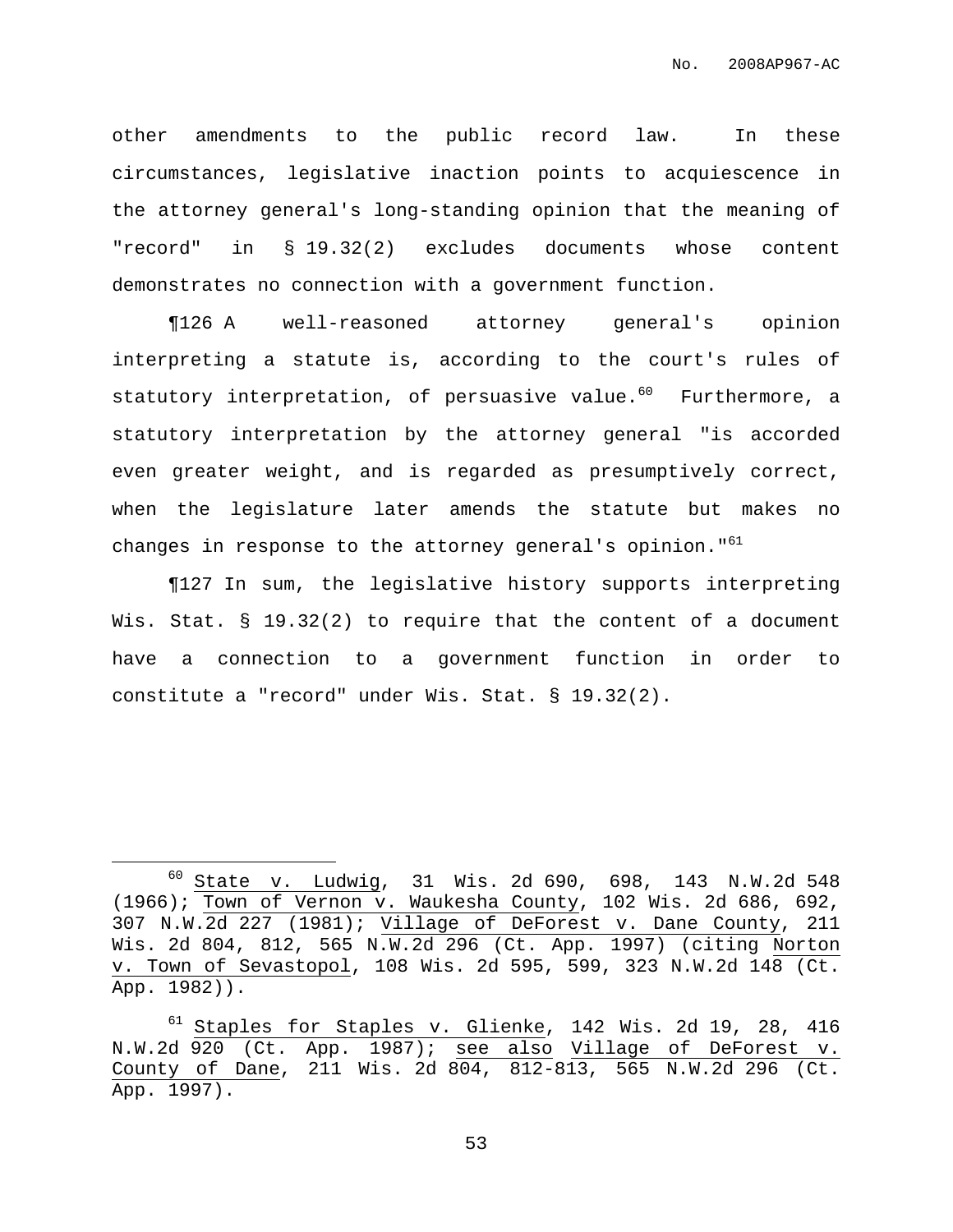F

¶128 This court has looked to other states for their interpretations of their open records laws to assist in the interpretation of the Wisconsin Public Records Law. 62

¶129 The School District cites no cases from any jurisdiction taking the position that the contents of government employees' personal e-mails should be disclosed as public records.

¶130 In contrast, several state courts have concluded that the contents of government employees' personal e-mails under their respective open records acts are not public records. In

<sup>62</sup> See, e.g., State v. Beaver Dam Area Dev. Corp., 2008 WI 90, ¶¶45 & n.10, 50 & n.12, 312 Wis. 2d 84, 102, 104, 752 N.W.2d 295 ("although the determination . . . depends on the respective statutory language [of open meetings and public records laws] of each state, the interpretations rendered by courts in other jurisdictions are instructive" in construction and application of public records law); State v. Panknin, 217 Wis. 2d 200, 210-213, 579 N.W.2d 52 (1998) (citing Ohio law).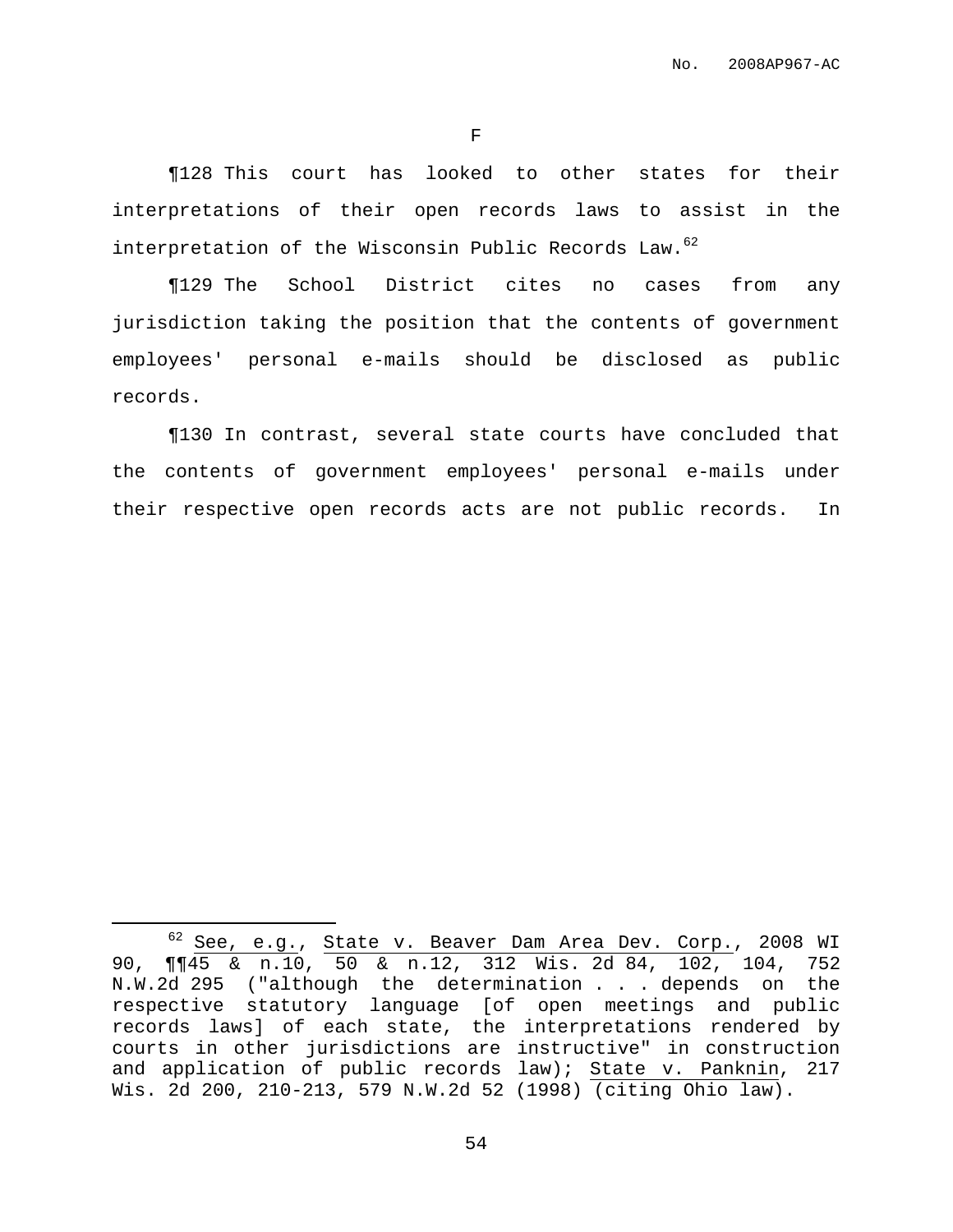these states, a connection to government business is needed to classify the document as a public record. 63

 $63$  See, e.g., Griffis  $v$ . Pinal County, 156 P.3d 418, 421 (Ariz. 2007) ("the nature and purpose of the document determine its status;" e-mails "relate[d] solely to personal matters" lack "the requisite substantial nexus with government activities"); Pulaski County v. Ark. Democrat-Gazette, Inc., 260 S.W.3d 718, 725 (Ark. 2007) (case-by-case examination of e-mails required "to discern whether [e-mails] relate solely to personal matters or whether they reflect a substantial nexus with [government] activities"); Denver Publ'g Co. v. Bd. of County Comm'rs, 121 P.3d 190, 195 (Colo. 2005) (statute defines records to include only records that address the performance of public functions or the receipt or expenditure of public funds); State v. City of Clearwater, 863 So. 2d 149, 155 (Fla. 2003) (personal e-mails of government employees are not public records under statute or subject to inspection under state constitution because they lack a "connection with the transaction of official business"); Cowles Publ'g Co. v. Kootenai County Bd., 159 P.3d 896, 901 (Idaho 2007) ("it is not simply the fact that the emails were sent and received while the employees were at work . . . that makes them a public record. Rather, it is their relation to legitimate public interest that makes them a public record"); Howell Education Ass'n v. Howell Bd of Educ., \_\_\_ N.W.2d \_\_\_, 2010 WL 290515 (Mich. Ct. App. Jan. 26, 2010) (individual teacher's personal e-mails are not "rendered public records solely because they were captured in the email system's digital memory"); State ex rel. Wilson-Simmons v. Lake County Sheriff's Dep't, 693 N.E.2d 789, 793 (Ohio 1998) (only e-mails that "serve to document the organization, functions, policies, decisions, procedures, operations, or other activities" of the government office are public records); Brennan v. Giles County Bd. of Ed., No. M2004-00998-COA-R3-CV, 2005 WL 1996625 (Tenn. Ct. App. 2005) (digital records, including e-mails, held to fall outside statutory definition of public records unless "made or received . . . in connection with the transaction of official business"); Tiberino v. Spokane County, 13 P.3d 1104, 1108 (Wash. Ct. App. 2000) (personal e-mails were "public records" subject to disclosure where excessive personal e-mails were a reason for discharge and office printed and compiled e-mails in preparation for related litigation; however e-mails were exempt from disclosure because while the fact of excessive use is of legitimate public concern, the actual content of personal emails is not); Associated Press v. Canterbury, 688 S.E.2d 317 (W. Va. 2009) (interpreting West Virginia Freedom of Information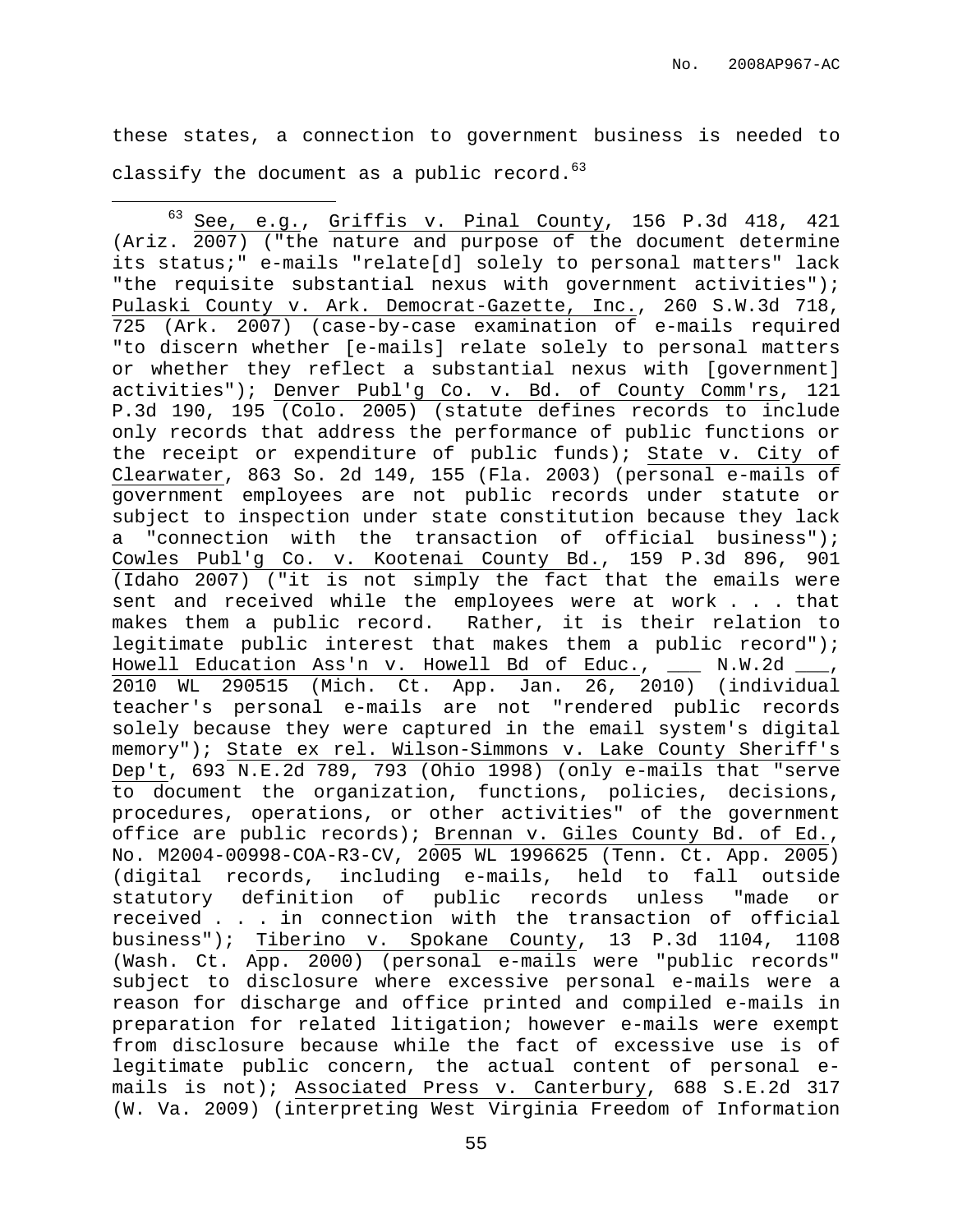¶131 We agree with the School District that the open record statutes differ from state to state and that the definition of "record" in other state statutes is not similar to the language of Wis. Stat. § 19.32(2). Nevertheless, it is of persuasive value that a substantial number of states have found that personal e-mails of public employees should not be treated as available public records. Although the underlying laws vary somewhat, the strong consensus is that personal e-mails do not become public records merely because they were sent during a public employee's workday or using government computers and email accounts.

G

¶132 Finally, we examine the consequences for the custodian of records of interpreting the definition of "record" in Wis. Stat. § 19.32(2) to exclude the content of personal e-mails. Statutes are to be interpreted reasonably. The legislature would not have intended the interpretation of the word "record" in Wis. Stat. § 19.32(2) to impose an unreasonable burden on custodians of records. Interpreting "record" to exclude the

Act, in line with "the majority position" of other states, holding that "personal e-mail communication by a public official or public employee, which does not relate to the conduct of the public's business" does not constitute public records and concluding that the contents of e-mails between Justice Maynard of the West Virginia Supreme Court of Appeals and Donald Blankenship of Massey Energy Company did not render them public records, in spite of "great public interest in the relationship between Justice Maynard and Mr. Blankenship" as well as "enormous statewide and national public interest in our judicial recusal procedures").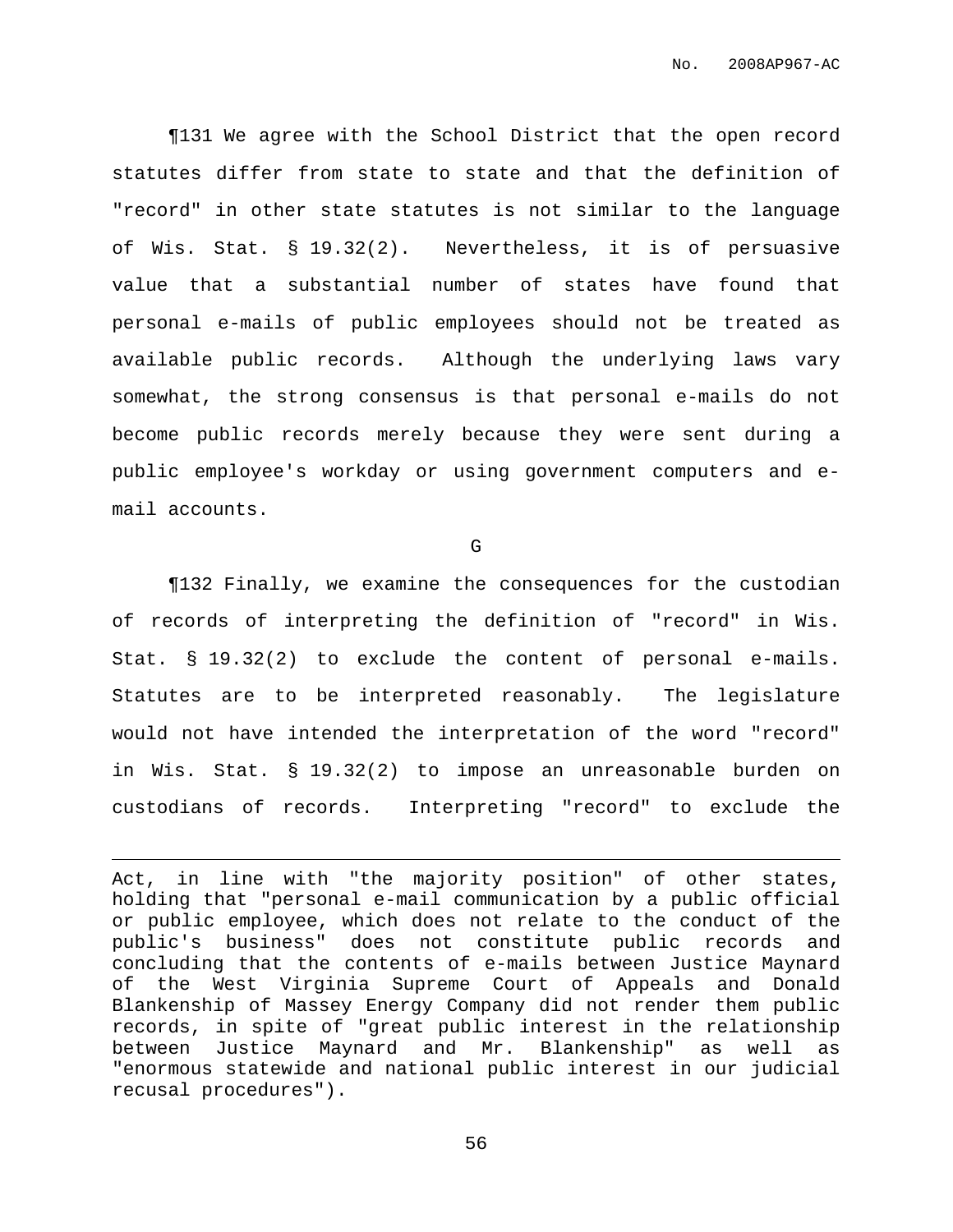content of personal e-mails does not impose an unreasonable administrative burden on custodians of records.

¶133 No matter how the court rules in the present case, the custodian must examine and evaluate all e-mails before release to determine whether the content of the e-mail falls within an exception articulated in Wis. Stat. § 19.35(am)1.-3., a commonlaw exception to records disclosure, or another statutory protection. The custodian may need to redact protected or personal information within a document otherwise subject to release, and in any event must evaluate the content of the emails to perform the balancing test, even if the e-mails were characterized as records under § 19.32(2).

¶134 The School District acknowledges that even if the Teachers' personal e-mails at issue were records available to a records requester, the School District (and potentially courts, on judicial review) must examine the contents of the e-mails to determine whether to release them. Here, the School District has already acknowledged, and the circuit court order has required, that confidential information including pupil records, banking and medical information, and other personally identifiable information must be redacted from any released emails. Under the present statutes, the custodian must examine the contents of each e-mail to decide what material is publicly accessible while withholding protected or exempt information. Wis. Stat. § 19.36(6).

¶135 It is thus no more laborious a task for the record custodian to sort the contents of e-mails into personal and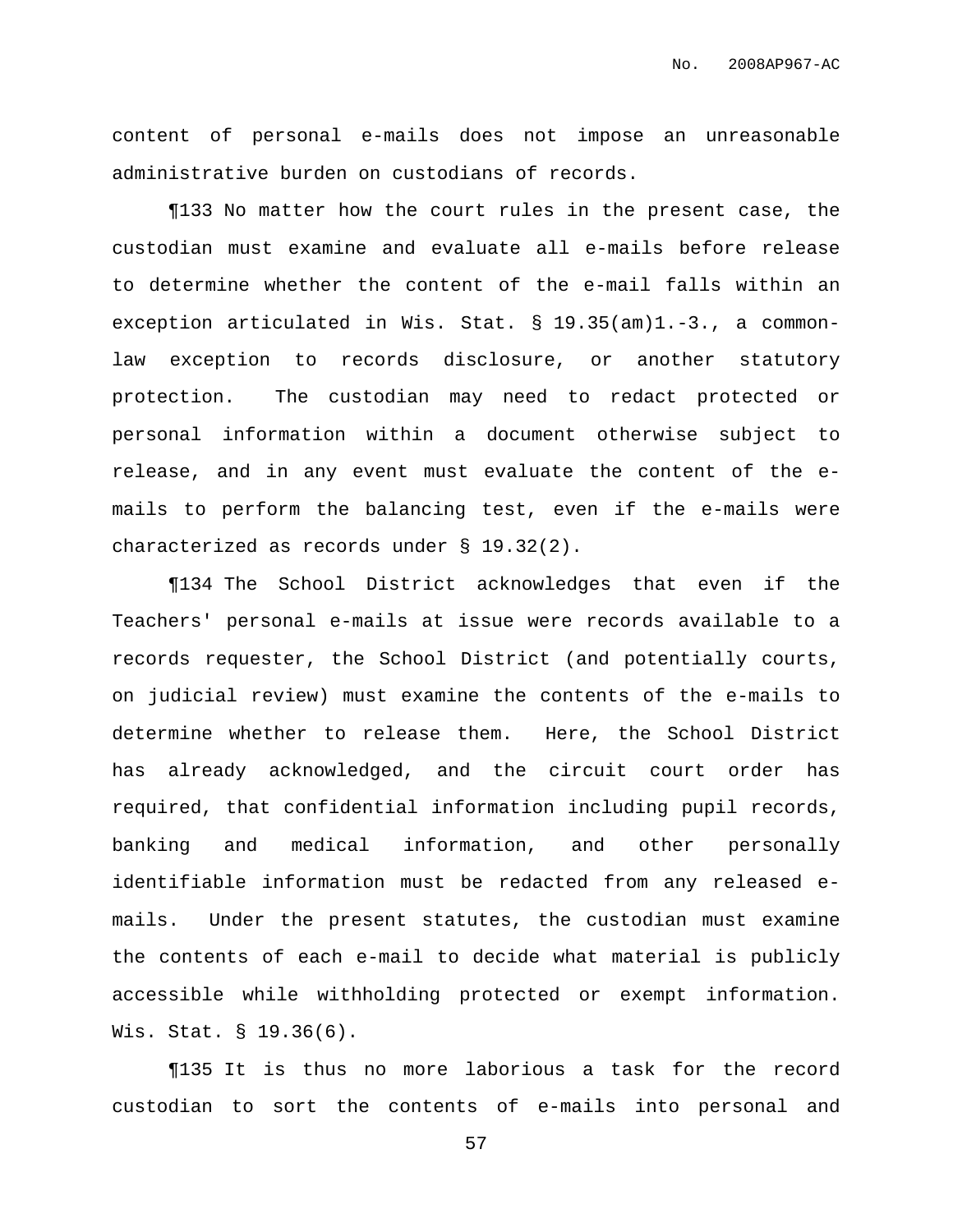governmental than is already required to protect sensitive and exempted information and to perform the required balancing test.

¶136 As a result of today's decision, in addition to the other decisions the record custodian makes, he or she will have to determine whether the content of an e-mail is solely personal or has a connection to a governmental function. We recognize that it may not always be easy for the record custodian to separate the content of personal e-mails from the content of emails relating to school business.

¶137 If the content of the e-mail is solely personal, it is not a record under the Public Records Law and the e-mail cannot be released. If the content of the e-mail is personal in part and has a connection with the government function in part, then the custodian may need to redact the personal content and release the portion connected to the government function. The record custodian's inquiry focuses on the content of the e-mail and asks whether that content is connected to a government function. This is more of a pragmatic inquiry than an elaborate legal analysis. The e-mails at issue in this case are conceded to be entirely personal, with no connection to a governmental function.

¶138 Our decision today appears to add little to the administrative demands already created by Public Records Law. Indeed, in many cases it may be simpler for a record custodian to exclude wholly the content of personal e-mails, rather than to classify them as "records" under Wis. Stat. § 19.32(2) and then need to further evaluate the contents of each to determine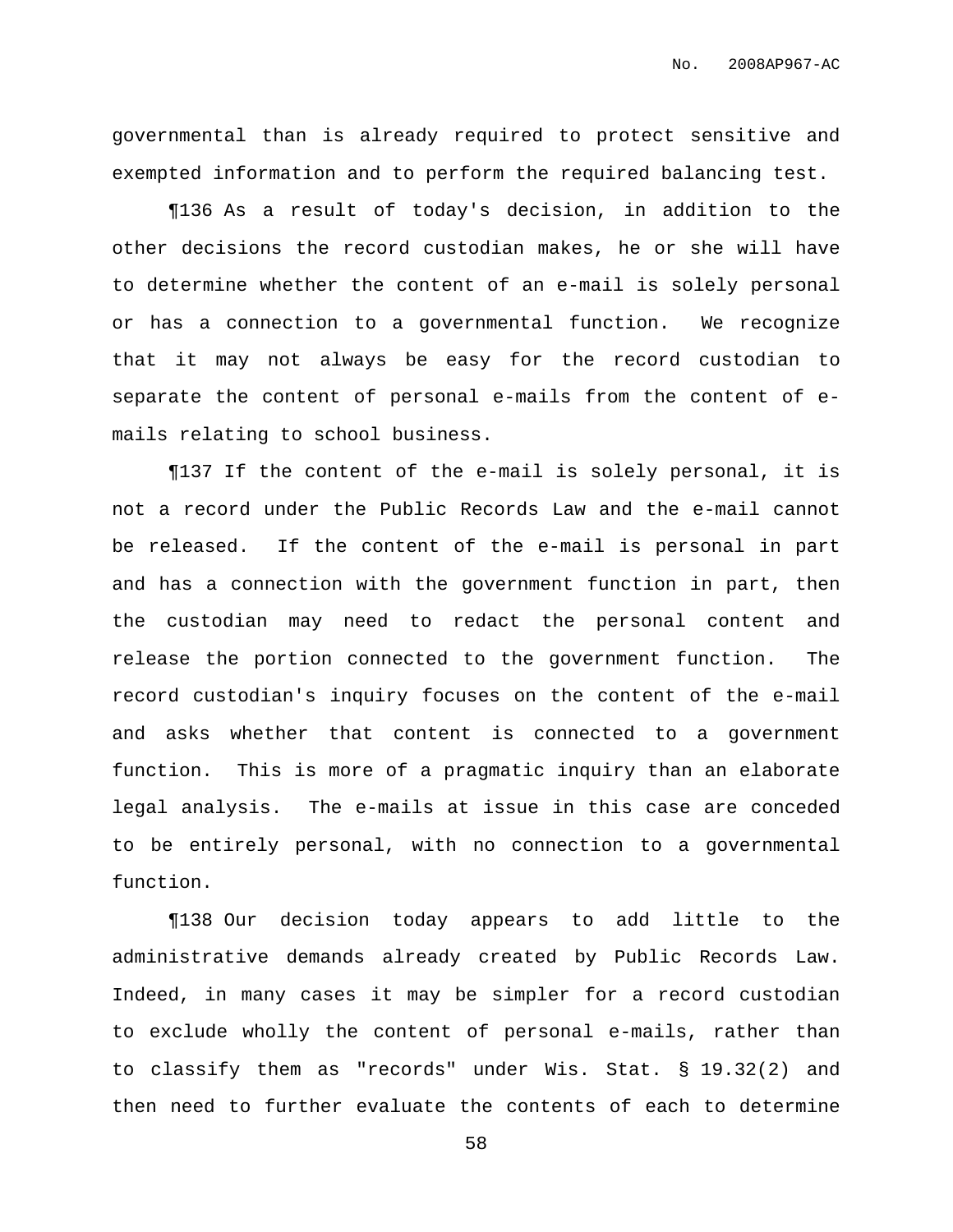whether portions are protected from release. These practical considerations therefore do not persuade us to deviate from the conclusion that the determination of whether the Teachers' personal e-mails are records is based on whether their content has a connection to a government function.

## \* \* \* \*

¶139 In keeping with the court's past interpretations of the Public Records Law, we have explored various avenues to interpret the word "record" as defined in Wis. Stat. § 19.32(2), including the text of Wis. Stat. § 19.32(2); the text of Wis. Stat. § 19.31, the legislature's explicit statement of its intent, the statutory purpose and policy, and the construction of the Public Records Law; the statutory history and case law interpretations of prior versions of the statute; the executive branch interpretations of the definition of "records" (especially the opinions of the attorney general); the legislative failure to amend § 19.32(2); other states' interpretations of their open records laws; and the consequences for custodians of record of interpreting Wis. Stat. § 19.32(2) to exclude the content of the Teachers' personal e-mails.

¶140 All these avenues of interpretation lead to one conclusion: In determining whether a document is a record under Wis. Stat. § 19.32(2), the focus is on the content of the document. To be a record under § 19.32(2), the content of the document must have a connection to a government function.

¶141 In the instant case, the contents of the Teachers' personal e-mails have no connection to a government function and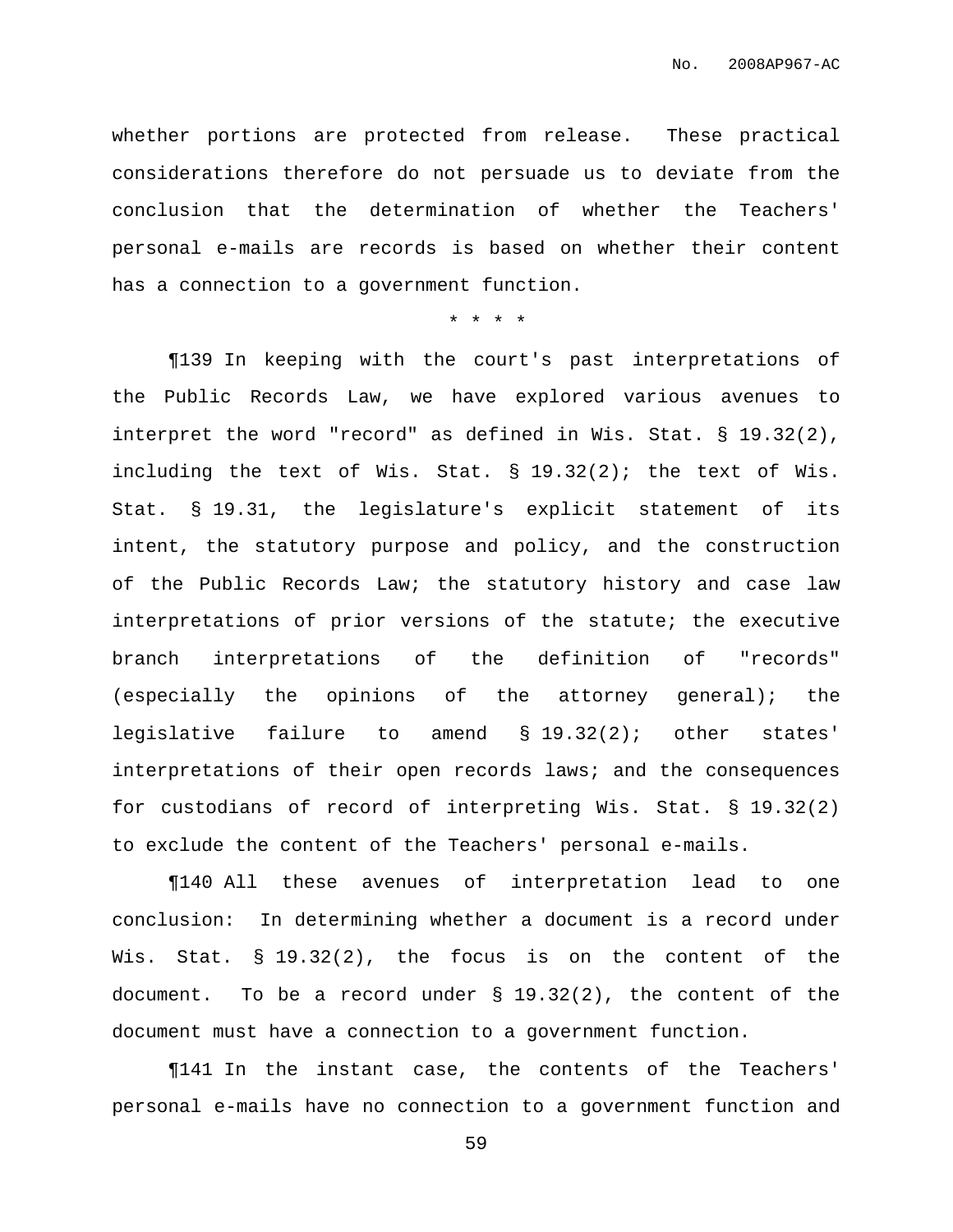therefore are not records under Wis. Stat. § 19.32(2). The contents of personal e-mails could, however, be records under the Public Records Law under certain circumstances. For example, if the e-mails were used as evidence in a disciplinary investigation or to investigate the misuse of government resources, the personal e-mails would be records under Wis. Stat. § 19.32(2). A connection would exist between the contents of the e-mails and a government function, namely the investigations.

¶142 The contents of the personal e-mails that the Teachers created and maintained on government-owned computers pursuant to the government employer's permission for occasional personal use of the government e-mail account and computer are not "records" under Wis. Stat. § 19.32(2). The personal contents of these emails are not subject to release to a record requester merely because they are sent or received using the government employers' e-mail systems and then stored and maintained on those systems. Because we conclude that the contents of the Teachers' personal e-mails are not "records" under the Public Records Law, we need not reach the question of balancing the public interest favoring disclosure with any other public interest.

¶143 For the reasons set forth, we reverse the order of the circuit court and remand the cause to the circuit court to enjoin the School District from releasing the contents of the Teachers personal e-mails.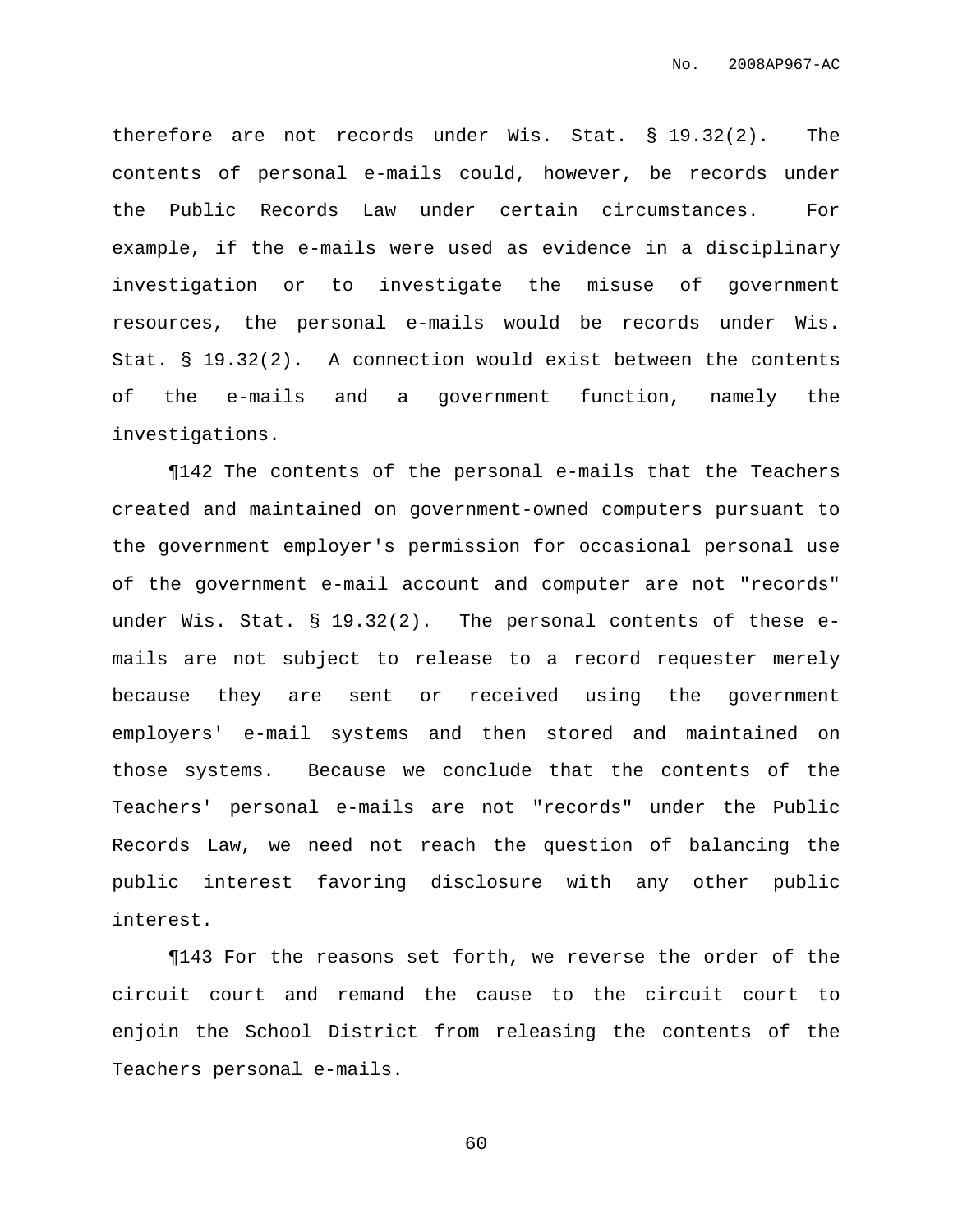By the Court.—The order of the circuit court is reversed and the cause remanded.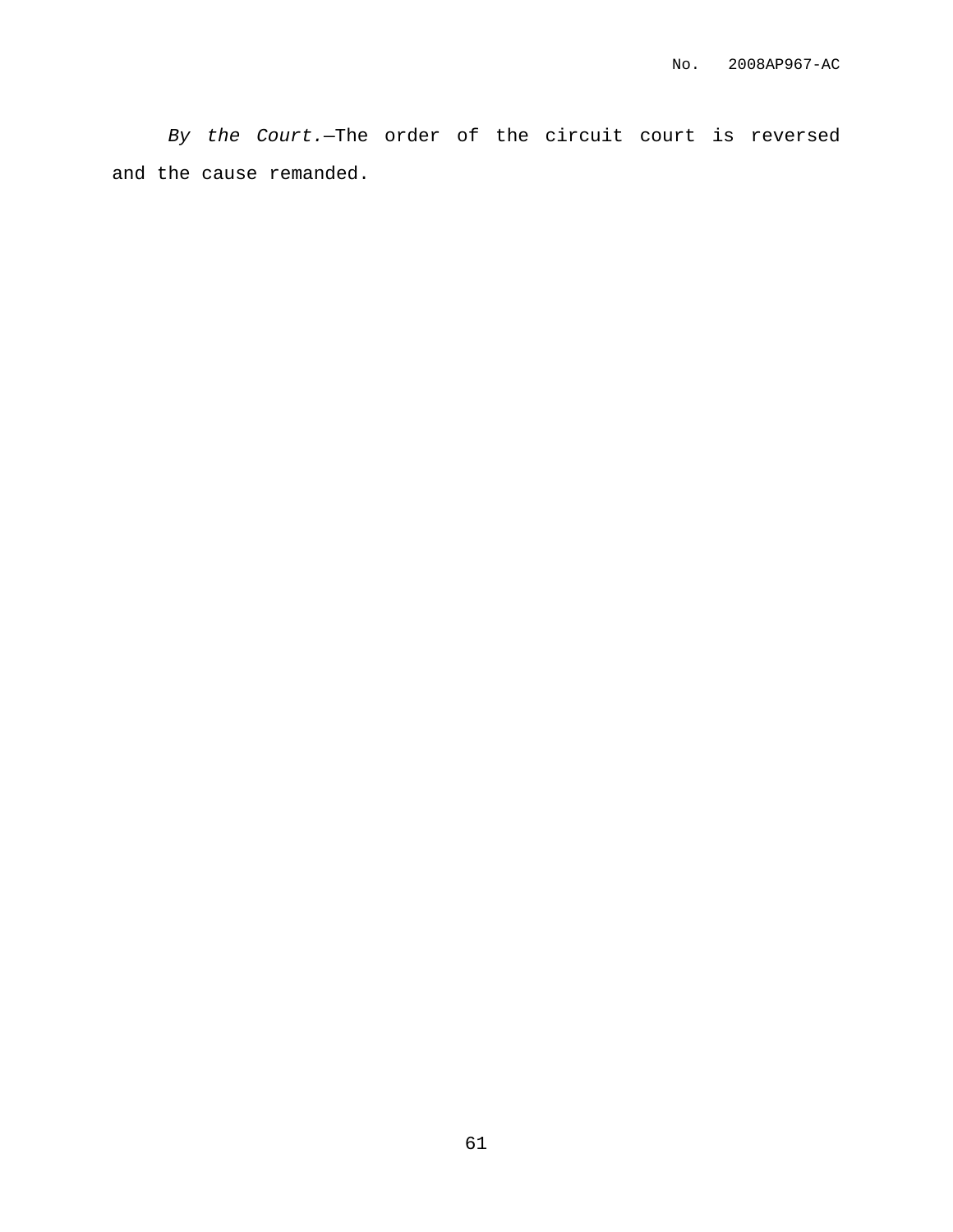¶144 ANN WALSH BRADLEY, J. (concurring). During the last several decades, technological advancements have revolutionized document storage and electronic communication. Prior to these advancements, an employee's personal communications, whether by note, letter, or telephone call, would not have been kept by an authority and therefore would not have been subject to disclosure under the public records law.

¶145 As a result of changing technology, however, many personal communications that are unrelated to the affairs of government and the official acts of officers and employees may now be "kept by an authority" because they are stored on a government server. This fact presents new challenges to record custodians who are required to determine whether particular documents are records subject to disclosure. $^{\rm 1}$ 

¶146 This case presents an important issue that has farreaching effects. It involves what I call a "bread and butter" issue of Wisconsin law. Record custodians around the state in public entities large and small are called upon day in and day out to respond to public records requests.

¶147 Although the various briefs submitted in this case take different positions as to the analysis and the answer,

 $1$  The public records law was recently amended by 2003 Wisconsin Act 47. The prefatory note to the bill explains that the Joint Legislative Council's Special Committee on Review of the Open Records Law was directed to "recommend changes in the open records law to accommodate electronic communications[.]" Nevertheless, the 2003 amendments did not address technological advancements in document storage and electronic communication.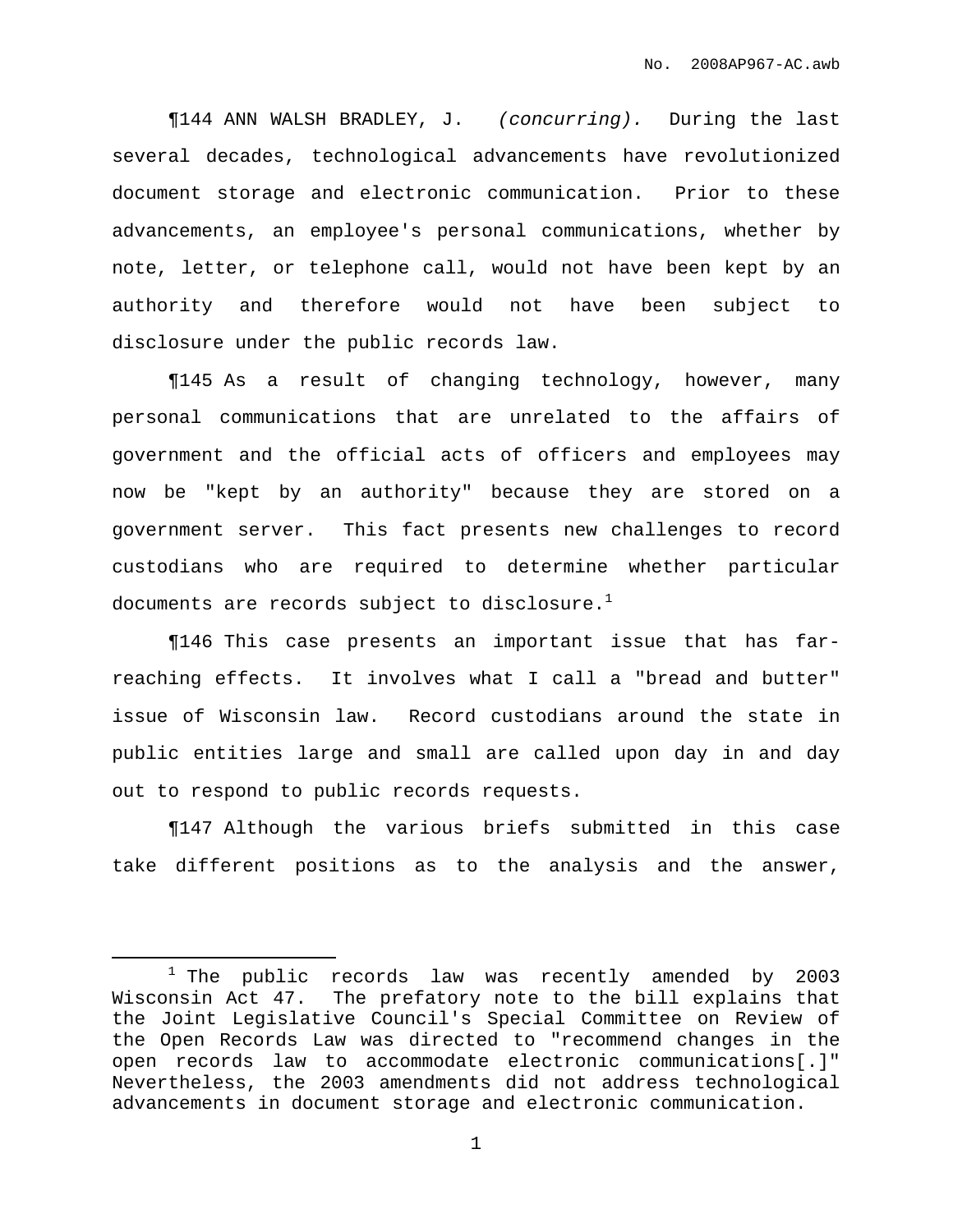there emerges a unified theme—what is needed is clear direction to record custodians for this important everyday task.

¶148 Much like the various briefs submitted, the opinions authored in this case also offer different approaches. Lest there be any doubt, however, a clear rule has emerged: a custodian should not release the content of an email that is purely personal and evinces no violation of law or policy. $^2$ 

I

¶149 At issue in this case is the content of emails that the School District and the Teachers agree is personal and evinces no violation of law or policy. I begin by determining whether the content of such an email is a record under the public records law.

¶150 Wis. Stat. § 19.32(2) defines "record" as follows:

"Record" means any material on which written, drawn, printed, spoken, visual or electromagnetic information is recorded or preserved, regardless of physical form or characteristics, which has been created or is being kept by an authority. "Record" includes, but is not limited to, handwritten, typed or printed pages, maps, charts, photographs, films, recordings, tapes (including computer tapes), computer printouts and optical disks. "Record" does not include drafts, notes, preliminary computations and like materials prepared for the originator's personal use or prepared by the originator in the name of a person for whom the originator is working; materials which are purely the personal property of the custodian and have no relation to his or her office; materials to which access is limited by copyright, patent or bequest; and published materials in the possession of an authority other than a public library which are available for

 $2$  Chief Justice Abrahamson, Justice Crooks, Justice Prosser, Justice Gableman, and I all reach this result.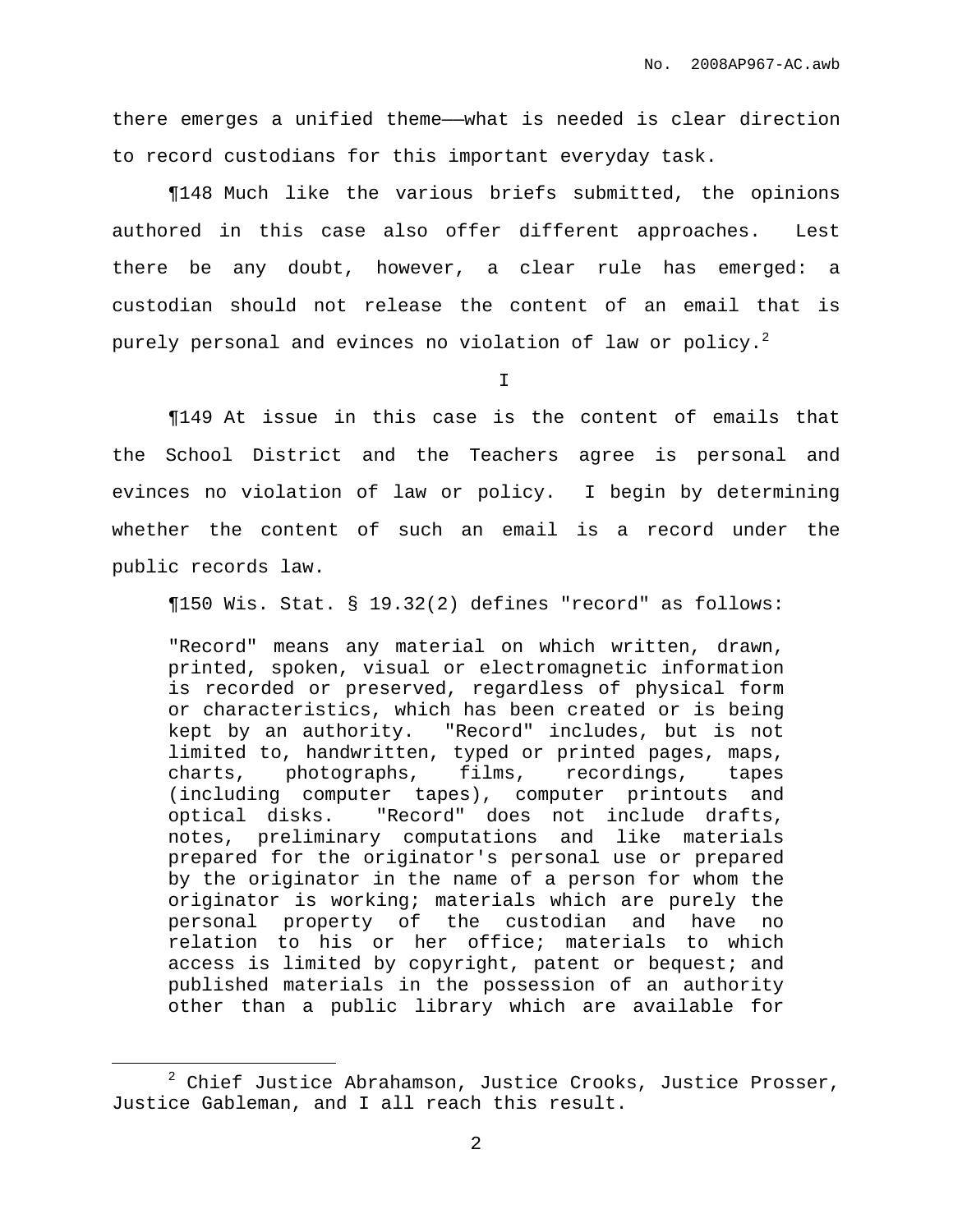sale, or which are available for inspection at a public library.

¶151 The Teachers' emails are materials, kept by an authority, on which written or electromagnetic information is recorded and preserved. The emails are not "drafts, notes, preliminary computations" or "like materials prepared for the originator's personal use." Further, they are not "materials which are purely the personal property of the custodian."

¶152 I do not consider the declaration of policy found in Wis. Stat. § 19.31 when evaluating the definition of record in Wis. Stat. § 19.32. Nothing in the definition distinguishes between content that is personal and content that is workrelated when that content is prepared by an originator (here, the Teachers) and in the possession of the custodian (here, the School District). Given this definition and unlike the lead opinion, I conclude that the Teachers' personal emails are records.

## II

¶153 Although I agree with the dissent and with Justice Gableman's concurrence that the Teachers' personal emails are records, I do not join them. I determine that the dissent fails to acknowledge the important policy reasons supporting nondisclosure of the content of personal emails. I do not join Justice Gableman's concurrence because it embarks upon addressing a statute that is not implicated in this case. Further, in the wake of the discussion, it leaves confusion rather than clarity in the law because it misconstrues the lead opinion.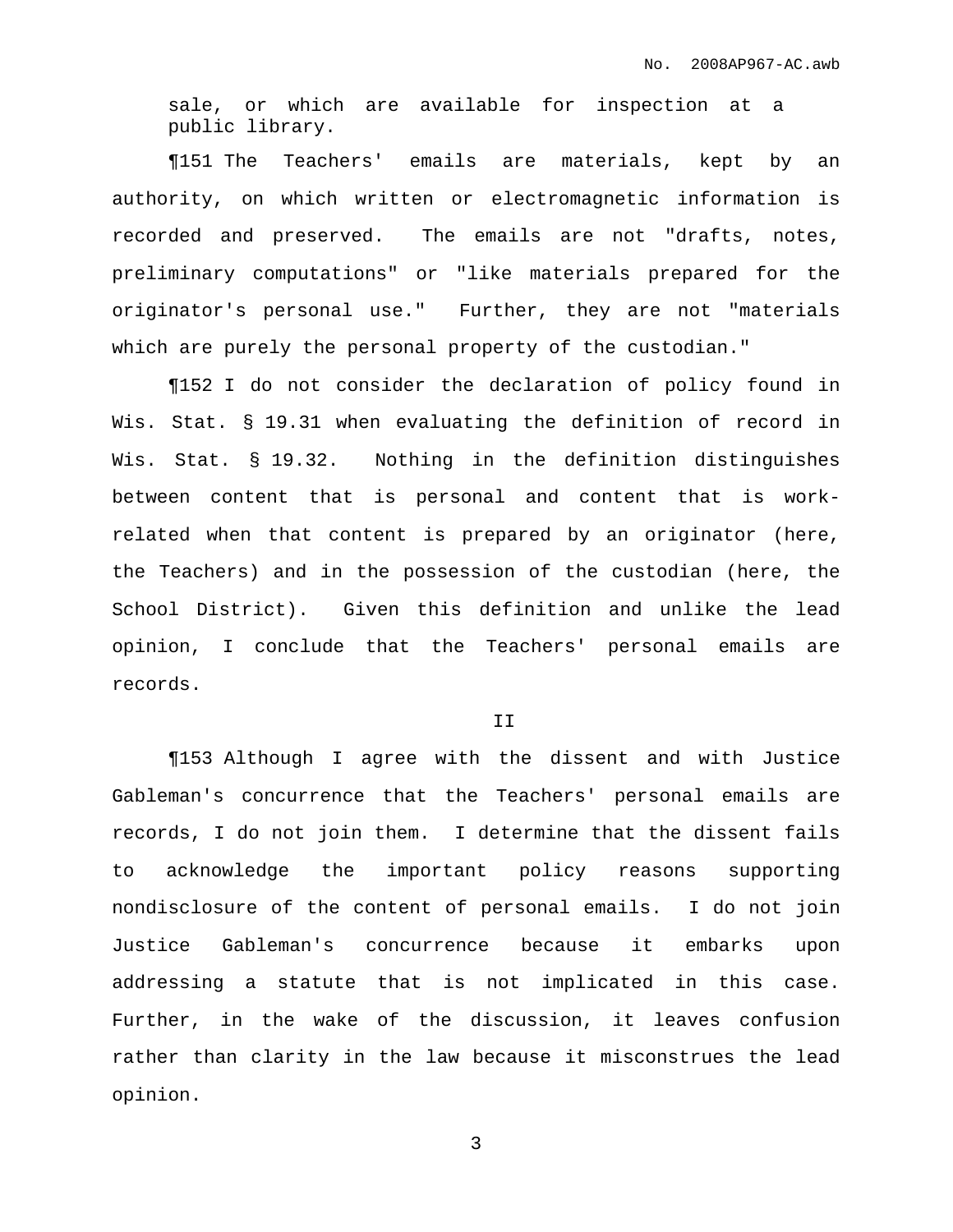¶154 The dissent concludes that there is a strong public interest in disclosure of the content of all of the Teachers' emails, even those that are personal and evince no violation of law or policy. Dissent, ¶224. "Given the significant role that teachers play in our society," the dissent explains, "the public has a very strong interest in all of their activities in the workplace." Dissent, ¶209.

¶155 The trouble with this analysis, as I see it, is that the public interest in monitoring the content of the Teachers' personal emails cannot be as absolute as the dissent contends. The dissent acknowledges that disclosure would not extend to personal email accounts, such as email services offered by gmail or Yahoo, which may have been accessed by the teachers on their work computers during the school day. Dissent, ¶188 n.1. Under the dissent's interpretation of the public records law, it is the accident of the emails' location on the District's server— rather than anything intrinsic about the content of these emails——that would make them subject to release.

¶156 If the dissent is right, then a government employee could subvert the purpose of the public records law in seconds and with several strokes on a keyboard simply by logging onto a free personal email account. I conclude that the policy underlying the public records law is not so ephemeral and its mandates are not so easily circumvented.

¶157 Likewise, I am concerned that Justice Gableman's concurrence adds confusion rather than clarity to the law. This case was initiated by record subjects——not record requestors.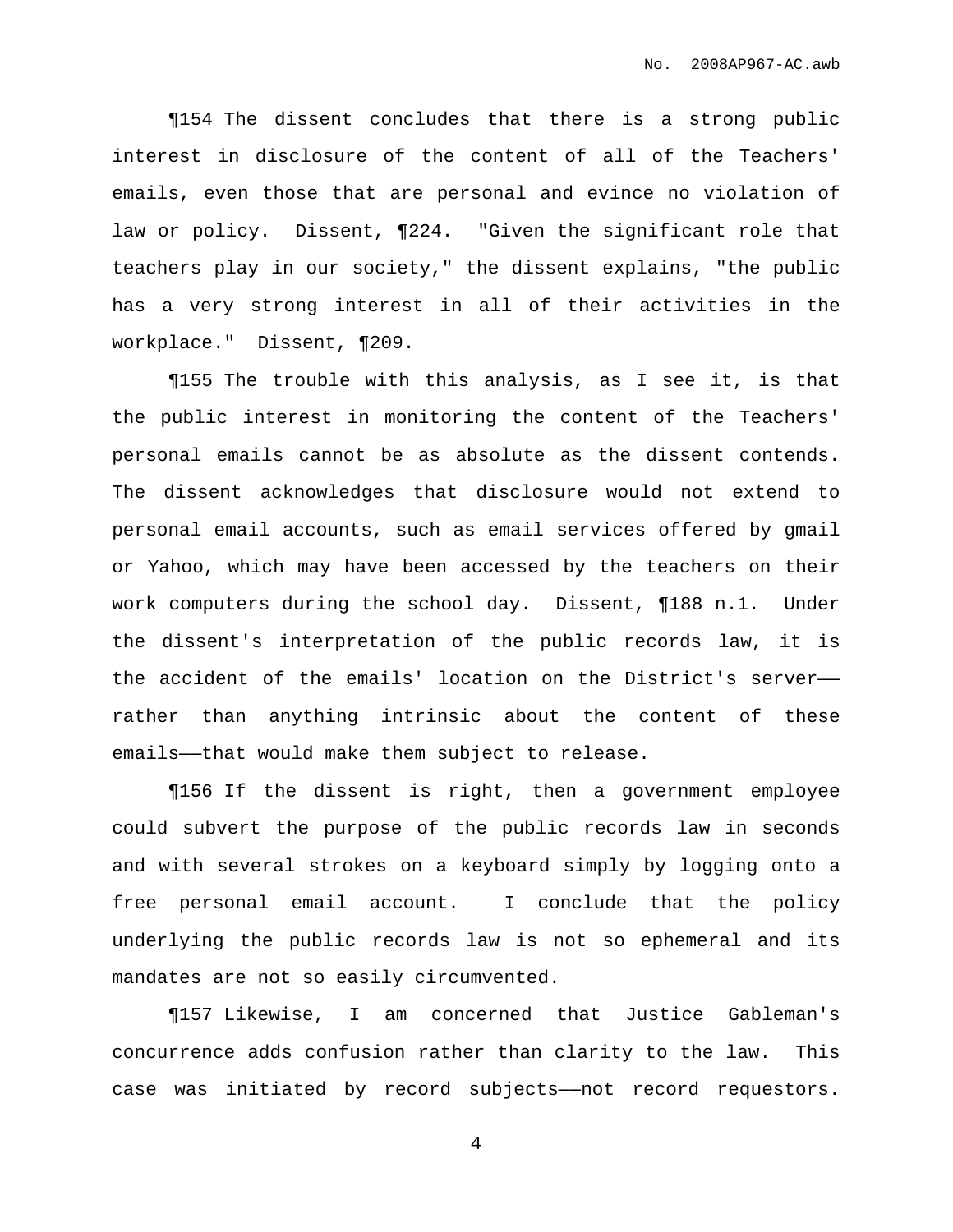Wis. Stat. § 19.356(1), created by 2003 Wis. Act 47, provides record subjects with limited rights of judicial review that differ from the rights of judicial review that apply when a requestor brings an action under Wis. Stat. § 19.37.

¶158 Five teachers of the Wisconsin Rapids School District who were the subjects of a records request commenced this action. The records requestor, Don Bubolz, did not initiate this or any other action. Nevertheless, the concurrence reaches out and addresses the statute governing actions by record requestors, Wis. Stat. § 19.37, a statute not before the court. It discusses cases decided under that statute and offers advice to Bubolz on how to proceed as a requestor of public records under that statute. Justice Gableman's concurrence, ¶¶184-186.

¶159 I am hesitant to respond to the concurrence's discussion of Wis. Stat. § 19.37 because, as explained above, it is extraneous to this case. Nevertheless, I do so briefly because I fear that in misconstruing the lead opinion, the concurrence's discussion may leave confusion in the law.

¶160 The concurrence incorrectly concludes that the approach of the lead opinion would give record custodians under Wis. Stat. § 19.37 the final say on whether withheld documents should be released. In essence it warns that record requestors would simply be out of luck and could not challenge the withholding of documents under the lead opinion's approach because they would not be records. Justice Gableman's concurrence, ¶186 n.12.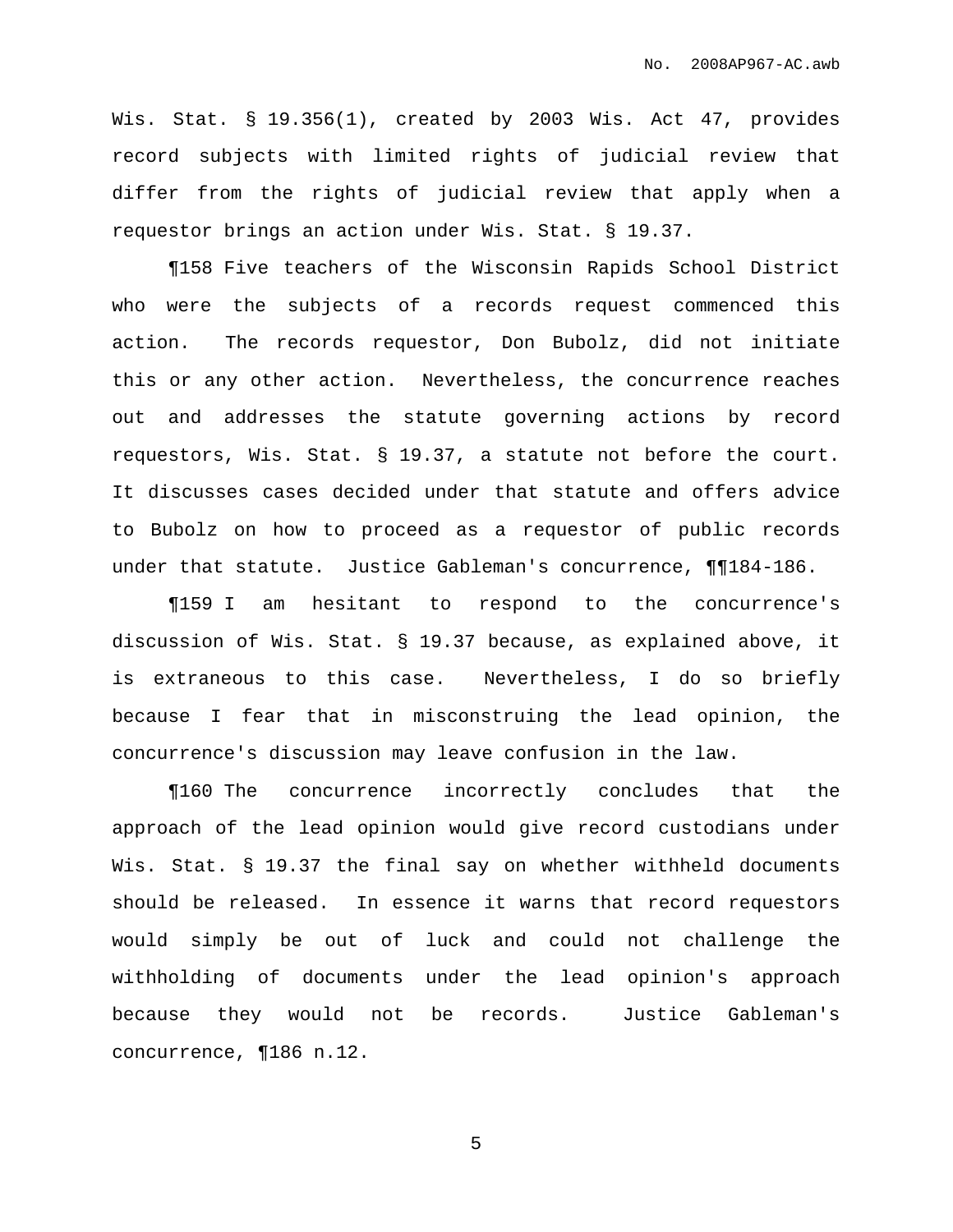¶161 Regardless of whether the approach of the lead opinion is taken (the content of a purely personal email is not a record) or the approach of the concurrences is taken (the content of a purely personal email is a record), it is really the same question and yields the same result. The custodian must either "fill the request" or notify the requestor of the denial and "the reasons therefor." Wis. Stat.  $\S 19.35(4)(a)$ .

¶162 Further, under either approach, if the decision of the custodian is to withhold requested documents, that decision can be challenged under Wis. Stat. § 19.37 and is subject to review by the circuit court. If the custodian determines that the requested document is not a "record," that determination is subject to judicial review. See Journal/Sentinel, Inc. v. Sch. Bd. of Sch. Dist. of Shorewood, 186 Wis. 2d 443, 450 n.3, 521 N.W.2d 165 (Ct. App. 1994) (reviewing the custodian's determination that a "Memorandum of Understanding" was a "draft" and therefore not a "record"); Stone v. Bd. of Regents, 2007 WI App 223, 305 Wis. 2d 679, 741 N.W.2d 774 (reviewing whether a copy of a record is a "record"). Likewise, if the custodian determines that the requested document is a record but its purely personal content will not be released under the balancing test, that determination is also subject to review. In either event, the record custodian does not have the final say.

## III

¶163 Before releasing a record, the record custodian must apply a balancing test, which weighs the public interest in disclosure against the public interest in nondisclosure. This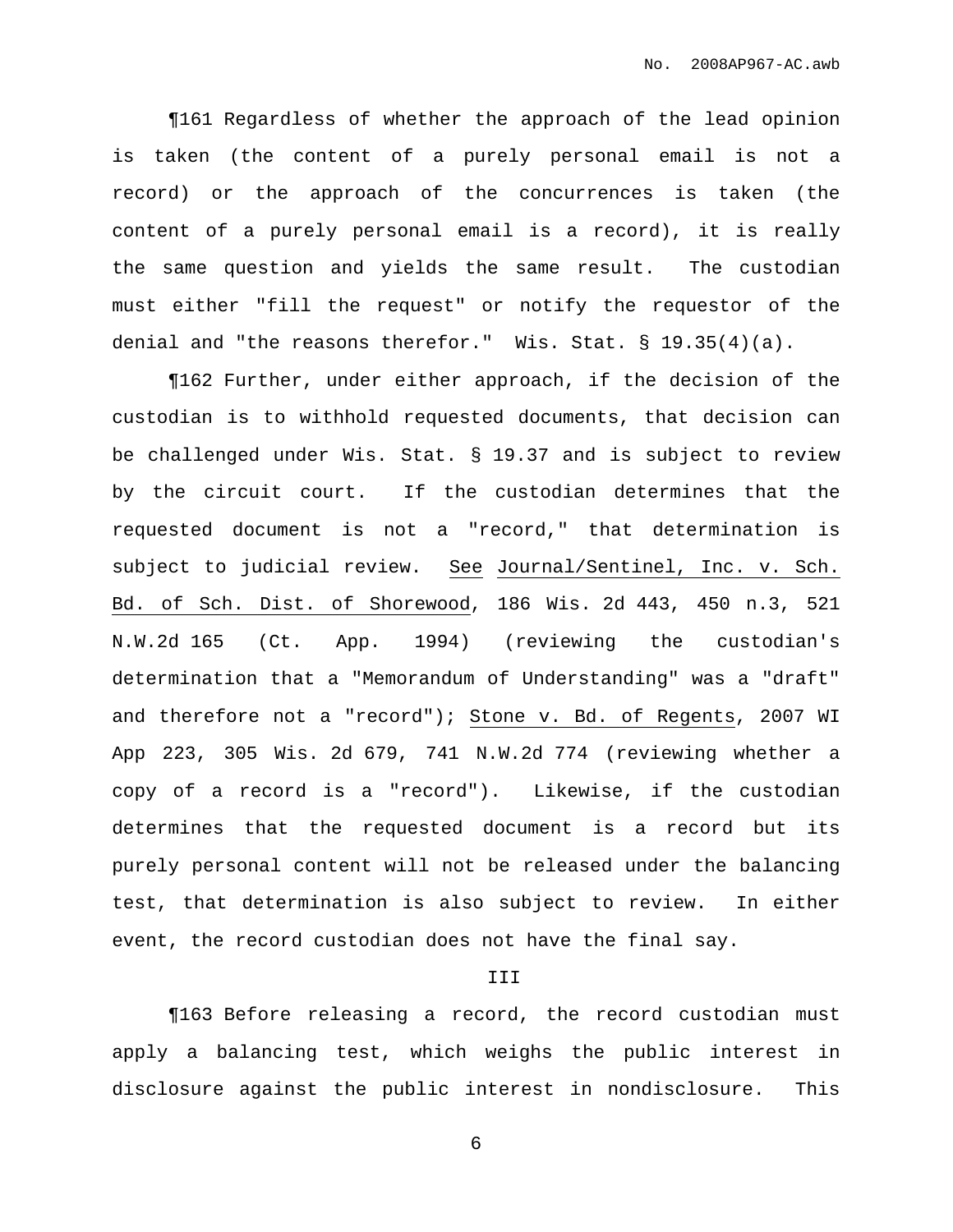case requires the court to provide direction to custodians on how to apply the balancing test to the content of an email that is purely personal and evinces no violation of law or policy.

¶164 The Teachers have stated that they have no objection to the disclosure of statistical information about their email use or to the disclosure of their personal emails with the content fully redacted. See lead op., ¶28. This information would allow the requestor to determine how often the Teachers sent and received personal emails from their work accounts. It is the disclosure of the content of personal emails that is the basis of the Teachers' objection.

¶165 The public policy underlying the public records law is set forth in the statute and informs the application of the balancing test. "[I]t is declared to be the public policy of the state that all persons are entitled to the greatest possible information regarding the affairs of government and the official acts of those officers and employees who represent them." Wis. Stat. § 19.31. "To that end," the statute provides that the public records law "shall be construed in every instance with a presumption of complete public access, consistent with the conduct of governmental business. The denial of public access generally is contrary to the public interest, and only in an exceptional case may access be denied." Id.

¶166 When a record provides "information regarding the affairs of government and the official acts of [] officers and employees," including information that would permit the public to evaluate the use or misuse of public resources, access to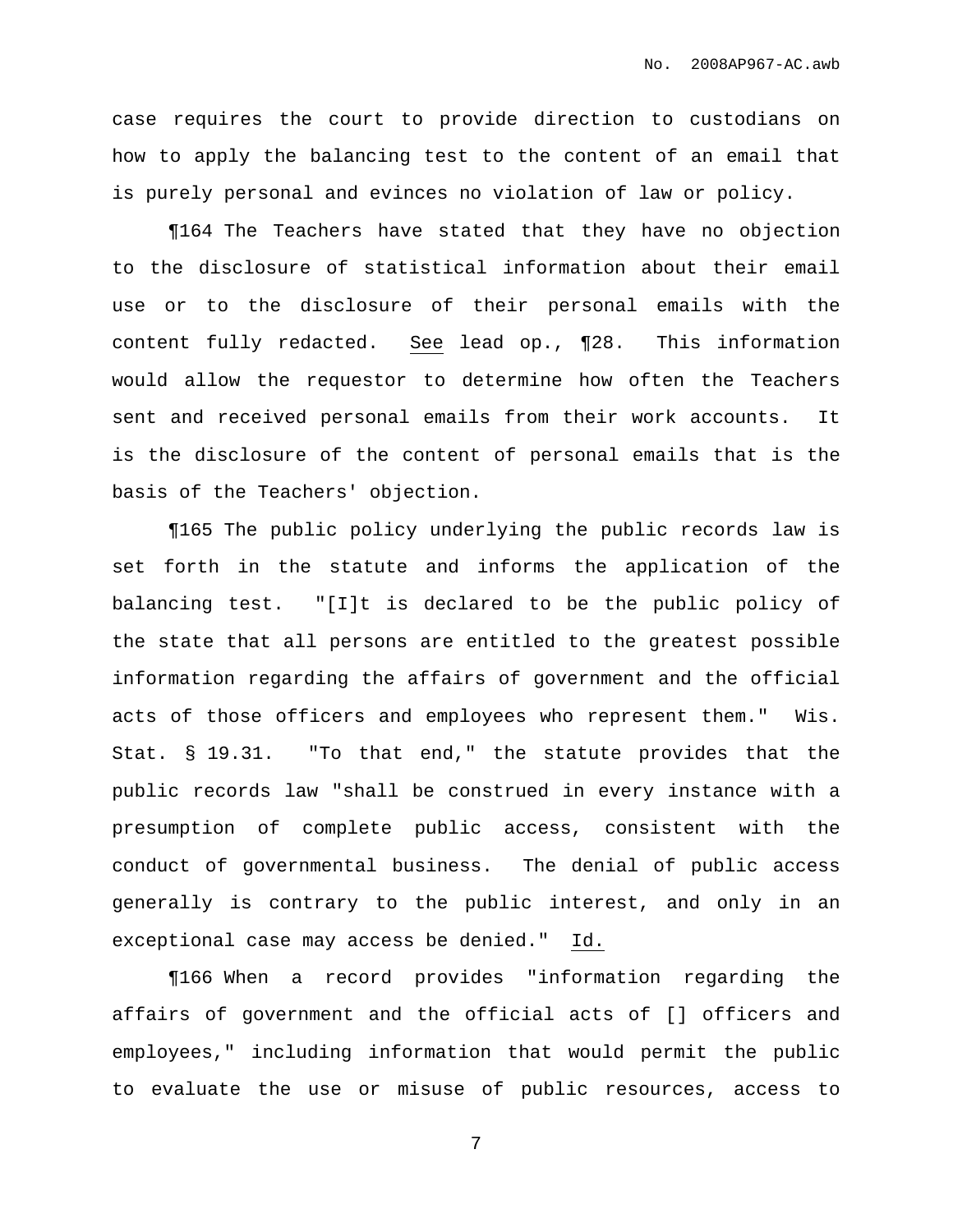that record is presumed. Denial of public access to such records is "generally contrary to the public interest."

¶167 Disclosure of the contents of personal emails, however, does not keep the electorate informed about "official acts" and "the affairs of government" when the contents of the emails evince no violation of law or policy. Disclosure of the contents of such emails would not further the public policy declaration found in Wis. Stat. § 19.31.

¶168 I agree with Justice Gableman that there is little public interest in disclosure of the content of emails when that content is purely personal and evinces no violation of law or policy. See Justice Gableman's concurrence, ¶182. I also agree with Justice Gableman that there is a public interest served by nondisclosure. Unlike Justice Gableman, however, I conclude that the balance always weighs in favor of nondisclosure.

¶169 The public has an interest in hiring and retaining skilled employees. As the lead opinion explains, "[s]tripping a public employee of his or her privacy in the contents of personal emails simply because he or she works for the government might . . . negatively impact employee morale, and undermine recruiting and retention of government employees." Lead op., ¶85.

¶170 The public also has an interest in government employee productivity. Like private employees, public employees often have to address personal or family issues that arise while they are at work, and email is an effective means by which employees can quickly address these issues. See lead op., ¶¶84-85. If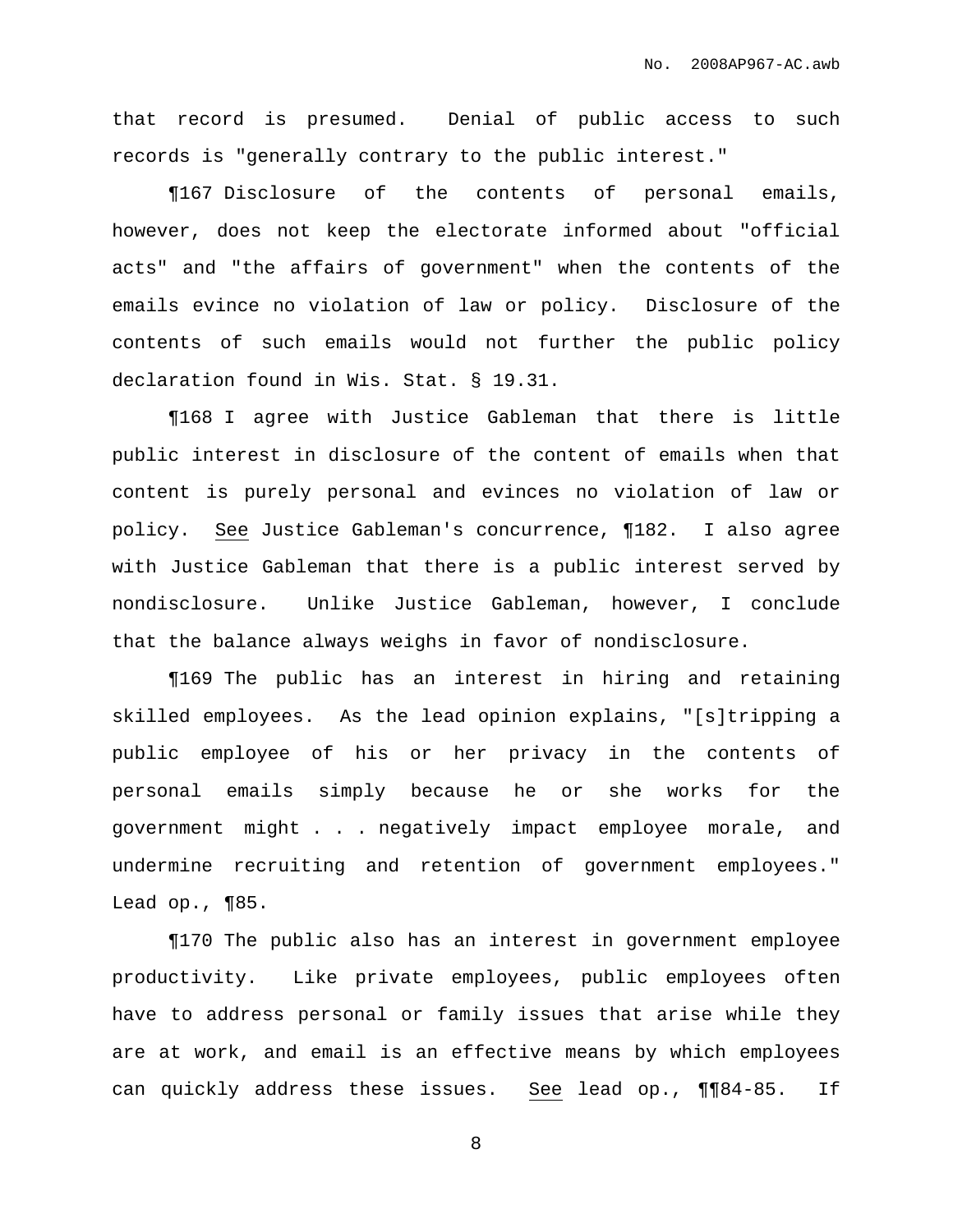public employees believe that their personal email communications will be subject to disclosure upon a records request, public employees will likely use other less efficient means of communication, reducing their productivity.

¶171 In the years since the advent of email and the resulting changes in the way that we communicate, many jurisdictions have been asked to address whether personal emails should be disclosed in response to a records request. Every single one of the jurisdictions has concluded that the policies underlying public records laws do not support the disclosure of purely personal emails that evince no violation of law or policy. See lead op., ¶130 n.63 (collecting cases).

¶172 For the reasons set forth above, I conclude that whenever the content of an email is purely personal and evinces no violation of law or policy, the public interest in nondisclosure will always outweigh the public interest in disclosure. Therefore, once the custodian determines that certain emails are purely personal and evince no violation of law or policy, the custodian does not undertake a balancing of each request. Like the lead opinion and Justice Gableman's concurrence, I determine that the content of such emails should not be released. Accordingly, I respectfully concur.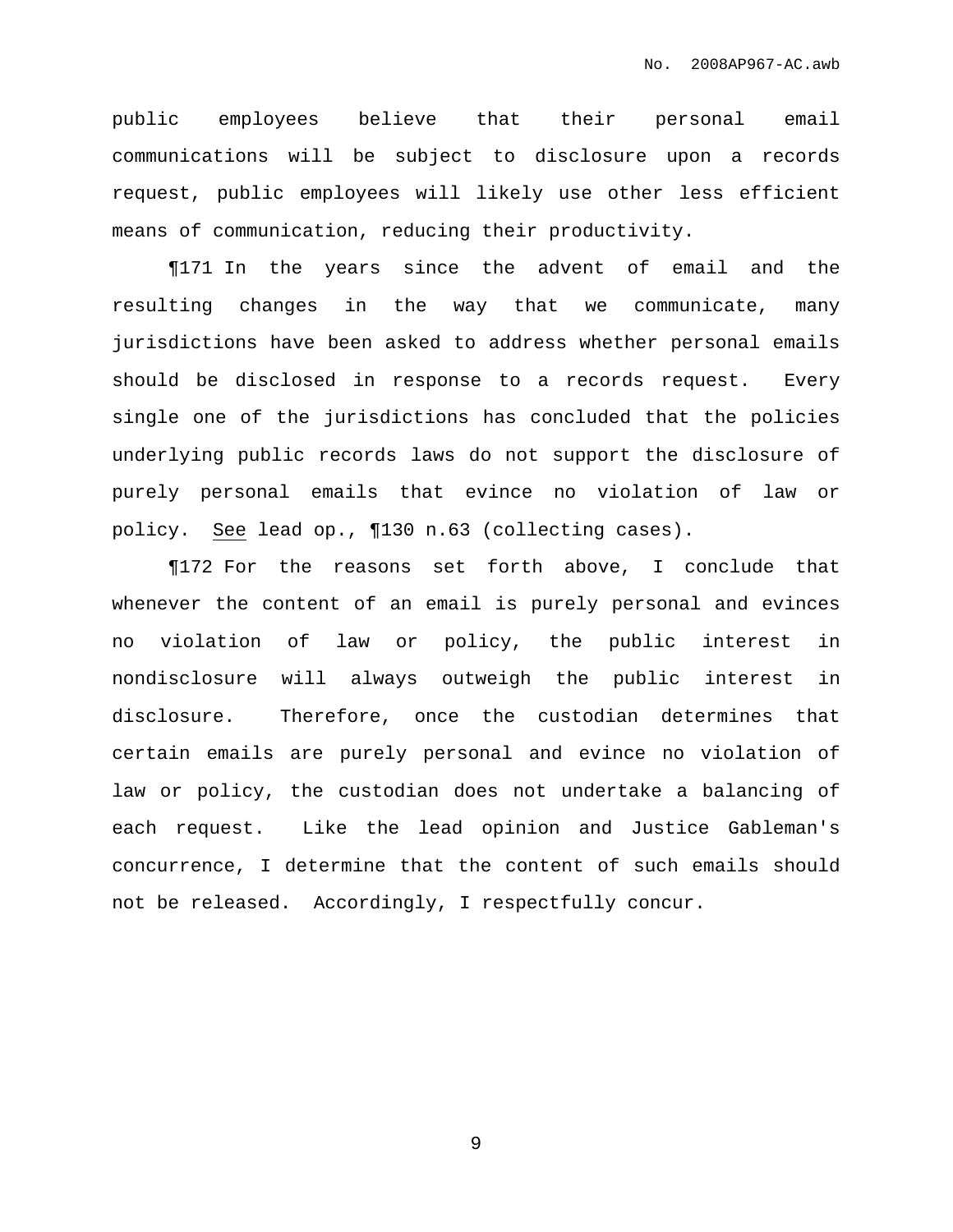¶173 MICHAEL J. GABLEMAN, J. (concurring). I concur in the result reached by the lead opinion, but I cannot agree with its reasoning. The lead opinion concludes that the content of the teachers' personal e-mails have no connection to a government function and therefore are not "records" under Wis. Stat. § 19.32(2) (2007-08).<sup>1</sup> Lead op., ¶142. The dissent concludes that the e-mails at issue here are records, that the public interest in disclosure outweighs the public interest in nondisclosure, and therefore, that the e-mails should be released. See dissent, ¶230. I write separately because I agree with the dissent that an e-mail sent by a government employee from a government computer using a government e-mail account and stored on a government server is a "record" as defined in § 19.32(2). $^{2}$  However, when a record is of a purely personal nature and does not evince a violation of any law or employer policy, I conclude that the public interest in nondisclosure always outweighs the public interest in disclosure. $^3$  Thus, I conclude that the teachers' personal e-

 $1$  All subsequent references to the Wisconsin Statutes are to the 2007-08 version unless otherwise indicated.

 $2$  A majority of this court (composed of Justice Bradley, Justice Roggensack, Justice Ziegler, and me) agrees that an email sent by a government employee from a government computer using a government e-mail account and stored on a government server is a "record" as defined in Wis. Stat. § 19.32(2).

<sup>&</sup>lt;sup>3</sup> Justice Bradley adopts my analysis and likewise concludes that the public interest in nondisclosure outweighs the public interest in disclosure when the content of an e-mail is purely personal and evinces no violation of law or policy. Justice Bradley's concurrence, ¶172.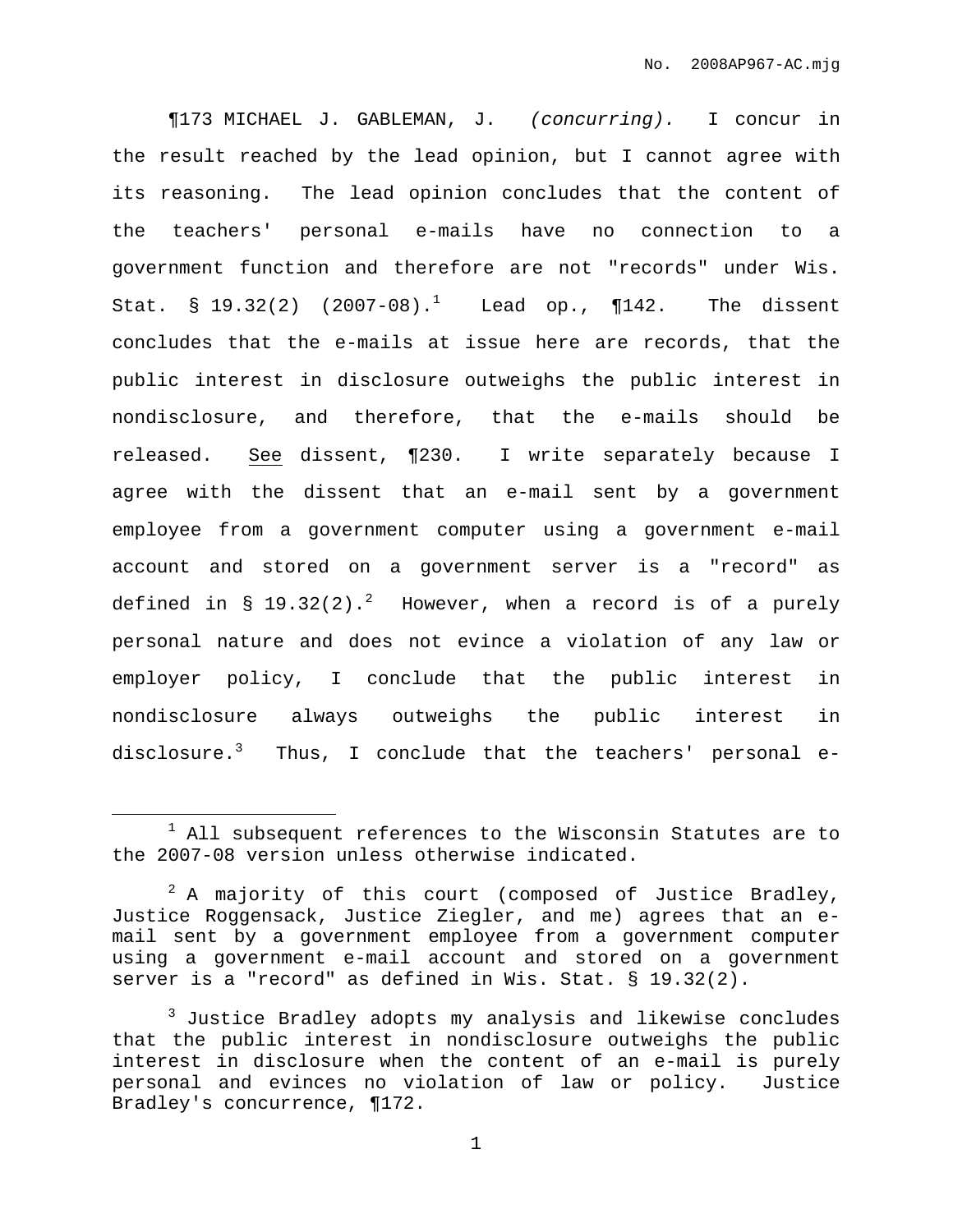mails not reflecting a violation of law or policy should not be released. $^4$  I write further to clarify the procedure that governs review of these kinds of record requests under our existing case law.

I

¶174 Requesters seeking documents under Wisconsin's open records law <sup>5</sup> are entitled only to materials that meet the statutory definition of a "record" in Wis. Stat. § 19.32(2). 6

 $4$  A majority of this court (composed of the Chief Justice, Justice Bradley, Justice Crooks, Justice Prosser, and me) also agrees that insofar as the teachers' e-mails are purely personal in nature and do not evince a violation of law or policy, they should not be released by the district.

 $<sup>5</sup>$  Wis. Stat.  $$8$  19.31-19.39.</sup>

 $6$  Wisconsin Stat. § 19.32(2) provides as follows:

"Record" means any material on which written, drawn, printed, spoken, visual or electromagnetic information is recorded or preserved, regardless of physical form or characteristics, which has been created or is being kept by an authority. "Record" includes, but is not limited to, handwritten, typed or printed pages, maps, charts, photographs, films, recordings, tapes (including computer tapes), computer printouts and optical disks. "Record" does not include drafts, notes, preliminary computations and like materials prepared for the originator's personal use or prepared by the originator in the name of a person for whom the originator is working; materials which are purely the personal property of the custodian and have no

Justice Bradley also concludes that, "once the custodian determines that certain e[-]mails are purely personal and evince no violation of law or policy, the custodian does not undertake a balancing of each request." Id. It is not clear what this statement means. Under both her and my approach, the custodian's determination that an e-mail is purely personal and evinces no violation of law or policy is the product of a balancing of each e-mail. To then conclude that no balancing is required does not make sense.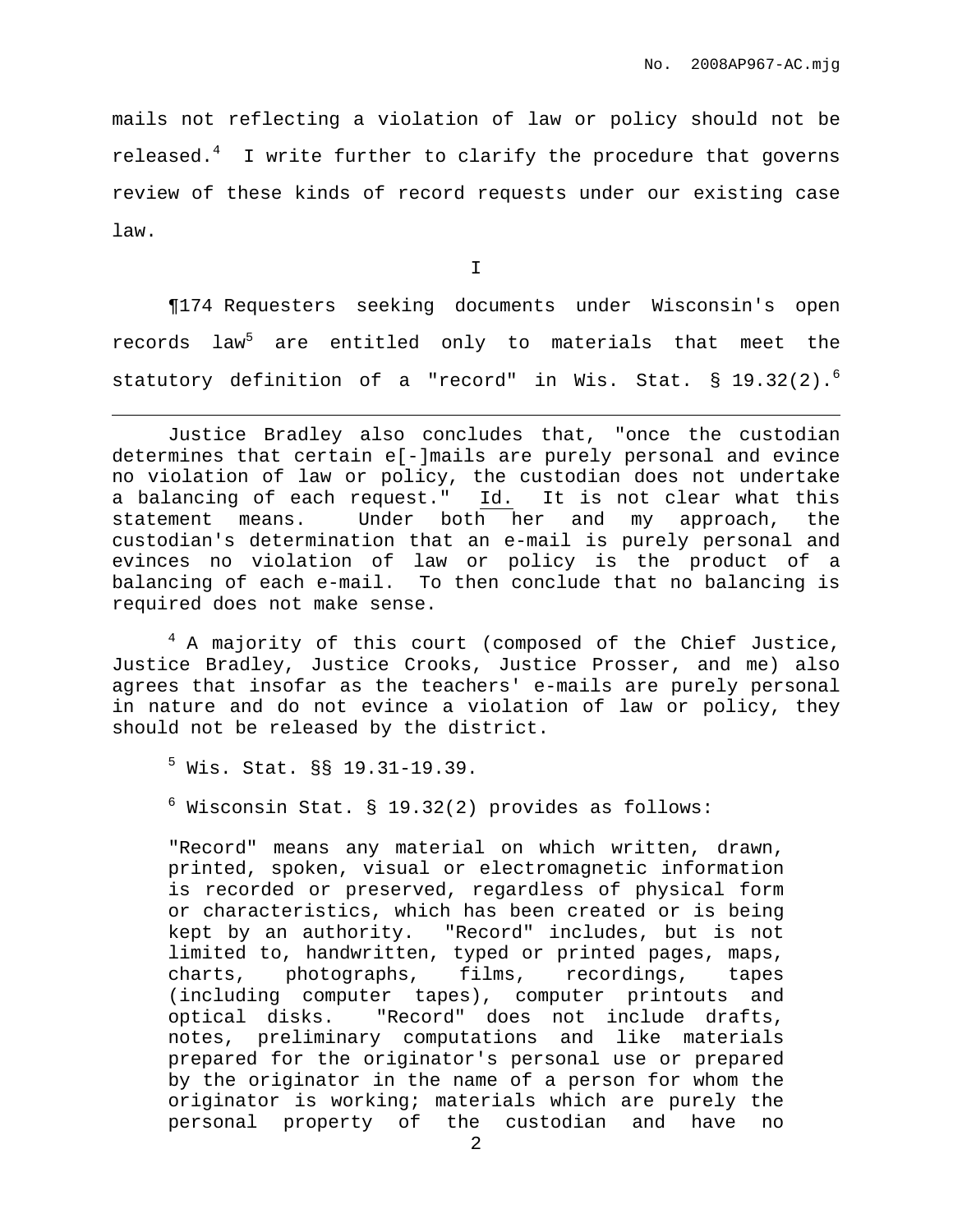See Wis. Stat. § 19.35(1)(a) ("Except as otherwise provided by law, any requester has a right to inspect any record.") (emphasis added). Thus, when faced with an open records request, the first step is to determine which requested items are records. See Zellner v. Cedarburg Sch. Dist., 2007 WI 53, ¶¶23-31, 300 Wis. 2d 290, 731 N.W.2d 240. Just because an item is a record, however, does not automatically guarantee release. A record need not be disclosed if it falls under one of the statutory or common law exceptions to disclosure. Linzmeyer v. Forcey, 2002 WI 84, ¶11, 254 Wis. 2d 306, 646 N.W.2d 811. A record may also be withheld from the record requester if the public interest in nondisclosure outweighs the public interest in disclosure; this is known as the balancing test. See id.,  $\P\P 42 - 43$ .

¶175 I agree with the dissent and Justice Bradley that the e-mails at issue in this case are "records" as defined by Wis. Stat. § 19.32(2). An e-mail (specifically, the physical hard drive containing the e-mail's digital data) is unarguably "material on which . . . electromagnetic information is recorded or preserved . . . , which has been created or is being kept by an authority."  $\:$   $\;$  19.32(2). $^7$   $\;$  E-mails also do not fall under any

relation to his or her office; materials to which access is limited by copyright, patent or bequest; and published materials in the possession of an authority other than a public library which are available for sale, or which are available for inspection at a public library.

 $^7$  The lead opinion concedes this as well. See lead op., ¶56.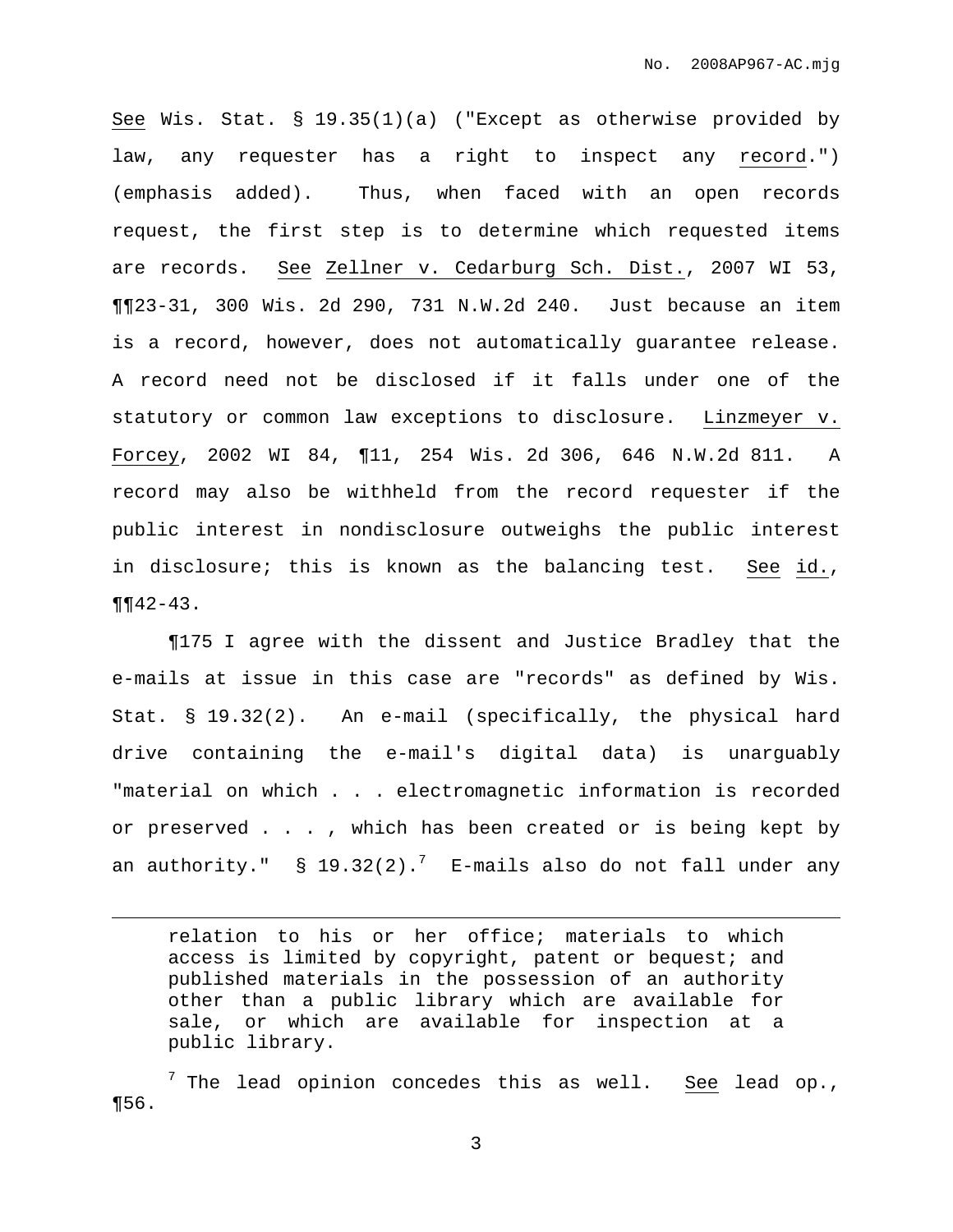of the statutory exclusions specified in § 19.32(2). See dissent, ¶206; Justice Bradley's concurrence, ¶151.

¶176 No party alleges that a statutory or common law exception to release of the records applies. I therefore move to the balancing test. Under the balancing test, we weigh the public interest in disclosure against the public interest in nondisclosure. Milwaukee Journal Sentinel v. DOA, 2009 WI 79, ¶55, 319 Wis. 2d 439, 768 N.W.2d 700. The balancing test must be applied to each individual record. Id., ¶56. Applying this test, the dissent concludes that there is "no public interest" in nondisclosure and a "strong public interest" in disclosure of these e-mails. Dissent, ¶¶228-29. I conclude otherwise.

¶177 It is important to remember the purpose and public policy underlying the open records law. The legislature does not leave us in the dark on this front. Wisconsin Stat. § 19.31 declares:

In recognition of the fact that a representative government is dependent upon an informed electorate, it is declared to be the public policy of this state that all persons are entitled to the greatest possible information regarding the affairs of government and the official acts of those officers and employees who represent them. Further, providing persons with such information is declared to be an essential function of a representative government and an integral part of the routine duties of officers and employees whose responsibility it is to provide such information. To that end, ss. 19.32 to 19.37 shall be construed in every instance with a presumption of complete public access, consistent with the conduct of governmental business. The denial of public access generally is contrary to the public interest, and only in an exceptional case may access be denied. (Emphasis added.)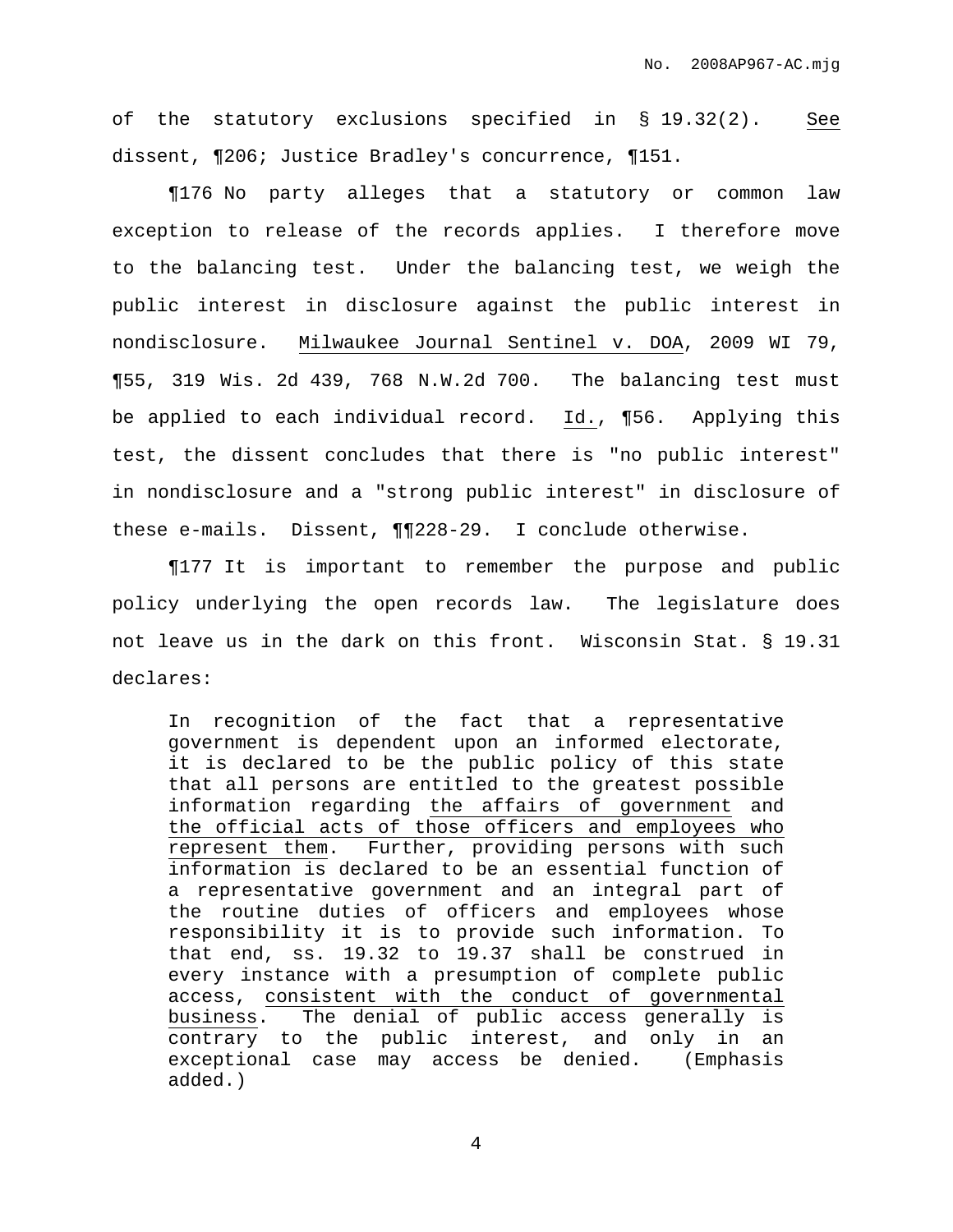¶178 This statute tells us that the open records law seeks to make widely available the records relating to "the affairs of government and the official acts of those officers and employees who represent them." While the legislature mandates a presumption of complete public access, the presumption is confined by the addendum, "consistent with the conduct of governmental business." Thus, the open records law declares that the public's interest inheres in government business, affairs, and official acts.

¶179 The lead opinion uses this public policy directive as grounds to create a new exclusion to the definition of a "record" wholly divorced from the text of § 19.32(2). See lead op., ¶¶76-86. I take this clear policy pronouncement as an expression of the reach of the public interest when applying the balancing test——weighing the public interest in disclosure against the public interest in nondisclosure. $^8$ 

¶180 As I see it, the legislature has made clear that the public has no interest in the disclosure of records that are not reasonably related to the conduct of government affairs. Or put positively, the public interest extends only to records that reasonably bear upon public affairs. Accordingly, the public would normally have no interest in records relating to purely personal matters. This is not to say the public never has an interest in records relating only to personal matters. Such records are relevant to the conduct of government affairs when

 $8$  Justice Bradley adopts this approach as well. Justice Bradley's concurrence, ¶¶165-67.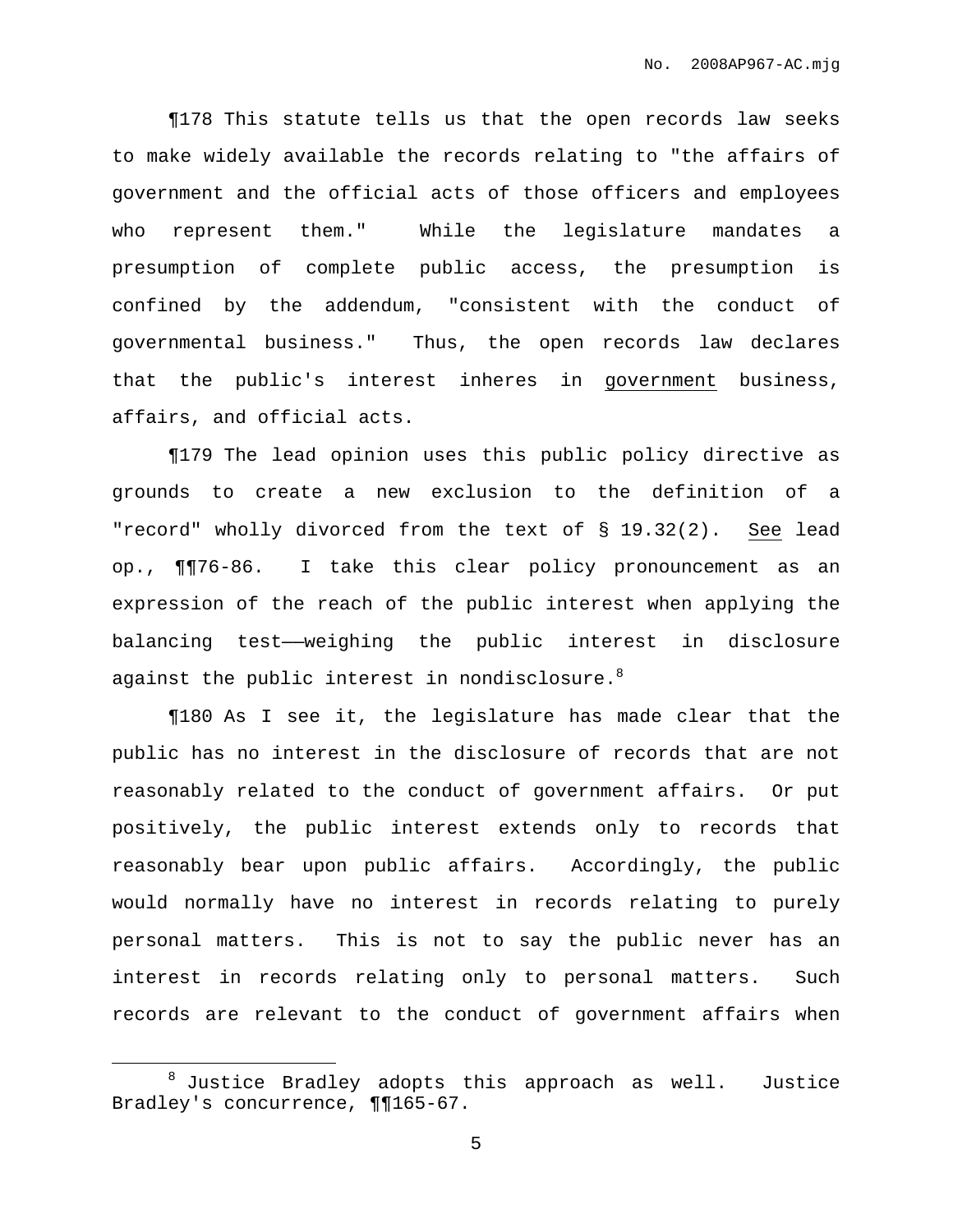personal conduct violates state or federal law, for example, or when the records evince a violation of the public employer's internal policy. This accords with the purpose of sunshine laws such as the open records law—to ensure that government is behaving itself and spending our tax dollars legally and wisely.

¶181 On the other side, the public does have at least some interest in the nondisclosure of purely personal records. The public has an interest in providing some measure of privacy to public employees who make reasonable and lawful personal use of government resources. It is in the public's interest that public employees be permitted to efficiently and privately conduct limited personal business at work, just as many private sector employees routinely do. The public also has an interest in the government's ability to hire and retain skilled employees. Some measure of privacy in conducting personal matters contributes at least in a small way to employee productivity and contentment. Some might be dissuaded from public service if they believed a private e-mail to their spouse——perfectly lawful and not in contravention of any employer policy—could be posted for all the world to see. $^9$ 

¶182 The purpose of the open records law is to open a window into the affairs of government, not to open a window into the private lives of government employees. Therefore, where e-

<sup>&</sup>lt;sup>9</sup> The lead opinion's analysis explains many of these interests as well. See lead op., ¶¶83-85.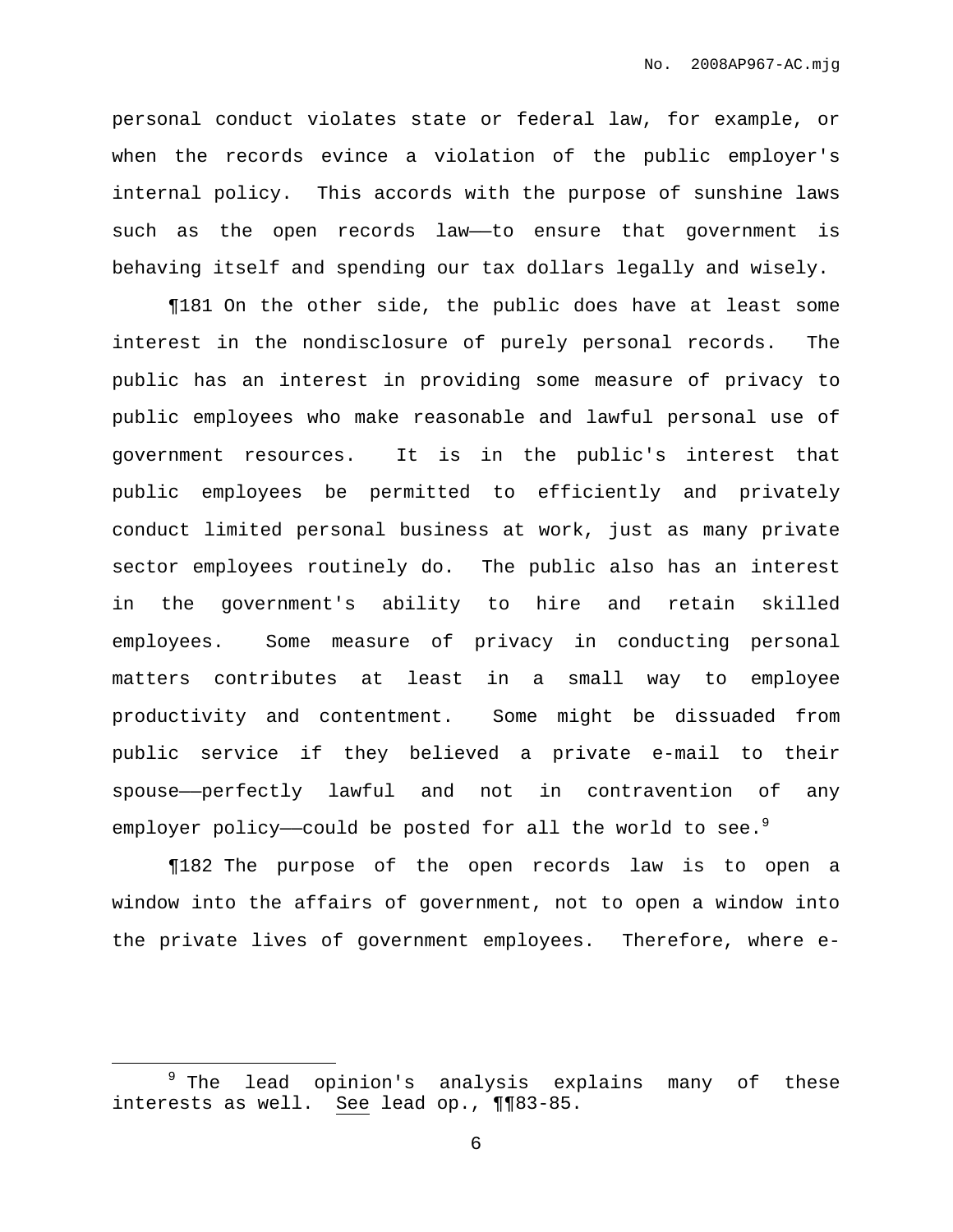mails, either individually or cumulatively, <sup>10</sup> are of a purely personal nature and reflect no violation of law or policy, the public has no interest in such e-mails, and the public interest in nondisclosure will always outweigh the public interest in disclosure. Thus, the public has no interest in such things as a teacher's e-mail reflecting after-work plans, setting up a doctor's appointment, or securing baby-sitting for her children. If the e-mails reflected such activities as a teacher's romantic involvement with a student, campaigning for a politician using government resources, or abuse of the e-mail system in violation of the district policy, the public interest would undoubtedly be strong. Such a determination can only be made by reviewing each e-mail.

¶183 Accordingly, I agree with the lead opinion and Justice Bradley that "a custodian should not release the contents of emails that are purely personal and evince no violation of law or policy." Lead op., ¶10 n.4.

II

¶184 This case is the first time this court has addressed the applicability of the open records law to personal e-mails. As such, I wish to further clarify the procedure that governs review of these kinds of record requests as established by our existing case law.

<sup>10</sup> For example, while a singular e-mail itself might not violate any employer policy, it may be that a grouping of emails does constitute a violation (e.g., abuse of the e-mail system). At that point, the public interest in such e-mails becomes strong.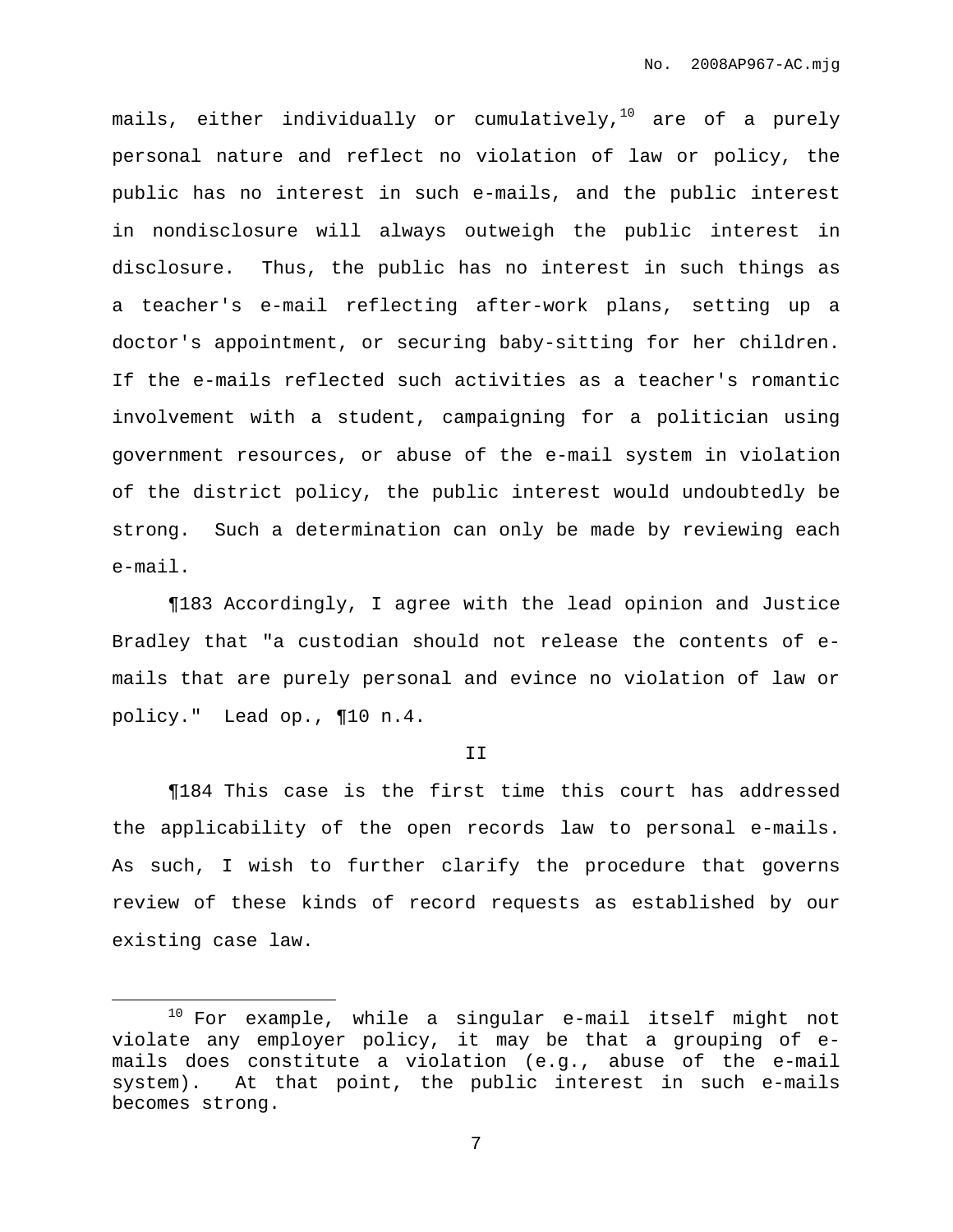¶185 Our case law is clear that if the content of the records is unknown, and the record requester challenges the custodian's withholding of records, the circuit court conducts an in camera review. In State ex rel. Youmans v. Owens, 28 Wis. 2d 672, 137 N.W.2d 470 (1965), this court explained as follows:

The duty of first determining that the harmful effect upon the public interest of permitting inspection outweighs the benefit to be gained by granting inspection rests upon the public officer having custody of the record or document sought to be inspected. If he determines that permitting inspection would result in harm to the public interest which outweighs any benefit that would result from granting inspection, it is incumbent upon him to refuse the demand for inspection and state specifically the reasons for this refusal. If the person seeking inspection thereafter institutes court action to compel inspection and the officer depends upon the grounds stated in his refusal, the proper procedure is for the trial judge to examine in camera the record or document sought to be inspected. Upon making such in camera examination, the trial judge should then make his determination of whether or not the harm likely to result to the public interest by permitting the inspection outweighs the benefit to be gained by granting inspection.

Id. at 682 (footnote omitted). We affirmed this procedure in

State ex rel. Morke v. Donnelly, 155 Wis. 2d 521, 455 N.W.2d 893

(1990). We explained:

Youmans shows that the in camera inspection assists the court in determining whether the harm to the public interest by allowing inspection outweighs the public interest in inspection. After reviewing the records in camera, the court may decide that only certain records or portions of a particular record should be released.

Id. at 531 (footnote omitted).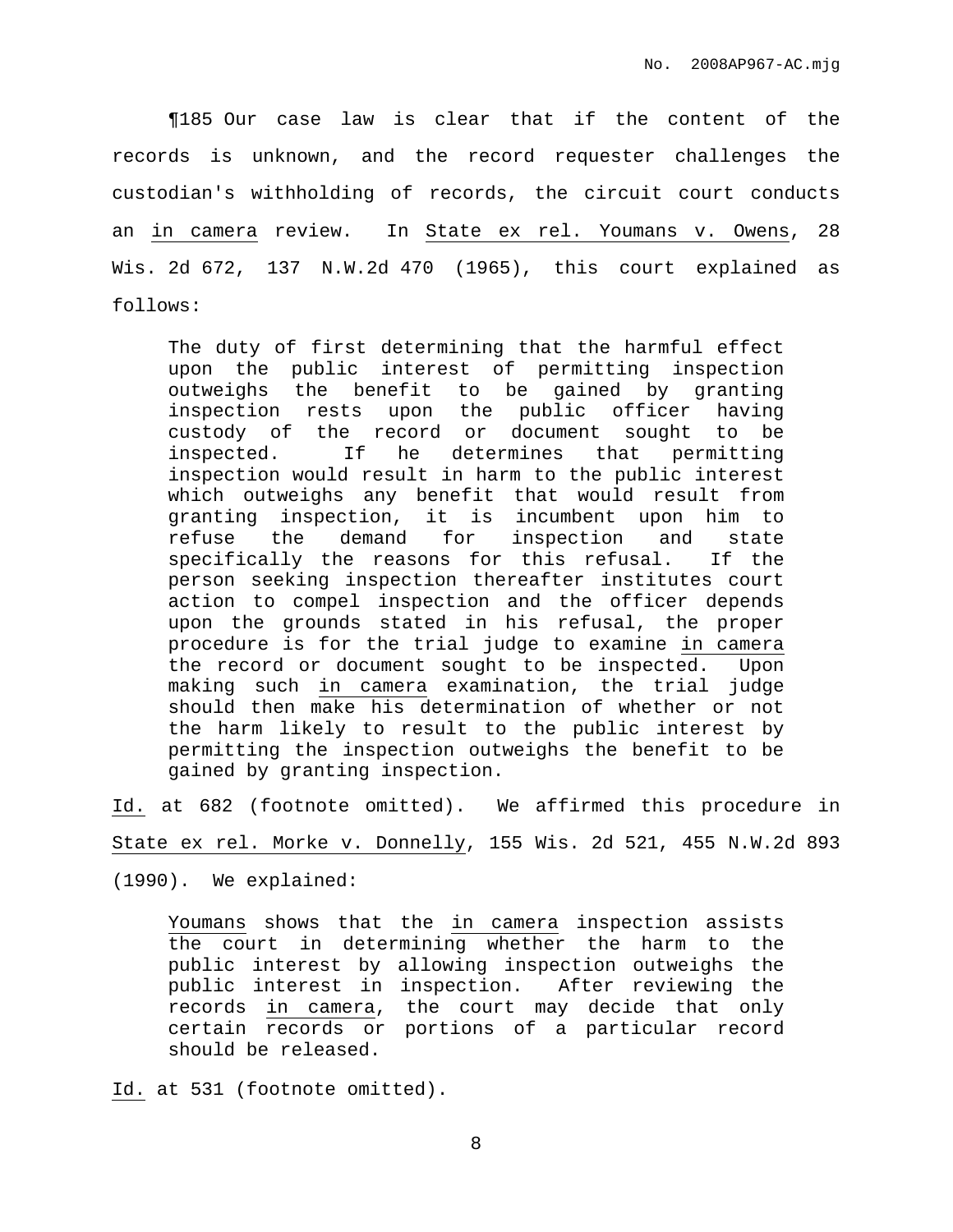¶186 In this case, we similarly do not know the content of any of the e-mails. Under our cases and under  $\S$  19.37(1), $^{11}$ Bubolz can challenge the district's determination that the emails were personal, or that they evinced no violation of law or policy. If Bubolz chooses this route, the court must determine via in camera inspection whether the e-mails are personal in nature and, individually and cumulatively, whether they contain evidence of any violation of law or policy. If they are personal and do not contain evidence of any violation of law or policy, the balancing test always weighs in favor of nondisclosure. But this review process is important; without

 $11$  I am, of course, aware that this case was initiated by record subjects under § 19.356(1), and not record requesters under § 19.37. Justice Bradley accuses me of adding "confusion rather than clarity" by clarifying the rights of record requestors under this opinion and § 19.37. Justice Bradley's concurrence, ¶¶153, 157.

But the complicated nature of this case (represented by four different writings and no majority opinion) means that clarity in the actual operation of the principles we announce is critical. My efforts here are aimed at making sure the public knows that under our holding, it still can seek judicial review of withheld e-mails that the custodian determines are purely personal.

Though accusing me of "misconstruing" the lead opinion, and leaving "confusion" in my critique of the lead opinion's approach (see infra note 12), Justice Bradley appears to agree with my analysis regarding whether the e-mails here are records, the application of the balancing test, and the rights of record requesters under § 19.37. Her staunch defense of an opinion she does not join is all the more perplexing.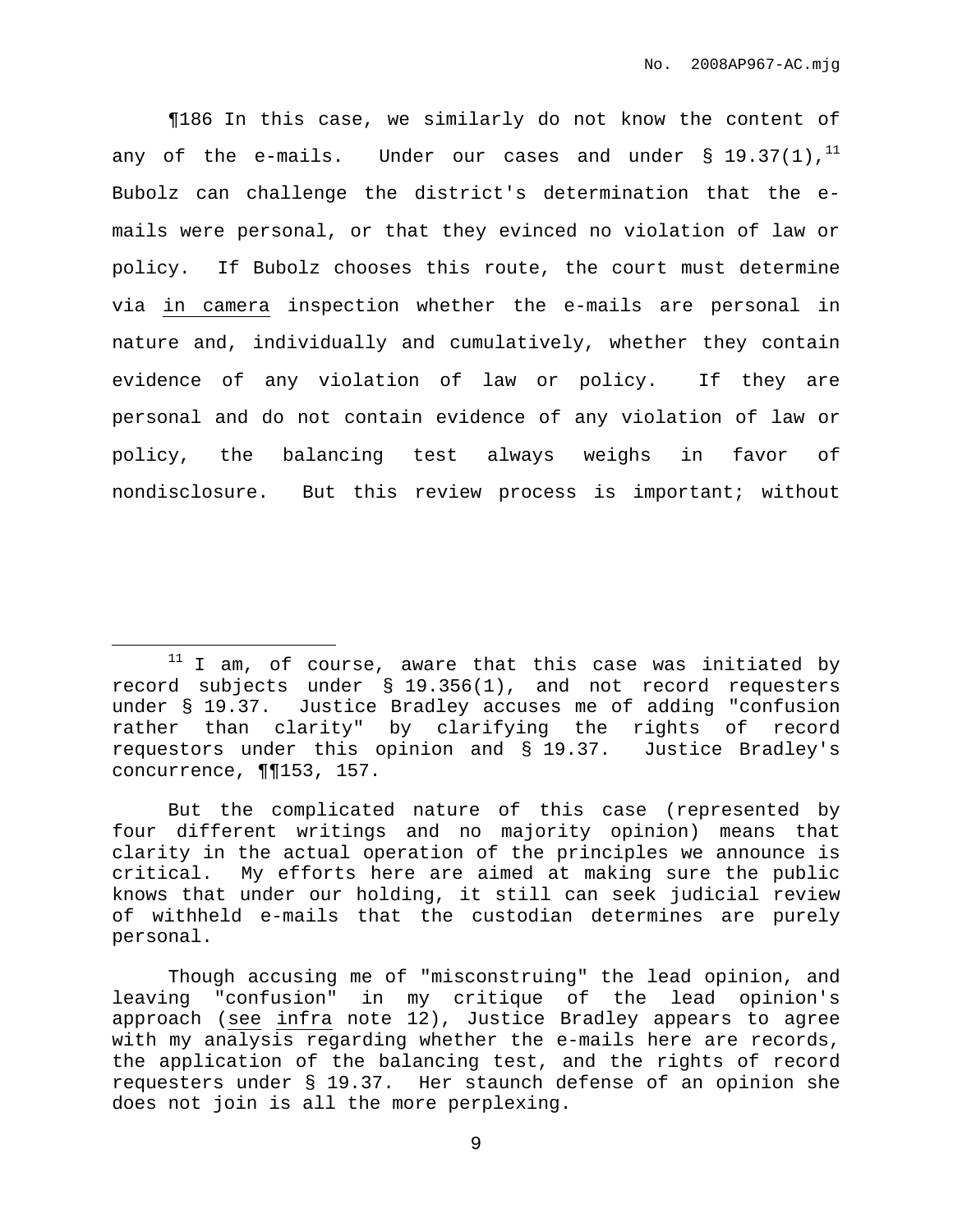it, the people will be deprived of the transparency the legislature mandated in the public records law.<sup>12</sup>

The lead opinion concludes that where the content of emails is purely personal and does not evince a violation of law or policy, such e-mails are not records under § 19.32(2). Lead op., ¶23. In addition to being unfaithful to the text of § 19.32(2), this approach would lead to results that should not go unnoticed. The lead opinion's approach would, as a practical matter, give record custodians the final say on whether withheld e-mails are records, including the determination of whether such documents violate any law or employer policy, and whether they are even personal e-mails at all.

Wisconsin Stat. § 19.35(4)(a) requires the custodian to "notify the requester" of a "determination to deny [a] request" "upon request for any record." (Emphasis added.) The duty to notify a record requester of a withheld record is clear. See, e.g., Newspapers, Inc. v. Breier, 89 Wis. 2d 417, 427, 279 N.W.2d 179 (1979) ("If the custodian gives no reasons or gives insufficient reasons for withholding a public record, a writ of mandamus compelling the production of the records must issue."). However, I can find no case suggesting a custodian must disclose the existence and nature of non-records. Under the current state of the law, it appears that a record custodian need only notify the record requester when it withholds a record, not when it withholds non-records.

Unless the custodian voluntarily chose to provide notice of non-records he or she did not release, the record requester would have no knowledge anything was withheld. Thus, the lead opinion's approach would, as a practical matter, make the withholding of purely personal e-mails effectively unreviewable.

 $12$  The lead opinion's approach, had it been adopted by a majority of my colleagues, would have dramatically reduced the transparency of government and would sanction the withholding of government records in ways that are contrary to the purposes of the statute.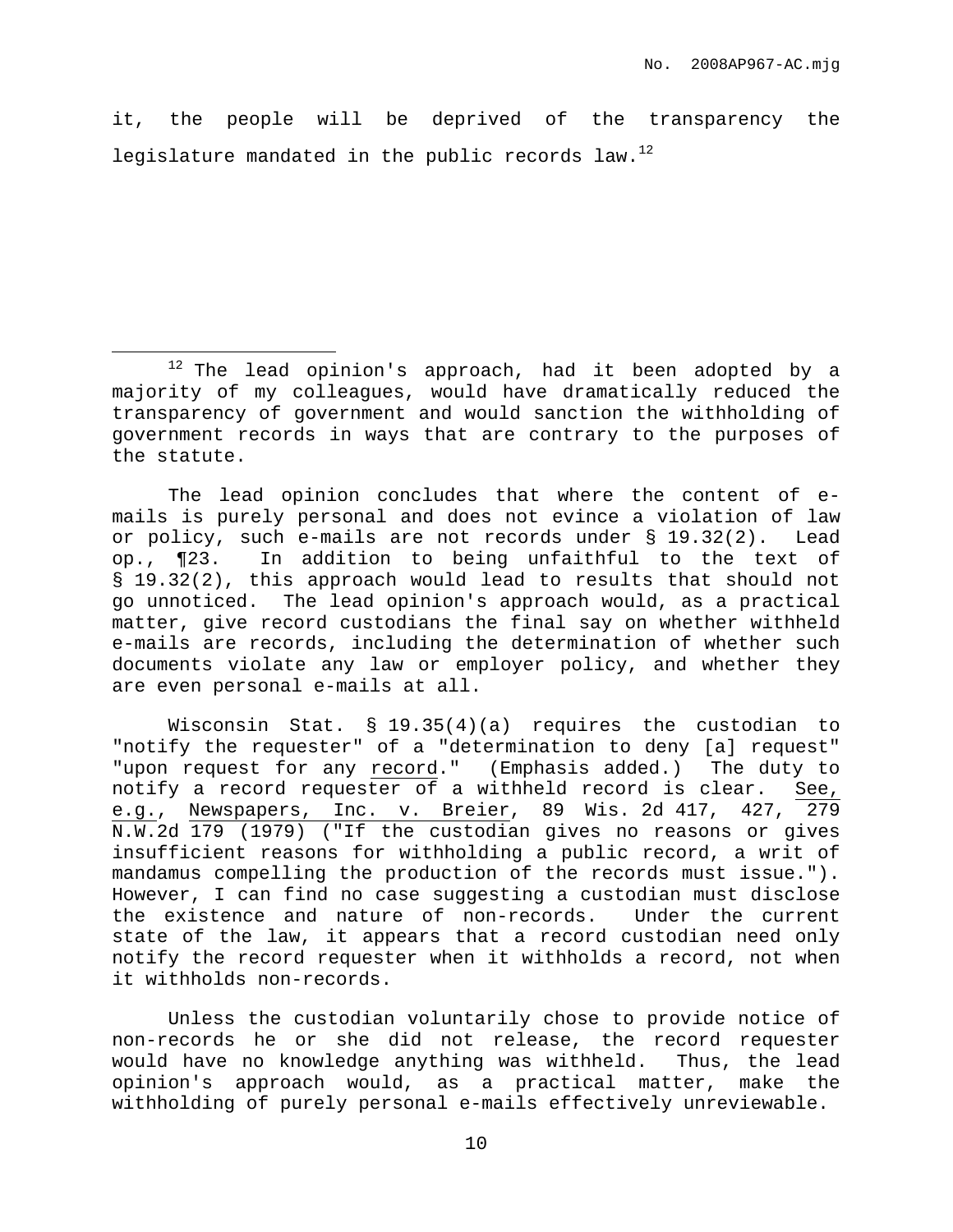¶187 For the foregoing reasons, I respectfully concur.

Moreover, under the public records statute, elected officials are the legal custodians of their own records and the records of their office. Wis. Stat. § 19.33(1). This means that under the lead opinion's approach, if a citizen sought email records from, for example, the Governor or his office, the Governor could simply determine that certain e-mails are not records, and then not disclose the existence of those e-mails to the record requester. Such an outcome would constitute an unacceptable shutter over the window of transparency mandated by the legislature.

Thankfully, four members of this court conclude that such e-mails are public records. As such, the lead opinion's approach is not the law.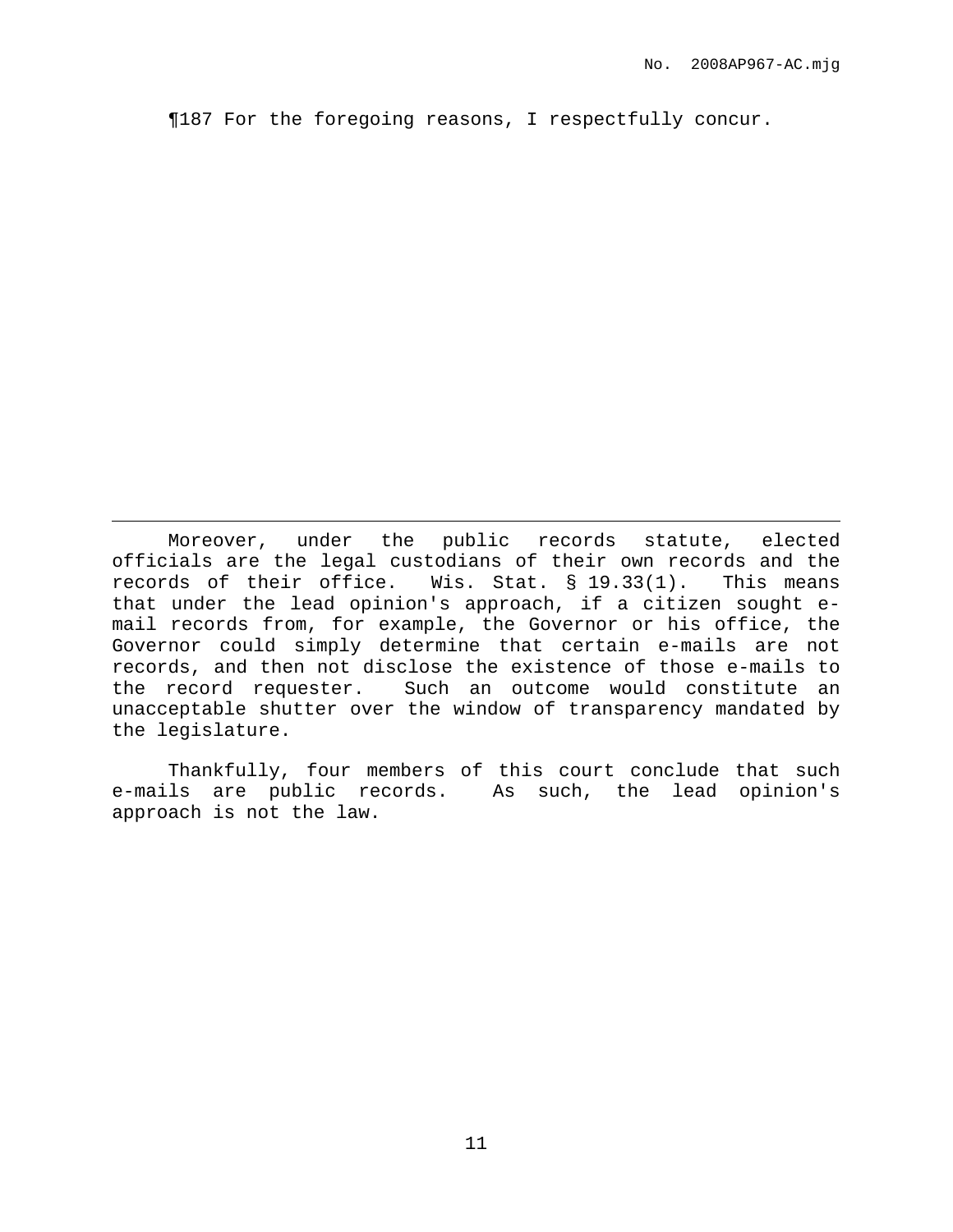¶188 PATIENCE DRAKE ROGGENSACK, J. (dissenting). The lead opinion prevents the public from viewing the workplace activities of Wisconsin Rapids School District (School District) employees (here, teachers) by creating an exception to the definition of "record" in the Public Records Law, Wis. Stat. § 19.32(2). This exception, when combined with the concurring opinions, grants government employees (here, teachers) a broad, blanket exception for emails that the teachers create in School District email accounts, on School District computers, maintained by School District servers, when the teachers characterize their emails as "personal." $^1$  This broad exception prevents the public from discovering what public employees are doing during the workday, in the workplace, using equipment purchased with public funds. In so doing, the court contravenes Wisconsin's long history of transparency in and public access to actions of government employees. It is contrary to the letter and the spirit of the Public Records Law and is a disservice to the public's interest in government oversight. Because I conclude that these emails are records $^2$  and that the teachers have not met their burden to show that the public's interest in

 $1$  This appeal does not involve personal email accounts that may have been accessed from government computers, but which accounts are not maintained on government servers. No one has raised this issue, so I do not address it.

<sup>2</sup> Both Justice Bradley's concurrence and Justice Gableman's concurrence conclude, as I do, that these emails fall within the Public Records Law's definition of "record." See Wis. Stat. § 19.32(2). Accordingly, a majority of the court holds that emails created in government email accounts, on government computers, maintained by government servers are "records" subject to the Public Records Law.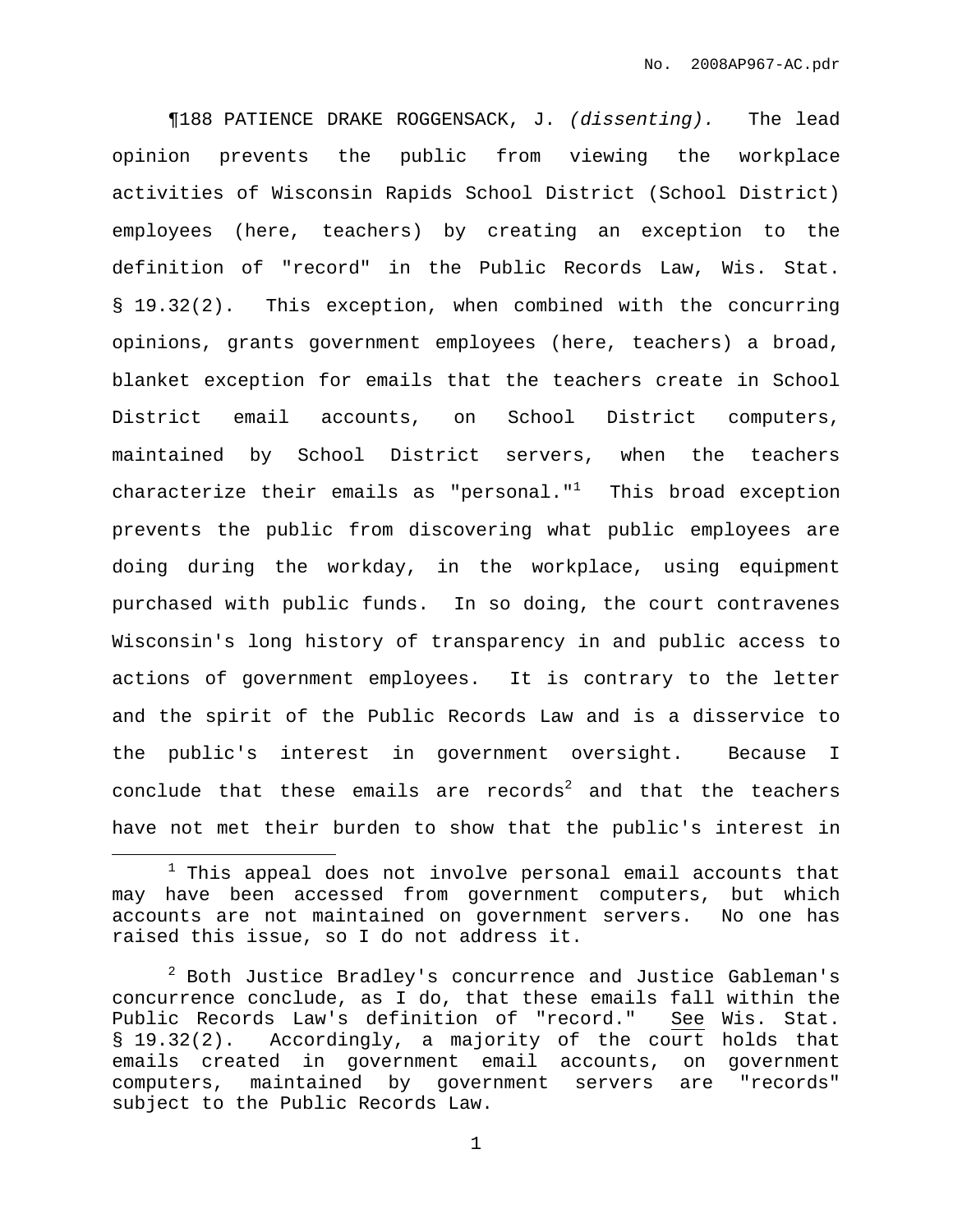nondisclosure outweighs the public's interest in disclosure of these emails, I respectfully dissent.

### I. BACKGROUND

¶189 Don Bubolz (Bubolz), a citizen of the state of Wisconsin, sent the School District a public records request $^3$  for the emails of five named teachers in the School District. Bubolz requested the "e-mails from March 1, 2007 through April 13, 2007 in their entirety . . . from the computers [the teachers used] during their school work day."<sup>4</sup>

¶190 The School District notified the teachers that it intended to comply with Bubolz's request. The teachers then commenced this action in circuit court, seeking to enjoin the release of emails within government email accounts that they characterized as "personal." 5

¶191 The circuit court ordered the release of all of the requested emails, including those emails that the teachers characterized as "personal." The circuit court concluded that all of the emails were "records" within the definition of Wis. Stat. § 19.32(2) of the Public Records Law. The circuit court

<sup>3</sup> Wisconsin Stat. §§ 19.31 through 19.37 contain provisions of the Public Records Law. A request under the Public Records Law is often termed an "open records request."

<sup>&</sup>lt;sup>4</sup> Amended Complaint and Request for Injunctive Relief, Exhibit A.

<sup>5</sup> The Teachers' Amended Complaint and Request for Injunctive Relief requested the circuit court enter "[a]n order enjoining the [School District] and their agents and employees from releasing the personal emails." (Emphasis added.)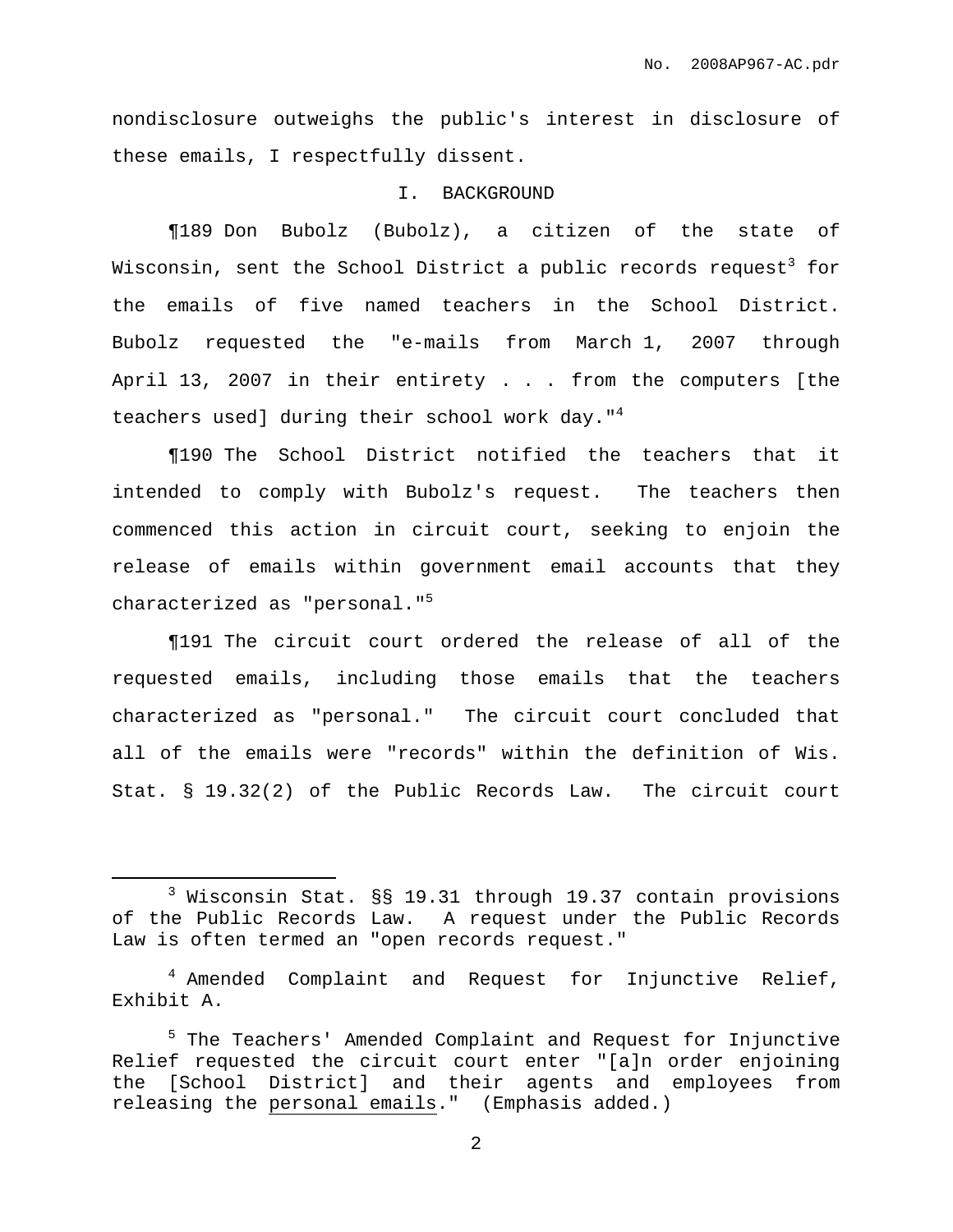also applied the requisite Public Records Law balancing test<sup>6</sup> and concluded that the public interest in preventing the disclosure of the teachers' emails from government email accounts did not outweigh the strong public interest favoring disclosure. The circuit court ordered the School District, prior to release, to redact from the emails any home addresses, telephone numbers, home email addresses, social security numbers, medical information, bank account numbers and pupil record information.

¶192 The teachers appealed.

¶193 In his appellate brief, Bubolz, appearing pro se as the Intervenor-Respondent, explained that he requested the records because he wished to determine the extent and the quality of use of government computers and government email services by the teachers during the workday. $^7$  He explained that the School District has a "number of policies" with which he wanted to assess the teachers' compliance. $^8$  . As an example, Bubolz pointed to "the policy regarding teacher involvement in political campaigns." <sup>9</sup> He explained that he "believes if the teachers' emails, sent or received, discussed school board members, school board proceedings, school board candidates or

 $8 \underline{Id.}$ 

 $9 \underline{Id.}$ 

<sup>&</sup>lt;sup>6</sup> See Milwaukee Journal Sentinel v. Wis. Dep't of Admin., 2009 WI 79, ¶¶54–55, 319 Wis. 2d 439, 768 N.W.2d 700 (explaining that, in the absence of a statutory or common law exception, the presumption favoring release may be overcome only when, in performing the balancing test, the public interest in nondisclosure outweighs the public interest in disclosure).

 $7$  Intervenor-Respondent's Brief, 2.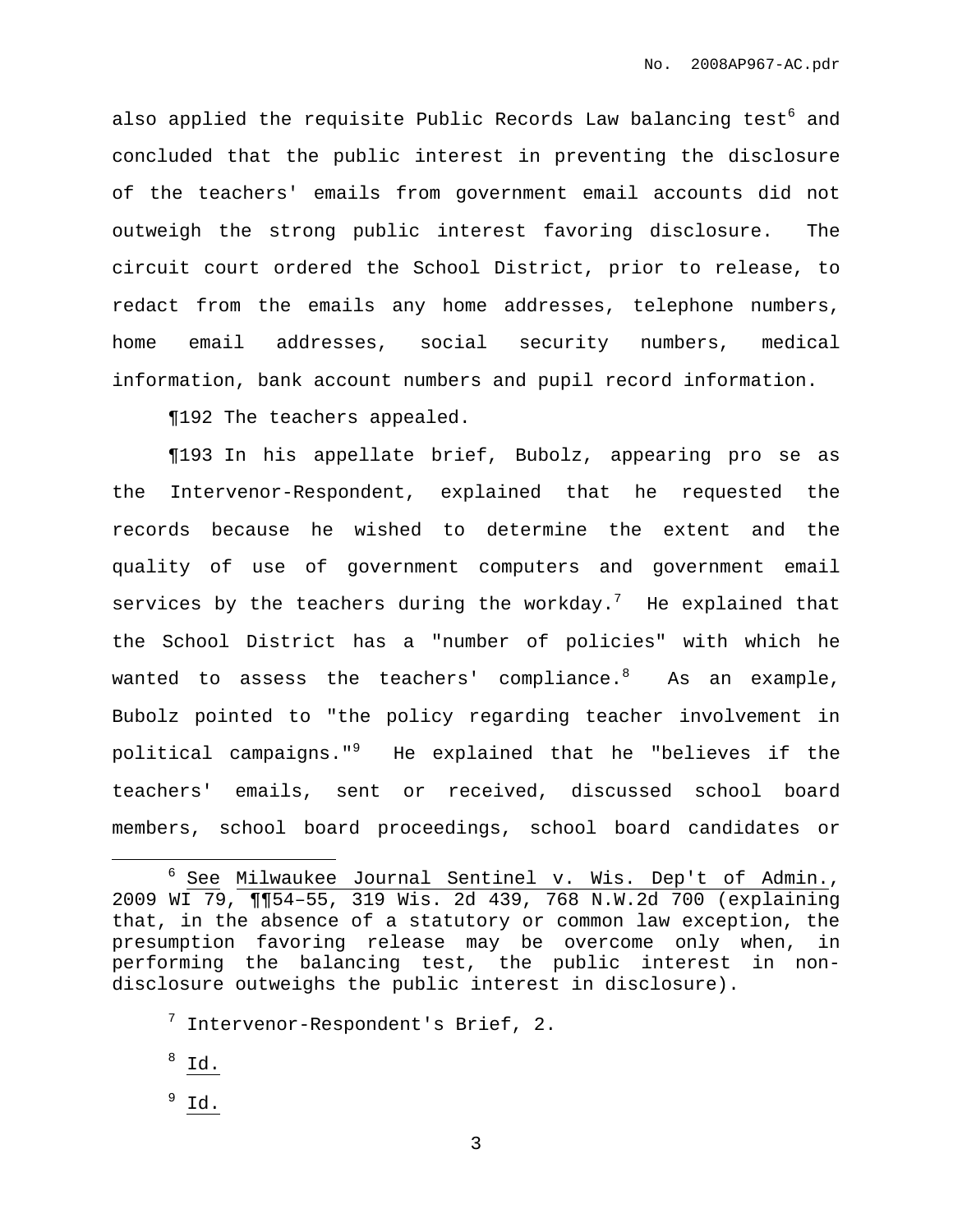organizations supporting or opposing school board members or candidates," such emails would bear on that  $\operatorname{policy.}^{10}$  He asserts that without the ability to view the content of the teachers' emails, "the public [could not] bring [concerns] to the attention of an administration."<sup>11</sup>

¶194 The School District has a written policy, "365.1 Network and Internet Acceptable Use Policy," for use of its email accounts. That policy states in relevant part:

Users of the WRDN[, Wisconsin Rapids District Network,] should not assume that information stored and/or transmitted is confidential or secure.

. . .

All district assigned e-mail accounts are owned by the district and, therefore, are not private. Messages received by the e-mail system are retained on the system until deleted by the recipient. . . .

Occasional personal use of e-mail is permitted, but limited to times which do not interfere with the user's responsibilities. 12

To use the School District's internet system, School District employees must sign a form "acknowledg[ing] that e-mail messages and Internet usage are not private and recogniz[ing] that all employee's activities on the WRDN may be monitored."<sup>13</sup> Part of that acknowledgement provides:

<sup>13</sup> WRDN Employee Acknowledgement and Waiver, 300-114.

 $^{10}$  Id. at 3.

 $11$  Id. at 2.

 $12$  365.1 Network and Internet Acceptable Use Policy, 300-104, 300-111.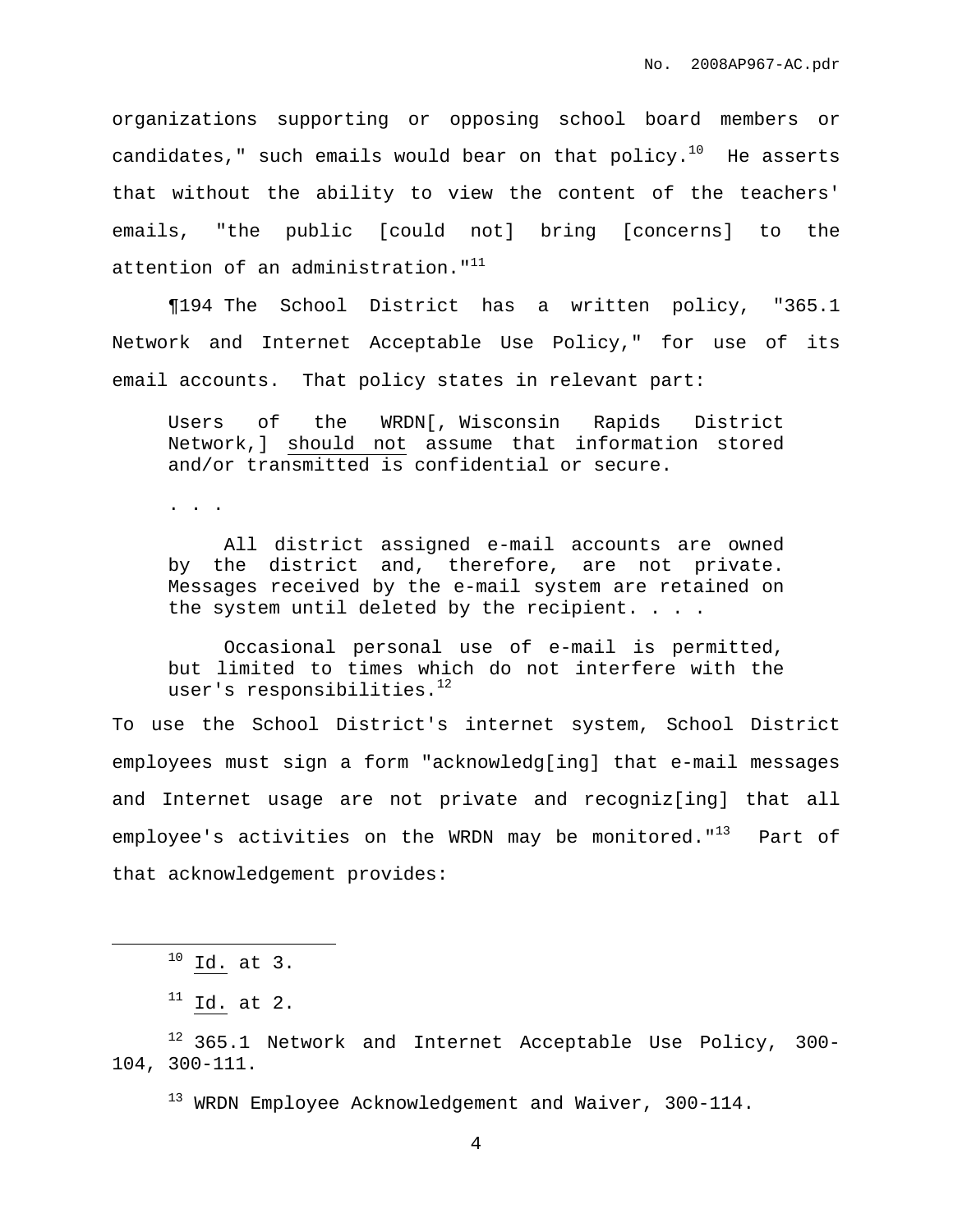[A]ccess to the WRDN and the Internet has been developed to support the district's educational responsibilities and mission. . . .

By signing below I acknowledge that e-mail messages and Internet usage are not private and recognize that all employee's activities on the WRDN may be monitored. $^{14}$ 

¶195 The lead opinion asserts that "[n]o allegation of improper use is at issue here."<sup>15</sup> The lead opinion further asserts: "The School District and the Teachers agree that the Teachers did not violate the School District's written Internet Use Policy or Guidelines and that the content of the e-mails at issue is of a purely personal nature, with no connection to a government function."<sup>16</sup> Similarly, Justice Bradley's concurring opinion asserts that the parties concede that the emails at issue in this case are purely "personal and evinces no violation of law or policy."<sup>17</sup> However, neither Bubolz, the Intervenor-Respondent who requested these records, nor the School District

 $14$  Id.

 $^{16}$  Id.

 $15$  Lead op., ¶13.

 $17$  Justice Bradley's concurrence,  $\P 148$ .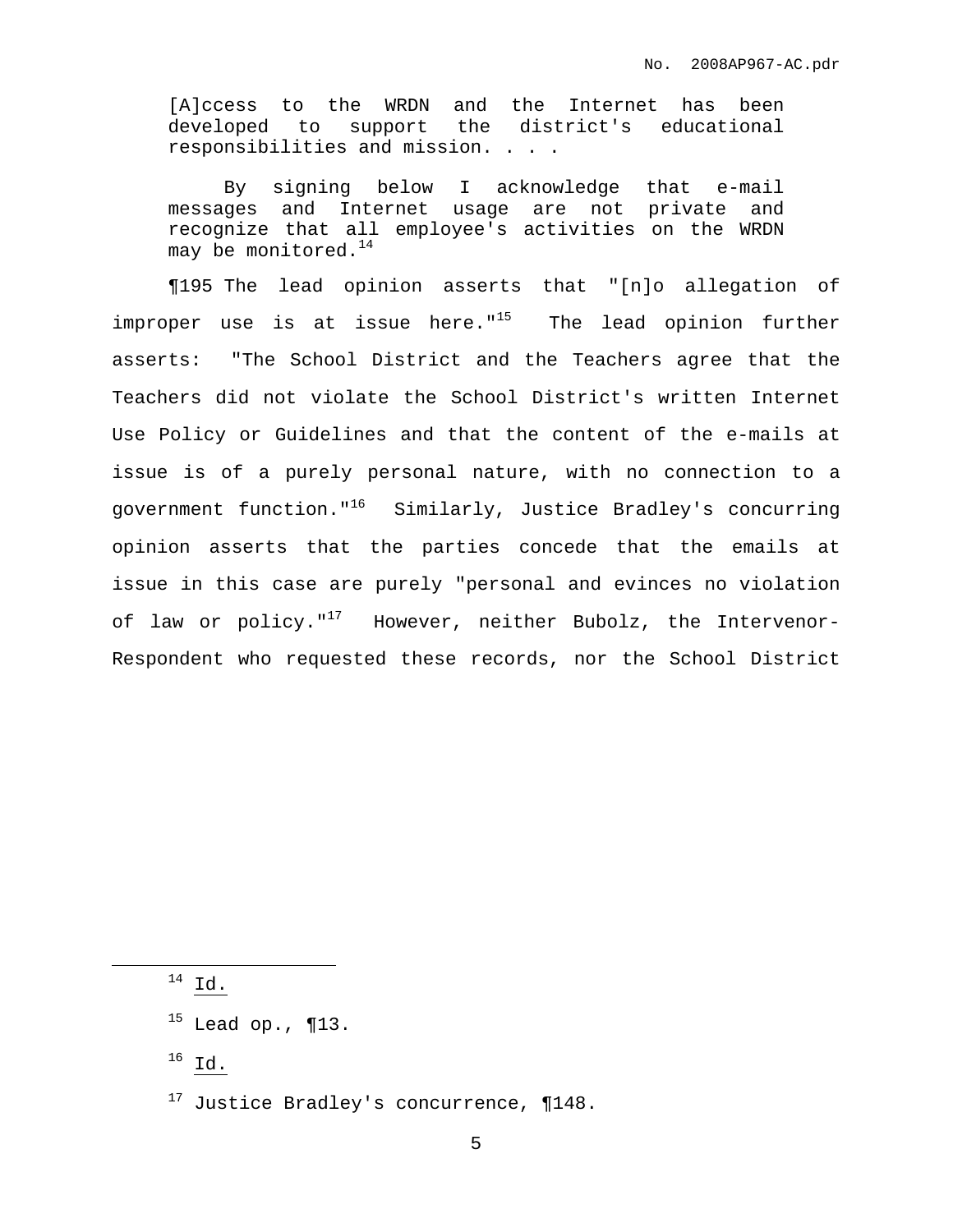agrees with the lead opinion's and Justice Bradley's concurring opinion's characterization. 18

¶196 First, Bubolz asserts that "this entire case is an attempt by the [Wisconsin Education] Association [Council and counsel for the teachers,] to narrowly define Wisconsin's [Public] Records Law to allow public employees on their taxpayer paid work time to conduct personal business without any monitoring or accountability to the public or taxpayers."<sup>19</sup> Bubolz also states: "To try to distinguish some duties as personal and not official would relegate [teachers] to a 'punch clock' status and make accountability in schools impossible because anytime they would do something inappropriate, they would simply state they were acting on personal time and outside the realm of their official duties."<sup>20</sup> Finally, Bubolz contends that "whenever the teacher is on taxpayer paid time during their paid workday, they are performing official duties." $^{21}$ 

 $18$  The assertion made by the lead opinion and Justice Bradley's concurring opinion that it is undisputed that the emails at issue are purely personal impacts their opinions in different ways. The lead opinion creates an exception to Wis. Stat. § 19.32(2)'s definition of "record" for purely personal emails. Lead op., ¶23. Conversely, Justice Bradley concludes, as I do, that the emails fall within the statutory definition of records. Justice Bradley's concurrence, ¶151. However, in conducting the balancing test, Justice Bradley asserts that the public interest in nondisclosure will always outweigh the public interest in disclosure of purely personal emails that evince no violation of law or policy. Id., ¶167. I disagree.

<sup>19</sup> Intervenor-Respondent's Brief, 3.

 $20$  Id. at 4.

 $^{21}$  Id.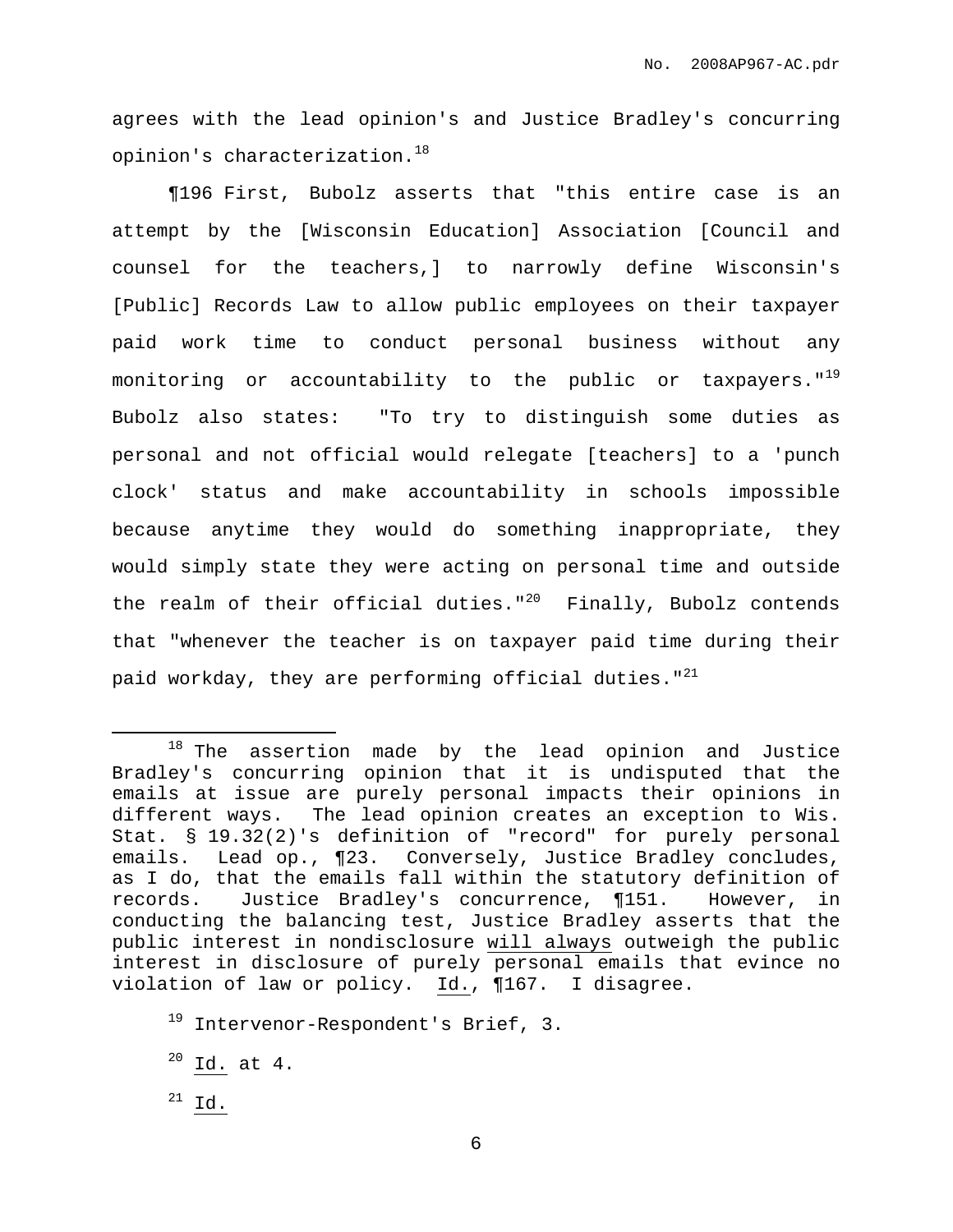¶197 Turning to the School District's position, in its answer to the teachers' amended complaint, the School District denied that it notified the teachers that it would release "personal emails," and instead asserted that it notified the teachers that it "would release records responsive to the request." Moreover, in its brief to this court, the School District asserted: "The materials at issue pertain to the business of the public entity."<sup>22</sup> It explained: "It is [] not apparent from current Wisconsin law that emails sent by public employees on public resources during public time are not of public interest."<sup>23</sup> These statements contradict the lead opinion's repeated assertion that "[i]t is [] uncontested that the contents of the e-mails at issue do not relate to the school district or government affairs or any official actions of the Teachers or other public officers or employees or the conduct of governmental business." 24

¶198 We may accept parties' stipulated facts. See Richards v. Badger Mut. Ins. Co., 2008 WI 52, ¶4, 309 Wis. 2d 541, 749 N.W.2d 581. However, as we just explained, the parties in this case have not stipulated, nor do they agree, to the fact that the emails do not relate to governmental affairs.

<sup>22</sup> Defendant-Respondent's Brief, 8.

 $23$  Id. at 10.

<sup>&</sup>lt;sup>24</sup> Lead op., ¶30 (emphasis added); see also  $id.$ , ¶23 ("In the instant case, the contents of the Teachers' personal e-mails have no connection to a government function . . . . ").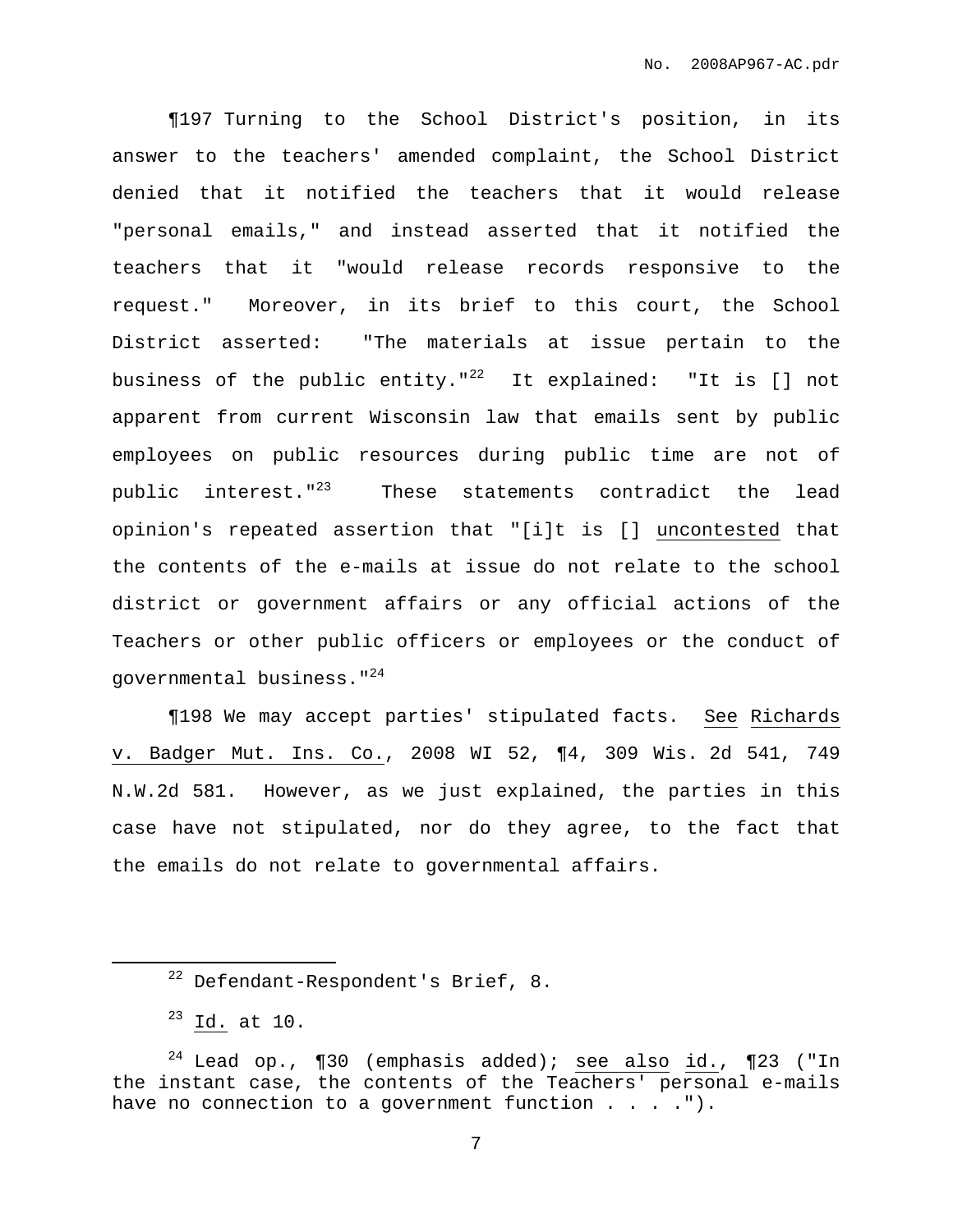¶199 As stated, the lead opinion and Justice Bradley's concurring opinion repeatedly assert that there is nothing in these emails that relates in any way to the teachers' employment. <sup>25</sup> This assertion is made in the absence of an agreement by all the parties and based on a record that does not contain the emails at issue. Accordingly, there is nothing in the record that would allow any member of this court to base a decision on the content, number or length of the emails, or the time of day when the emails were created, all of which are necessary to determine whether the emails relate to the teachers' employment.

#### II. DISCUSSION

## A. Standard of Review

¶200 This case presents questions of statutory interpretation and application. We interpret and apply statutes independently of the previous court decision, but benefitting by its analysis. Milwaukee Journal Sentinel v. Wis. Dep't of Admin., 2009 WI 79, ¶14, 319 Wis. 2d 439, 768 N.W.2d 700 (citing Blunt v. Medtronic, Inc., 2009 WI 16, ¶13, 315 Wis. 2d 612, 760 N.W.2d 396). Applying the balancing test prior to the disclosure of public records is also a question of law for our independent review; however, we benefit from the circuit court's discussion of the balance it conducted. Id. (citing Wis. Newspress, Inc. v. Sch. Dist. of Sheboygan Falls, 199 Wis. 2d 768, 784, 546 N.W.2d 143 (1996)).

<sup>&</sup>lt;sup>25</sup> Id., ¶30, passim; Justice Bradley's concurrence, ¶148, passim.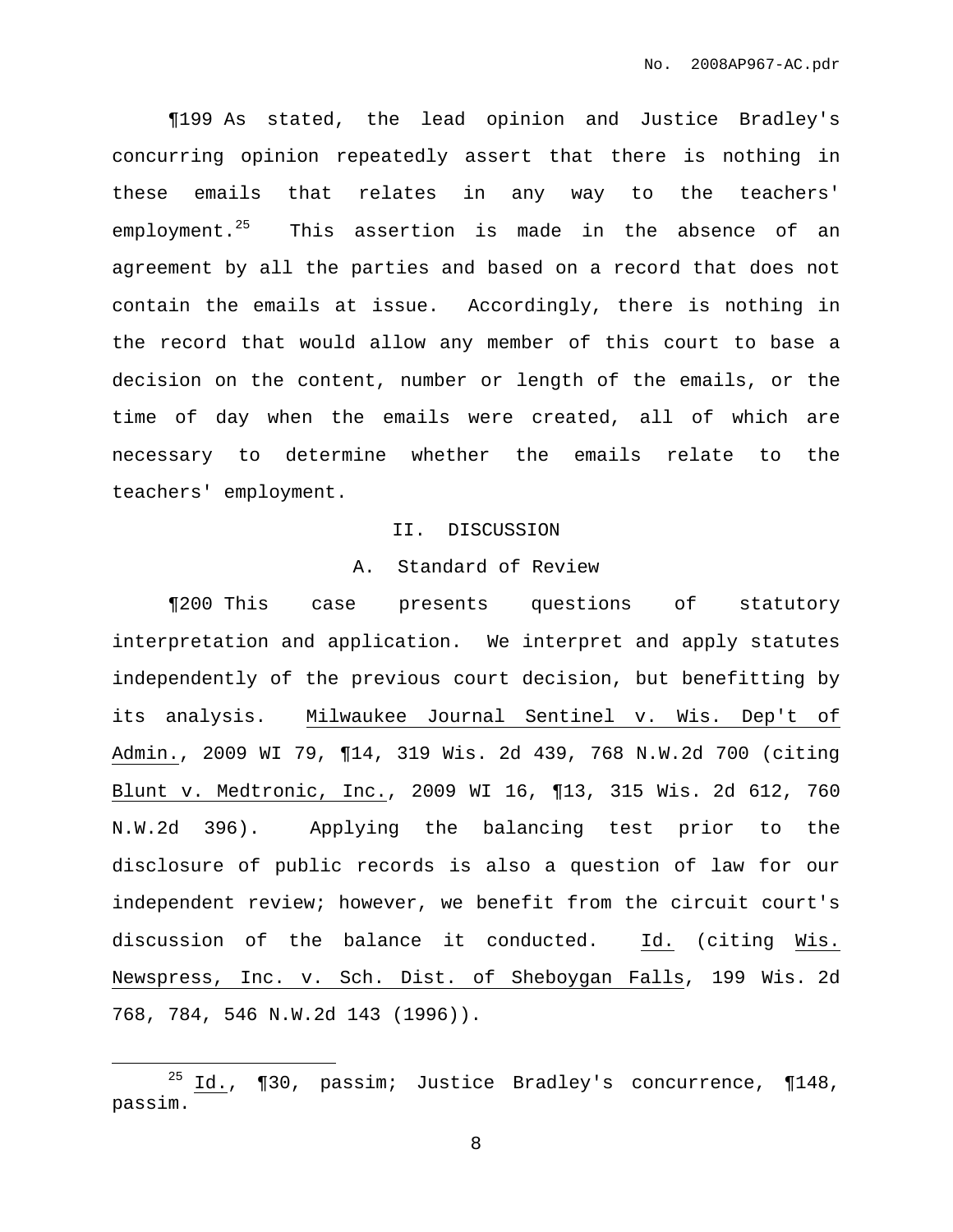B. General Principles of Statutory Interpretation

¶201 This case requires us to interpret and apply Wisconsin's Public Records Law statutes. "Statutory interpretation begins 'with the language of the statute.'" Cnty. of Dane v. LIRC, 2009 WI 9, ¶21, 315 Wis. 2d 293, 759 N.W.2d 571 (quoting State ex rel. Kalal v. Circuit Court for Dane Cnty., 2004 WI 58, ¶45, 271 Wis. 2d 633, 681 N.W.2d 110). Statutory language "is given its common, ordinary, and accepted meaning." Kalal, 271 Wis. 2d 633, ¶45. If a statute's meaning is plain, "then there is no ambiguity, and the statute is applied according" to its terms. Id., ¶46 (internal quotations and citation omitted). However, if a statute "is capable of being understood by reasonably well-informed persons in two or more senses," the statute is ambiguous, and we may consult extrinsic sources, such as legislative history, to discern the meaning of the statute. Id., ¶¶47-48.

¶202 Statutes are not interpreted in a vacuum. Rather, we interpret them in the context in which the legislature placed them. Spiegelberg v. State, 2006 WI 75, ¶17, 291 Wis. 2d 601, 717 N.W.2d 641. Furthermore, when the legislature has set out the purpose of a statute, we interpret the statute so as to fulfill its stated purpose. Cnty. of Dane, 315 Wis. 2d 293, ¶34 (citing Johnson v. Wis. Lumber & Supply Co., 203 Wis. 304, 310, 234 N.W. 506 (1931)).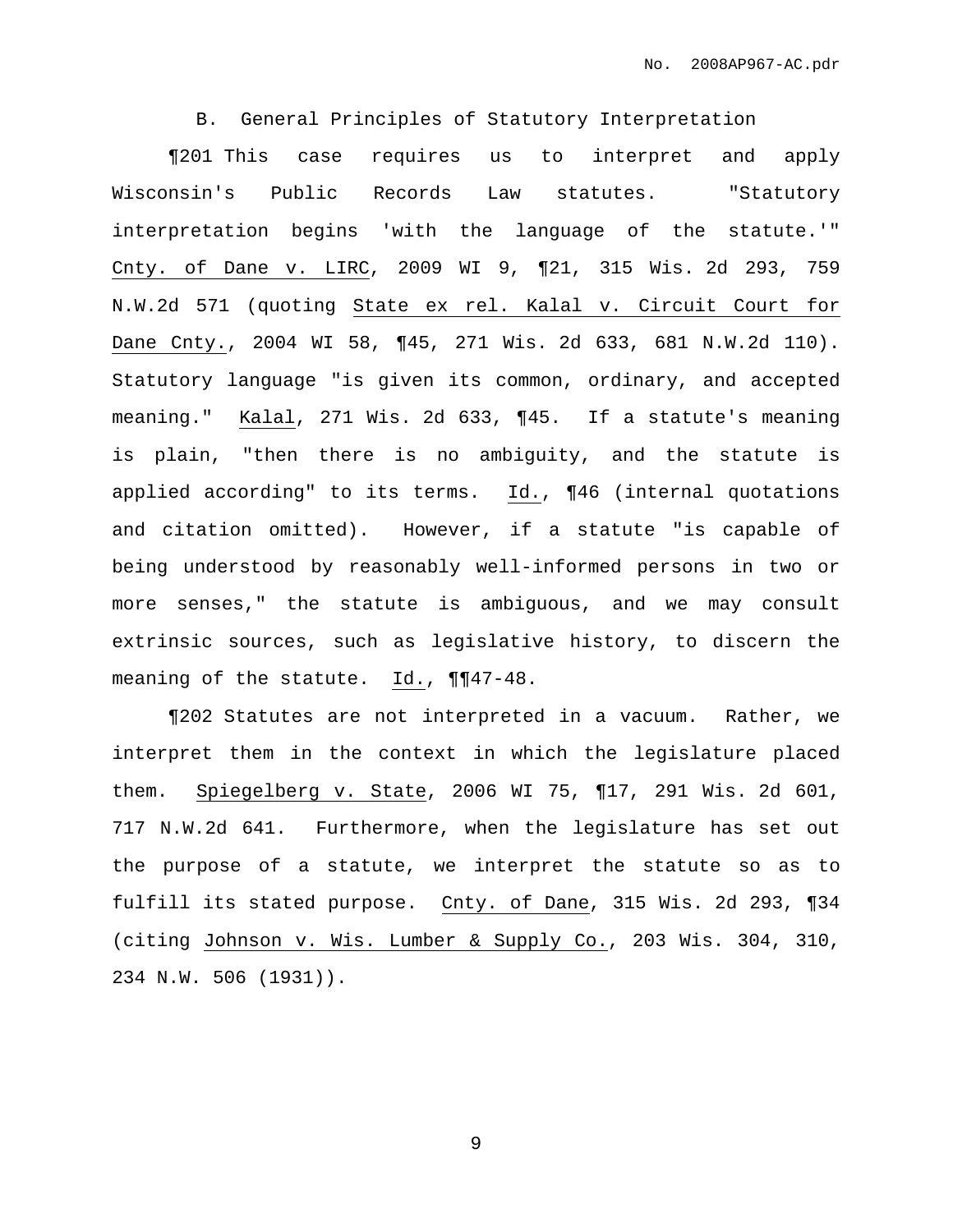# C. Wisconsin Stat. § 19.32(2)

¶203 The lead opinion turns on its creation of an exception to the Public Records Law's definition of "record." "Record" is defined in Wis. Stat. § 19.32(2). Section 19.32(2) provides:

"Record" means any material on which written, drawn, printed, spoken, visual or electromagnetic information is recorded or preserved, regardless of physical form or characteristics, which has been created or is being kept by an authority. "Record" includes, but is not limited to, handwritten, typed or printed pages, maps, charts, photographs, films, recordings, tapes (including computer tapes), computer printouts and optical disks. "Record" does not include drafts, notes, preliminary computations and like materials prepared for the originator's personal use or prepared by the originator in the name of a person for whom the originator is working; materials which are purely the personal property of the custodian and have no relation to his or her office; materials to which access is limited by copyright, patent or bequest; and published materials in the possession of an authority other than a public library which are available for sale, or which are available for inspection at a public library.

(Emphasis added.)

¶204 The lead opinion seems to agree that emails are "records" within the definition of Wis. Stat. § 19.32(2).<sup>26</sup> However, it then narrowly construes "record" to create an exception for emails that it characterizes as "personal."<sup>27</sup> That construction is incorrect as a matter of law for at least three

 $26$  Lead op., ¶56, passim ("The Teachers and the School District agree, as do we, that e-mails can fall within the first part of Wis. Stat. § 19.32(2)'s description of materials that may be 'records.'").

 $27$  Id.,  $\P$ 136, passim ("If the content of the e-mail is solely personal, it is not a record under the Public Records Law and the e-mail cannot be released.").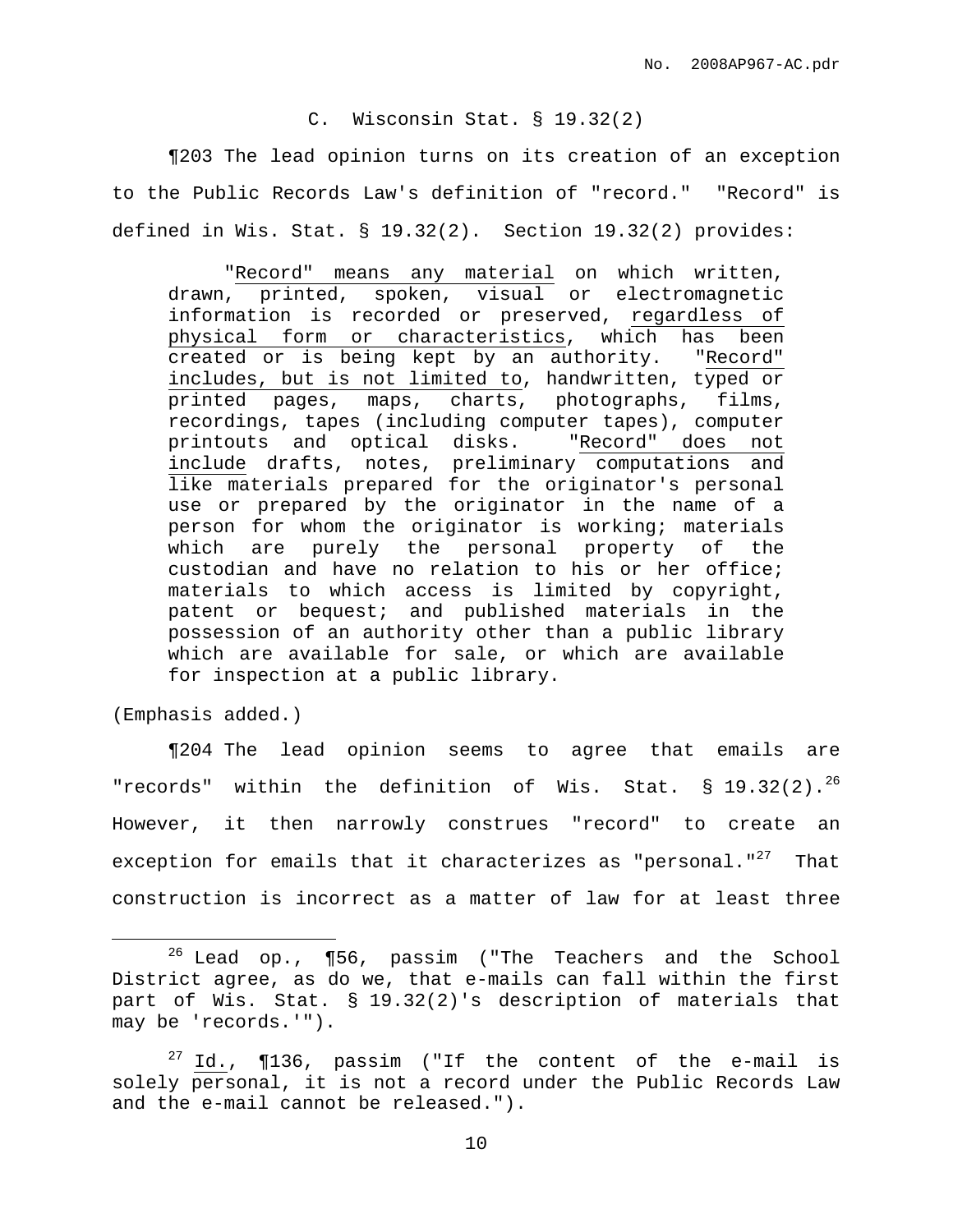reasons: (1) it contravenes the plain meaning of the statute; (2) it impairs Wisconsin's long history of open and accountable government; and (3) it creates a content-based exception from the Public Records Law for emails that are not in the record and, therefore, no member of this court has seen their content. Neither Bubolz, the public records requester, nor the School District agree the emails have no connection to the teachers' employment.

1. Plain meaning of Wis. Stat. § 19.32(2)

¶205 Wisconsin Stat. § 19.32(2) defines "record" in broadly stated terms. It unambiguously defines "record" as "any material . . . regardless of physical form or characteristics." The statute also explains that the types of records that are listed are merely examples, not limitations on the broad definition the legislature chose. The statute does so by stating that "[r]ecord includes, but is not limited to" the list of examples that follows the introductory phrase.

¶206 Subsection (2) of Wis. Stat. § 19.32 also contains a discrete list of exceptions to the preceding statutory definition of "record." I agree with the lead opinion's discussion of why emails are not included within any of the exceptions listed in § 19.32(2). $^{28}$  However, subsec. (2)'s discrete list of exceptions from the definition of "record" strengthens the unambiguous breadth of the legislative definition of record. Stated otherwise, if the legislature had intended to exclude "personal" emails, it would have included

 $^{28}$  E.g., id., ¶¶62-68.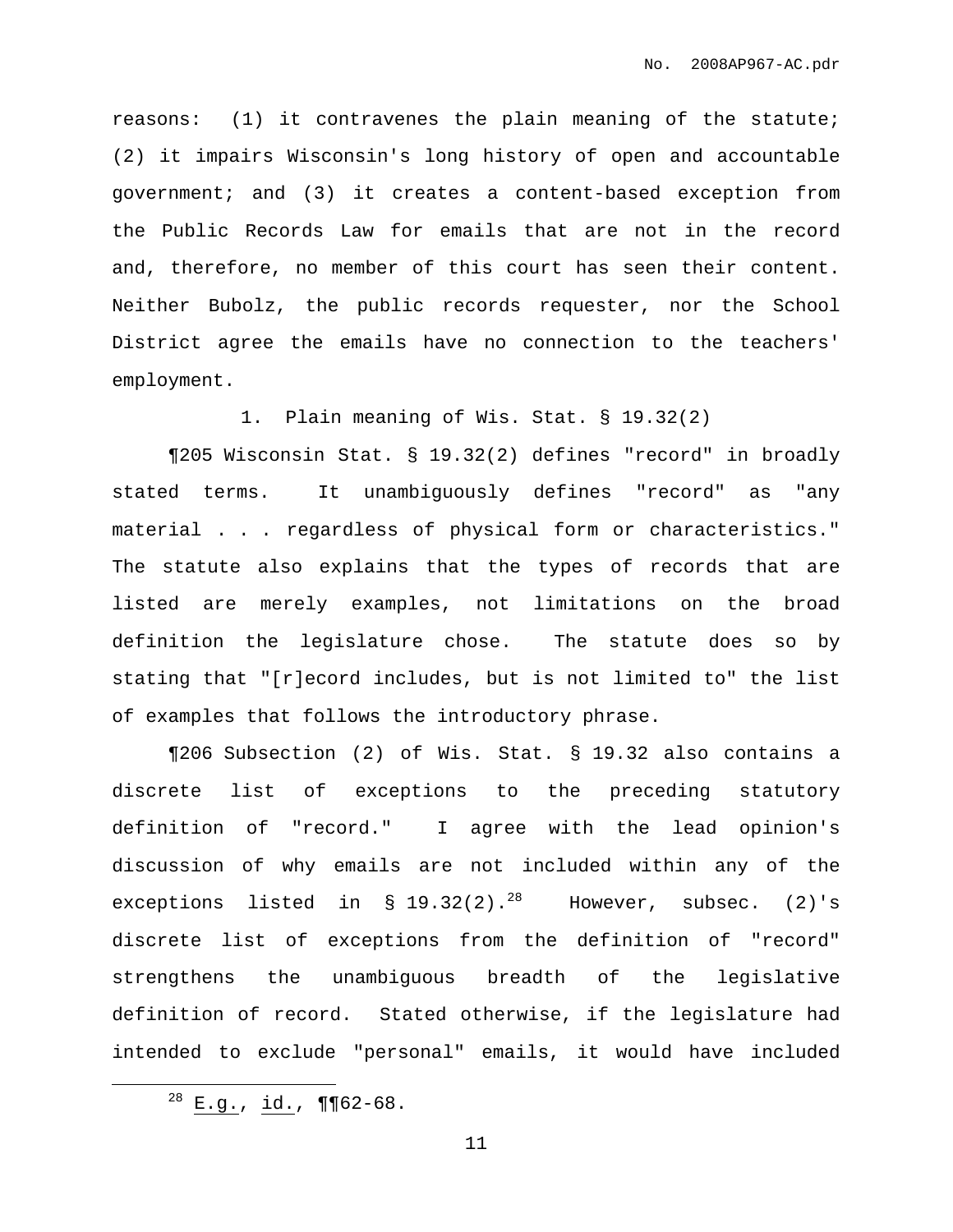that exception in subsec. (2)'s discrete list of exceptions. It did not do so.

¶207 Furthermore, we interpret statutes in the context in which the legislature has placed them. Richards, 309 Wis. 2d 541, ¶20. Placed in context, the definition of "record" set out in Wis. Stat. § 19.32(2) must be compared with subsec. (2)'s discrete list of exceptions from the term "record." Subsection (2) establishes a broad reach in defining "record" under the Public Records Law by explicitly providing that the list in subsec. (2) of what constitutes a record is "not limited to" the examples listed. Accordingly, the list in subsec. (2) is by way of example only and not by way of limitation. However, the exceptions to that broad definition, also contained in subsec. (2), have no introductory phrase that suggests that the exceptions include, but are not limited to, those exceptions enumerated. The absence of such an introductory phrase suggests that the exceptions chosen by the legislature are a discrete list not to be expanded.

¶208 In addition, when the legislature states the purpose that it expects legislation to accomplish, we interpret the affected statutes to "best promote [that] statutory purpose[]." Cnty. of Dane, 315 Wis. 2d 293, ¶34. In establishing Wisconsin's Public Records Law, the legislature unambiguously stated its purpose. See Wis. Stat. § 19.31. It did so by establishing that construction of the Public Records Law must be undertaken "in every instance with a presumption of complete public access." § 19.31 (emphasis added).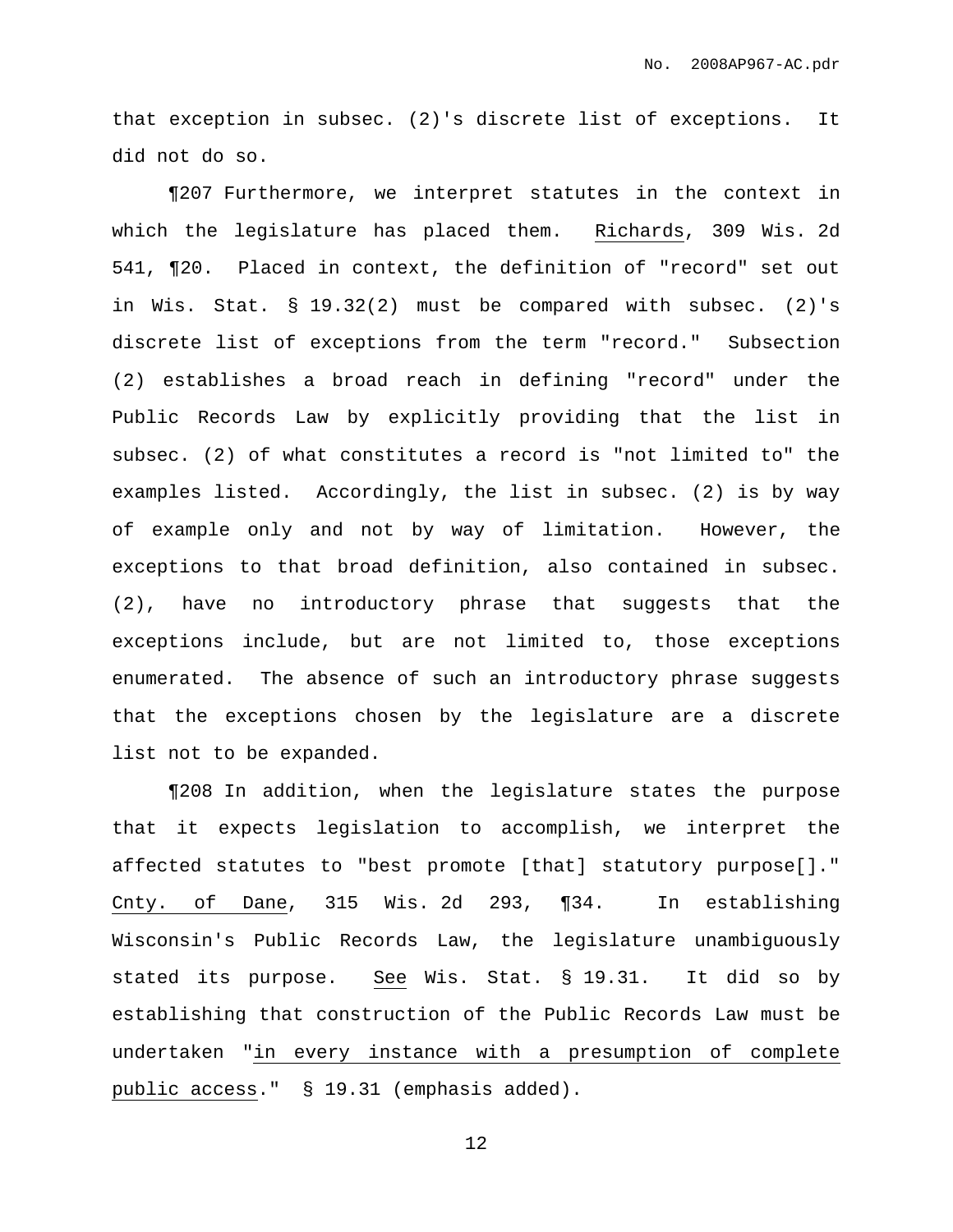¶209 As we have explained, the "statement of public policy in § 19.31 is one of the strongest declarations of policy to be found in the Wisconsin statutes." Zellner v. Cedarburg Sch. Dist., 2007 WI 53, ¶49, 300 Wis. 2d 290, 731 N.W.2d 240. Given the significant role that teachers play in our society, the public has a very strong interest in all of their activities in the workplace. See id., ¶53 ("Public school teachers . . . are in a significant position of responsibility and visibility. . . . They are entrusted with the responsibility of teaching children, and the public has an interest in knowing about such allegations of teacher misconduct and how they are handled."); Linzmeyer v. Forcey, 2002 WI 84, ¶28, 254 Wis. 2d 306, 646 N.W.2d 811.

¶210 In Fox v. Bock, 149 Wis. 2d 403, 438 N.W.2d 589 (1989), we examined a claimed exception from record disclosure. We addressed a claim that a report of a study prepared by a third party was not a "record" within the meaning of the Public Records Law. Id. at 405. In concluding that the report was a record, we reasoned that the "term 'record' is broadly defined in sec. 19.32(2)." Id. at 410. We also explained that "[a]ny exceptions to the general rule of disclosure must be narrowly construed." Id. at 411 (citing Hathaway v. Green Bay Sch. Dist., 116 Wis. 2d 388, 397, 342 N.W.2d 682 (1984)).

¶211 I conclude that the lead opinion's creation of a broad exception to the Public Records Law——the exclusion of emails that government employees characterize as "personal"<sup>29</sup>-

 $29$  Lead op., ¶141.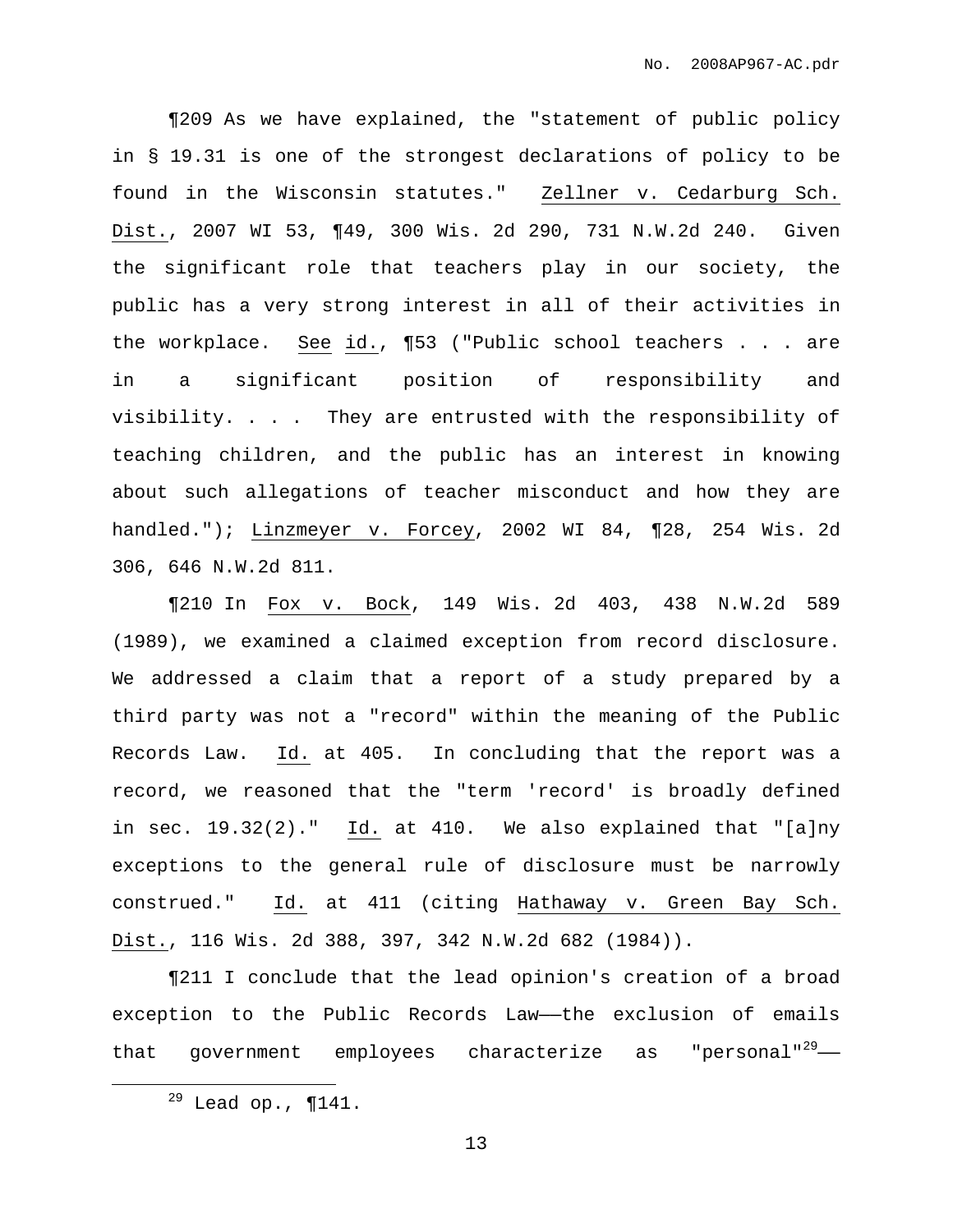contravenes the plain meaning of "record" as defined by the legislature. Wis. Stat. § 19.32(2). The lead opinion changes the word "personal" into the word "private" in contravention of Wisconsin's long history of open and accessible oversight of government employees' actions.

### 2. Open and accountable government

¶212 Wisconsin has a long history of holding public employees accountable through providing complete public access to records that will assist in the public's review. Zellner, 300 Wis. 2d 290, ¶49. As stated, the legislative purpose of the Public Records Law is set out in Wis. Stat. § 19.31. Because of the strong legislative commitment to open and transparent government embodied in Wisconsin's Public Records Law, it is appropriate to fully set out and discuss the legislature's policy objective. Section 19.31 provides:

In recognition of the fact that a representative government is dependent upon an informed electorate, it is declared to be the public policy of this state that all persons are entitled to the greatest possible information regarding the affairs of government and the official acts of those officers and employees who represent them. Further, providing persons with such information is declared to be an essential function of a representative government and an integral part of the routine duties of officers and employees whose responsibility it is to provide such information. To that end, ss. 19.32 to 19.37 shall be construed in every instance with a presumption of complete public access, consistent with the conduct of governmental business. The denial of public access generally is contrary to the public interest, and only in an exceptional case may access be denied.

¶213 The legislature's statement that Wis. Stat. "ss. 19.32 to 19.37 shall be construed in every instance with a presumption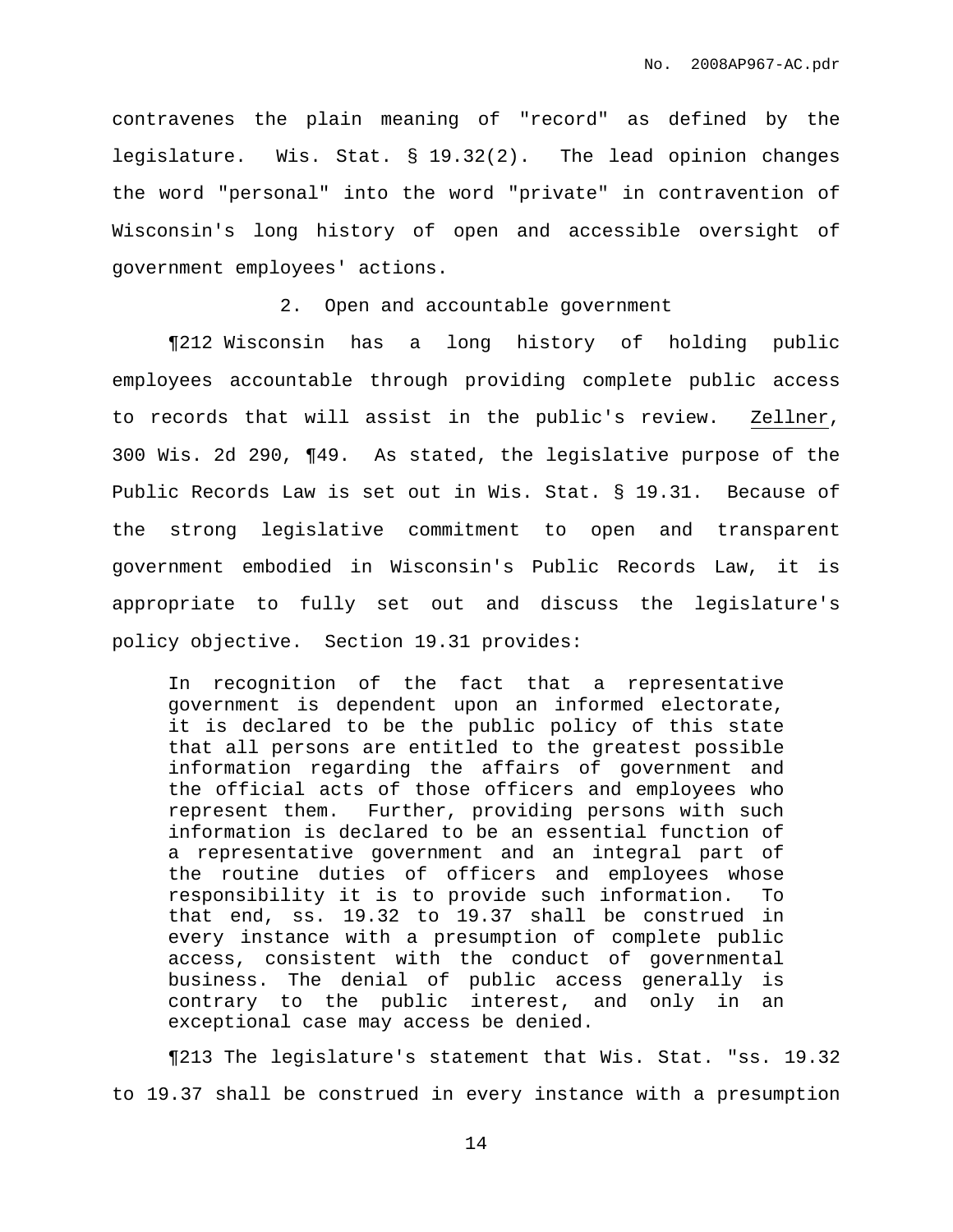of complete public access," was not followed in the lead opinion. See Wis. Stat. § 19.31. The lead opinion accords no presumption of access to the requested emails.

¶214 There is nothing ambiguous in the legislative directive of "complete public access." All emails in the School District's email account should be released, unless there is an exception in Wis. Stat. § 19.32(2). § 19.31; Fox, 149 Wis. 2d at 410-11.

¶215 Any exception to the general presumption of complete disclosure must be narrowly construed. Zellner, 300 Wis. 2d 290, ¶31 ("[S]tatutory exceptions 'should be recognized for what they are, instances in derogation of the general legislative intent, and should, therefore, be narrowly construed.'" (quoting Fox, 149 Wis. 2d at 411)); Hathaway, 116 Wis. 2d at 397. It is "contrary to general well established principles of freedom-ofinformation statutes to hold that, by implication only, any type of record can be held from public inspection." Hathaway, 116 Wis. 2d at 397 (emphasis added).

¶216 Here, there is no statutory language excepting any type of email from disclosure. Despite this, the lead opinion creates a broad, blanket exception for all emails in the School District's email account, based solely on the teachers' allegation that the emails are "personal." The lead opinion has crafted its exception "by implication only," id., when it concludes that for an email to be a "record" under Wis. Stat. § 19.32(2), it must involve the carrying on of governmental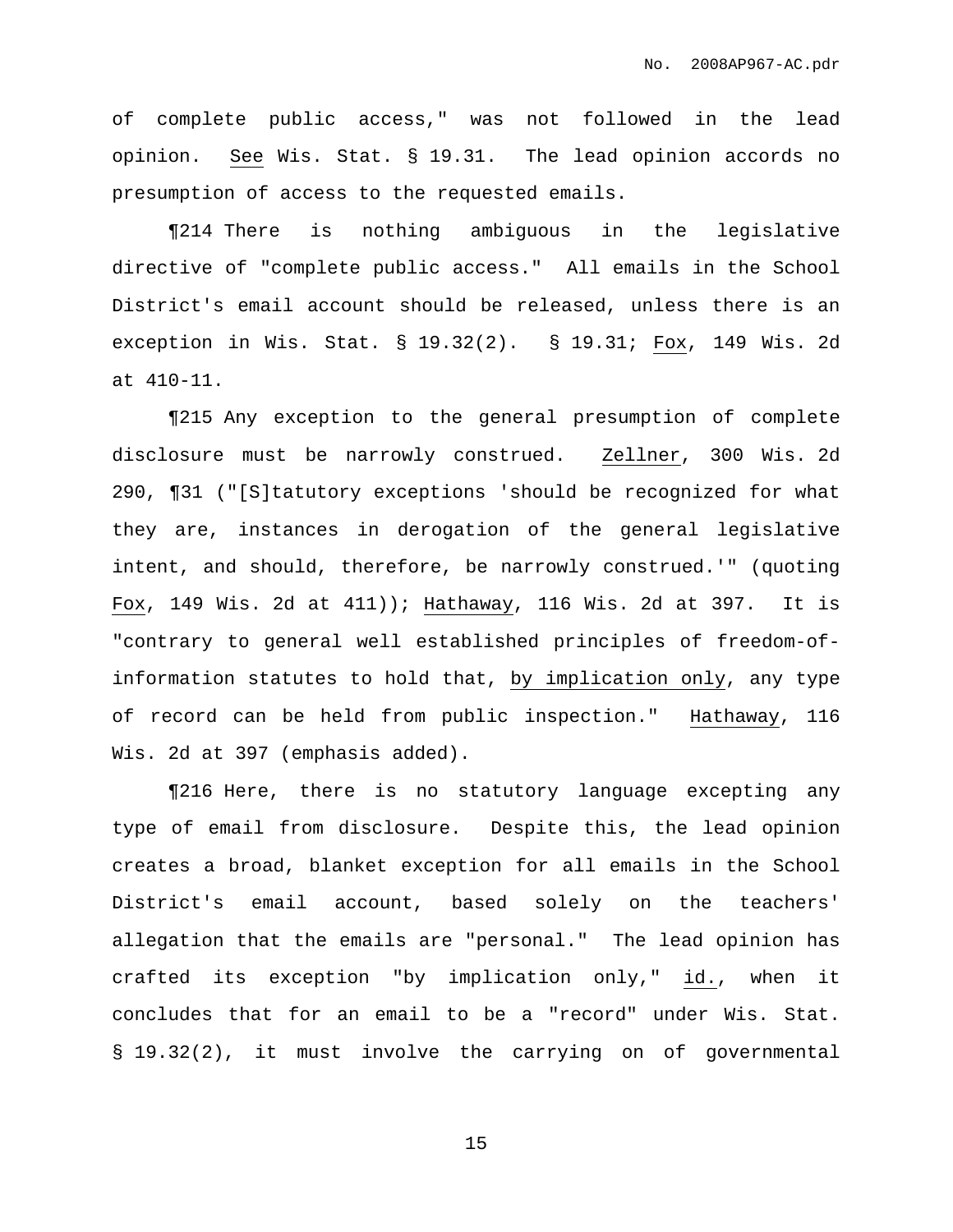business. <sup>30</sup> There is nothing in Wis. Stat. ch. 19 that supports this interpretation. Indeed, claims have been filed against government employees based on the allegation that government computers were being used for purposes other than government business. $^{\rm 31}$ 

¶217 And finally, why does the Public Records Law state that there is a presumption of complete public access? It does so to enable the public to see for itself what is going on in government work places. The lead opinion shuts down this public access whenever public employees characterize their emails as "personal." It is not possible to accord public oversight of government employees' activities when those same government employees decide what the public is permitted to see.

### 3. Content-based exception

¶218 Throughout the lead opinion, it repeats that whether an email is a record within the meaning of the Public Records Law depends on the content of the email. $^{32}$  This is a curious position for justices that have never read any of the emails. As stated, the emails are not in the record, so there is no means by which any justice could know the content of the emails.

¶219 Some courts in other jurisdictions have applied a content-based analysis to freedom-of-information types of

 $30$  Lead op.,  $\P$ 22, passim.

 $31$  See, e.g., State v. Jensen, 2004 WI App 89, ¶93, 272 Wis. 2d 707, 681 N.W.2d 230, subsequent appeal at State v. Jensen, 2009 WI App 26, 316 Wis. 2d 377, 762 N.W.2d 833, rev'd State v. Jensen, 2010 WI 38, \_\_\_ Wis. 2d \_\_\_, 782 N.W.2d 415.

<sup>&</sup>lt;sup>32</sup> See lead op., passim.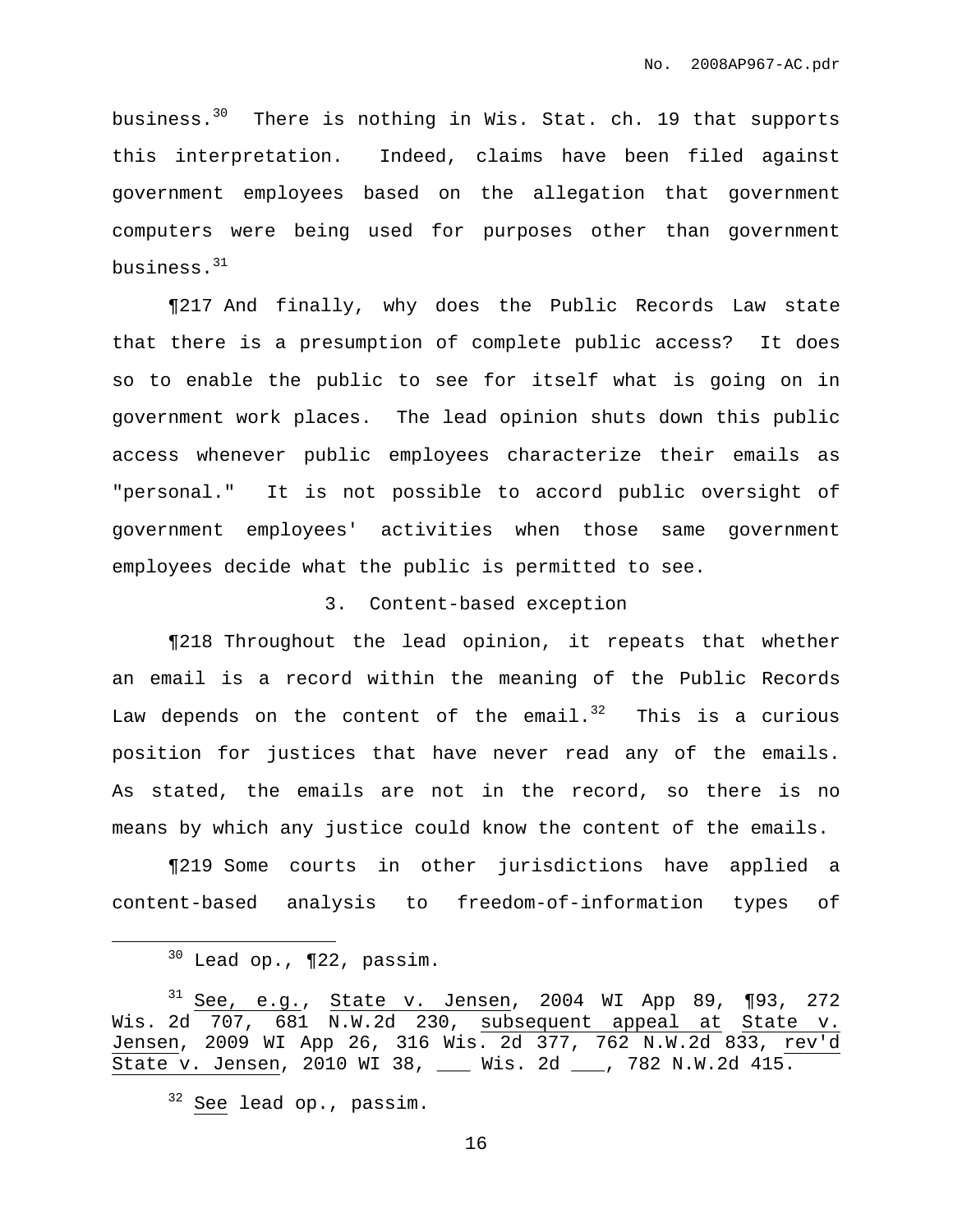requests, but they have made a decision about whether the material should be released only after an in camera review of the emails under consideration. See, e.g., Associated Press v. Canterbury, 688 S.E.2d 317, 322–23 (W. Va. 2009) (concluding that the trial court properly ordered the emails at issue produced for an in camera review of their content).

¶220 The lead opinion also supports its content-based exception by stating that those "personal e-mails include such messages as an e-mail from a teacher to her spouse about child care responsibilities and an e-mail from a friend to a teacher regarding social plans."<sup>33</sup> The lead opinion errs. No justice has seen any of the emails at issue; they are not in the record. Therefore, there is no way any member of this court can provide examples of what the emails say. Notwithstanding this lack of knowledge, a majority of this court relates what the emails say.

¶221 Here, Bubolz, the records requestor and a party to this action,<sup>34</sup> alleges that the teachers are attempting to preclude him from reviewing the extent and quality of use of School District computers and email services during the workday.<sup>35</sup> He explains that he "believes if the teachers' emails, sent or received, discussed school board members, school board proceedings, school board candidates or organizations

 $33$  Lead op., ¶29.

<sup>&</sup>lt;sup>34</sup> The three justices who participate in the lead opinion and Justice Bradley in her concurring opinion rely on an asserted knowledge of the emails' content.

<sup>&</sup>lt;sup>35</sup> Intervenor-Respondent's Brief, 2.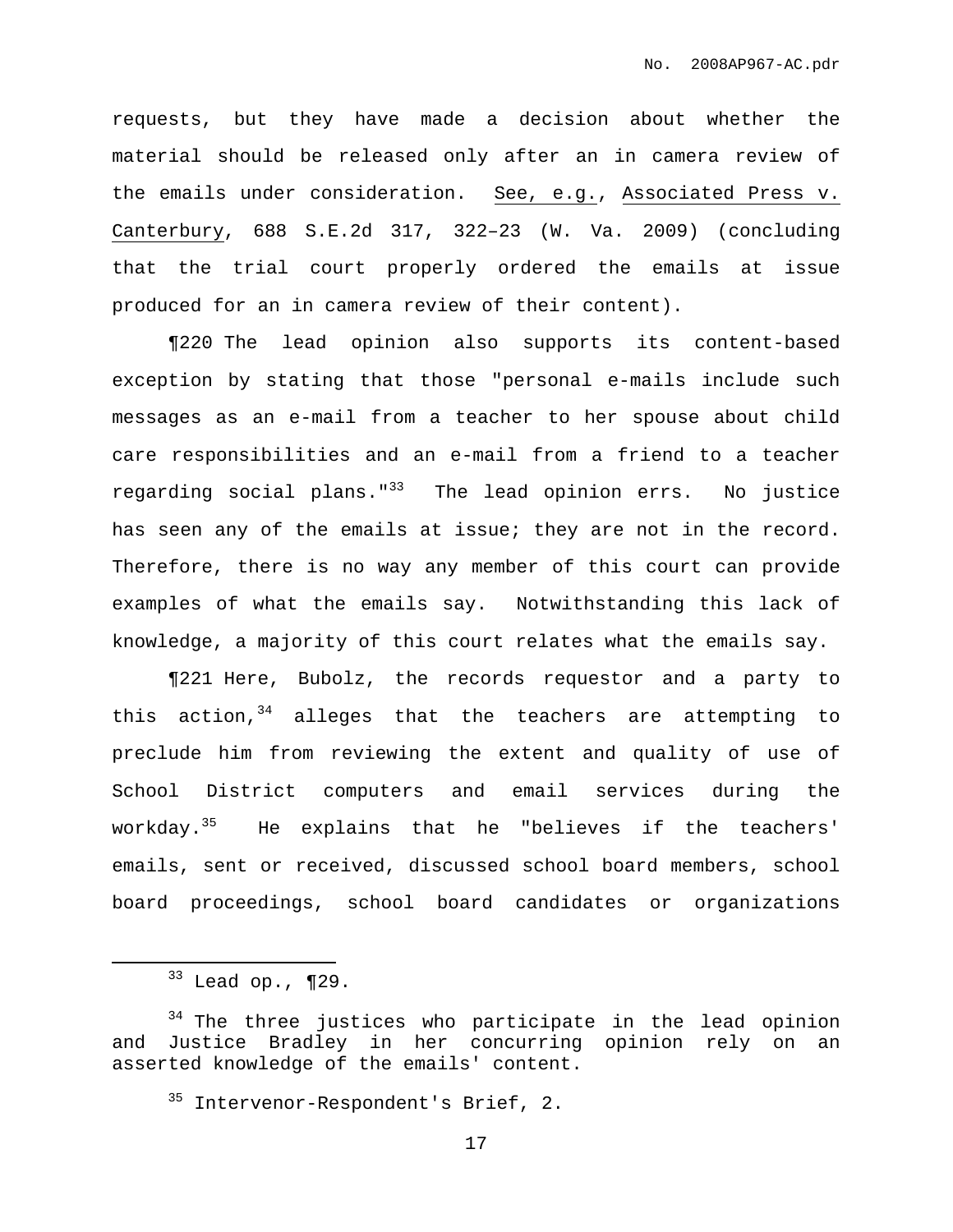supporting or opposing school board members or candidates," he should be able to learn of it. $^{36}$  The School District agrees that if the emails demonstrate "excessive personal usage" of District email accounts during the workday "the public's interest may then be implicated."<sup>37</sup> I, too, agree with Bubholz.

¶222 While one could assert that those types of emails are personal in nature<sup>38</sup> because the teachers are doing things outside of their jobs duties, one could also assert that it is not proper for teachers to be campaigning for school board candidates or members using School District email accounts and computers during the workday.<sup>39</sup> However, there is no way of knowing what is going on here because the lead opinion prevents the public from learning the content of the teachers' emails and

<sup>37</sup> Defendant-Respondent's Brief, 12.

<sup>38</sup> As I have already noted, a "personal" email is not necessarily a "private" email. The School District's policy on email usage gives notice that the email accounts are not private and may be monitored.

 $39$  As I related above, Bubolz's appellate brief, raises this concern. Query, what is to prevent a government employee who is campaigning through the use of governmental emails from characterizing those emails as "personal," thereby excluding them from disclosure when a public records request is made for emails.

<sup>&</sup>lt;sup>36</sup> Id. at 3. The lead opinion misstates its knowledge of the content of the emails when it says, "None of the e-mails at issue here relate to school board candidates." Lead op., ¶26 n.10. Neither Chief Justice Abrahamson, who authored the lead opinion, nor any other justice has seen the teachers' emails. Therefore, there is no basis on which to make such a statement. It is unfair to the public to make statements of material fact about which the court has no knowledge.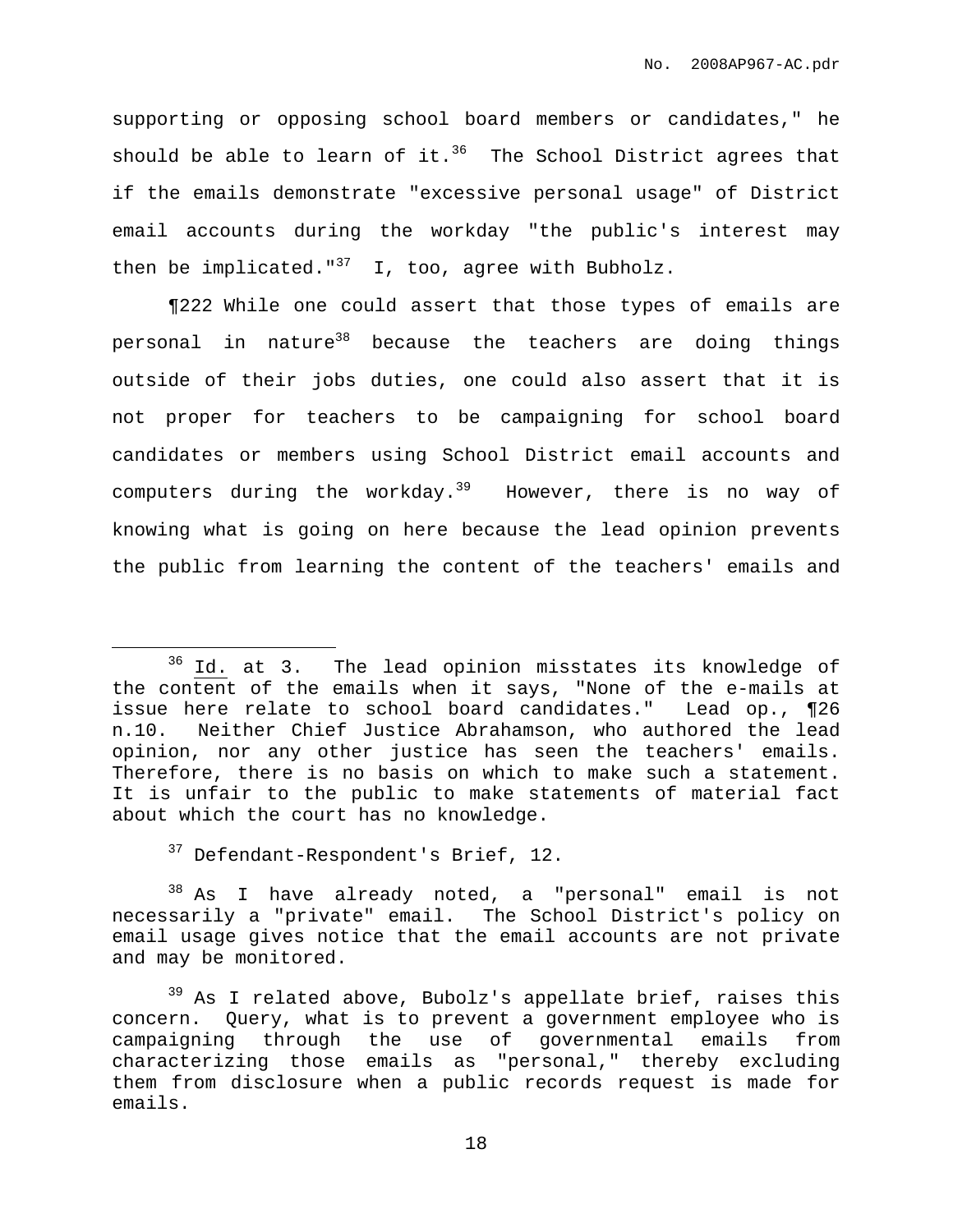how often they are using School District email accounts and computers for non-job related tasks.

## D. Balance

¶223 Since I have concluded that emails created in School District email accounts on School District computers during the workday do not fall within an exception to the statutory definition of "record" contained in Wis. Stat. § 19.32(2), but rather that they are records covered by the Public Records Law, I must determine whether the circuit court properly applied the balancing of interests test. See Milwaukee Journal Sentinel, 319 Wis. 2d 439, ¶¶54–55.

¶224 This balancing involves weighing "the public interest in disclosure against the public interest in non-disclosure." Id., ¶55. In balancing these interests, there generally are no "'blanket exceptions from release.'" Id., ¶56 (quoting Linzmeyer, 254 Wis. 2d 306, ¶10). Furthermore, there is a strong legislatively established presumption in favor of disclosure. Hempel v. City of Baraboo, 2005 WI 120, ¶63, 284 Wis. 2d 162, 699 N.W.2d 551. Only in an "exceptional case" will nondisclosure be appropriate. Id. This presumption of disclosure is one of the strongest in the Wisconsin statutes. Zellner, 300 Wis. 2d 290, ¶49. To overcome this presumption, the person opposing disclosure has the burden to show a compelling public interest in nondisclosure. Local 2489, AFSCME, AFL-CIO v. Rock Cnty., 2004 WI App 210, ¶27, 277 Wis. 2d 208, 689 N.W.2d 644.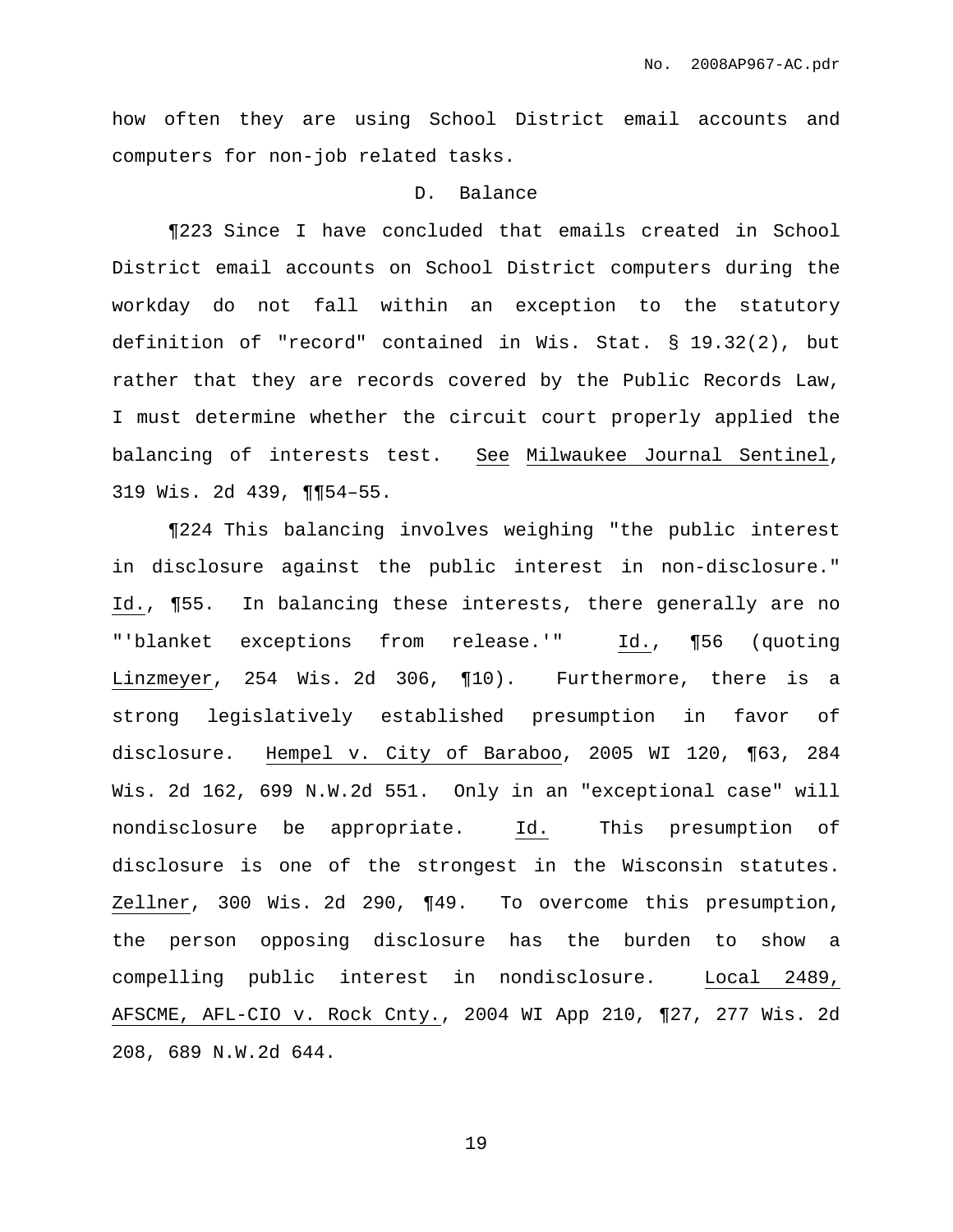¶225 Here, the teachers assert they have a personal privacy interest in preventing disclosure that rises to the level of a public interest. The teachers cite two cases protecting the privacy of phone conversations and personal letters delivered to the school as supportive of their interests here. Fischer v. Mt. Olive Lutheran Church, Inc., 207 F. Supp. 2d 914 (W.D. Wis. 2002); Watkins v. L.M. Berry & Co., 704 F.2d 577 (11th Cir. 1983). They assert that "[i]f a teacher makes a personal phone call at lunch time on the school phone, she does not waive all expectation of privacy in her phone conversation[,] . . . [and] [i]f a teacher receives a personal letter in his school mailbox, he does not waive all expectation of privacy in his [] mail."<sup>40</sup>

¶226 I am not persuaded. First, the teachers have been informed by the School District's policy 365.1 on network and internet usage that they "should not assume that information stored and/or transmitted is confidential or secure."<sup>41</sup> Second, each teacher was required to sign the following acknowledgement: "By signing below I acknowledge that e-mail messages and Internet usage are not private and recognize that all employee's activities on the WRDN may be monitored." Therefore, there can be no expectation of privacy in these emails. Neither of the cases cited by the teachers involved a similar policy and acknowledgement.

<sup>40</sup> Plaintiffs-Appellants' Brief, 18.

 $41$  365.1 Network and Internet Acceptable Use Policy, 300-104.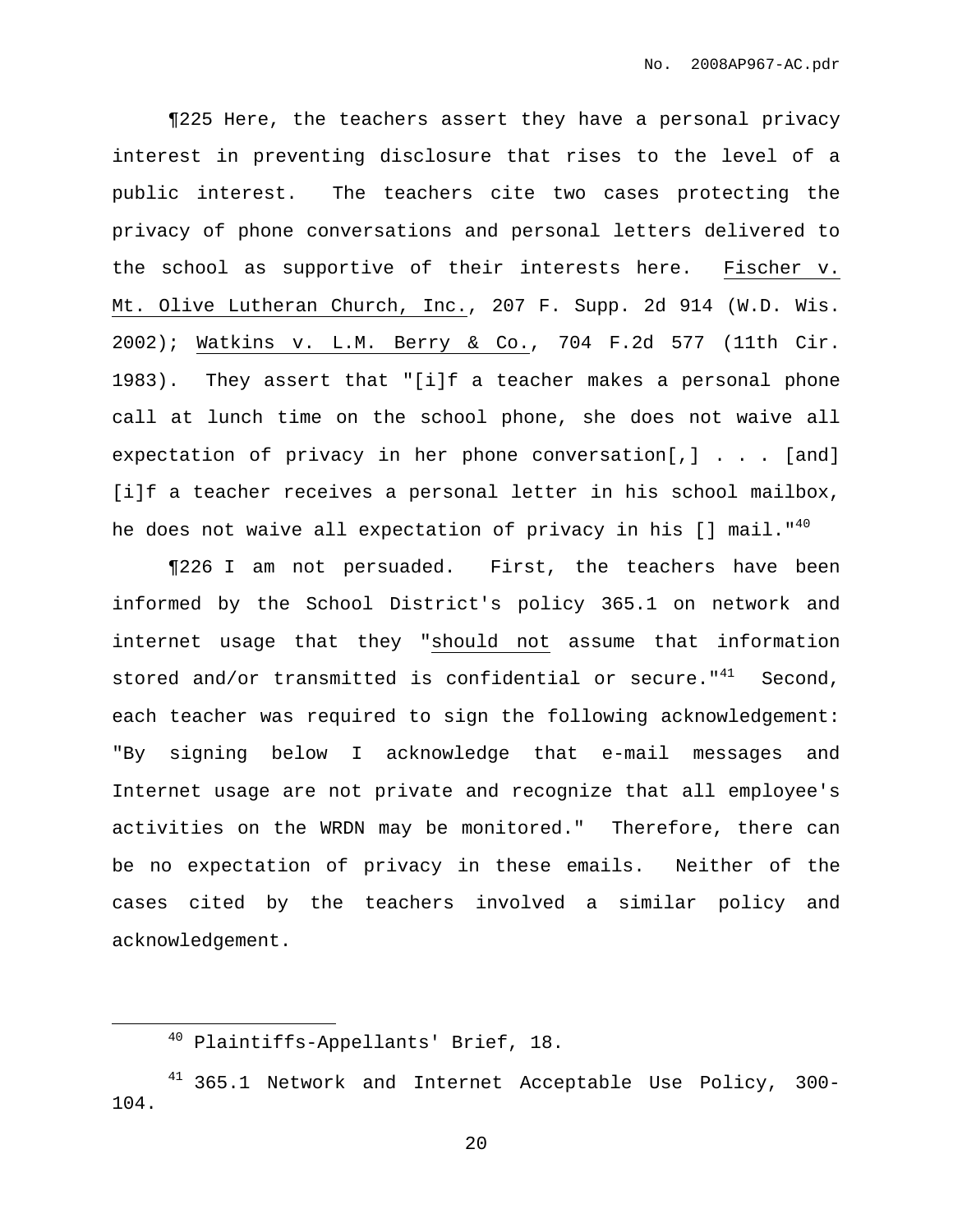¶227 Furthermore, even though individual privacy concerns may rise to the level of a public interest, the teachers have made no such showing here. As the court of appeals has explained, "[w]hen individuals become public employees, they necessarily give up certain privacy rights and are subject to a degree of public scrutiny." Local 2489, 277 Wis. 2d 208, ¶26 (citing Wis. Newspress, 199 Wis. 2d at 786-87).

¶228 Accordingly, I conclude that the teachers have identified no public interest that will be served by the blanket exception from the Public Records Law they assert herein, given that the circuit court ordered the School District, prior to release, to redact from the emails any home addresses, telephone numbers, home email addresses, social security numbers, medical information, bank account numbers and pupil record information.

¶229 Furthermore, the teachers' privacy concern, if it were to rise to the level of a public interest, is balanced against the strong public interest in disclosure of the activities of public employees in the workplace. See Zellner, 300 Wis. 2d 290, ¶49. It is also considered with regard to our recent affirmation that the Public Records Law is generally not amenable to blanket exceptions, Milwaukee Journal Sentinel, 319 Wis. 2d 439, ¶56, such as the lead opinion has attempted to create here for all emails it labels "personal." Therefore, even if I were to presume that the content of the emails do not involve work-related matters, I agree with the circuit court that the teachers have not overcome the statutory presumption of full disclosure and complete public access and, therefore, the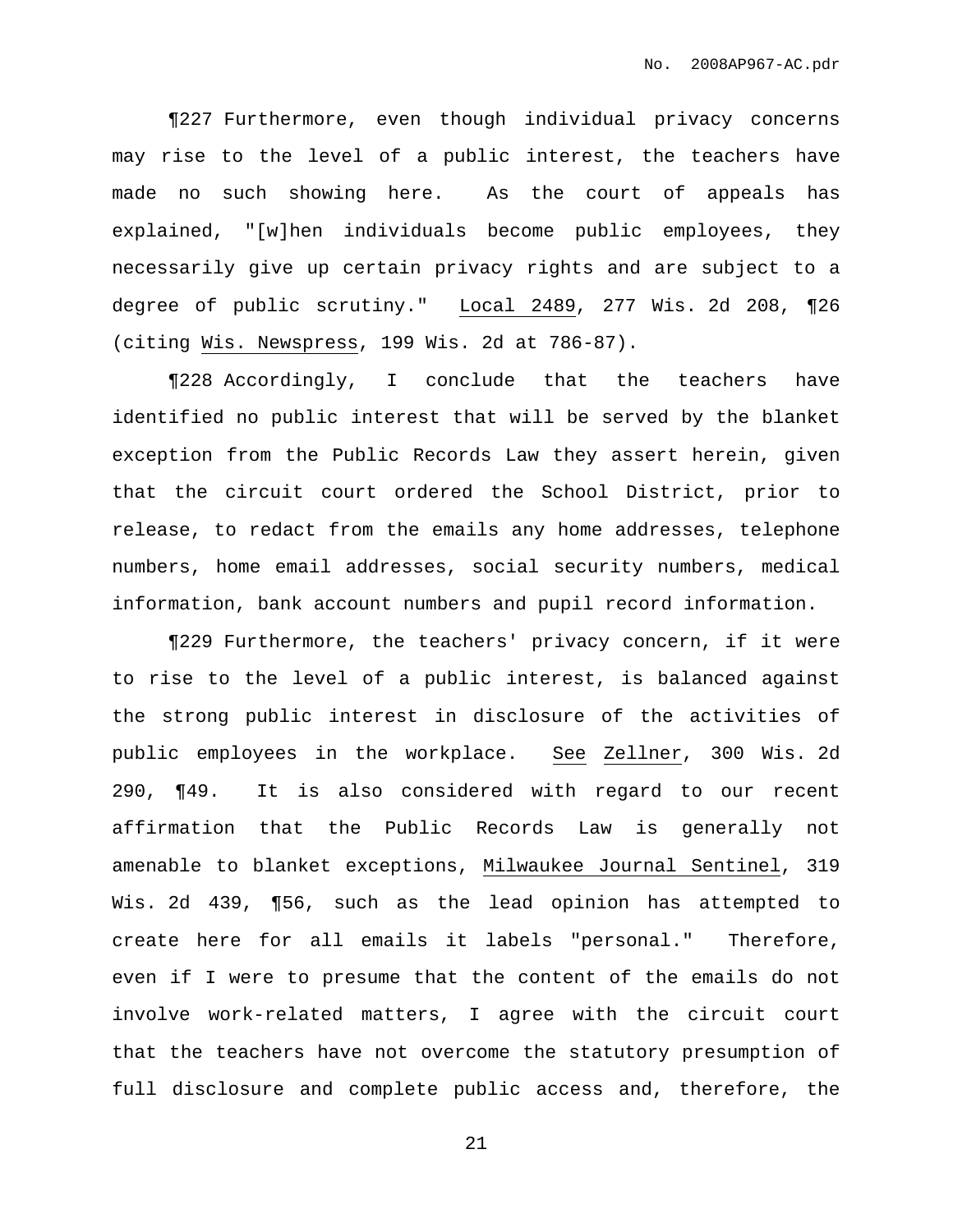emails should be provided pursuant to Bubolz's request.<sup>42</sup> Accordingly, I would affirm the circuit court order releasing the emails.

# III. CONCLUSION

¶230 The lead opinion prevents the public from viewing the workplace activities of School District teachers by creating an exception to the definition of "record" in the Public Records Law, Wis. Stat. § 19.32(2). This exception, when combined with the concurring opinions, grants government employees, here, teachers, a broad, blanket exception for emails that the teachers create in School District email accounts, on School District computers, maintained by School District servers, when the teachers characterize their emails as "personal." This broad exception prevents the public from discovering what public employees are doing during the workday, in the workplace, using equipment purchased with public funds. In so doing, the court contravenes Wisconsin's long history of transparency in and public access to actions of government employees. The lead opinion is contrary to the letter and the spirit of the Public Records Law and is a disservice to the public's interest in government oversight. Because I conclude that these emails are records and that the teachers have not met their burden to show

 $42$  I, like every other justice, have not seen the emails. However, the presumption in favor of complete public access must be overcome by a compelling public interest in nondisclosure. Local 2489, AFSCME, AFL-CIO v. Rock Cnty., 2004 WI App 210, ¶26, 277 Wis. 2d 208, 689 N.W.2d 644 (citing Wis. Newspress, Inc. v. Sch. Dist. of Sheboygan Falls, 199 Wis. 2d 768, 786-87, 546 N.W.2d 143 (1996)). The teachers have identified no compelling public interest.